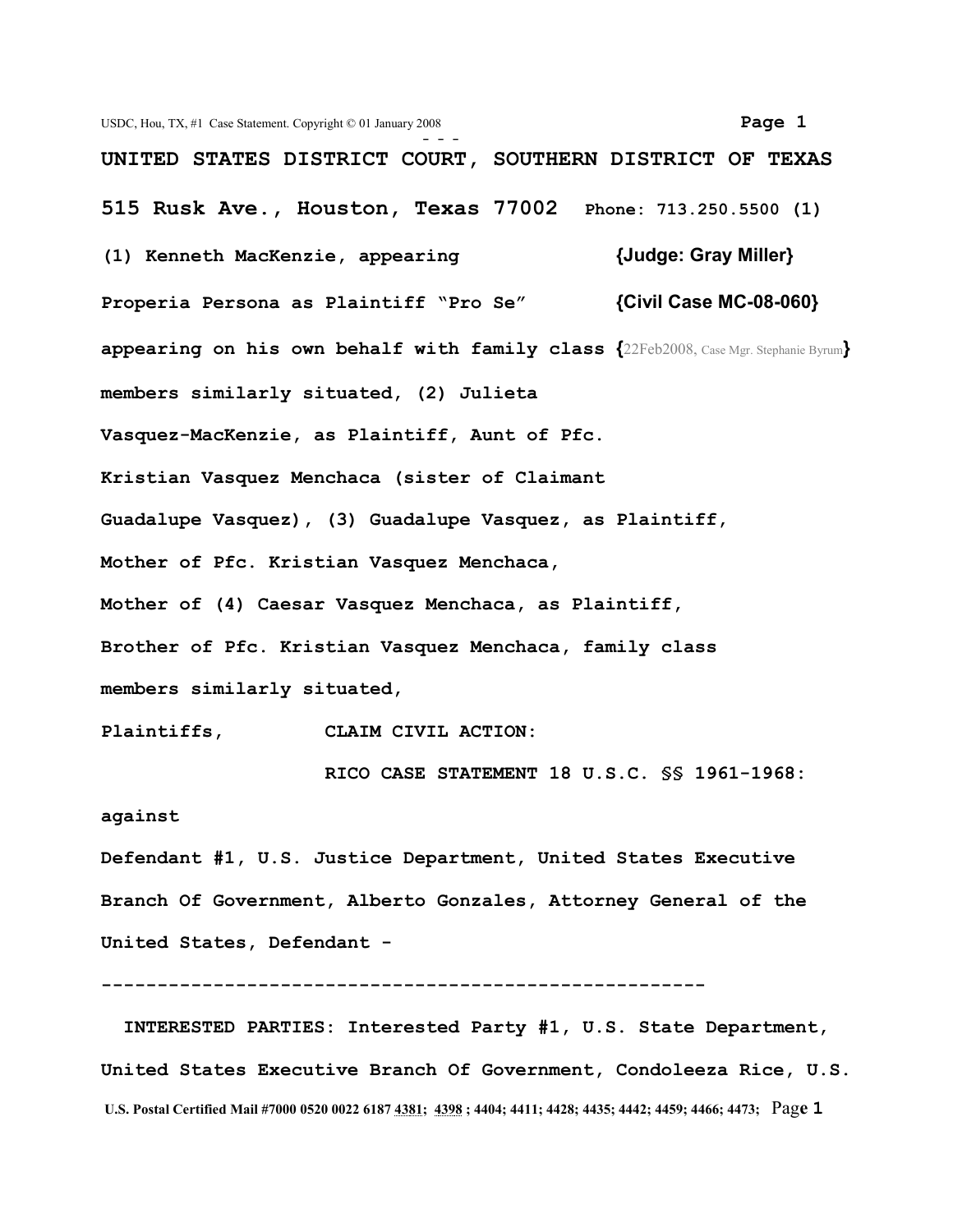**- - - Secretary of State; U.S. Department of State, 2201 C Street NW, Washington, DC 20520; Interested Party #2, U.S. Defense Department, United States Executive Branch Of Government, Donald Rumsfeld, former U.S. Secretary of Defense - 20 January 2001 to 18 December 2006; Interested Party #3, U.S. Defense Department, United States Executive Branch Of Government, Robert Gates, U.S. Secretary of Defense - 18 December 2006; Interested Party #4, United States Executive Branch Of Government, U.S. Justice Department, Attorney General Michael B. Mukasey (09 Nov 2007) ; U.S. Department of Justice , 950 Pennsylvania Avenue, NW, Washington, DC 20530-0001; Phone: 202-353-1555; [AskDOJ@usdoj.gov](mailto:AskDOJ@usdoj.gov?subject=USDOJ%20Comments) ; Interested Party #5, Abu Ayyub al-Masri (Abd al Hadi al-Iraqi) (Legal Service impossible) Spiegel [http://www1.spiegel.de/active/kontakt/fcgi/lesermail.fcgi](http://www1.spiegel.de/active/kontakt/fcgi/lesermail.fcgi%20%20) Salon [http://www.salon.com/news/feature/2008/01/16/ask\\_al\\_qaida/](http://www.salon.com/news/feature/2008/01/16/ask_al_qaida/) ;**

**Interested Party #6, Ayman al-Zawahiri (Legal Service impossible), Spiegel**

**[http://www1.spiegel.de/active/kontakt/fcgi/lesermail.fcgi ,S](http://www1.spiegel.de/active/kontakt/fcgi/lesermail.fcgi%20%20)alon [http://www.salon.com/news/feature/2008/01/16/ask\\_al\\_qaida/](http://www.salon.com/news/feature/2008/01/16/ask_al_qaida/) Interested Party #7, Ussama Bin Ladin (Legal Service not possible); Spiegel [http://www1.spiegel.de/active/kontakt/fcgi/lesermail.fcgi](http://www1.spiegel.de/active/kontakt/fcgi/lesermail.fcgi%20%20) Salon**

**[http://www.salon.com/news/feature/2008/01/16/ask\\_al\\_qaida/I](http://www.salon.com/news/feature/2008/01/16/ask_al_qaida/)ntereste**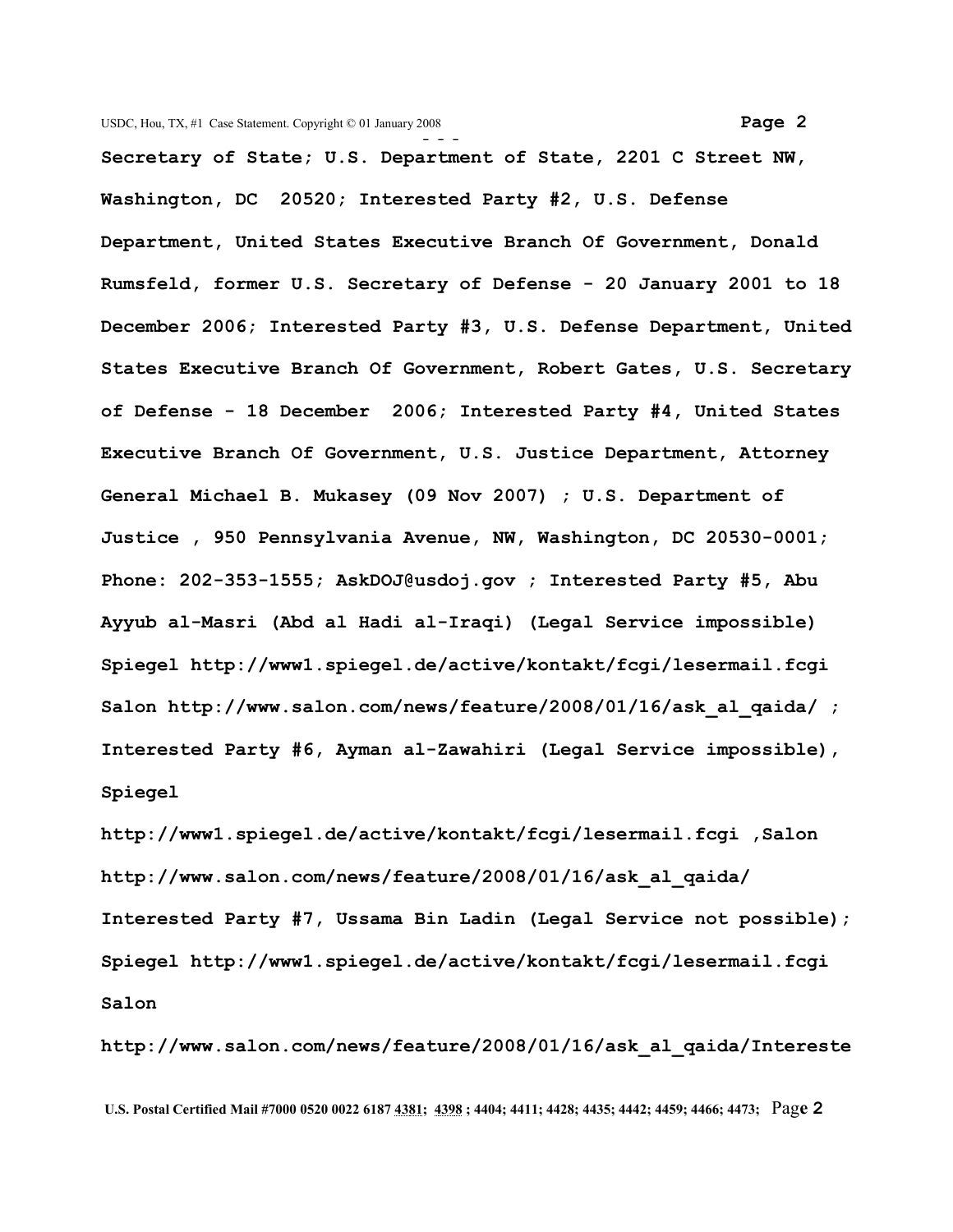**d Party #8, All Enlisted Personel of United States Army Interested Party #9, All Enlisted Personel of United States Navy and Marine Corps**

**Interested Party #10, All Enlisted Personel of United States Air Force**

**Interested Party #11, CNN News Interested Party #12, NBC News Interested Party #13, ABC News Interested Party #14, BBC News Interested Party #15, AL JAZEERA News Interested Party #16, DER SPIEGEL News; et.al. Interested Party #17, United States Grand Jury, Texas. Interested Party #18, Harris County Grand Jury, Texas. Interested Party #19, Los Angeles County Grand Jury, California Interested Party #20, Presidential Candidate John McCain, U.S. Senator. Interested Party #21, Presidential Candidate Hillary Clinton, U.S. Senator.**

**Interested Party #22, Presidential Candidate Barak Obama, U.S. Senator.**

**Interested Party #23, G.W. Bush, President of the United States, United States Executive Branch Of Government**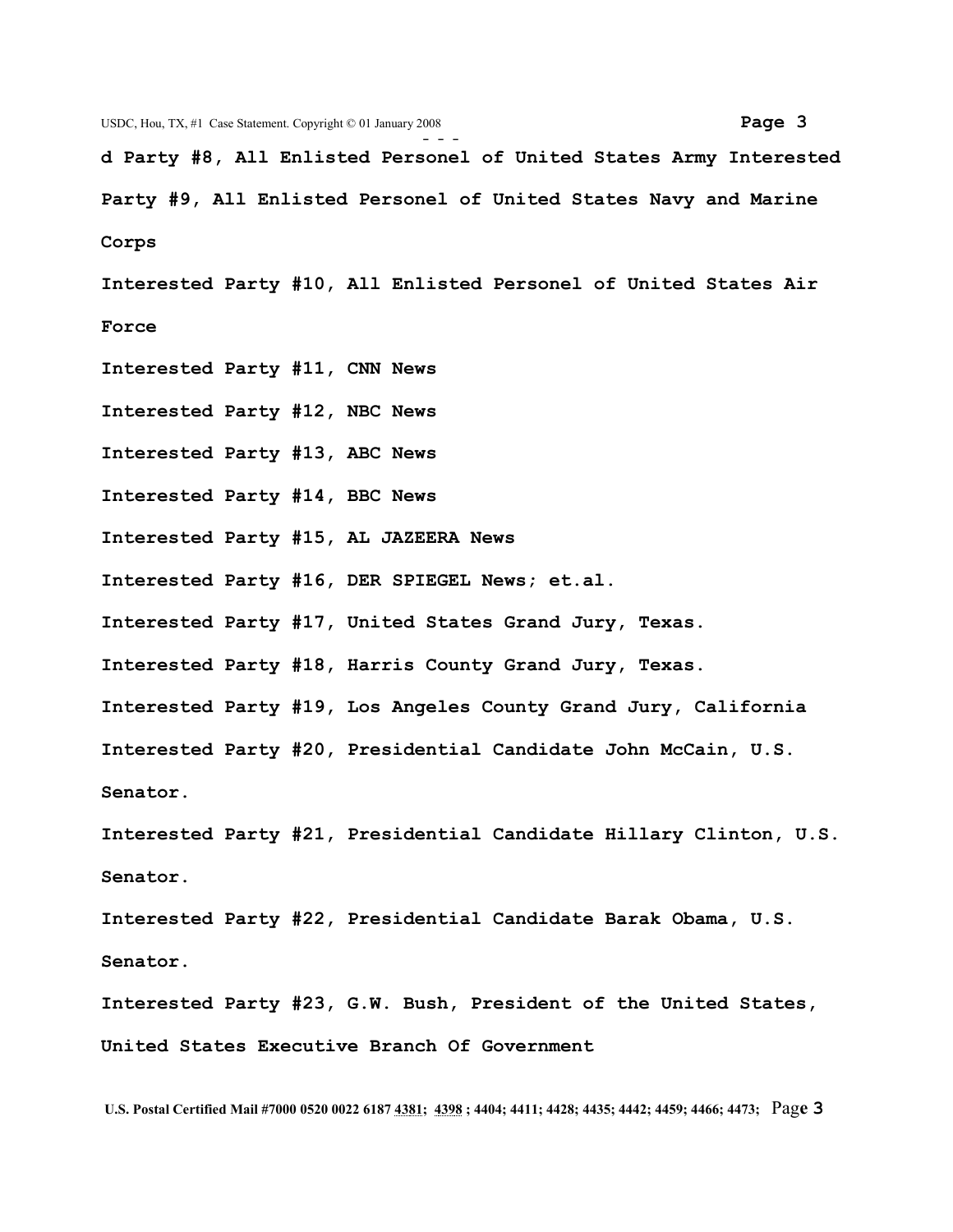**Interested Party #24, United States Senate.**

**Interested Party #25, United States House of Representatives. Interested Party #26, All British Military Units serving in Iraq & Afghanistan potentially identified as objects of said U.S. proclaimed "\$50,000 Death Rewards," particularly those units where members of "British Royal Family" serve.**

**Interested Party #27, All 'Coalition' Military Units serving in Iraq & Afghanistan potentially identified as objects of said U.S. proclaimed "\$50,000 Death Rewards."**

**Interested Party #28, U.S. FBI Houston, 2500 East TC Jester, Houston, Texas 77008-1300; (713) 693-5000; [Houston@ic.fbi.gov](mailto:Houston@ic.fbi.gov)  Interested Party #29, Gov. Strickland, Ohio (re: Sgt Keith Maupin MIA, Batavia, OH)**

**Interested Party #30, Governor of Michigan Jennifer Granholm: (Pvt. Byron W. Fouty, MIA, Waterford, MI)**

**Interested Party #31, Governor of Massachusetts Willard Mitt Romney: (Spc. Alex R. Jimenez, MIA, Lawrence, MA)**

**Interested Party #32, Governor of California Arnold Schwarzenegger: (Pfc. Joseph J. Anzack Jr., found tortured to death, Torrance, CA) Interested Party #33, Governor of Oregon, Ted Kulongoski :(PFC Thomas Tucker, tortured to death, Madras, OR)**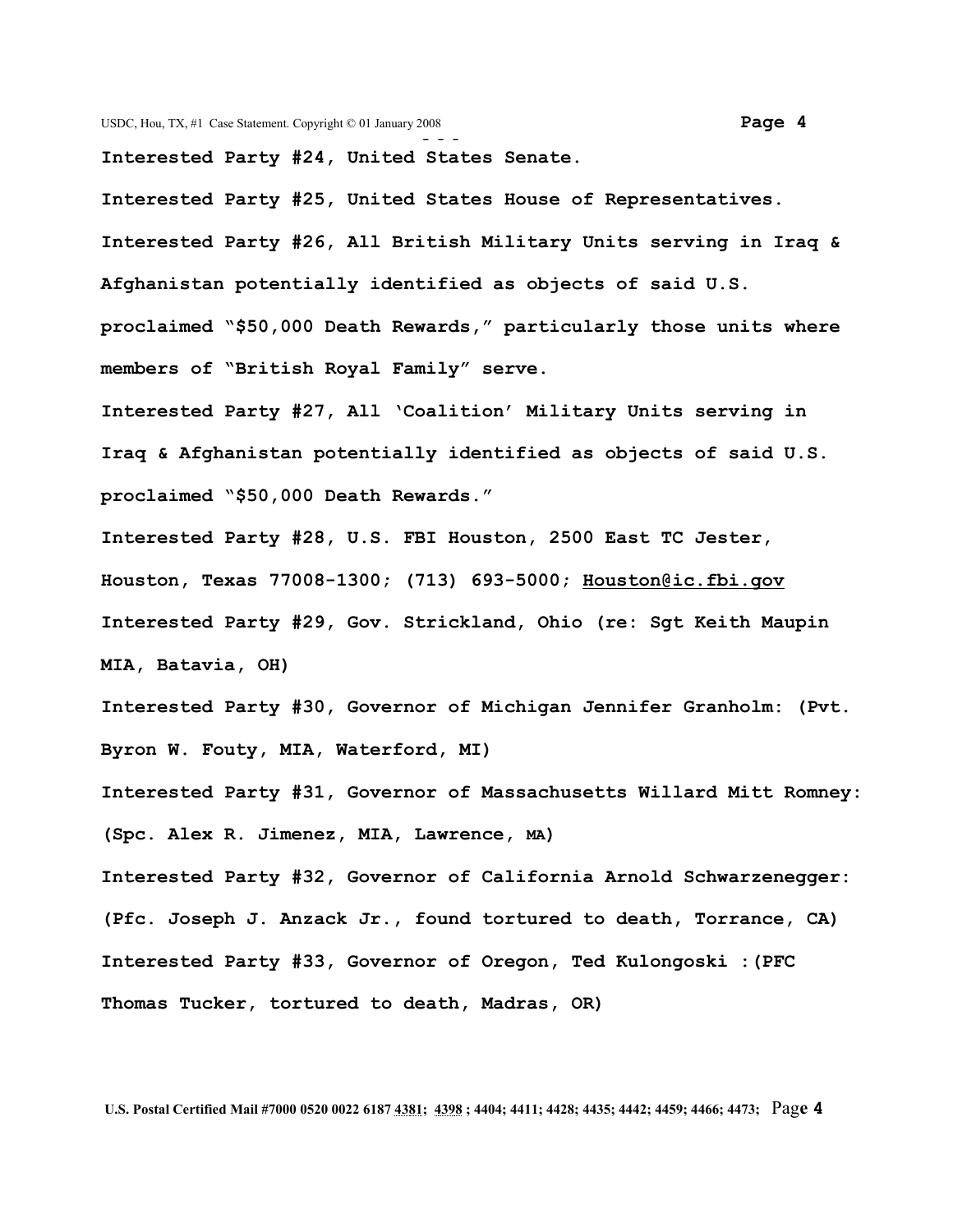**Interested Party #34, Governor of Texas, Rick Perry: (PFC Kristian Menchaca, tortured to death, Houston, TX)**

**Interested Parties #35 through #85, Governors and National Guard Soldiers of all Fifty U.S. States.**

 **Future Possible Interested Parties: SEE: Appendix E.**

**----------------------X ----------------------X**

 **RICO CASE STATEMENT 18 U.S.C. §§ 1961-1968:** 

**The above-captioned case contains a civil RICO claim, which has been filed in this court pursuant to 18 U.S.C. §§ 1961-1968. This Standing Order has been designed to establish a uniform and efficient procedure for processing this case. Plaintiff shall file, on or before, a RICO case statement; a copy shall be delivered to Chambers. This statement shall include the facts plaintiffs are relying upon to prove this RICO claim. In particular, this statement shall be in a form that uses the numbers and letters as set forth below, and shall provide the following information:**

 **1.STATE WHETHER THE ALLEGED UNLAWFUL CONDUCT IS IN VIOLATION OF 18 U.S.C. §§1962(A), (B), (C), AND/OR (D):**

 **The alleged unlawful conduct is in violation of 18 U.S.C. §1962(c), and also §1962 (d).**

 **2.LIST EACH DEFENDANT AND STATE THE ALLEGED MISCONDUCT AND BASIS OF LIABILITY OF EACH DEFENDANT:**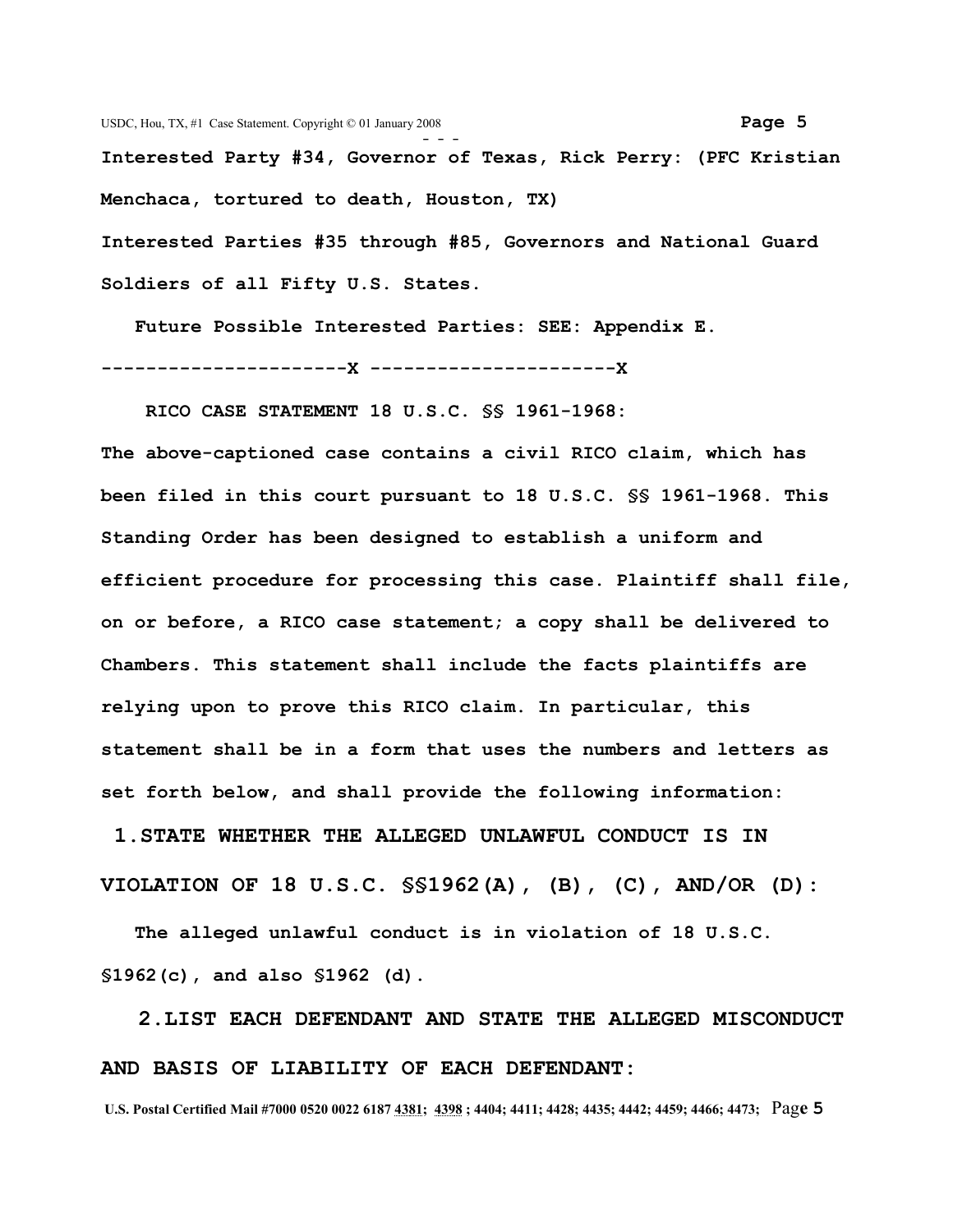**Defendant #1, Alberto Gonzales, Attorney General of the United States is the Defendant. The alleged misconduct and basis of liability of Defendant #1, Alberto Gonzales, is: (1) the administration of the United States "fifty thousand dollar death reward" system applied to U.S. soldiers at capture as "Prisoners of War" held at Jihadist Death Camps in Iraq, is identical to and exactly like the administration of an Adolph Hitler Auschwitz Death Camp in Nazi Germany of WW2, wherein the reward hierarchy places U.S. soldiers at the bottom of the life scale at life-value of fifty thousand dollars, while their Jihadist Guards are obviously placed at the top life value of twenty five million dollars by administration of United States Codes from Washington, DC.** 

 **Defendant #1, Alberto Gonzales is responsible for his negligent or wrongful acts and omissions while acting within the scope of his office or employment with United States Government, and (2) said Defendant #1, Attorney General Alberto Gonzales "wrongfully" transferred parts of \$87 million dollars of U.S. Congressprovisioned U.S. `Counterterrorism Fund' money diverted (embezzled and Burglarized) from the premises of the U.S. Treasury in Washington, DC, to various other countries by means of Internet wire and wireless telemetry of rewards and wire and wireless telemetry and telephone communications and other wire and wireless**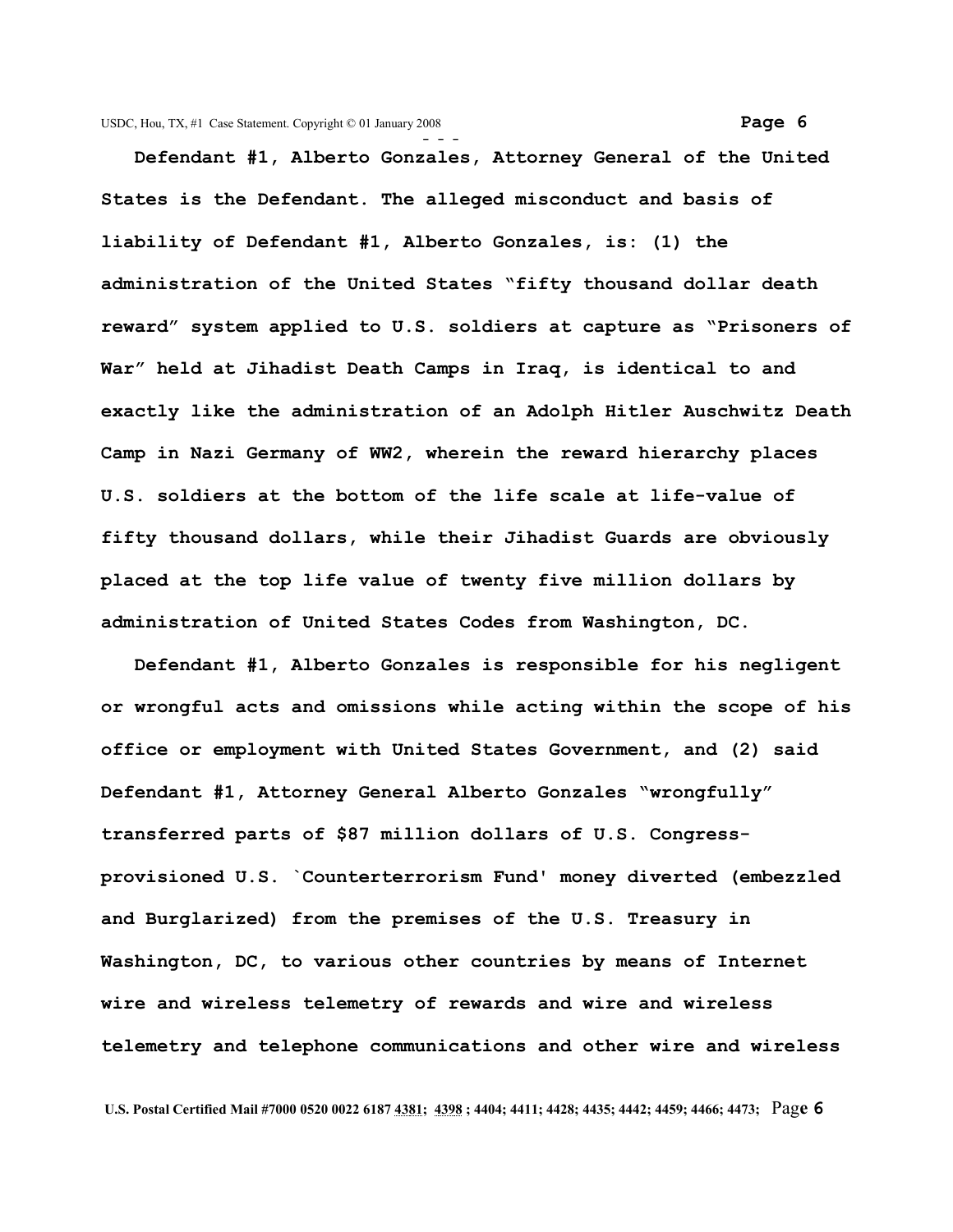**- - telemetry telemetry payment of rewards out of said U.S. Treasury funds of said U.S. Title 1, `Counterterrorism Fund,' money, which were Internet wire and wireless advertised rewards to save the lives of terrorist wartime enemies of the United States, who were members of terrorist groups, known as "al Qaida" and "al Shura" members as follows: Hamsiraji Marusi Sali, … \$1 million paid for the information that led to Sali's location (Photos)U.S. Embassy Manila press release; \$1 million dollars paid for information that led capture of Muhammad Zimam Abd al-Razzaq al-Sadun; \$1 million paid for the information that led to capture of Muhsin Khadr al-Khafaji (no picture available); and, during this same time frame of June-2006, while, at the same time as said United States Code Title 1 money was paid out of the U.S. Treasury to save lives of terrorist members of al Shura and al Queda, said members of these same "Mega-Million dollar U.S. Life-Reward-protected" al Shura and al Queda Terrorist Organizations, life-protected by U.S. multi million dollar reward money offered by Defendant Attorney General and Interested Party #1, Secretary of State Rice, were in-progress torture-murdering (1) U.S, Army Pfc. Kristian Menchaca, 23, and (2) U.S. Army Pfc. Thomas L. Tucker, 25, both of them treasonably denied by Attorney General Gonzales and Secretary of State Rice the equal "Mega-Million dollar life-saving rewards" of said United**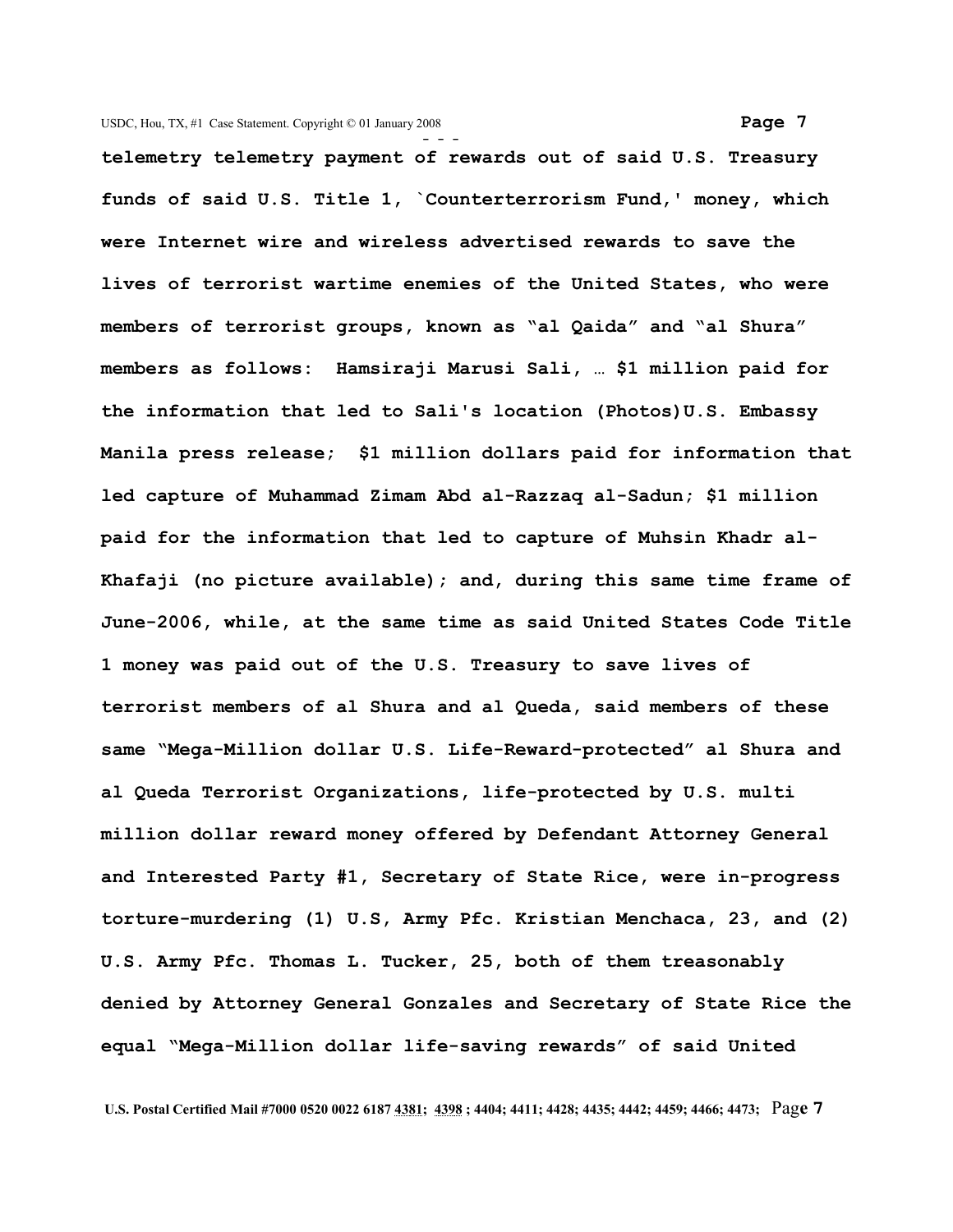**- - - States Title 1, Section 101`Counterterrorism Funds' in the area of Yosifiya, Iraq, during June 2006. Pfc. Kristian Menchaca, 23, and Pfc. Thomas L. Tucker, 25, were denied, during June 2006, by Attorney General Gonzales said "Mega-Million dollar life-saving rewards" of said United States Title 1 `Counterterrorism Funds,' and, as a consequence of such "Ommissions and denials" were mutilation-torture-murdered by al-Queda & al-Shura Terrorists who (1) smashed their faces to unrecognizable pulp while alive, (2) gouged out their eyes while alive, (3) cut off their genitalia while alive, (4) disemboweled & yanked-their-intestines-to-ground while alive, (5) amputated their hands while alive, (6) tore-off and amputated their arms and legs while alive, and (7) cut off their heads and their hearts out in their last moments of life, In violation of Geneva Conventions (I, III, IV), 12 August, 1949; and Geneva Convention Protocol I, ARTICLE 11, ¶1 and ¶4, and Protocol II, of 08 June 1977, relative to… "Prisoners of War."**

 **SEE: USC Title 18, § 3071 – "Information for which rewards authorized"- and TITLE 22, § 2708 – "Department of State rewards program" indicate that both Attorney General Gonzales and Secretary of State Rice are responsible for assigning said larger preferential reward amounts for terrorists.**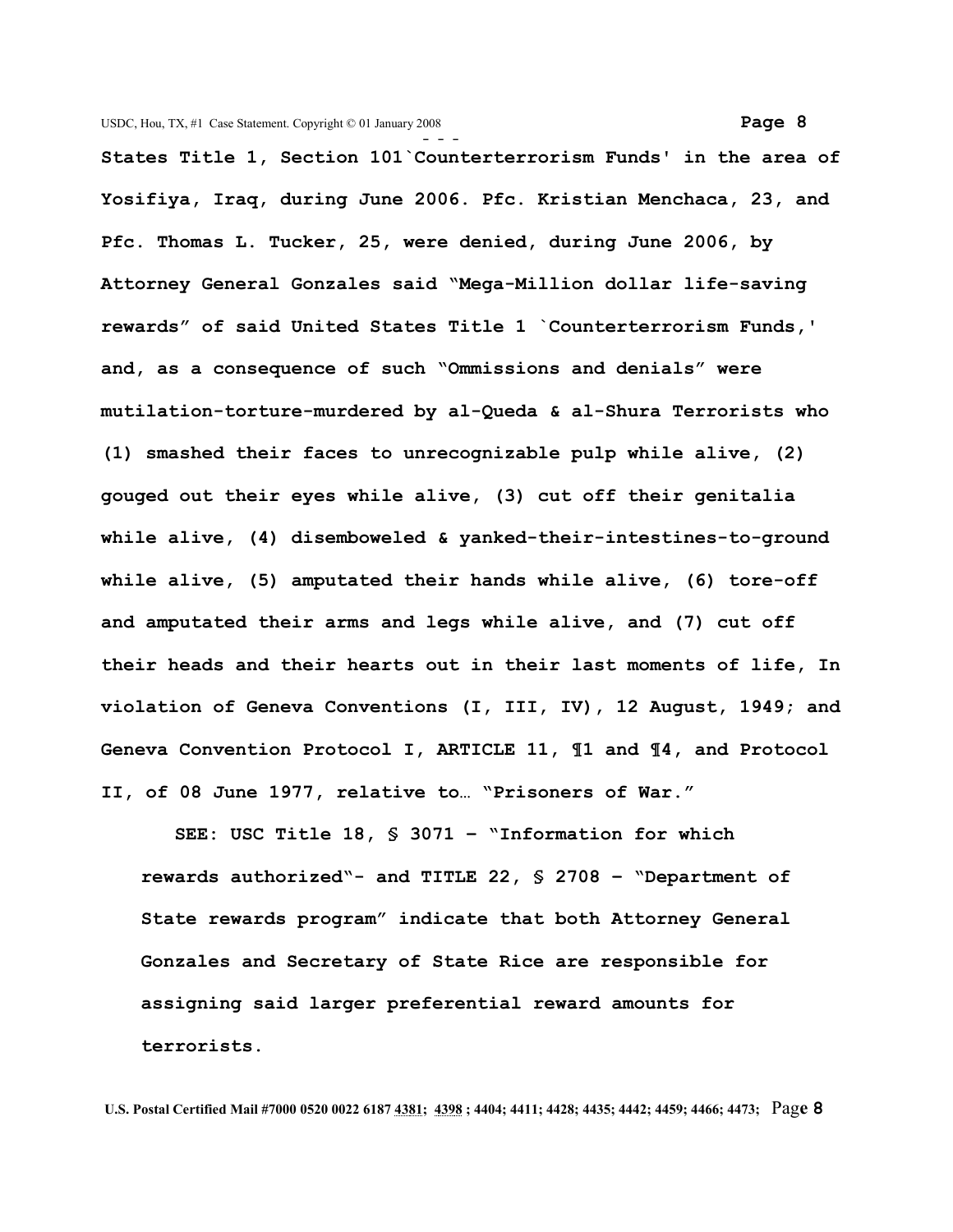**SEE: USC Title 18, § 3071 – "Information for which rewards authorized"- and TITLE 22, § 2708 – "Department of State rewards program" indicate said underfunded \$50,000 rewards offered for the safety of captured U.S, soldiers during war time treacherously discriminated unto death against U.S. soldiers, during wartime.** 

 **Both USC Title 18, § 3071 and TITLE 22, § 2708 provide that** *"the rewards program shall be administered by the Secretary of State, in consultation, as appropriate, with the Attorney General..."* 

 **Defendant Attorney General and Interested Party #1, Secretary of State Rice contributed to said violations of Geneva Conventions (I, III, IV), 12 August, 1949; and Geneva Convention Protocol I of 08 June 1977, by ignoring application of the morals and ethics set forth in the Geneva Conventions on behalf of captured U.S. troops and by not making timely efforts to equally protect captured U.S. troops to the same extent as set forth in violation of Geneva Conventions (I, III, IV), 12 August, 1949; and Geneva Convention Protocol I, ARTICLE 11, ¶1 and ¶4, and Protocol II, of 08 June 1977, relative to… "Prisoners of War" and other Articles of said Geneva Conventions and Protocol I, Article 11.**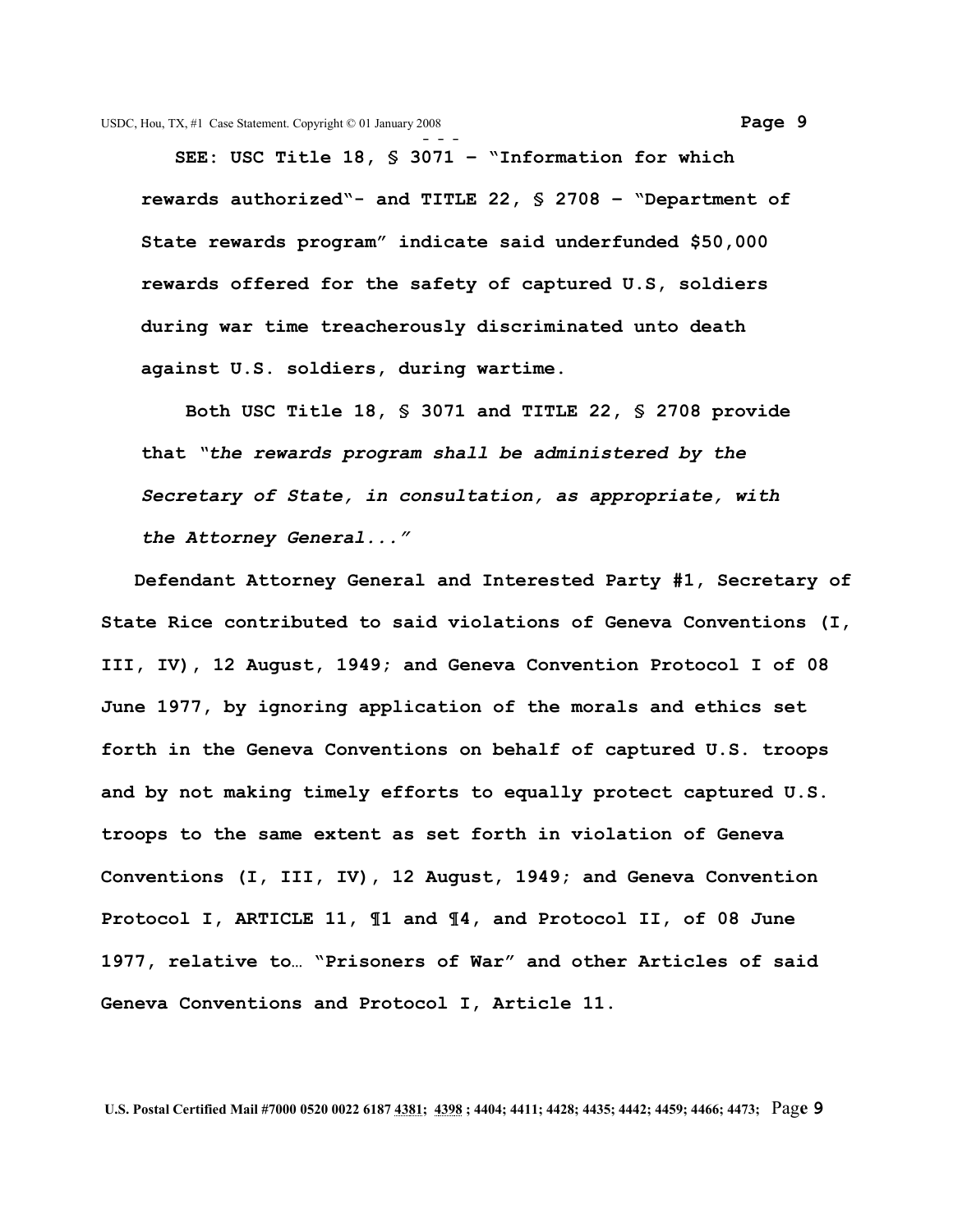**SEE: "Art 11. In cases where they deem it advisable in the interest of protected persons, particularly in cases of disagreement between the Parties to the conflict as to the application or interpretation of the provisions of the present Convention, the Protecting Powers shall lend their good offices with a view to settling the disagreement.**

 **For this purpose, each of the Protecting Powers may, … on its own initiative, propose to the Parties to the conflict a meeting of their representatives, and in particular of the authorities responsible for prisoners of war, possibly on neutral territory suitably chosen. The Parties to the conflict shall be bound to give effect to the proposals made to them for this purpose. The Protecting Powers may, if necessary, propose for approval by the Parties to the conflict a person belonging to a neutral Power, or delegated by the International Committee of the Red Cross, who shall be invited to take part in such a meeting. Part II. General Protection of Prisoners of War**

 **SEE: Geneva Convention III of 12 August 1949, Part I. General Provisions, ARTICLE 1, ARTICLE 2, ARTICLE 3, ¶(1)(a), Chapter II. Wounded and Sick, ARTICLE 12 - Members of the armed forces … shall not be murdered or exterminated, subjected to torture**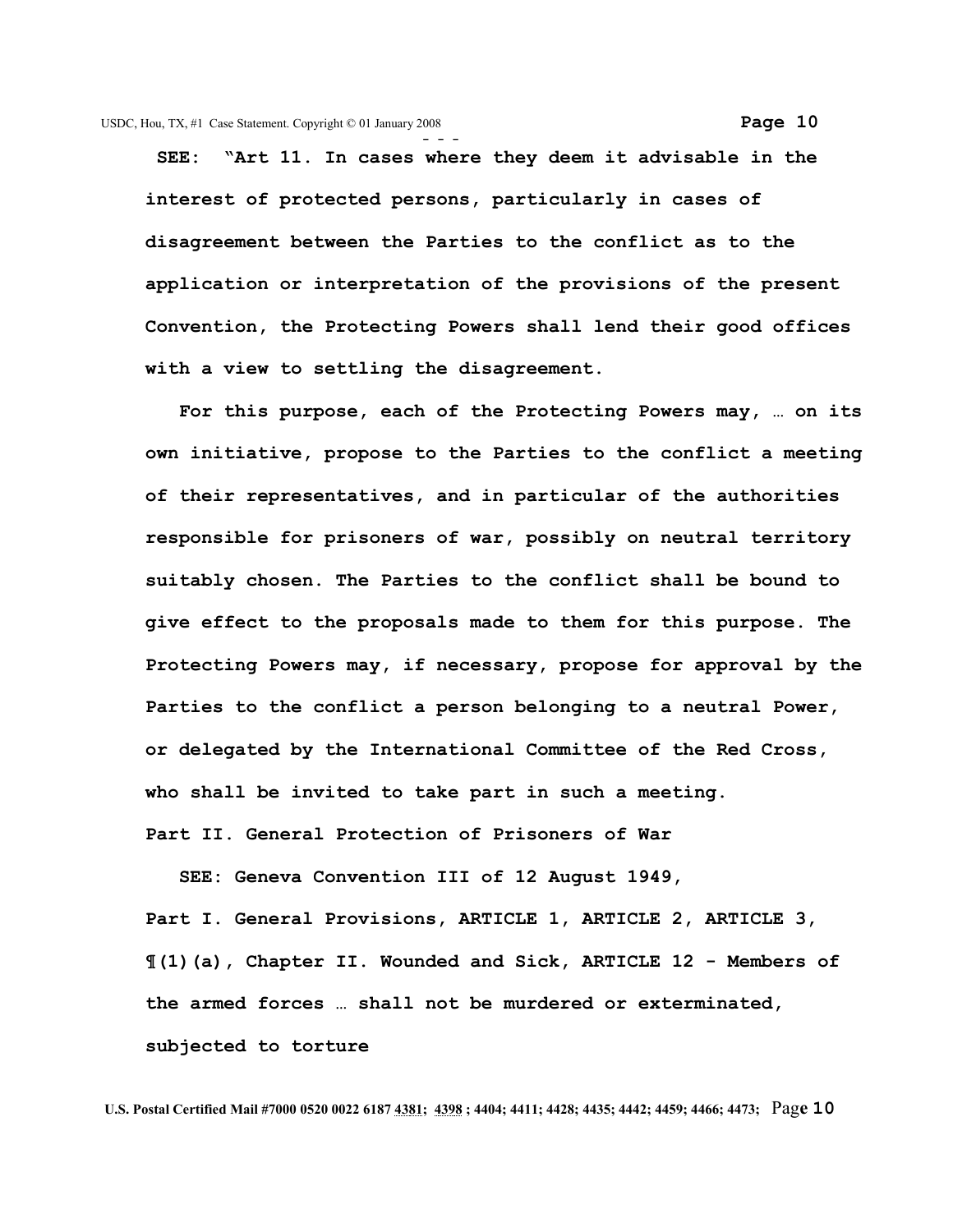USDC, Hou, TX, #1 Case Statement. Copyright © 01 January 2008 **Page 11 - - - SEE: Geneva Convention Protocol I, of 08 June 1977, Article 11 - Protection of persons:** 

 **3.LIST THE ALLEGED VICTIMS AND STATE HOW EACH VICTIM WAS ALLEGEDLY INJURED:**

**In the Vasquez Family, Lupe Vasquez, Ceasar Menchaca, Julieta Vasquez-Mackenzie, Kenneth MacKenzie each injured by post traumatic stress syndrome. Their family member Kristian Vasquez Menchaca was barbarically murdered by horrific torture death by Terrorists in Iraq..**

 **Captured 16 June 2006 at Yosifiya, Iraq, during the Iraq War, U.S. Army Pfc. Kristian Menchaca, 23, and Pfc. Thomas L. Tucker, 25, were denied, during June 2006, by Attorney General Gonzales and Interested Party U.S. Executive Branch to "equal life saving Rewards" of said United States USC Title 1, `Counterterrorism Funds' and reward provisions of United States Codes. Defendant Gonzales and Interested parties, #1, Rice, #2 Rumsfeld, and #3 Gates did "conspire to violate ... provisions of 18 USC Section 1962(c)," in violation of 18 USC Section 1962(d) as evidenced by Defendant #1, Attorney General Alberto Gonzales and Secretary of State Condoleeza Rice "wrongfully" transferring embezzled parts of \$87 million dollars of U.S. Congress-provisioned U.S.**

**`Counterterrorism Fund' reward money from the United States,**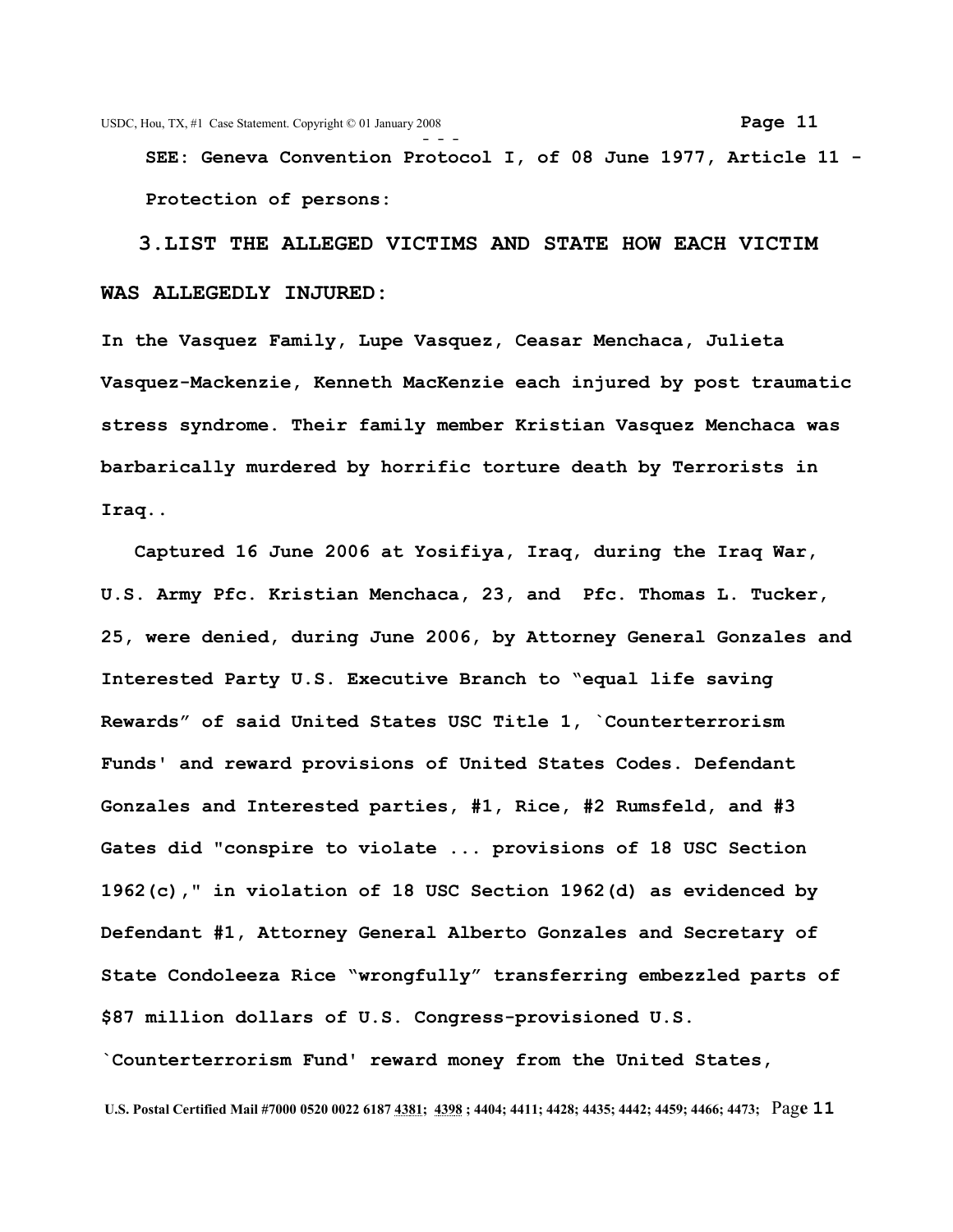**- - - Washington, DC, Treasury Office to save the lives of "at large" al Shura and al Queda Terrorists and "captured" al Shura and al Queda Terrorists while Gonzales-Rice were** *simultaneously, concurrently, and at the same time"* **denying, in "juxtaposition," the same reward money to save the lives of captured U.S. soldiers who were, "***simultaneously, concurrently, and at the same time,"* **tortured to death by the very same "at large" al Shura and al Queda Terrorists who were benefiting from the safety provided by Gonzales's-Rice's offered multi million dollar rewards, and, thereby Gonzales-Rice, soaked with the blood of \$25 Million dollar Reward denied U.S. soldiers, who became their victims, did violate United States Code Title 18, Section 1962 (c) and 1962 (d). And, as a consequence of said reward "Ommissions" and denials** *Gonzales and U.S.-Executive-Branch and Rice-Rumsfeld,* **U.S. Army Pfc. Kristian Menchaca, 23, and Pfc. Thomas L. Tucker were mutilation-torture-murdered by al-Queda & al-Shura Terrorists who (1) smashed their faces to unrecognizable pulp while alive, (2) gouged out their eyes while alive, (3) cut off their genitalia while alive, (4) disemboweled & yanked-theirintestines-to-ground while alive, (5) amputated their hands while alive, (6) tore-off and amputated their arms and legs while alive, and (7) cut off their heads and their hearts out in their last moments of life in violation of Geneva Conventions (I, III, IV) of**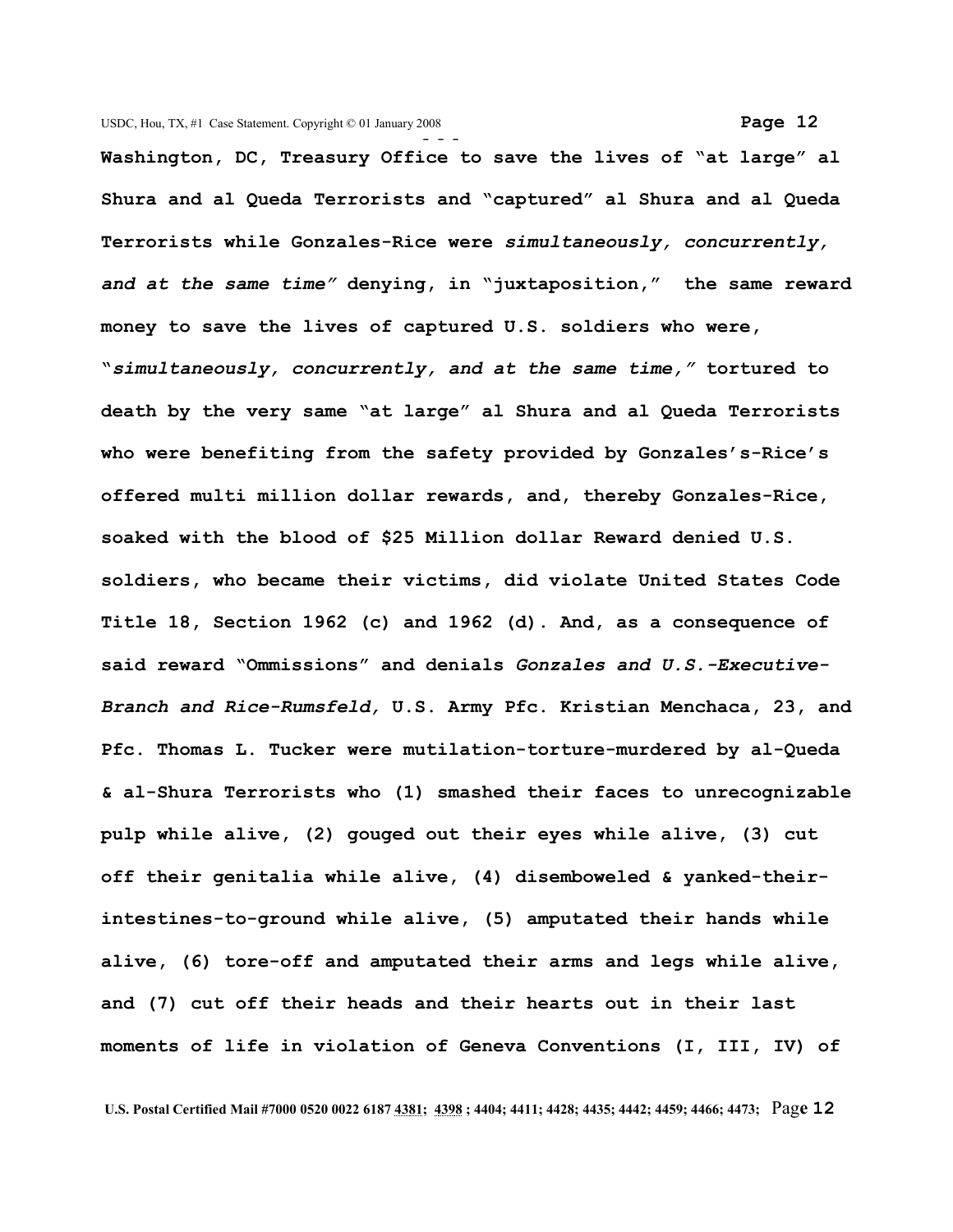**12 August, 1949, ARTICLE 3 & ARTICLE 11 and Geneva Convention Protocol I, ARTICLE 11 and Protocol II, of 08 June 1977, relative to… "Prisoners of War."**

*Gonzales and U.S.-Executive- Branch and Rice-Rumsfeld,* **did premeditatedly contribute to the U.S.\$50,000 "Death Reward" conditions that resulted in the Trture Murders of U.S. Army Pfc. Kristian Menchaca, 23, and Pfc. Thomas L. Tucker by maintaining said perverse and unbalanced U.S. reward system that persuaded and enraged terrorists to violate the Geneva Conventions relative to War Prisoners.** 

 **4.DESCRIBE IN DETAIL THE PATTERN OF RACKETEERING ACTIVITY OR COLLECTION OF UNLAWFUL DEBTS ALLEGED FOR EACH RICO CLAIM.** 

 **It was an unlawful violation of 18 USC, Section 1962(c) and Section 1962(d) for Attorney General Alberto Gonzales and Secretary of State Condoleeza Rice, employed by or "associated with" the U.S. Treasury (as "any enterprise engaged in, or the activities of which affect, interstate or foreign commerce"), to conduct or participate, directly or indirectly, in the conduct of the U.S. Treasury's affairs ("such enterprise's affairs") through a "pattern of racketeering activity" in violations of 18 USC, Section 1956 - Laundering of monetary instruments (in "multiple patterns of U.S. Postal Certified Mail #7000 0520 0022 6187 4381; 4398 ; 4404; 4411; 4428; 4435; 4442; 4459; 4466; 4473;** Pag**e 13**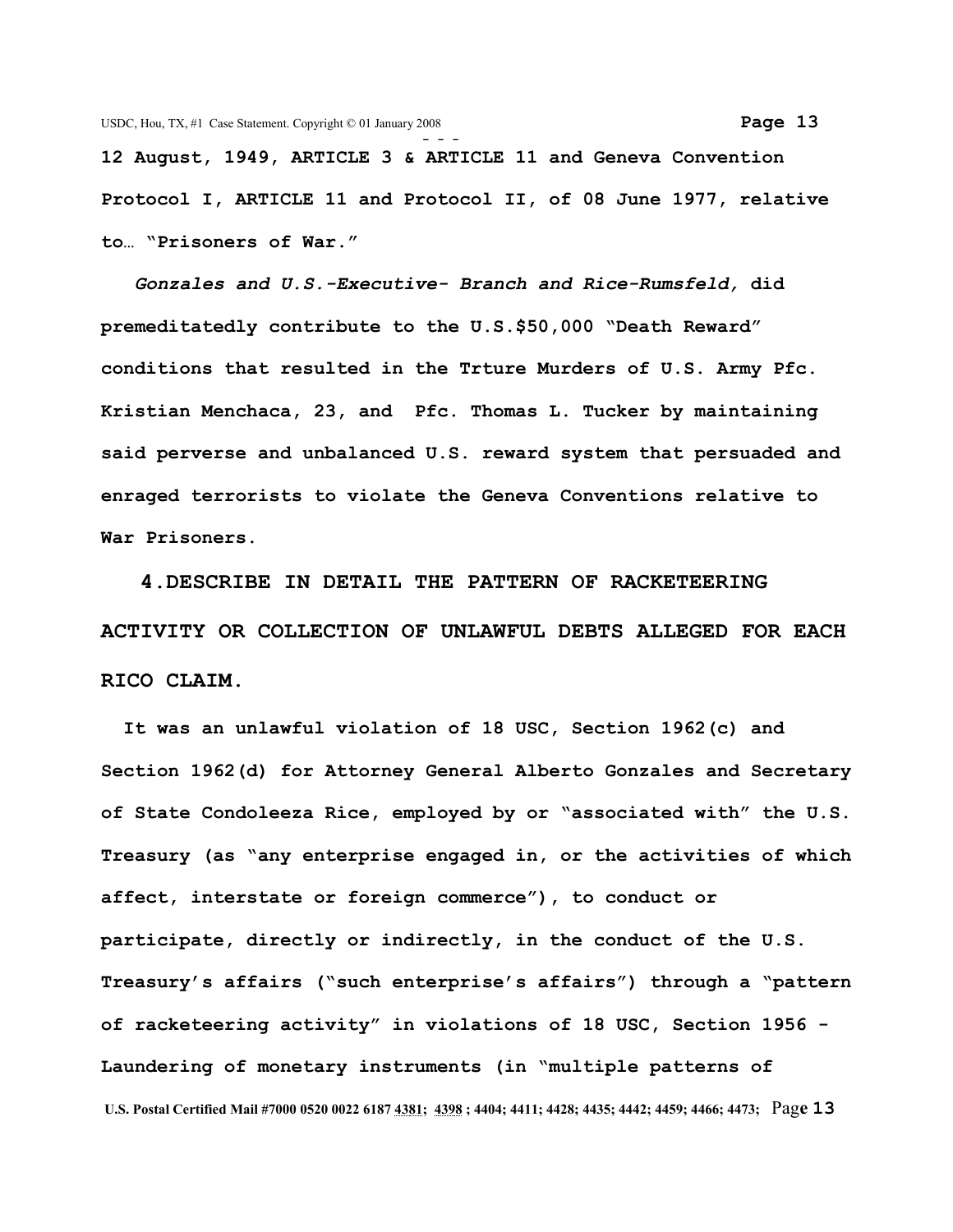**- - racketeering activity") and in violations of 18 USC, Section 1344 - Bank fraud, wherein Attorney General Gonzales and Secretary Rice treasonably defrauded the United States Treasury (a financial institution) of \$77 to \$87 millions of reward dollars from the `Counterterrorism Fund' of United States Code, Title 1, §ection 101, to pay "EXCLUSIVE" wrongful monetary rewards perpetrated in "multiple patterns of racketeering activity" against monetary rewards from the `Counterterrorism Fund' of United States Code, Title 1, §ection 101, and provisioned under Title 18, and Title 22, reward money funds set aside under the `Counterterrorism Fund' of United States Code, Title 1, §ection 101, intended by congress to save the lives of captured U.S. Soldiers held as Prisoners of War, in Iraq and Afghanistan and not intended to be "EXCLUSIVELY" and "selectively" used to aid and comfort Terrorist enemies of the United States during wartime.** 

**A DESCRIPTION OF THE PATTERN OF RACKETEERING SHALL INCLUDE THE FOLLOWING INFORMATION:**

 **A. LIST THE ALLEGED PREDICATE ACTS AND THE SPECIFIC STATUTES THAT WERE ALLEGEDLY VIOLATED:**

 **ALLEGED PREDICATE ACTS: Said USC Title 1 Counterterrorism reward funds were wrongfully manipulated away from said USC Title 1 provisioned "reward funds" in the U.S. Treasury by Attorney General U.S. Postal Certified Mail #7000 0520 0022 6187 4381; 4398 ; 4404; 4411; 4428; 4435; 4442; 4459; 4466; 4473;** Pag**e 14**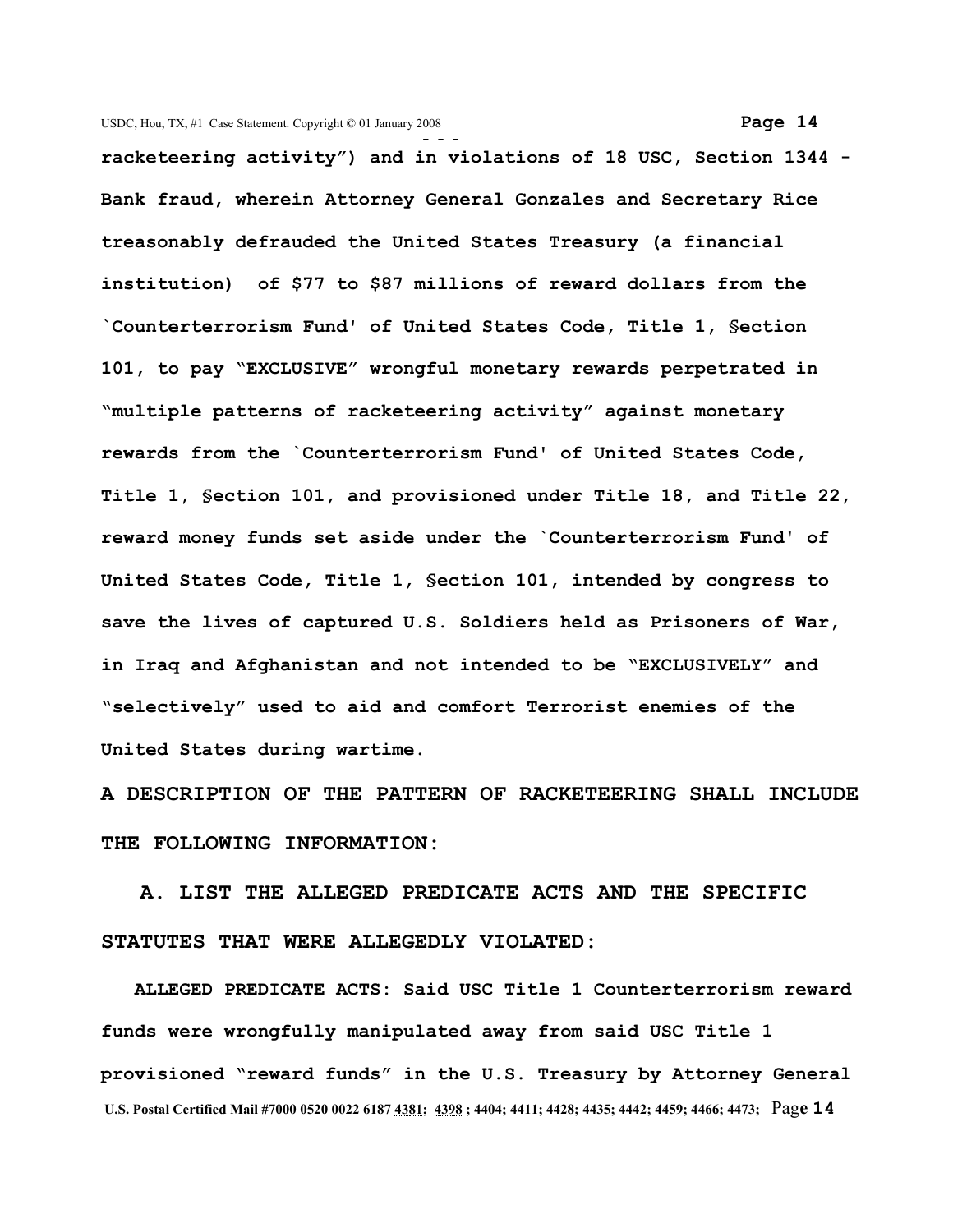**Alberto Gonzales and Secretary of State Condoleeza Rice in violations of USC Title 18, Section 1956 -** *Laundering of monetary instruments* **to deny captured U.S. soldiers in Iraq U.S. Fourteenth Amendment equal life protection of U.S. Constitution and, instead, thereby provide said USC Title 1 provisioned "reward funds" to protect and save the lives of (1)"at large" and (2)"captured terrorists" at a mega million dollar rate of \$25 million dollars, each, up to five hundred times higher than the Gonzales-Rice proclaimed "\$50,000 Death Reward" manipulated by them to save the lives of Terrorists they listed at their "Rewards For Justice" Internet site. THE FIRST PATTERN OF RACKETEERING, by Gonzales-Rice-Rumsfeld, was against the life of Sgt Keith Maupin, captured near Bhagdad, Iraq, April 2004. As a direct cause of Gonzales-Rice-Rumsfeld refusing Sgt Keith Maupin said \$25 million dollar reward values on his life, Keith Maupin was murdered by al Qaida terrorists and a video of his murder was submitted by Terrorists to al Jazeera news. Gonzales-Rice-Rumsfeld manipulated and enforced said "\$50,000 Death Reward against Sgt. Keith Maupin directly causing his murder and denied him the same and equal \$25 million dollar Reward offers that Gonzales-Rice-Rumsfeld proclaimed and paid out of the U.S. treasury to save the lives of Hussein, and Bin**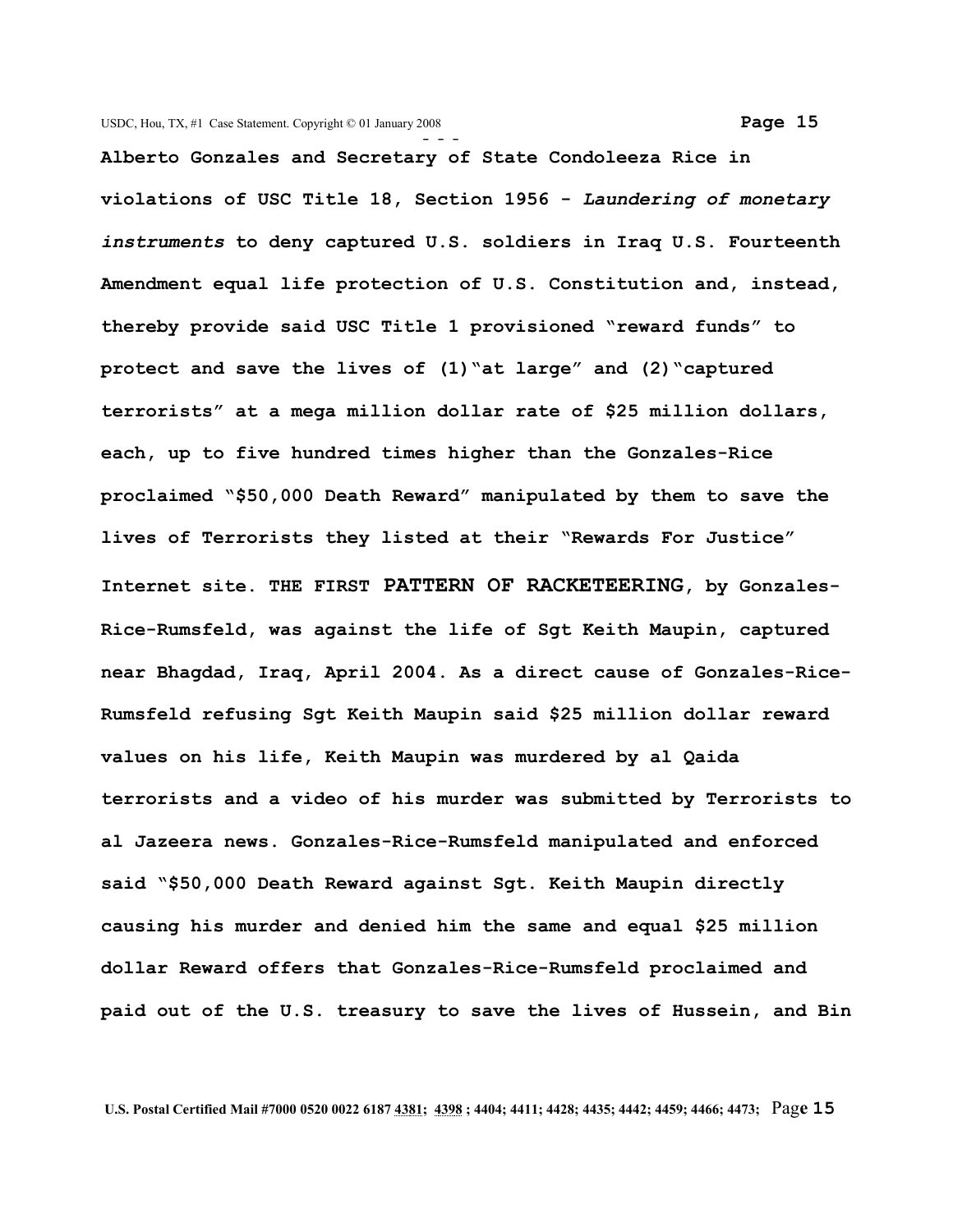**Ladin, and Ayman al-Zawahiri, and other terrorists during April 2004.**

 **THE SECOND and THIRD PATTERNS OF RACKETEERING, by Gonzales-Rice-Rumsfeld, in their patterns of criminal treason behavior, were against the lives of PFC. Christian Vasquez Menchaca and PFC. Thomas Tucker, captured 16 June 2006, Yosifiya, Iraq, and tortured to death as a direct cause of Gonzales'-Rice's-Rumsfeld's, in their patterns of criminal treason behavior, manipulated and enforced said "\$50,000 Death Rewards against PFC. Christian Vasquez Menchaca and PFC. Thomas Tucker directly causing their torture murders in violation of Torture Victim Protection Act of 1991, 28 U.S.C. § 1350; moreover, Gonzales-Rice-Rumsfeld in their patterns of criminal treason behavior, denied PFC. Christian Vasquez Menchaca and PFC. Thomas Tucker the same and equal \$25 million dollar Reward offers that Gonzales-Rice-Rumsfeld, in their patterns of criminal treason behavior, proclaimed and paid out of the U.S. treasury to save the lives of Hussein, and Bin Ladin, and Ayman al-Zawahiri, and other terrorists during April 2006.**

 **The FOURTH, FIFTH, AND SIXTH PATTERNS OF RACKETEERING, by Gonzales-Rice-Gates, in their patterns of criminal treason behavior, occurred when Gonzales-Rice-Gates (FOURTH) manipulated**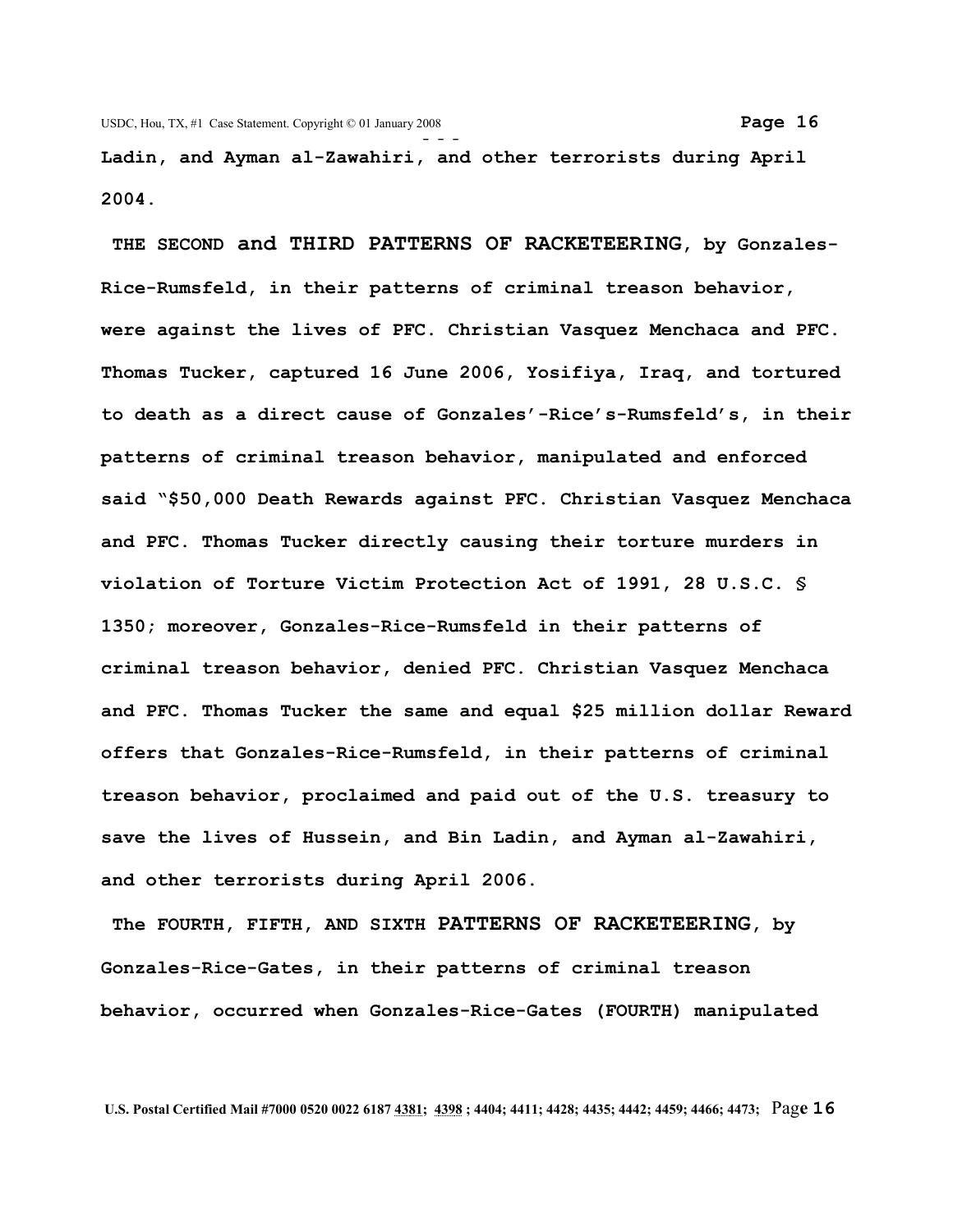**said "\$50,000 Death Reward Patterns" against Pfc. Joseph J. Anzack Jr. 20, of Torrance, California, found tortured to death,**

 **occurred when Gonzales-Rice-Gates (FIFTH) manipulated said "\$50,000 Death Reward Patterns" against Spc. Alex R. Jimenez (Missing in action), 25, of Lawrence, Massachusetts; and occurred when Gonzales-Rice-Gates (SIXTH) manipulated said "\$50,000 Death Reward Patterns," in their patterns of criminal treason behavior, against Pvt. Byron W. Fouty (Missing in action), 19, of Waterford, Michigan, captured 12 May 2007 in Al Taqa, Iraq, and depicted as murdered in Terrorist videos.**

 **As a consequence of Gonzales's-Rice's-Gates' said reward denial patterns of criminal treason behavior against Pfc. Joseph J. Anzack Jr., PFC Anzack was murdered in violation of Torture Victim Protection Act of 1991, 28 U.S.C. § 1350. The Torture Victim Protection Act of 1991, which provides a cause of action for damages to anyone - aliens and citizens alike - who suffered torture anywhere in the world at the hands of any individual acting under the law of any foreign nation. 28 U.S.C. § 1350 note: The Torture Victim Act does not contain its own jurisdictional provision. But, it is clear that any case brought pursuant to that**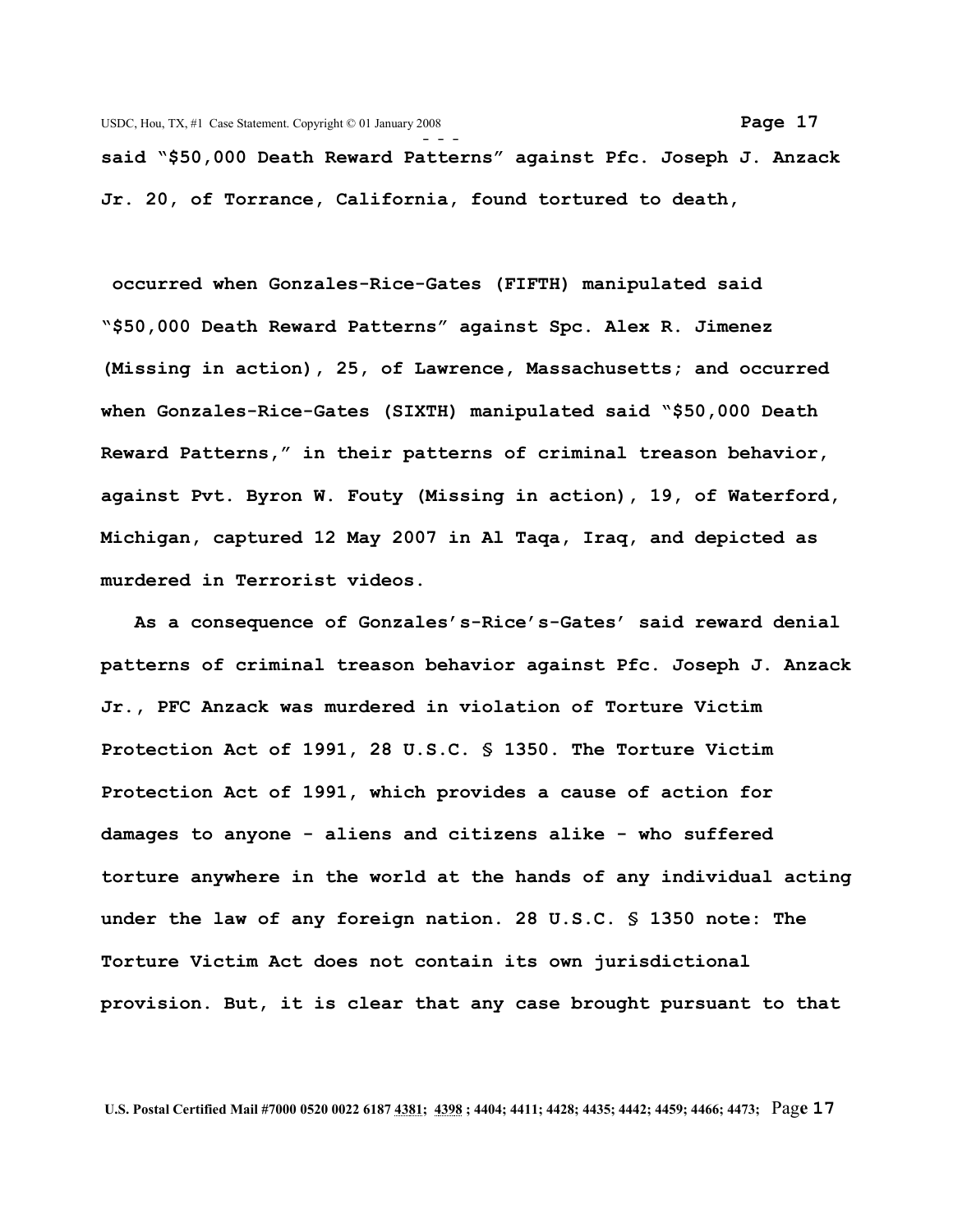**- - statute would arise under federal law and thus come within 28 U.S.C. § 1331, the grant of general federal question jurisdiction.**

**SPECIFIC STATUTES THAT WERE ALLEGEDLY VIOLATED BY GONZALES-RICE-RUMSFELD IN THE MURDER OF KEITH MAUPIN, VIOLATED BY GONZALES-RICE-RUMSFELD IN THE TORTURE MURDERS OF PFC. CHRISTIAN VASQUEZ MENCHACA AND PFC. THOMAS TUCKER, AND VIOLATED BY GONZALES-RICE-GATES IN THE TORTURE-DEATH OF JOSEPH ANZAK AND VIOLATED BY GONZALES-RICE-GATES IN MURDERS OF ALEX JIMENEZ AND BYRON FOUTY WERE AS FOLLOWS:**

 **Said violation patterns of USC Title 18, Section 1956 occurred when Attorney General Gonzales and Secretary Rice wrongfully transported, transmitted, or transferred, said "Title 1, Title 18, and Title 22" provisioned reward monetary instruments or funds from the United States Treasury (a place) in the United States to or through** *"a place outside the United States,"* **(A) with the intent to promote the carrying on of specified unlawful activity against Terrorist-captured Soldiers of the United States Army, by deliberately refusing them \$25 Million dollar Reward life-values equal to** *Hussein***,** *al-Zawahiri* **and** *Bin Ladin***, which denied said U.S. Soldiers U.S. Fourteenth Amendment equal life-reward protection under the laws; and, said unlawful \$25 million dollar Reward Denial**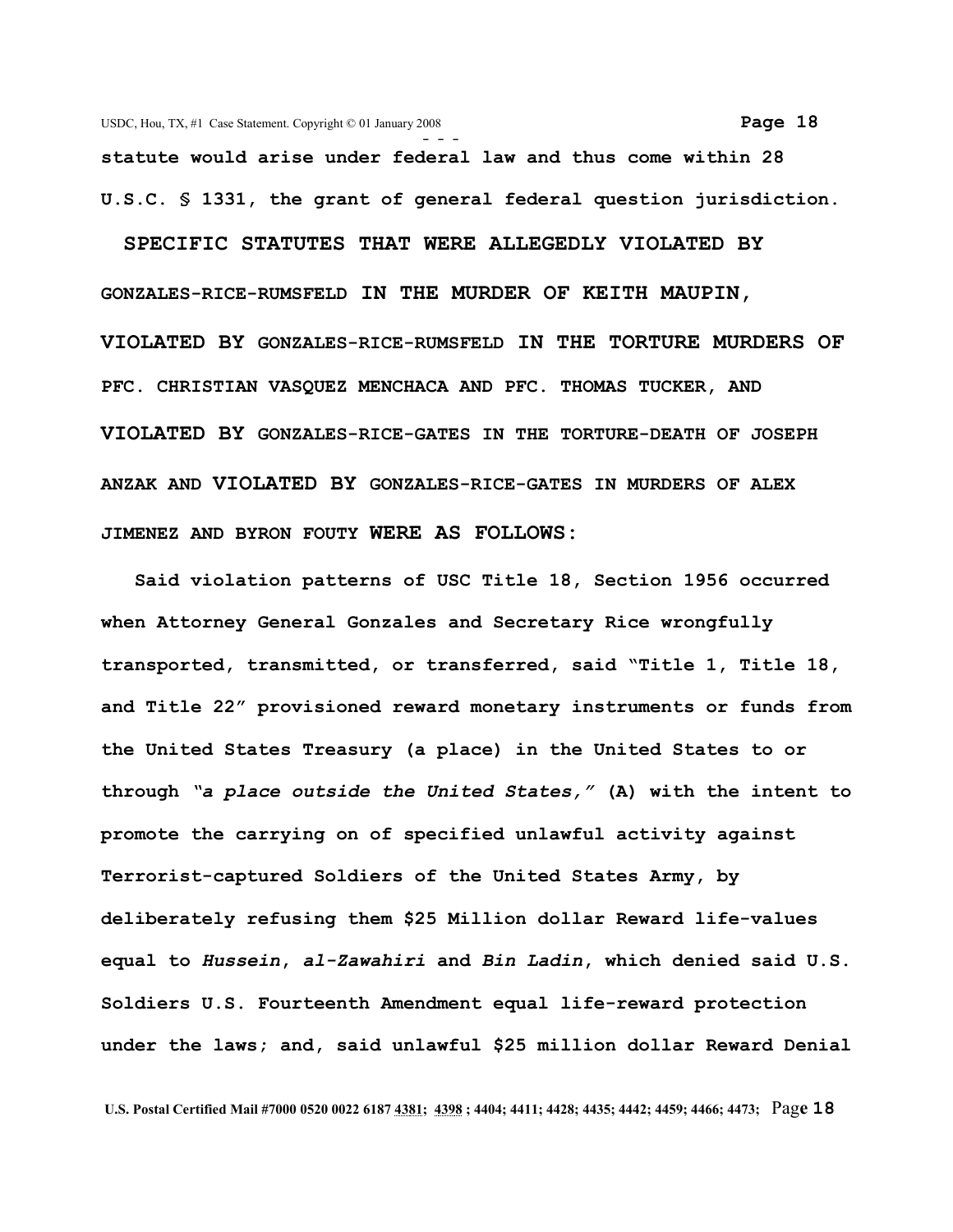**- - activity in conjunction with said patterns of "\$50,000 Death Reward Sentences" against terrorist captured U.S. soldiers predictably resulted in the torture deaths of said captured Soldiers of the United States Army in violation of Geneva Conventions (I, III, IV) of 12 August, 1949, ARTICLE 3 & ARTICLE 11 and Geneva Convention Protocol I, ARTICLE 11 and Protocol I and II, of 08 June 1977, relative to… "Prisoners of War" and in violation of RICO Act predicate violations of "USC TITLE 18, Section 1961, RICO Act, et.seq., & RICO predicates: (1) "USC TITLE 18, Section 2339A - Providing material support to terrorists, (2) "USC Title 18, Section 2332b - Acts of terrorism transcending national boundaries…," (3) "USC, Title 18, Section 2332b (g)(5)(B)…" (4) "USC, Title 18, Section 1114 - Protection of officers and employees of the United States…" (5) "USC Title 18 Section 1116 - Murder or manslaughter of foreign officials, official guests, or internationally protected persons…," (6) "USC, Title 18, 2332 - Criminal penalties…," (7) "Part I, General Provisions, Article 3, Geneva Convention (III) relative to… Prisoners of War…, said Convention held in Geneva… to 12 August, 1949…," and said unlawful activity described in the following crime proscription information of United States Codes. SEE: "USC, TITLE 18, Section 1961, RICO Act, et.seq., & RICO predicates:**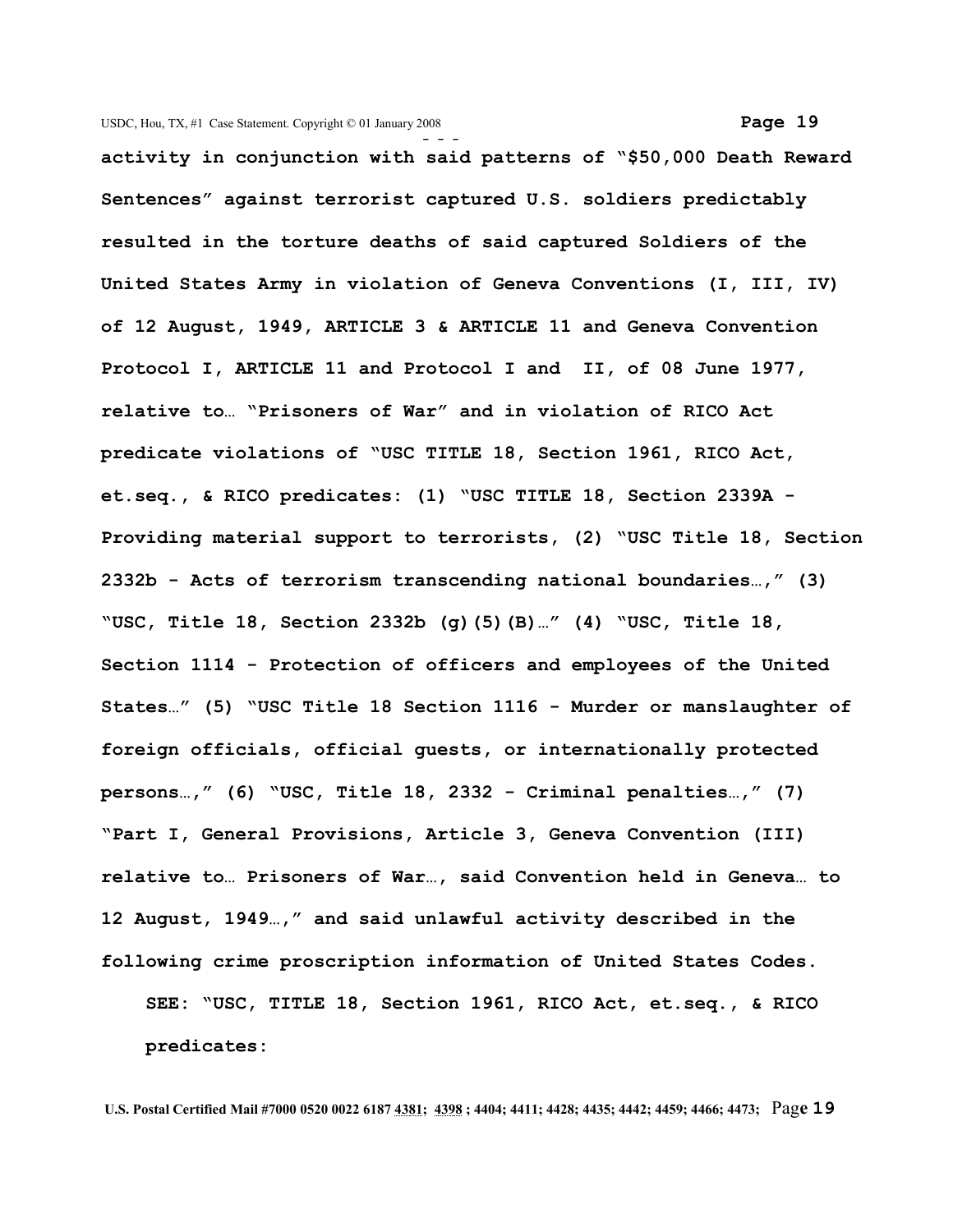**SEE: "USC, TITLE 18, Section 2339A. Providing material support to terrorists** 

**SEE: "USC, Title 18, Section 2332b. Acts of terrorism transcending national boundaries . . ." SEE: "USC, Title 18, Section 2332b (g)(5)(B) . . ." SEE: "USC, Title 18, Section 1114. Protection of officers and employees of the United States . . ." SEE: "USC Title 18, Section 1116. Murder or manslaughter of foreign officials, official guests, or internationally protected persons . . ."**

**SEE: "USC, Title 18, 2332. Criminal penalties . . ." SEE: Geneva Conventions (I, III, IV) of 12 August, 1949, ARTICLE 3 & ARTICLE 11 and Geneva Convention Protocol I, ARTICLE 11 and Protocol II, of 08 June 1977, relative to… "Prisoners of War"**

 **DEFENDANTS' POLICIES AND PRACTICES RESULTING IN CRIME VIOLATIONS AGAINST TERRORIST-CAPTURED U.S. SOLDIERS :** 

 **Plaintiffs further bring this action on behalf of themselves as a class of next-of-kin family victims damaged by U.S. Attorney General and U.S. Secretary of State who both aided and abetted terrorist inflicted torture-murder crimes against their family member, Kristian Vasquez Menchaca, a U.S. soldier serving in the U.S. Postal Certified Mail #7000 0520 0022 6187 4381; 4398 ; 4404; 4411; 4428; 4435; 4442; 4459; 4466; 4473;** Pag**e 20**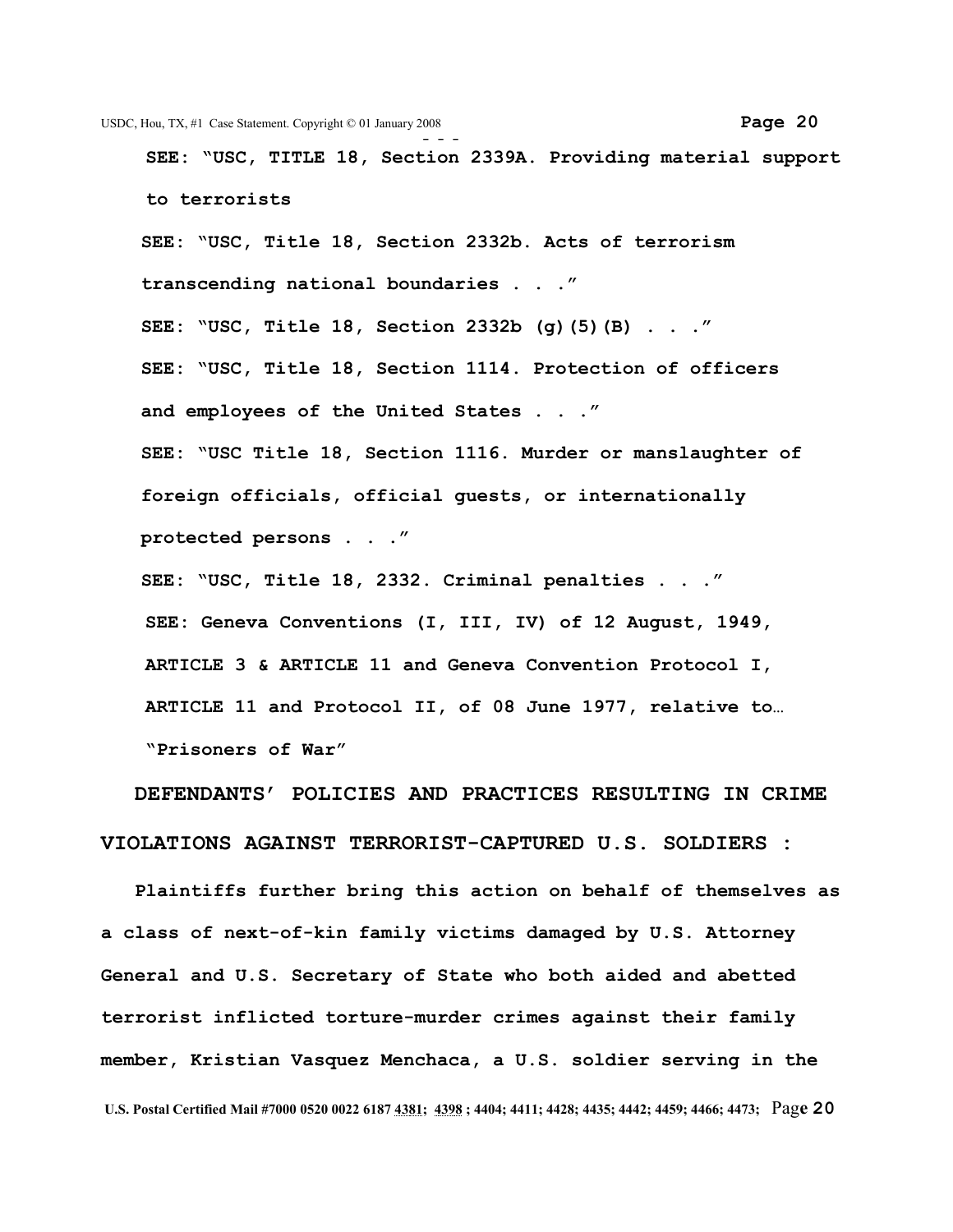**Iraq combat theater during wartime, denied equal protection of U.S. laws as opposed to terrorists during wartime; and, Plaintiffs challenge Defendant's policies and practices of perpetrating said wrongdoings by means of administratively manipulated reward nonfeasance, misfeasance, and malfeasance against U.S. military personnel, during wartime, that include and involve consequences of prohibited mutilations, torture, and murder as proscribed under "Part I, General Provisions, Article 3," of the Third Geneva Convention relative to… Prisoners of War… and include and involve manipulative "unequal conduct" under Article 11 of the Third Geneva Convention relative to… Prisoners of War… that results in prohibited mutilations, torture, and murder of Prisoners of War in violation the third Geneva Convention (III) relative to… Prisoners of War…, Geneva…, 12 August, 1949; and, Plaintiffs challenge Defendant's policies and practices of perpetrating wrongdoings regarding said mutilations, torture, and murder as also proscribed under United States Code, Title 18, and proscribed under state penal codes of Texas, and under other U.S. state codes in the states of Ohio, Texas, Oregon, California, Michigan, Minnesota, and the other forty four states, and proscribed under the laws of the United Kingdom, Europe, Mexico, South America, Indonesia, and so-**

**forth. . . . . .**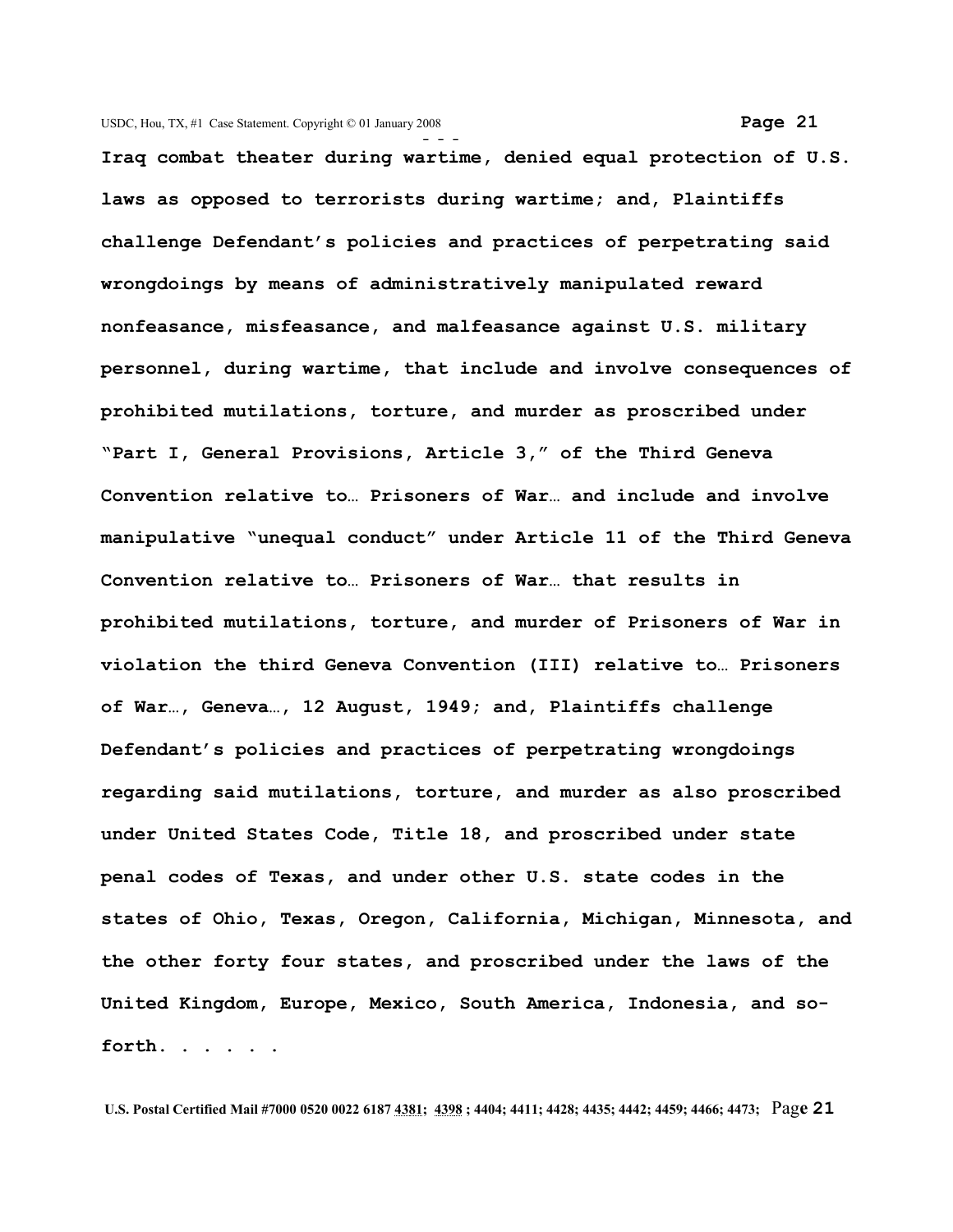**- - - Plaintiffs bring this action challenging Defendant's policies and practices of perpetrating said violations as also proscribed under USC, Title 18 Section 1961, Section 1962(c), et.seq., RICO Act and several RICO predicates violated by Defendant #1, Attorney General Alberto Gonzales and Interested Party #1, Secretary of State Condoleeza Rice, and also violated by Interested Party #2 Secretary of Defense Donald Rumsfeld, and Interested Party #3 Secretary of Defense Robert Gates, under RICO, specifically and namely:**

 **b. 'If the RICO claim is based on the predicate offenses of wire fraud, mail fraud, or fraud in the sale of securities, the "circumstances of fraud or mistake shall be stated in particularity": in disbursing reward monies, and (2) said Defendant #1, Attorney General Alberto Gonzales "wrongfully" transferring parts of \$77 million dollars on Rewards of U.S. Congressprovisioned U.S. `Counterterrorism Fund,' which money Gonzales-Rice diverted (wire fraud embezzled and Burglarized) from the premises of the U.S. Treasury in Washington, DC, to various other countries by means of wire fraud Internet wire and wireless wire fraud telemetry of rewards and wire and wireless telemetry and telephone communications and other wire and wireless telemetry by arranging to pay and paying out \$77 million to \$87 million of said U.S.**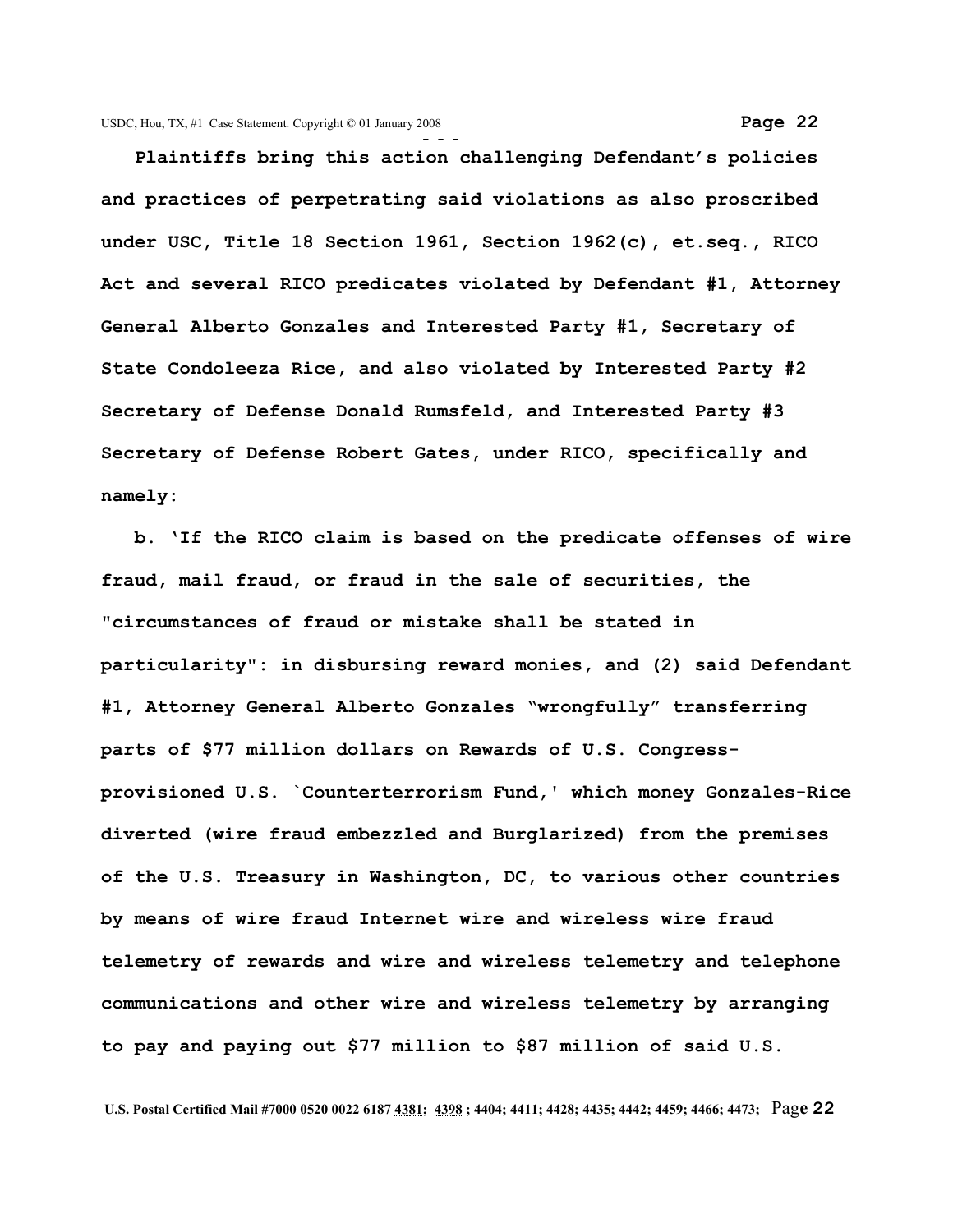**Treasury funds of said U.S. Title 1, `Counterterrorism Fund,' U.S. reward money as Internet wire and wireless advertised rewards to exclusively save the lives of terrorist wartime enemies of the United States who were and are members of terrorist groups, known as "al Qaida" and "al Shura,": -- \$1 million wire fraud paid for the information that led capture of Hamsiraji Marusi Sali; \$1 million dollars wire fraud paid for information that led capture of Muhammad Zimam Abd al-Razzaq al-Sadun; \$1 million wire fraud paid for the information that led to capture of Muhsin Khadr al-Khafaji (no picture available); and, "***simultaneously, concurrently, and at the same time"* **during this same time frame of June-2006, as said United States Code Title 1 money was wire fraud paid out of the U.S. Treasury, to save the lives of said members of these same al Shura and al Queda Terrorist Organizations (with membership who were U.S. life valued at multi-millions of dollars to \$25 million) who were in-juxtaposition, "***simultaneously, concurrently, and at the same time,"* **torture-murdering (1) Pfc. Kristian Menchaca, 23, and (2) Pfc. Thomas L. Tucker, 25, who were "***simultaneously, concurrently, and at the same time"* **denied by Gonzales-Rice the same equal Reward dollar amount of \$25 million life saving treatment of said United States `Counterterrorism Funds' in the area of Yosifiya, Iraq while, Gonzales-Rice were "***simultaneously,*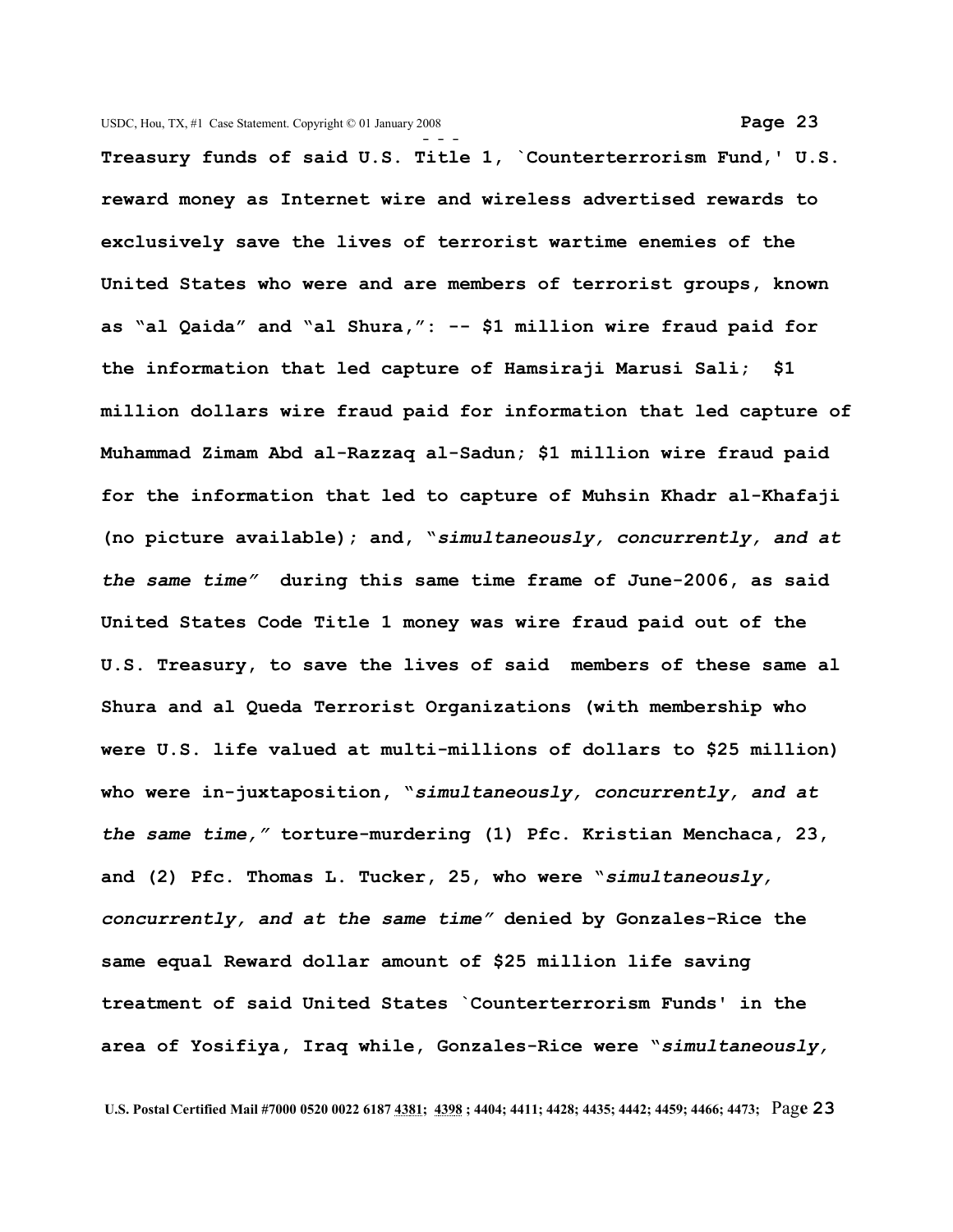**- -**  *concurrently, and at the same time,"* **paying U.S. Reward monies up to \$87 million dollars, in-juxtaposition** *and at the same time***, to save the lives of said al-Shura and al Qaida terrorists in the meantime, in 'juxtaposition,' "***simultaneously, concurrently, and at the same time."* **During said reward denial time frame of June 2006, and before, during, and after capture, Pfc. Kristian Menchaca and Pfc. Thomas L. Tucker, "***simultaneously, concurrently, and at the same time,"* **were denied by Gonzales-Rice access to "equal life saving Rewards" of said United States `Counterterrorism Funds,' and, as a consequence of said treasonable denial of reward money, "***simultaneously, concurrently, and at the same time,"* **Pfc. Kristian Menchaca and Pfc. Thomas L. Tucker were mutilation-torture-murdered by al-Queda & al-Shura Terrorists, "***simultaneously, concurrently, and at the same time"* **who (1) smashed their faces to unrecognizable pulp-mash while alive, (2) gouged out their eyes while alive, (3) cut off their genitalia while alive, (4) disemboweled & yankedtheir-intestines-to-ground while alive, (5) amputated their hands while alive, (6) set fire to their bodies and tore-off and amputated their arms and legs while dragging them alive behind motor vehicles, and (7) cut off their heads and their hearts out in their last moments of life. The mathematics of said U.S. Attorney General perpetrated Reward deficiencies against Pfc. Kristian**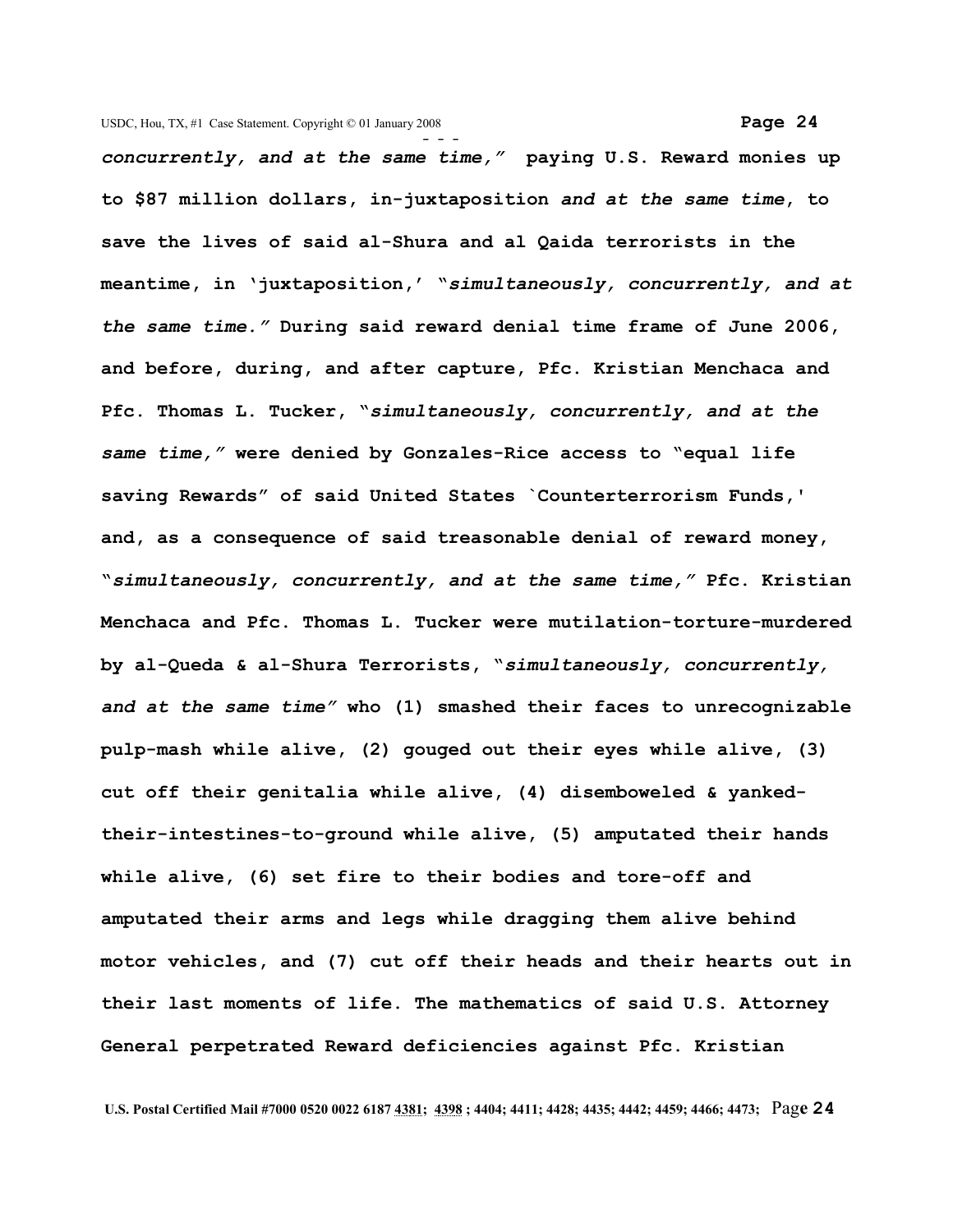**- - - Menchaca and Pfc. Thomas L. Tucker is a self-evident truth that the U.S. Attorney General selectively and preferentially applied U.S. reward life-valuation of \$25 million dollars on behalf of the life of a terrorist listed at his "Rewards for Justice" internet site that is five hundred (500) times higher than the low and deficient U.S. reward life-valuation of \$50,000 dollars offered for the lives of Pfc. Kristian Menchaca and Pfc. Thomas L. Tucker and offered for the lives of any U.S. soldier captured by the U.S. Attorney General's high multi million dollar Reward-favored and life-saved \$25 million dollar terrorists, enemies of the United States valued at 500 times higher rewards to save enemy terrorist lives that Gonzales denied of U.S. soldiers while they were tortured to death during wartime, in violation of said Geneva Conventions and U.S. Treason Act.**

 **C. DESCRIBE HOW THE PREDICATE ACTS FORM A "PATTERN OF RACKETEERING ACTIVITY":** 

 **A "pattern of racketeering activity" requires at least two acts of racketeering activity, one of which occurred after the effective date of chapter 96, Racketeer Influenced and Corrupt Organizations, and the last of which occurred within ten years (excluding any period of imprisonment) after the commission of a prior act of racketeering activity.**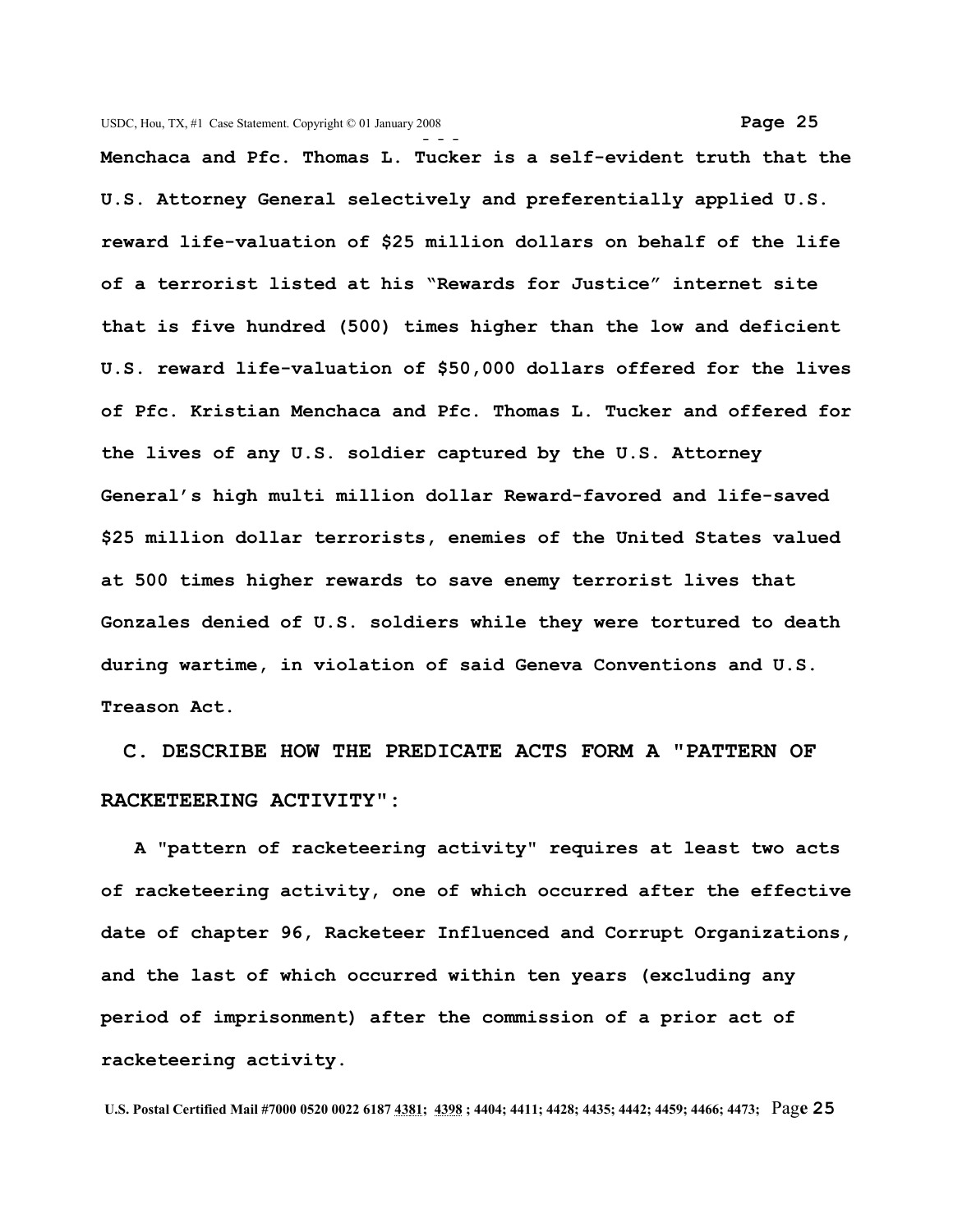**The following plural acts (more than two acts) of racketeering activity were operated and manipulated in a manner that worked against the lives of Pfc. Kristian Menchaca ("\$50,000 Death Reward") and Pfc. Thomas L. Tucker ("\$50,000 Death Reward") captured by the U.S. Attorney General's high life valued, multi million dollar Reward, life-saved \$25 million dollar terrorists (a "PATTERN"), enemies of the United States, valued with five-hundredtimes-higher Title 1 rewards that Gonzales denied (a "PATTERN") to save said captured U.S. soldiers while they were tortured to death (a "PATTERN") during wartime in Iraq (a "PATTERN").**

 **PATTERN: Said United States Congress provisioned reward funds were wrongfully manipulated away from said USC Title 1 provisioned "reward funds" (a "PATTERN") in the U.S. Treasury by Attorney General Alberto Gonzales and Secretary of State Condoleeza Rice in violations of USC Title 18, Section 1956 - Laundering of Monetary Instruments (a "PATTERN") to pay wrongful and misappropriated Reward money in a selective and discriminatory manner (a "PATTERN") to save Terrorist enemies of the United States during wartime (a "PATTERN") while denying the same and equal life saving money to save the lives of captured U.S. soldiers during wartime (a "PATTERN"). Said violations of USC Title 18, Section 1956 occurred when(a) (2)Attorney General Gonzales and Secretary Rice wrongfully**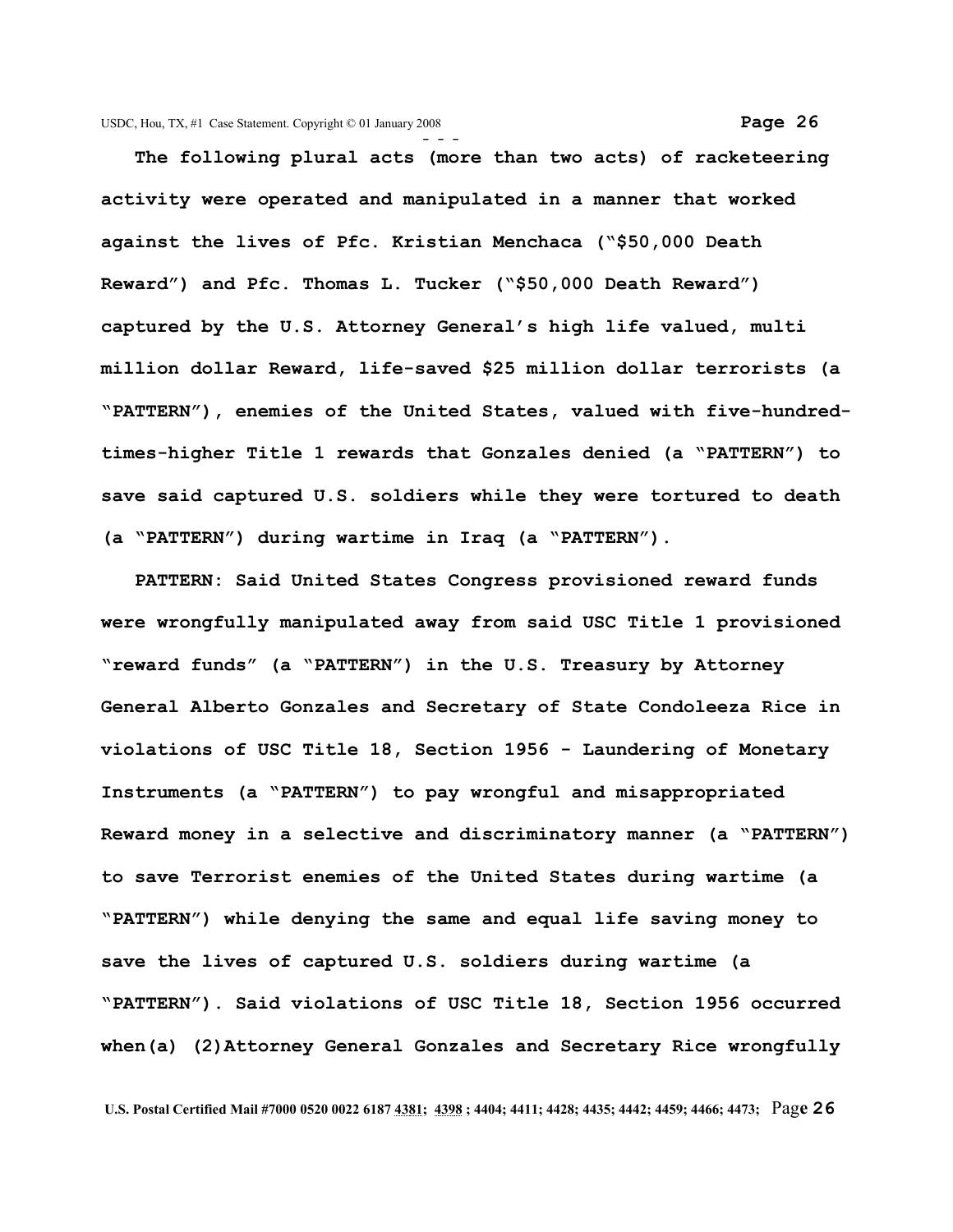**- - transported, transmitted, or transferred, said "Title 1, Title 18, and Title 22" provisioned reward monetary instruments or funds from the United States Treasury (a place) in the United States to or through "a place outside the United States," a "PATTERN," in violations of USC Title 18, Section 1956 and "USC TITLE 18, Section 2339A - Providing material support to terrorists (a "PATTERN") (A) with the intent to promote the carrying on of specified unlawful activity of selectively proclaiming "\$25,000,000 Life Rewards" on behalf of Terrorists fighting against U.S.Soldiers of the United States Army (a "PATTERN"), who were evaluated with the same Title 1 fund Counterterrorism money at "\$50,000 Death Rewards"; and, said unlawful activity predictably resulted in the torture deaths of said Terrorist-captured Soldiers of the United States Army (a "PATTERN") under RICO Act predicate violations of "USC TITLE 18, Section 1961, RICO Act, et.seq. (a "PATTERN"), & RICO predicates: (1) said "USC TITLE 18, Section 2339A - Providing material support to terrorists(a "PATTERN"), were enabled by transferring said Title 1 funds from U.S. Treasury to advertise and pay exclusively and selectively higher mega million dollar rewards -- to \$25 million - only on behalf of "at large" and "captured" terrorists (a "PATTERN") while denying the same and equal life-saving rewards to captured U.S. soldiers (a "PATTERN"); (2) said violations of "USC**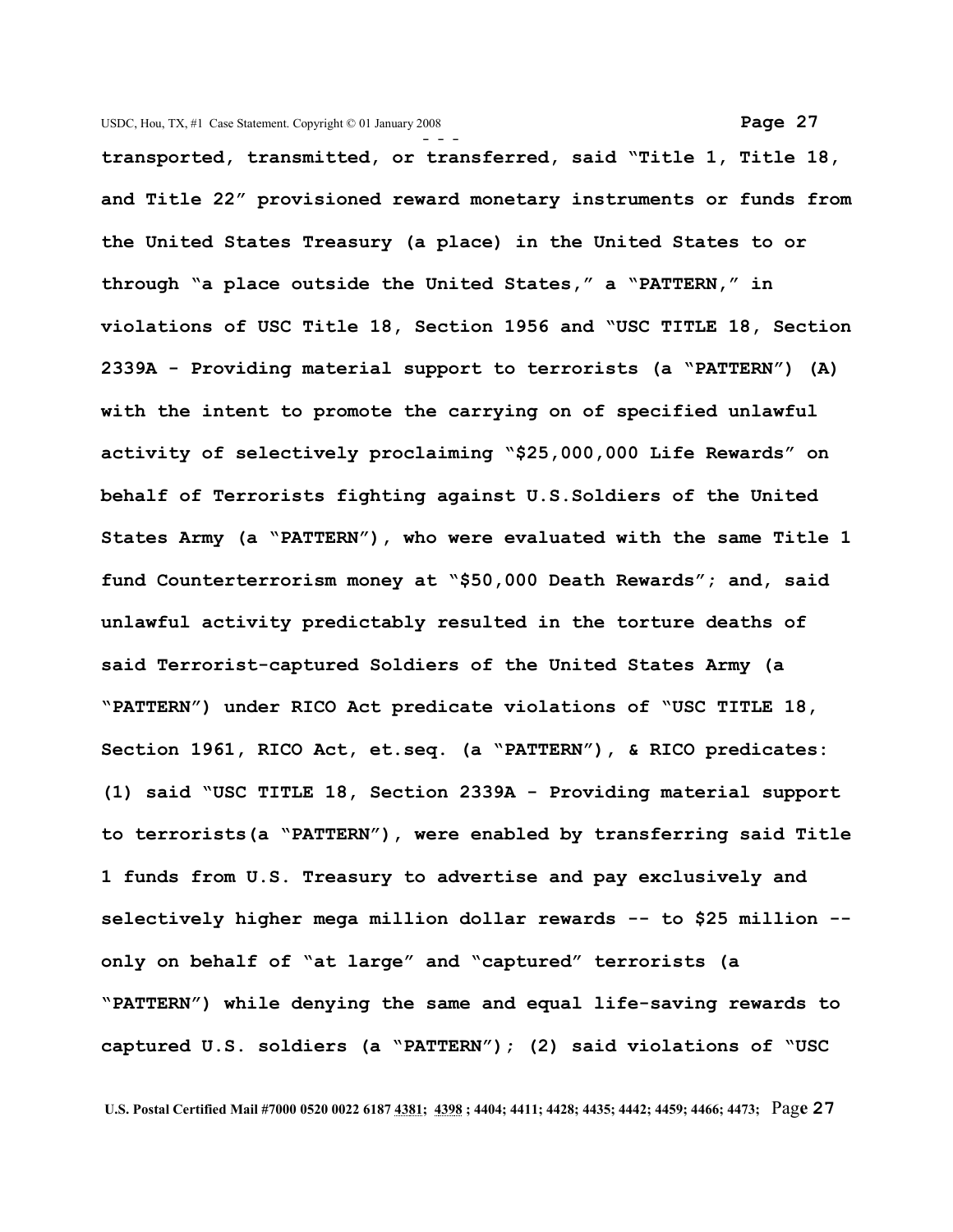**- - - Title 18, Section 2332b - Acts of terrorism transcending national boundaries…," (a "PATTERN") (3) said acts were violations of "USC, Title 18, Section 2332b (g)(5)(B)…" (a "PATTERN") (4) said acts were violations of "USC, Title 18, Section 1114 - Protection of officers and employees of the United States…" (a "PATTERN") (5) said violations of "USC Title 18, Section 1116 - Murder or manslaughter of foreign officials, official guests, or internationally protected persons…," (a "PATTERN") (6) said violations of "USC, Title 18, 2332 - Criminal penalties…,"(a "PATTERN") (7) said violations of "Part I, General Provisions, Article 3, Convention (III) relative to… Prisoners of War…, said Convention held in Geneva… to 12 August, 1949," were enabled by Gonzales-Rice advertising at their Rewards for Justice Web site and transferring said Title 1 funds out of the U.S. treasury to advertise and pay exclusively and selectively higher mega million dollar rewards -- to \$25 million - only selectively on behalf of "at large" and "captured" terrorists while denying the same and equal life-saving rewards to captured U.S. soldiers and thereby directly causing the torture deaths of captured U.S. Soldiers during wartime (a "PATTERN"). And said patterns of related and collateral unlawful RICO activity described in the following crime proscription information of United States**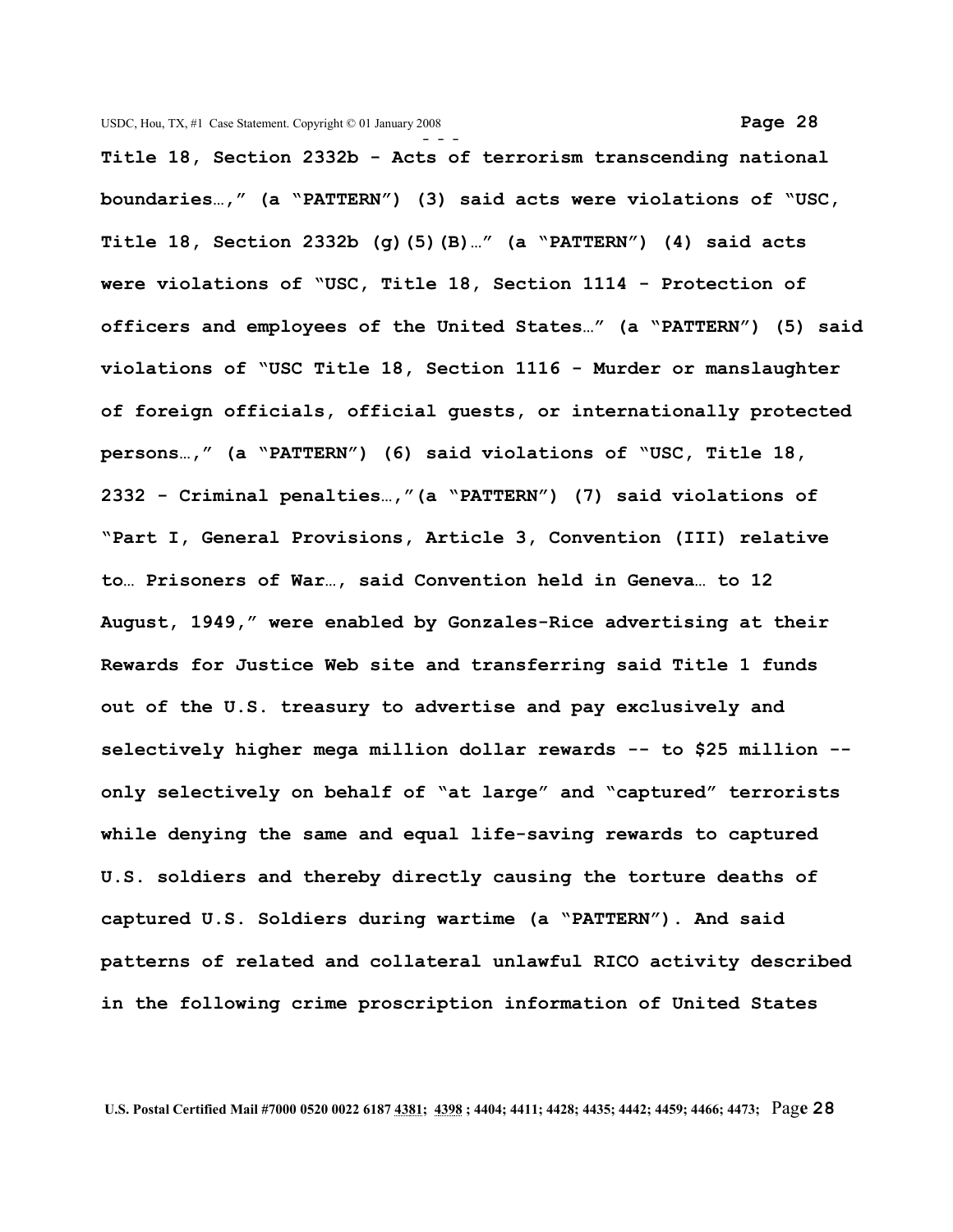**Codes resulted as a consequence of said foregoing Gonzales-Rice unlawful RICO activity(a "PATTERN").**

 **SEE: "USC, TITLE 18, Section 1961, RICO Act, et.seq., & RICO predicates:** 

 **SEE: "USC, TITLE 18, Section 2339A. Providing material support to terrorists** 

**SEE: "USC, Title 18, Section 2332b. Acts of terrorism transcending national boundaries . . ." SEE: "USC, Title 18, Section 2332b (g)(5)(B) . . ." SEE: "USC, Title 18, Section 1114. Protection of officers and employees of the United States . . ." SEE: "USC Title 18, Section 1116. Murder or manslaughter of foreign officials, official guests, or internationally protected persons . . ." SEE: "USC, Title 18, 2332. Criminal penalties . . ." SEE: Geneva Conventions (I, III, IV) of 12 August, 1949, ARTICLE 3 & ARTICLE 11 and Geneva Convention Protocol I, ARTICLE 11 and Protocol II, of 08 June 1977, relative to… "Prisoners of War"**

## **and**

 **D. STATE WHETHER THE ALLEGED PREDICATE ACTS RELATE TO EACH OTHER AS PART OF A COMMON PLAN. IF SO, DESCRIBE: the U.S. Postal Certified Mail #7000 0520 0022 6187 4381; 4398 ; 4404; 4411; 4428; 4435; 4442; 4459; 4466; 4473;** Pag**e 29**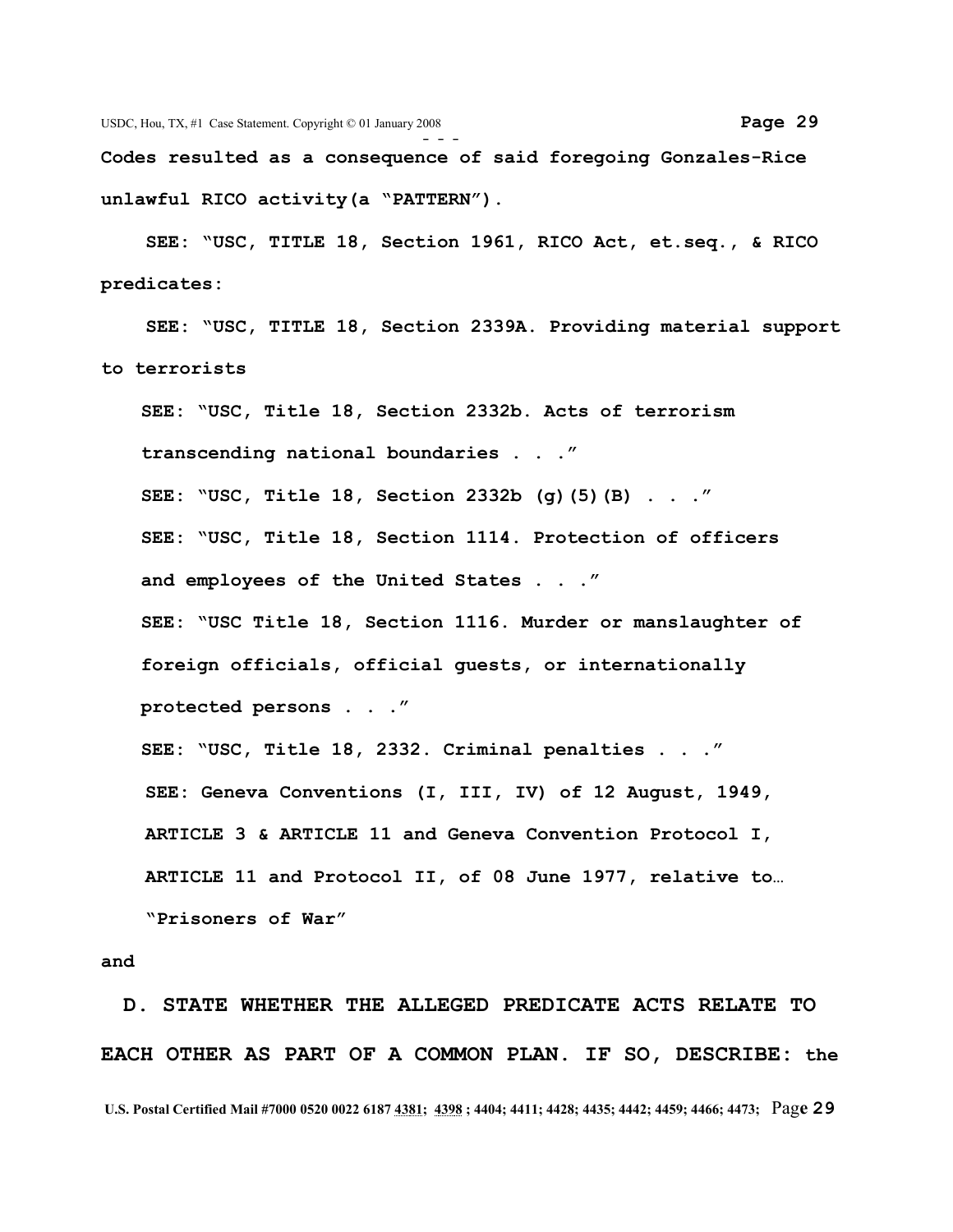**- - foregoing alleged predicate acts appear to relate to each other as part of a common political plan in the U.S. Executive Branch to** *"not deal with terrorists"* **by offering and maintaining low level \$50,000 rewards for captured U.S. soldiers (a "PATTERN").** 

 **Yet, said common political plan to** *"not deal with terrorists"* **is wrongful to an unatural extreme that makes** *"not deal with terrorists"* **become** *"Bad-Faith"* **defined by Defendant Gonzales and Intrested Parties Rice-Rumsfeld-Gates as a "\$50,000 Reward Torture-Death," (a "PATTERN"), to any captured U.S. soldier, in violation of the Geneva Convention, as proven by the fact that "all" one hundred percent of captured U.S. soldiers, in Iraq, who were recovered, were found dead (a "PATTERN") with their bodies bearing Barbaric torture marks in violation of Geneva Conventions (I, III, IV) of 12 August, 1949, ARTICLE 3 & ARTICLE 11 and Geneva Convention Protocol I, ARTICLE 11 and Protocol II, of 08 June 1977, relative to… "Prisoners of War" (a "PATTERN").**

 **.1. When***"\$50,000 Death rewards,"* **are** *"Bad-Faith"* **offered by the United States Executive Branch for return of captured U.S. soldiers(a "PATTERN"), said minimal \$50,000 low rewards have proven to consistently translate to** *"\$50,000 Death rewards,"* **which do produce "tortured-to-death" U.S. soldier bodies as proven "one hundred per cent of the time."**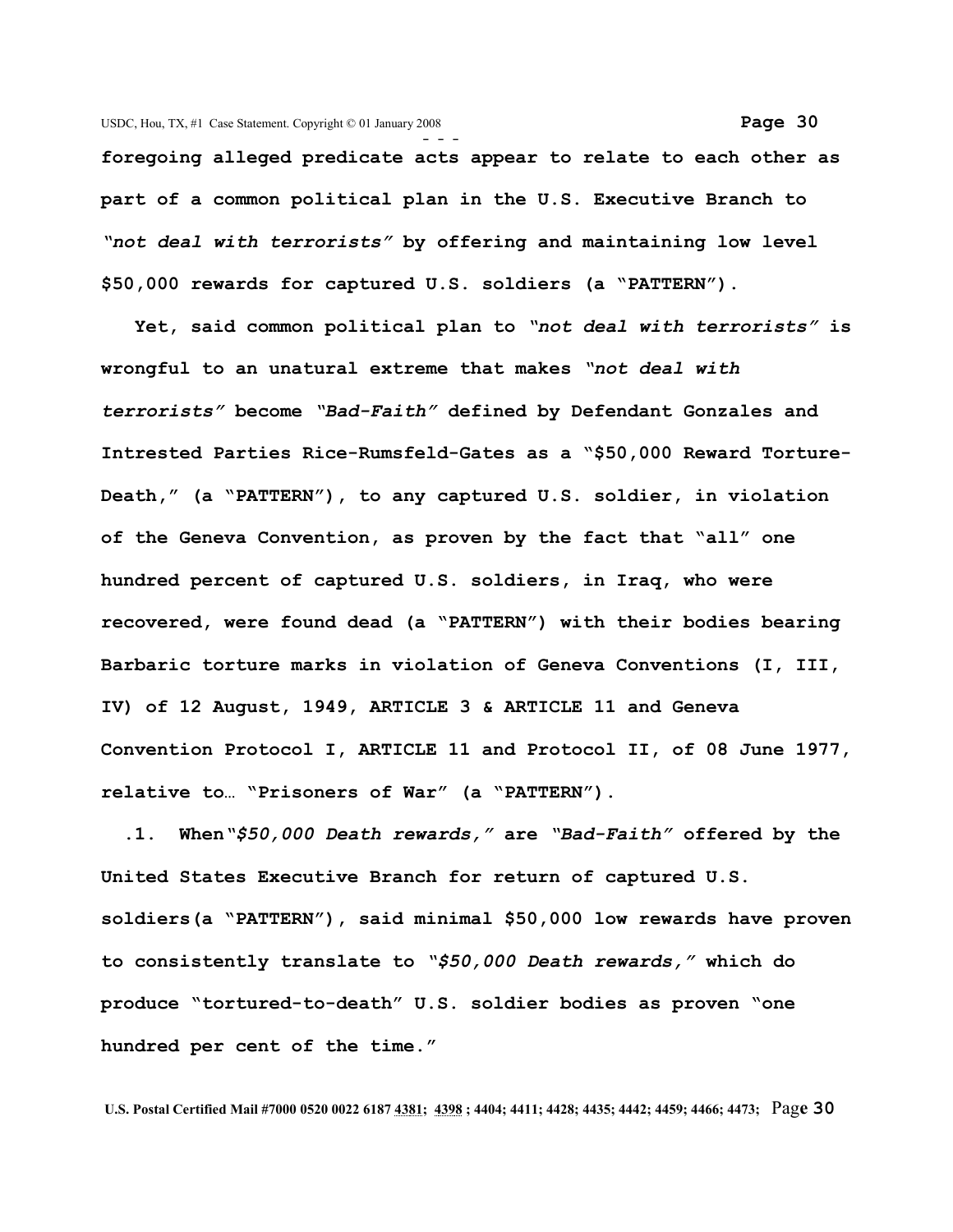**- - - .2. When bodies of captured U.S. soldiers are recovered after said** *"\$50,000 Death rewards"* **were advertised by the United States Executive Branch for their return, then it is truthful to say that the United States is operating a reward system that manipulatively** *"Bad-Faith"* **ignores the articles of the Geneva Conventions (I, III, IV) of 12 August, 1949, ARTICLE 3 & ARTICLE 11 and Geneva Convention Protocol I, ARTICLE 11 and Protocol II, of 08 June 1977, relative to… "United States Soldier Prisoners of War," full well**

**aware that the United States Executive Branch consistently offers U.S.** *"\$50,000 Death rewards"* **for its own captured U.S. Soldiers under the conditions described in this RICO Case Order (RICO Case Statement) and incorporated into this RICO Complaint in United States District Court. And, said U.S.** *"\$50,000 Death rewards"* **(a "PATTERN") do proveably cause and result in "tortured-to-death" captive U.S. soldiers as proven "one hundred per cent of the time" by bodies of captured U.S. Soldiers recovered in Iraq (a "PATTERN").**

 **Said "fifty thousand dollar death rewards" (a "PATTERN") offered by the United States of America Executive Branch, a** *"High Contracting Party"* **to the Geneva Conventions, do violate proscriptions of United States Codes under The United States RICO Act, "USC, TITLE 18, Section 1961, et.seq.: (1) SEE: "USC, TITLE 18, Section 2339A. Providing material support to terrorists (a**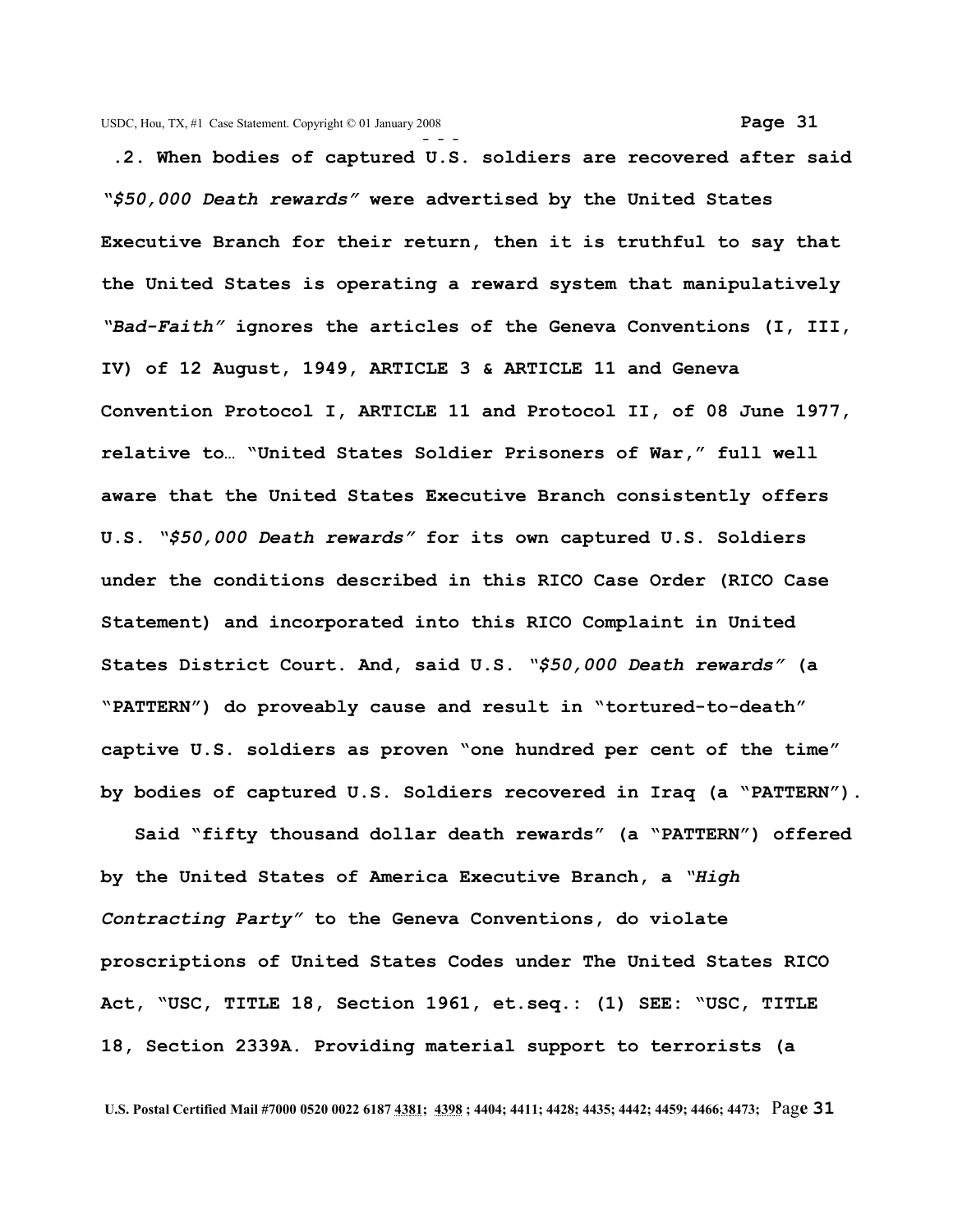**- - - "PATTERN"), (2) SEE: "USC, Title 18, Section 2332b. Acts of terrorism transcending national boundaries . . ." (a "PATTERN") (3) SEE: "USC, Title 18, Section 2332b (g)(5)(B) . . ." (a "PATTERN") (4) SEE: "USC, Title 18, Section 1114. Protection of officers and employees of the United States . . ." (5) SEE: "USC Title 18, Section 1116. Murder or manslaughter of foreign officials, official guests, or internationally protected persons . . ." (6) SEE: "USC, Title 18, 2332. Criminal penalties . . ." (7) SEE: Geneva Conventions (I, III, IV) of 12 August, 1949, ARTICLE 3 & ARTICLE 11 and Geneva Convention Protocol I, ARTICLE 11 and Protocol II, of 08 June 1977, relative to… "Prisoners of War."**

 **Said "fifty thousand dollar death rewards" offered by the United States of America Executive Branch, a** *"High Contracting Party"* **to the Geneva Conventions, do violate proscriptions of said United States Codes (a "PATTERN") and do violate Geneva Conventions as said** *"\$50,000 Death rewards"* **consistently have proven to cause death for the soldiers of said United States of America at "one hundred per cent of the time" (a "PATTERN") wherein the criminal activity of the United States Executive Branch Reward system interacts (a "PATTERN") with the terrorist al Shura council and Ussama Bin Ladin's terrorists to inspire them to torture-murder every U.S. Soldier identified as the object of a U.S. proclaimed**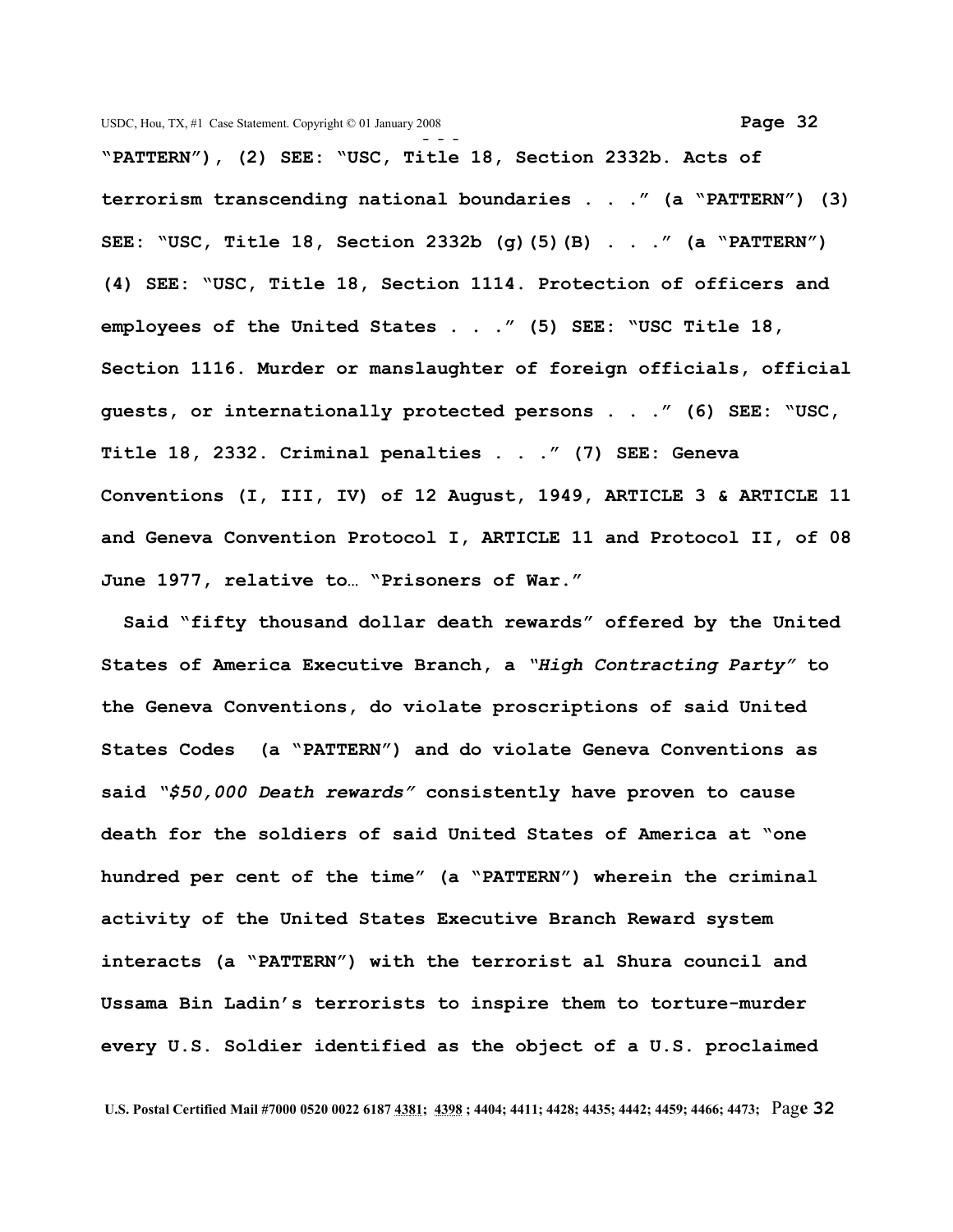*"fifty thousand dollar reward,"* **(a "PATTERN") which, in fact, is a "Bad Faith" offered** *"\$50,000 Death reward"* **(a "PATTERN") in violation of the articles in Geneva Conventions (I, III, IV) of 12 August, 1949, ARTICLE 3 & ARTICLE 11 and Geneva Convention Protocol I, ARTICLE 11 and Protocol II, of 08 June 1977, relative to… captured "United States Soldier Prisoners of War" (a "PATTERN").**

*"Twenty-Five-Million-Mega-Dollar-Life-Rewards"* **advertised and paid by the United States of America to save captured terrorist lives have consistently proven to save the lives of captured terrorists at "one hundred per cent of the time" (a "PATTERN"). However, said** *"Fifty-Thousand-Low-Dollar-Death-Rewards"* **consistently have proven to cause death for the soldiers of said United States of America at "one hundred per cent of the time" (a "PATTERN").**

 **When these two profoundly contrasting conditions of "'Life' and 'Death' Rewards are examined alongside the Geneva Conventions (I, III, IV) of 12 August 1949, ARTICLE 3 & ARTICLE 11, and Geneva Convention Protocol I, ARTICLE 11 and Protocol II, of 08 June 1977, relative to… captured "United States Soldier Prisoners of War," it is obvious that the United States is acting in "Bad Faith" (a "PATTERN") regarding the manner it treats its own soldiers in violation of Geneva Conventions (I, III, IV) of 12 August, 1949,**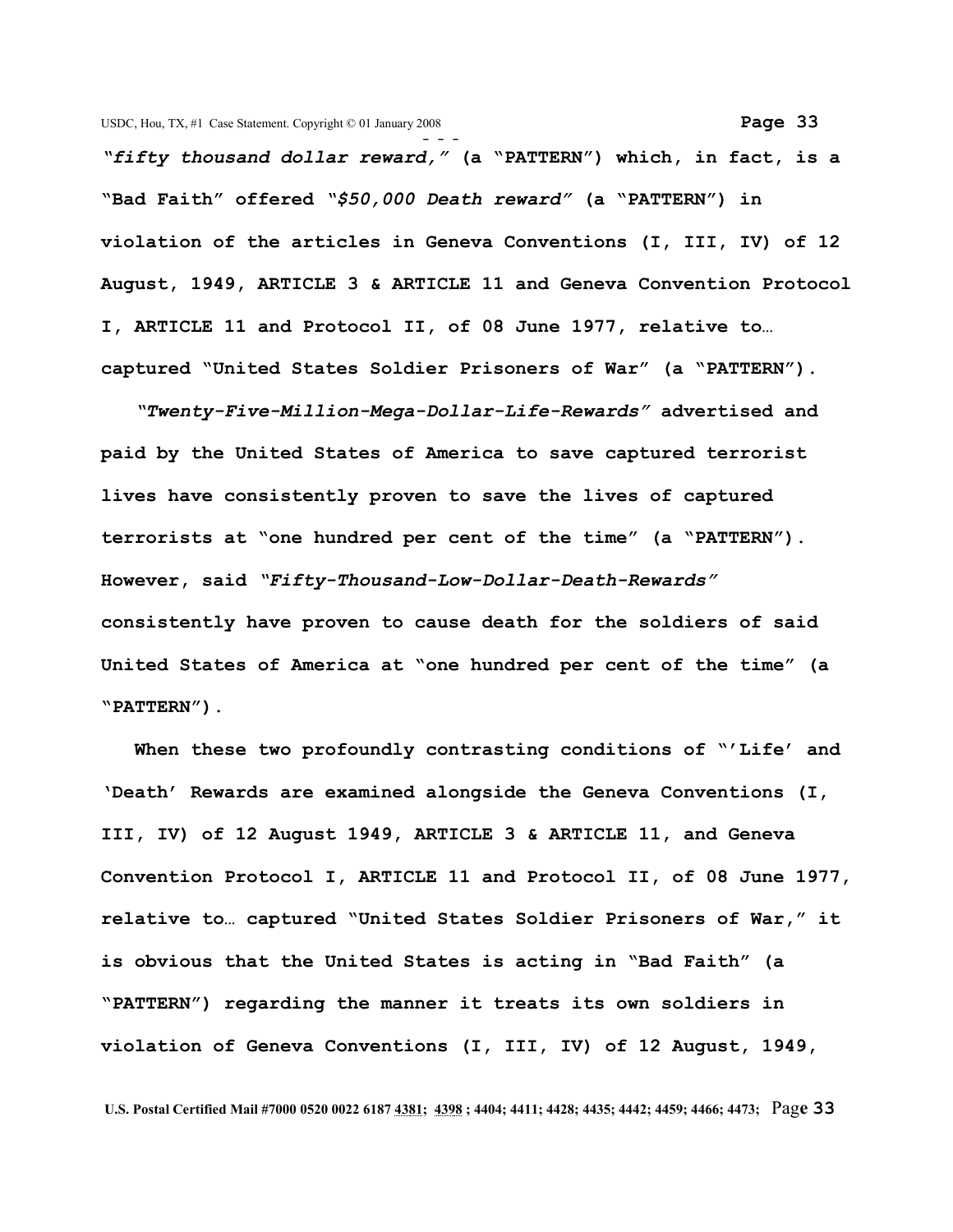**ARTICLE 3 & ARTICLE 11 and Geneva Convention Protocol I, ARTICLE 11 and Protocol II, of 08 June 1977.**

 **The information of U.S. Executive Branch "Bad Faith" (a "PATTERN") in observance of Geneva Conventions (I, III, IV) of 12 August, 1949, ARTICLE 3 & ARTICLE 11 and Geneva Convention Protocol I, ARTICLE 11 and Protocol II, of 08 June 1977 is important to consider in Complaints before state and federal Grand Juries in the United States regarding these questions.** 

 **Thus, the United States Executive Branch of government is in conflict (a "PATTERN") with the United States Congressional Branch that prefers to have its legislated U.S. reward money used to save the lives of captured U.S. soldiers and not watch the U.S. Executive Branch selectively trivialize Title 18, Title 22, and Title 1, Section 101 – Counterterrorism Fund, legislated U.S. reward money, used to create "\$50,000 Death Rewards" that cause the deaths of U.S. Soldiers at "one hundred per cent of the time," when they are captured (a "PATTERN").**

 **The contrast is profoundly obvious between these two conditions: (1)** *"Mega-million dollar 'Life Rewards'"* **that appear to comply with the Geneva Conventions of 1949 and (2)** *"Fifty thousand dollar 'Death Rewards'"* **that proveably do not complay with the Geneva Conventions of 1949, said "'***Death Rewards'* **established one hundred**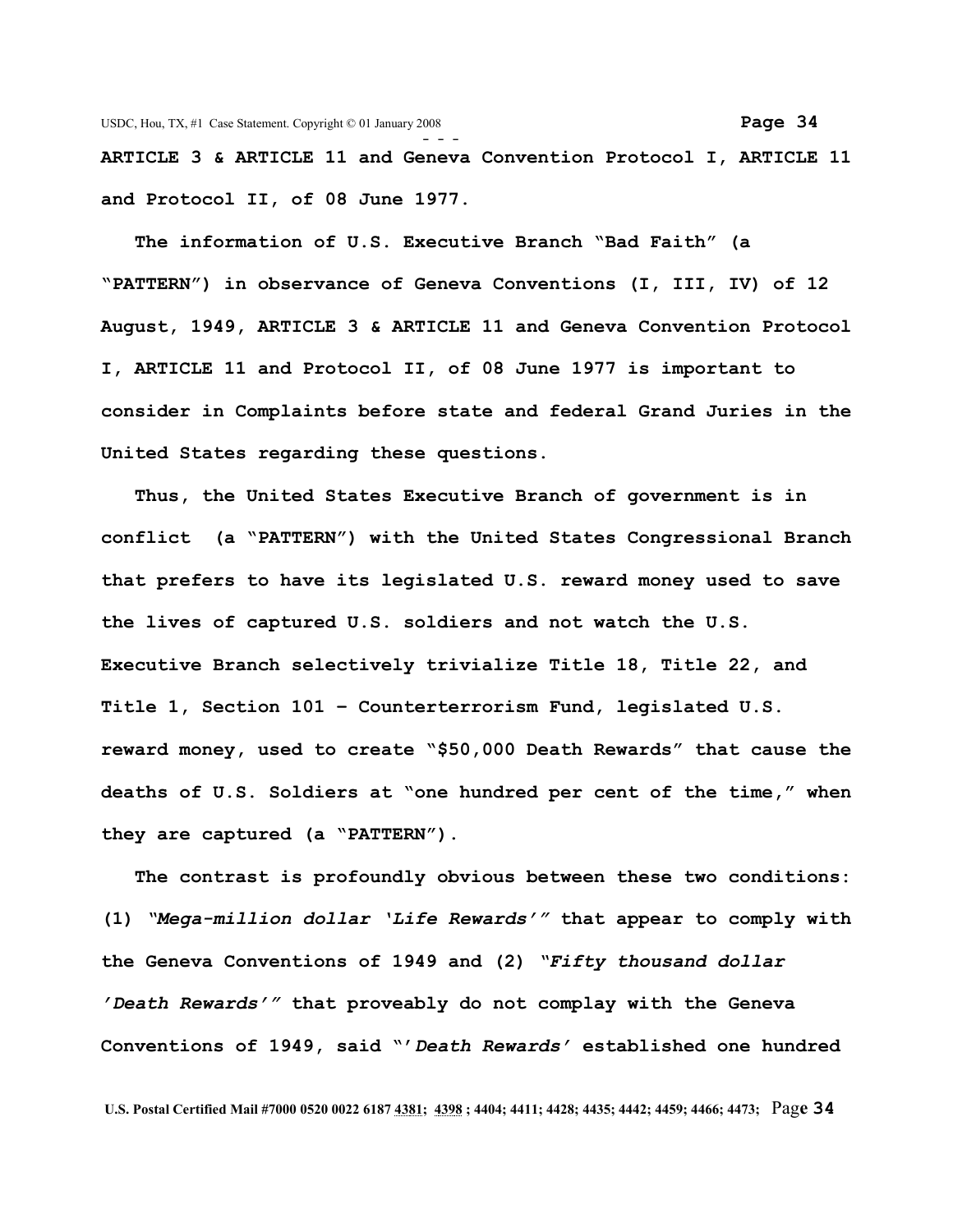**per cent of the time" U.S. Soldiers have been captured by Terrorists in Iraq as proven by the recovered bodies of captured U.S. soldiers bearing marks of Barbaric torture (a "PATTERN"), particularly with reference to violations of Geneva Conventions (I, III, IV) of 12 August, 1949, ARTICLE 3 & ARTICLE 11 and Geneva Convention Protocol I, ARTICLE 11 and Protocol II, of 08 June 1977, relative to… captured "United States Soldier Prisoners of War." Hence, said U.S.** *"\$50,000 Death rewards"* **(a "PATTERN") are obvious evidence that the United States of America Executive Branch is acting in** *"Bad-Faith"* **(a "PATTERN") as a "High Contracting Party" to the Geneva Conventions of 1949, as it apparently has no intention of applying the life protecting articles of said Geneva Conventions (I,II,III.IV) of 1949 and applying Geneva Convention Protocols I and II of June 1977 to its own captured United States soldiers (a "PATTERN") and, in** *"Bad-Faith"***, has sentenced its own U.S. soldiers to death (a "PATTERN") with***"Bad-Faith" "\$50,000 Death rewards"* **(a "PATTERN") that directly cause U.S. Soldiers to be tortured to death when they are captured "one hundred per cent of the time" (a "PATTERN"). Moreover, the United States government Executive Branch, in additional** *"Bad-Faith,"* **(a "PATTERN") does not reveal (a "PATTERN") to its New Miliutary Service Recruit Volunteers these corrupt U.S. Executive Branch** *"Bad-Faith"* **offered**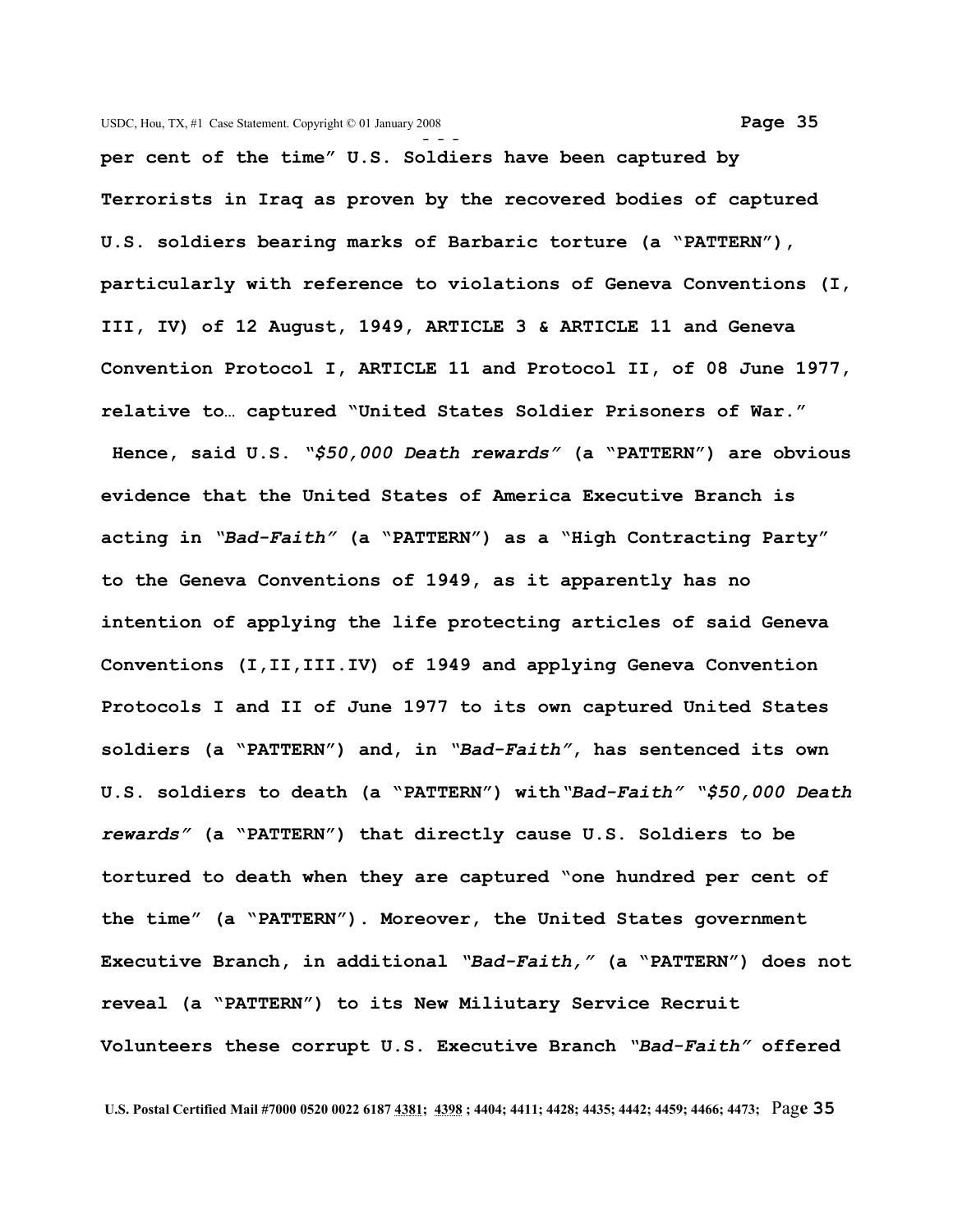*"\$50,000 Death reward"* **conditions (a "PATTERN") that directly cause U.S. Soldiers to be tortured to death "one hundred per cent of the time" (a "PATTERN").**

 **It is evident that the United States Executive Branch of government is acting in** *"Bad-Faith"* **(a "PATTERN") against the efforts of the U.S. Congressional Branch due to the self-evident truth that the United States Executive Branch has** *"Bad-Faith"* **sentenced captured U.S. Soldier Prisoners of War to consistent "Torture-Death" by means of low** *"\$50,000 Death rewards"* **broadcast at the time of their capture (a "PATTERN").** 

 **It is evident that the United States Executive Branch of government has ignored the mathematical truths that unequal "Multi-Million dollar 'Life-Rewards'" offered by the U.S. have the effect of saving the lives of captured terrorists at a rate of one hundred percent (a "PATTERN") while unequal "Fifty Thousand Dollar 'Death-Rewards'" consistently cause torture death to be inflicted on captured U.S. soldiers (a "PATTERN"), as proven by the fact that one hundred percent of recovered U.S. Soldier's bodies bore horrific wounds of Barbaric Torture (a "PATTERN").** 

 **Under authorization of "USC Title 18, PART II, CHAPTER 204, § 3071, et. seq. - Information for which rewards authorized" and under "USC Title 22, CHAPTER 38, § 2708, et.seq. - Department of**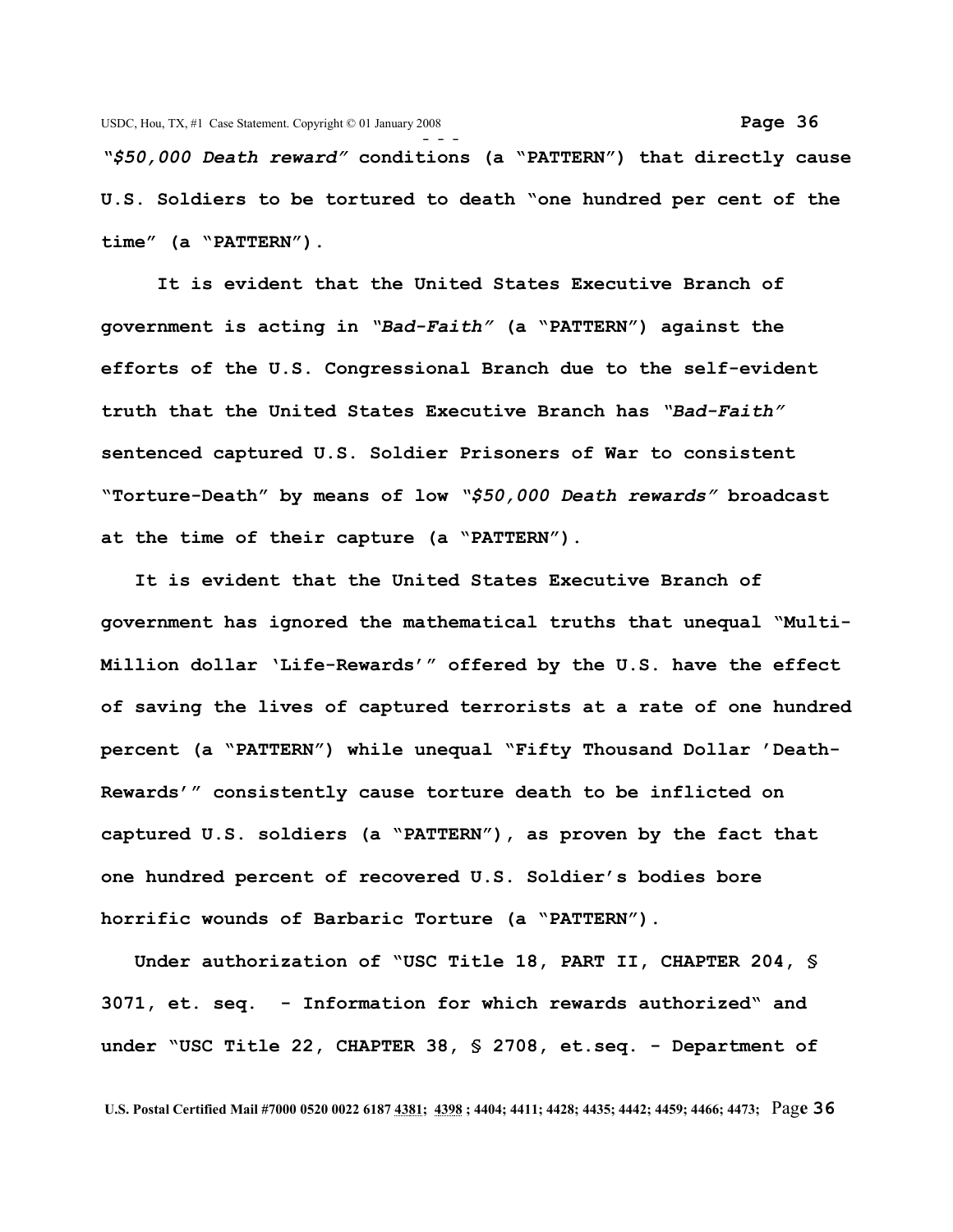**- - - State rewards program," it was not the intent or common sense of congress that the U.S. Attorney General and Secretary of State would utilize or authorize U.S. Treasury money solely for paying rewards that save only and exclusively the lives of terrorists (a "PATTERN") while simultaneously denying (a "PATTERN") said U.S. congress provisioned Title 1, Section 101, and USC Title 18, § 3071 – "Information for which rewards authorized"- and USC TITLE 22, § 2708 – "Department of State rewards program," and other U.S. Code reward provisions… provisioned Treasury money to equally and simultaneously save the lives of captured U.S. soldiers in Iraq and Afghanistan (a "PATTERN").** 

 **Said simultaneous denial of money (a "PATTERN") for captured U.S. soldier rewards occured as a consequence of said denial of "U.S. congress provisioned Title 1, Section 101, and USC Title 18, § 3071 – "Information for which rewards authorized"- and USC TITLE 22, § 2708 – "Department of State rewards program," and other U.S. Code reward provisions… "(a "PATTERN") of reward equality, on behalf of captured U.S. soldiers who are tortured to death (a "PATTERN") by said U.S.-Treasury-money-protected terrorists as a consequence of the fact that U.S. Attorney General and Secretary of State have designed "intentional" wrongful acts perpetrated by the U.S. Attorney General and U.S. Secretary of State of "adhering to**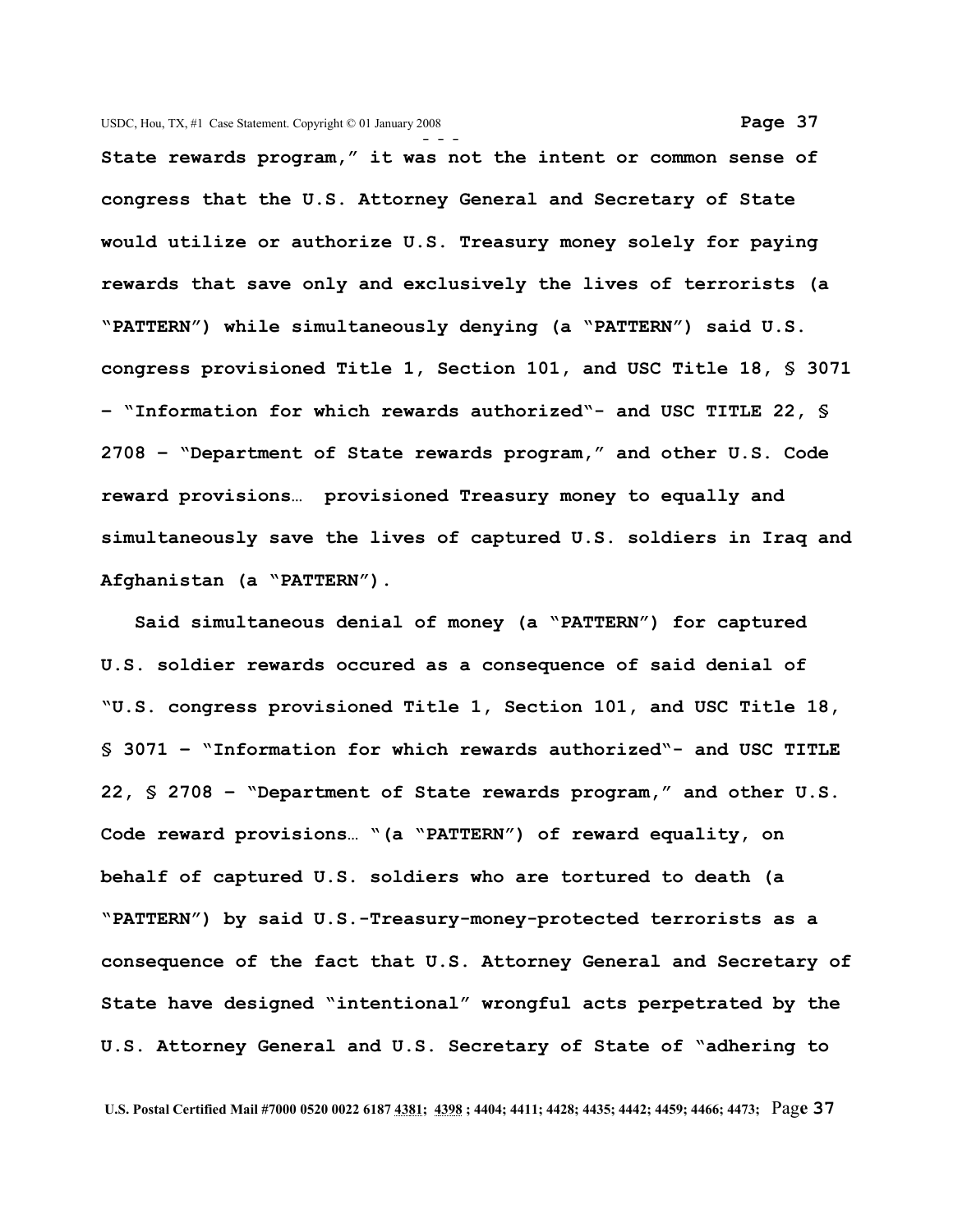**- - enemies of the United States (a "PATTERN"), giving them aid and comfort within the United States or elsewhere," by means of diverting and denying U.S. Treasury reward money (a "PATTERN") intended by the U.S. congress to save the lives of U.S. soldiers and, instead, using said diverted and embezzled U.S. Treasury reward money solely to protect and save the lives of captured terrorists during war time (a "PATTERN") while simultaneously denying the use of said U.S. Treasury reward money to save the lives of captured U.S. soldiers in Iraq during war time, (a "PATTERN") violations of USC Title 18, Section 2381 Treason and violations of USC Title 18, Section 1503 - Obstruction of Justice.**

 **SEE: "USC Title 18, PART II, CHAPTER 204, § 3071, et. seq. - Information for which rewards authorized" SEE: "USC Title 22, CHAPTER 38, § 2708, et.seq. - Department of State rewards program"**

 **SEE: USC Title 18, Section 1503 and USC Title 18, Section 2381.**

**5.DESCRIBE IN DETAIL THE ALLEGED ENTERPRISE FOR EACH RICO CLAIM: (1) In essence, there is one claim, herein, for the wrongful death of PFC. Kristian Vasquez Menchaca, which was brought about by a series of events manipulated and contributed by U.S. Executive Branch Officials after PFC. Kristian Vasquez Menchaca,**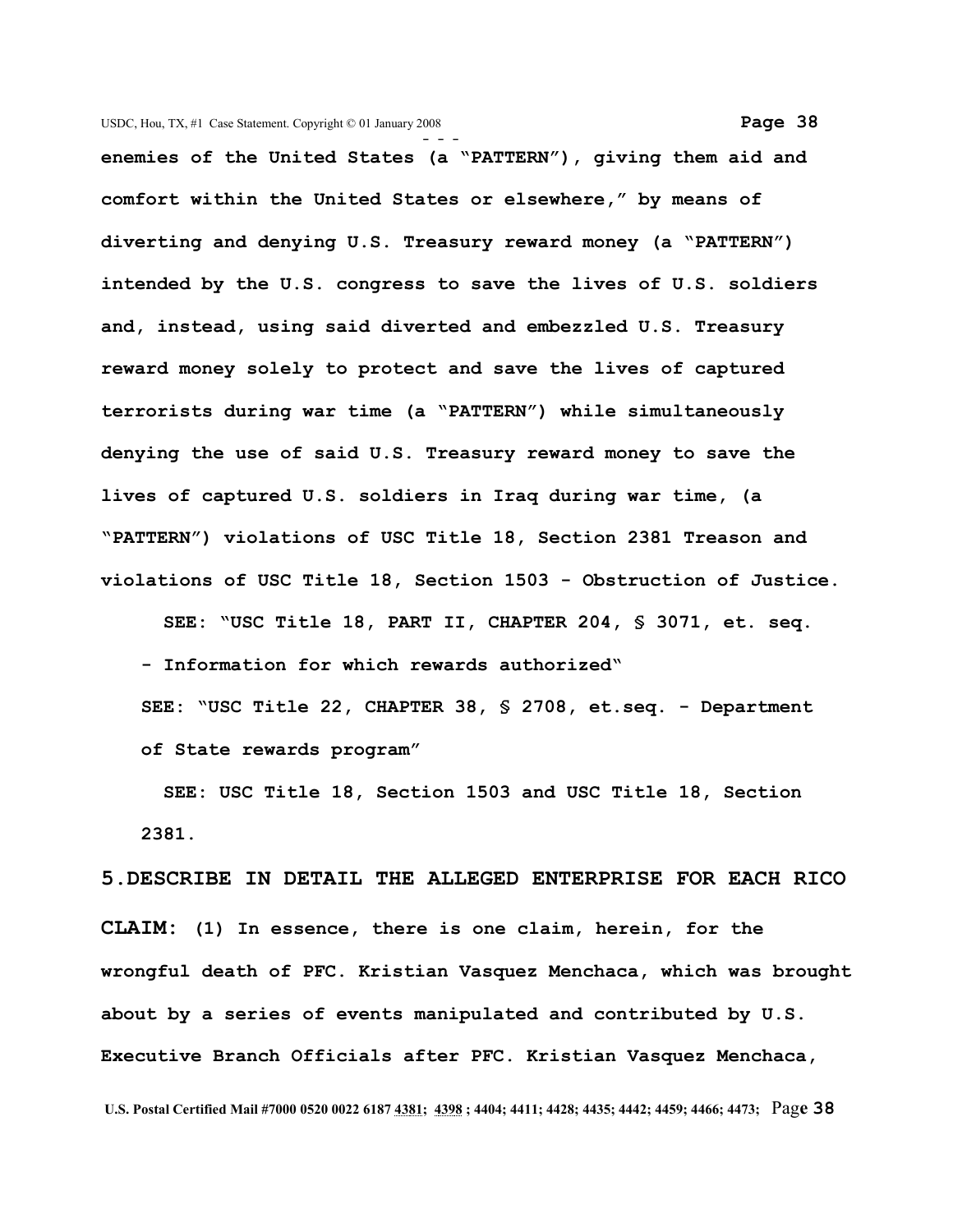**- - had laid down his armament and was terrorist captured in Iraq and was primarily affected by said Geneva Conventions of 1949 and Geneva Protocols of 1977. Yet, in "Bad-Faith" subversion of said Geneva Conventions (a "PATTERN"), the U.S. Reward system was applied by the U.S. Executive Branch, Gonzales-Rice-Rumsfeld-Gates, and is currently being applied by Interested Parties, Mukasey-- Rice-Gates, in a manner similar to "Murder for Hire" (a "PATTERN"), a violation of USC Title 18, Section 1958 - relating to use of interstate commerce facilities in the commission of murder-for-hire (a "PATTERN"). The contrast is profoundly obvious between these two conditions: (1)** *"Mega-million dollar 'Life Rewards'"* **that appear to comply with the Geneva Conventions of 1949 for terrorists (a "PATTERN") and (2)** *"Fifty thousand dollar 'Death Rewards'"* **(a "PATTERN") that proveably do not complay with the Geneva Conventions of 1949 (a "PATTERN"). Said "'***Death Rewards'* **did cause terrorist inflicted torture-death "one hundred per cent of the time" against captured U.S. soldiers by Terrorists (a "PATTERN") who had higher mega-million dollar reward values assigned to save their lives at capture than the U.S. soldiers had while torturedto-death on the Gonzales-Rice-Rumsfeld issued** *"Fifty thousand*

 **U.S. Postal Certified Mail #7000 0520 0022 6187 4381; 4398 ; 4404; 4411; 4428; 4435; 4442; 4459; 4466; 4473;** Pag**e 39**

*dollar 'Death Reward values'"* **(a "PATTERN").**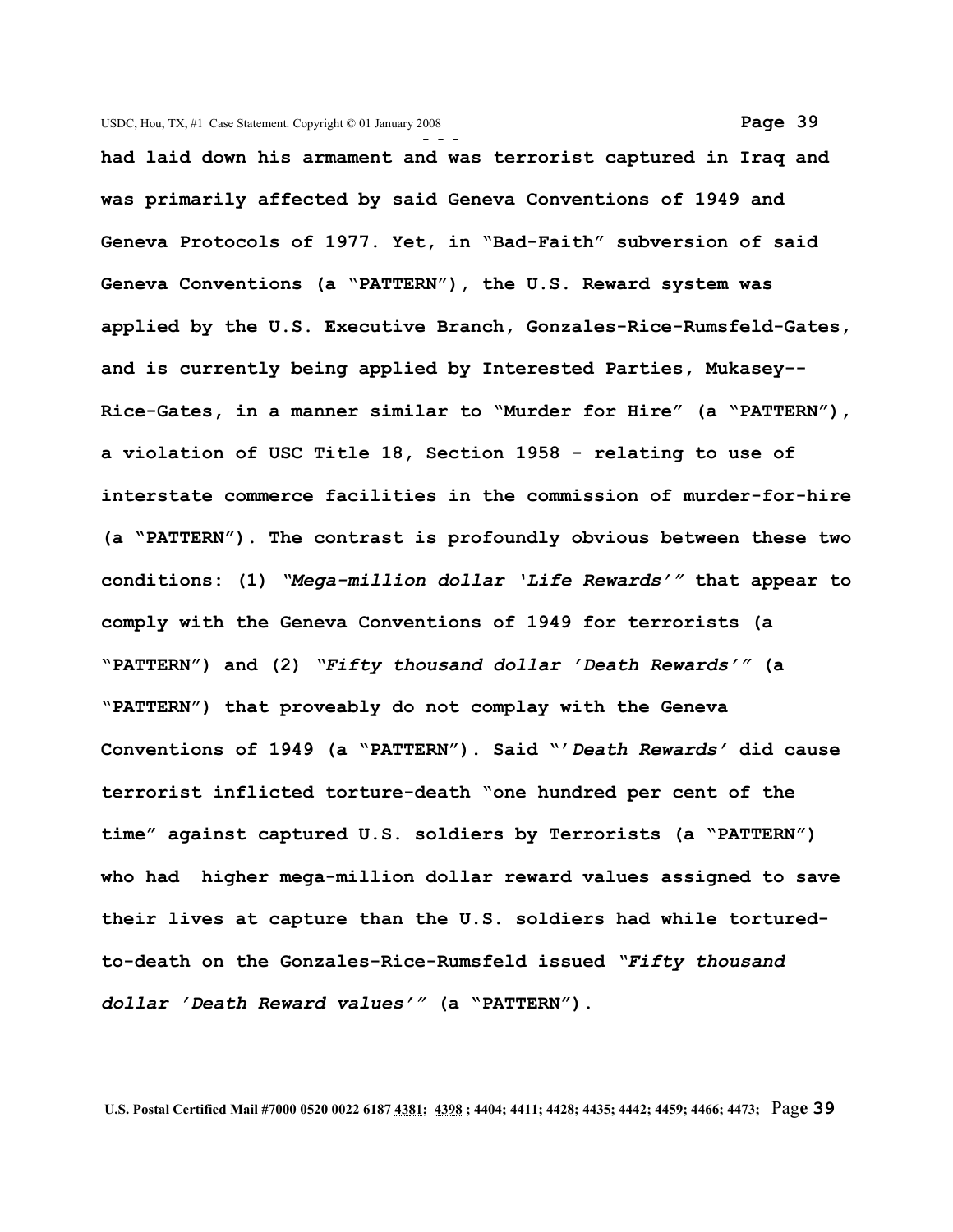**(2) When Gonzales-Rice-Rumsfeld operated the U.S. reward system, they, informed of the murderous Terrorist milieu in Iraq, restrictively structured the rewards offered for U.S. soldiers to a low-pittance of \$50,000 (a "PATTERN"), which denied captured U.S. Soldiers the same and equal U.S.- Constitutional-Amendment-Fourteen rights to life (a "PATTERN") that Gonzales-Rice-Rumsfeld had bestowed on their own favored and selected Terrorists in Iraq with mega-million dollar rewards, up to \$25 million, (a "PATTERN") transferred from the U.S. Treasury that saved the life of every terrorist captured with a U.S. reward assigned to him (a "PATTERN"). As a consequence of the Gonzales-Rice-Rumsfeld low \$50,000 reward offers, captured U.S. soldiers were tortured to death (a "PATTERN") in violation of Geneva Conventions (I, III, IV) of 12 August, 1949, ARTICLE 3 & ARTICLE 11 and Geneva Convention Protocol I, ARTICLE 11 and Protocol II, of 08 June 1977, relative to… captured "United States Soldier Prisoners of War" (a "PATTERN").**

 **(3) Said unequal "Multi-Million dollar 'Life-Rewards'" offered by the U.S. at the "Rewards for Justice" internet site (a "PATTERN") have the effect of saving the lives of captured terrorists at a rate of one hundred percent life preservation** *"at capture"* **(a "PATTERN") while unequal "Fifty Thousand Dollar 'Death-Rewards'" consistently cause torture death to be inflicted on**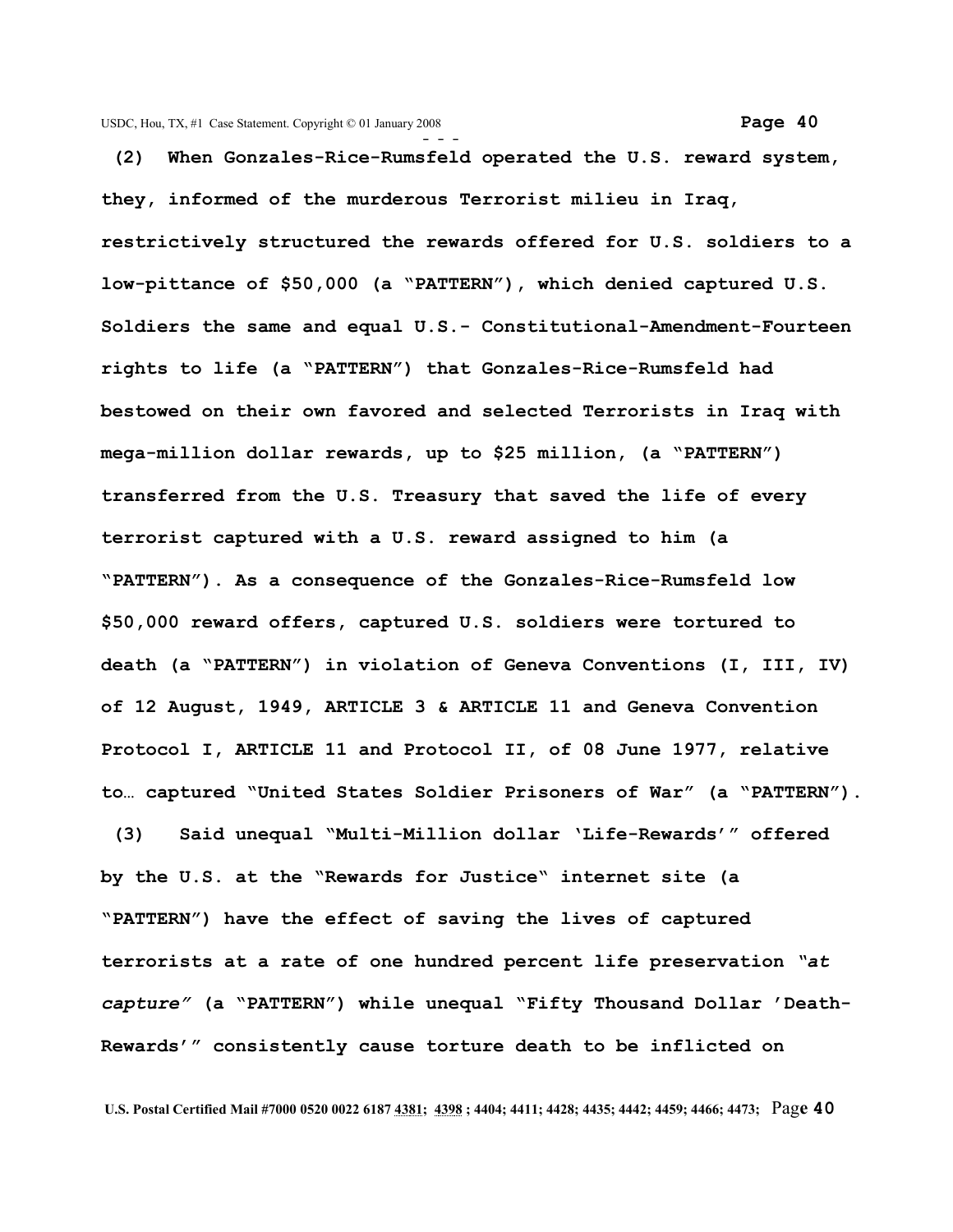**captured U.S. soldiers, "one hundred percent of the time"** *'at capture'* **(a "PATTERN") as proven by the fact that one hundred percent of recovered U.S. Soldier's bodies bore horrific wounds of Barbaric Torture (a "PATTERN"). SEE: Rewards for Justice, Washington, D.C.20522-0303, 1-800-877-3927; [RFJ@state.gov](mailto:RFJ@state.gov) <http://www.rewardsforjustice.net/>**

 **(4) As a consequence of the manner in which the U.S. Executive Branch reward system was wrongfully and selectively manipulated by Gonzales-Rice-Rumsfeld unto "Fifty Thousand Dollar 'Death-Rewards'" that consistently destroyed the lives of U.S. soldiers (a "PATTERN") while Gonzales-Rice-Rumsfeld selectively manipulated mega-million dollar rewards that saved the lives of terrorists during wartime (a "PATTERN"), then said manipulated reward administration exhibited all the crime elements comprising violations of 18 USC 2381 Treason (a "PATTERN") & 1961 RICO (a "PATTERN") and war crime violations regarding "mutilation-torturemurder" Articles of Geneva Conventions #1, #3, and #4 of 1949 and further comprising violations of Geneva Convention Protocols #1 and #2 of 1977 (a "PATTERN").**

 **(5) What is particularly treasonable and criminal about the behavior of Gonzales, #1 Rice, and #2 Rumsfeld is that they had much information of milieu record to indicate that U.S. soldiers**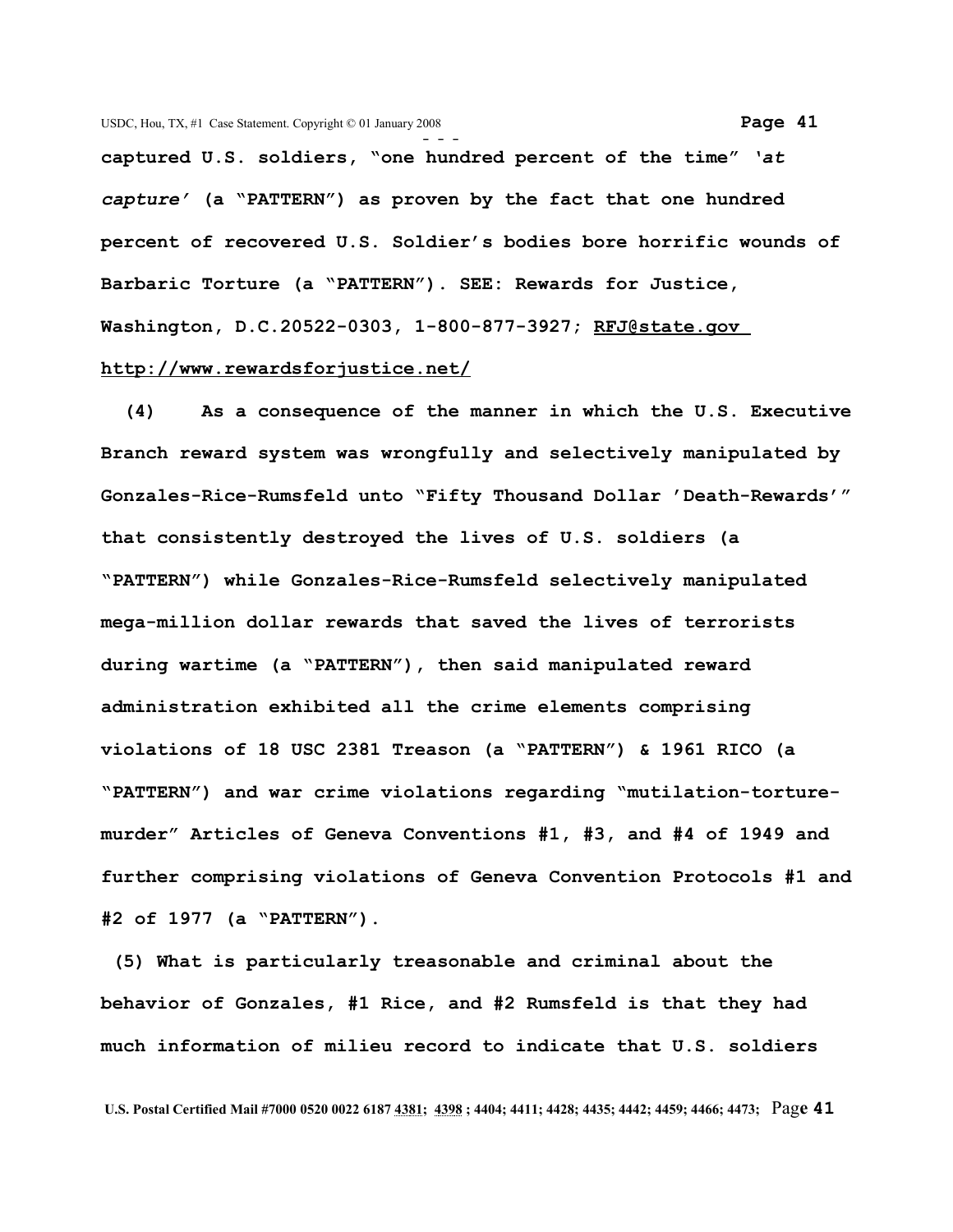**- - captured by terrorists in Iraq and Afghanistan would be tortured to death. Nevertheless, Gonzales, #1 Rice, and #2 Rumsfeld, blockaded the money made available by the U.S. Congress under USC TITLE I, §ection 101 –and under "TITLE 18, §ection 3071, §ection 3072, and 22 U.S.C. §ection 2708 to pay rewards (a "PATTERN") and, instead, they "embezzled" and "diverted"" said `Counterterrorism Fund' reward money provisioned under USC TITLE I, §ection 101 –and under "TITLE 18, §ection 3071, §ection 3072, and 22 U.S.C. §ection 2708 to deny said money as rewards for captured U.S. soldiers (a "PATTERN").**

 **(6) In fact, said \$87 million dollars of reward expenditures was spent entirely on behalf of the safety and welfare of terrorists by Gonzales, #1 Rice, and #2 Rumsfeld (a "PATTERN"); yet, Gonzales, #1 Rice, and #2 Rumsfeld never advertised any reward money higher than \$50,000 for captured U.S. soldiers (a "PATTERN").**

 **(7) Yet, in monstrous "war crime" contrast of the said Geneva Conventions (I, III, IV), and, Geneva Convention Protocols I and II, that prohibit "(a) violence to life and person, in particular murder of all kinds, mutilation, cruel treatment and torture. . .," all one hundred percent of U.S. soldiers who were captured in Iraq, denied by Gonzales, #1 Rice, and #2 Rumsfeld said "diverted" rewards (a "PATTERN"), and, yet, not beneficiaries of said**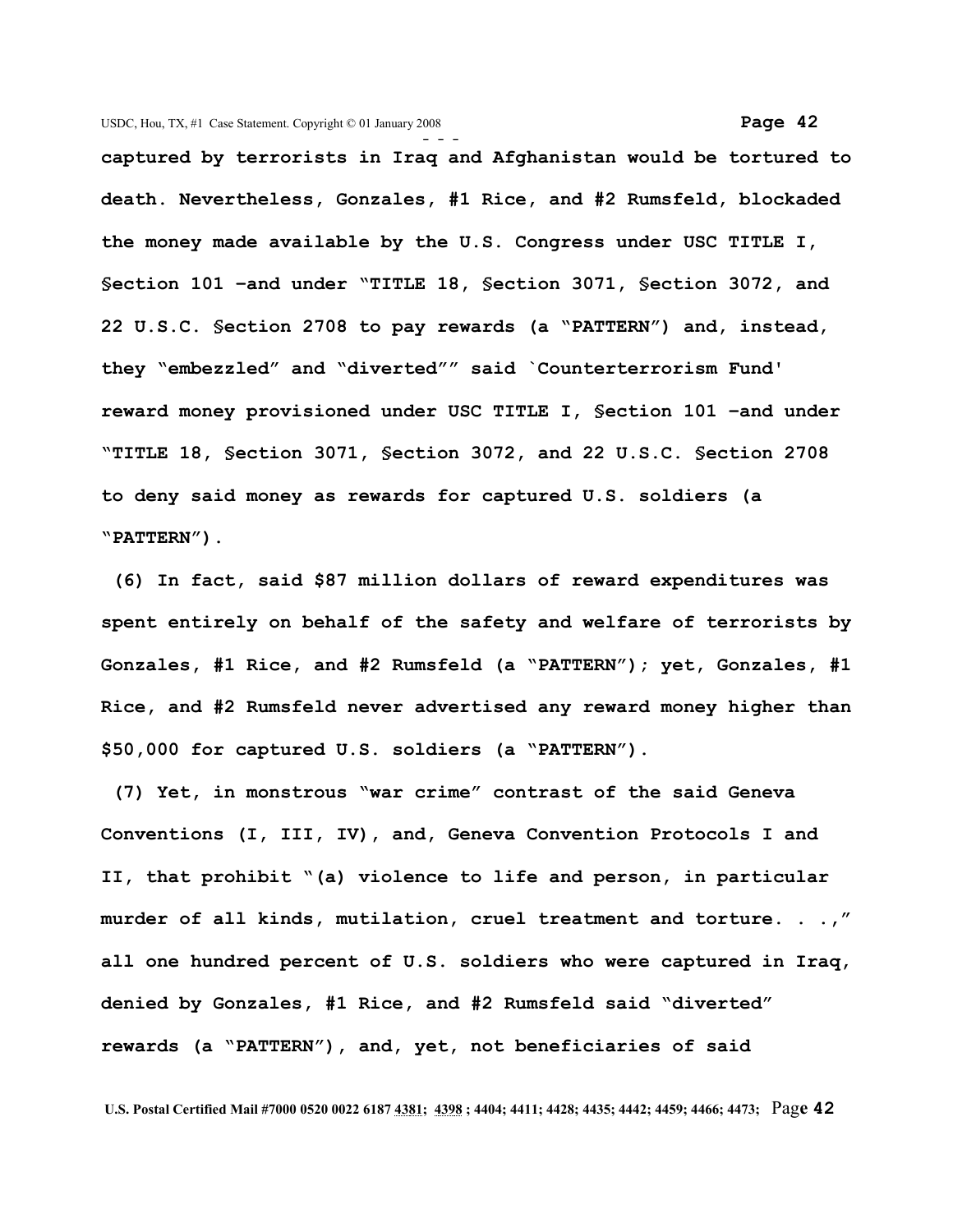**- - - "diverted" rewards (a "PATTERN"), who were found dead, later, by U.S. troops, did show evidence of barbarous mutilation and torture death (a "PATTERN") that Defendant Gonzales and Interested parties, #1 Secretary of State Rice, #2 former Secretary of Defense Rumsfeld were informed (a "PATTERN") would be inflicted on said U.S. soldiers who were "hands on" denied said reward protection by Gonzales, #1 Rice, and #2 Rumsfeld during wartime (a "PATTERN"). (8) Defendant Gonzales (resigned from office over issues of his wrongdoing) and Interested parties, #1 Secretary of State Rice, #2 former Secretary of Defense Rumsfeld did directly and indirectly, "hands on," divert reward money (a "PATTERN") intended by the U.S. Congress as reward money to be paid on behalf of captured U.S. soldiers under provisions of the `Counterterrorism Fund' reward money, provisioned and allocated for protection of captured U.S. Soldiers under USC TITLE I, §ection 101 –and under "TITLE 18, §ection 3071, §ection 3072, and 22 U.S.C. §ection 2708 (a "PATTERN"); instead, Gonzales, #1 Rice, and #2 Rumsfeld, "hands on," did provide and publish \$25 million dollars rewards offered for Ussama Bin Ladin (a "PATTERN") and \$87 million dollars of rewards paid to save the lives other terrorists as proclaimed at the "Rewards for Justice" web site maintained, "hands on," by #1**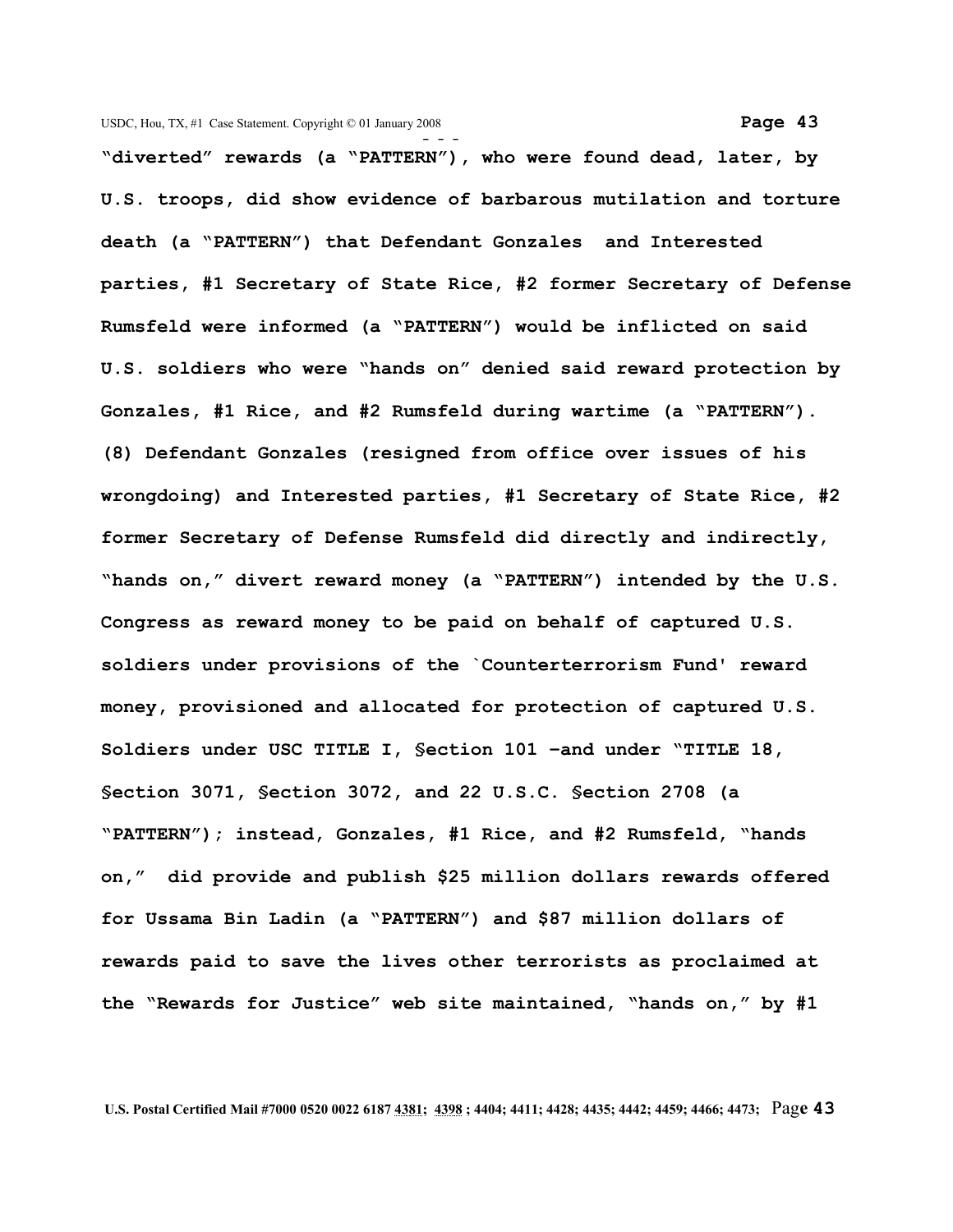**Secretary of State Rice and posted at other U.S. government web sites, such as at the U.S. Department of Justice FBI web site. (9) The monstrous behavior of Gonzales, #1 Rice, and #2 Rumsfeld, (a "PATTERN") indicated they were indifferent to the articles and provisions of the Rome Statute of the International Criminal Court, 17 July 1998,**

**See: [http://www.icrc.org/web/eng/siteeng0.nsf/htmlall/p0-521-81852-](http://www.icrc.org/web/eng/siteeng0.nsf/htmlall/p0-521-81852-4?opendocument) [4?opendocument](http://www.icrc.org/web/eng/siteeng0.nsf/htmlall/p0-521-81852-4?opendocument) and [http://www.icrc.org/web/eng/siteeng0.nsf/htmlall/57jpk9?](http://www.icrc.org/web/eng/siteeng0.nsf/htmlall/57jpk9?opendocument) [opendocument](http://www.icrc.org/web/eng/siteeng0.nsf/htmlall/57jpk9?opendocument) related to said Geneva Conventions (I, III, IV), and, Geneva Convention Protocols I and II, and thereby sent a message to all terrorists in Iraq and Afghanistan that the lives of captured U.S. soldiers were of worthless consequence (a "PATTERN") due to the historical fact that the U.S. had refused to be a signatory to the provision of The International Criminal Court (ICC or ICCt) [\[1\]](http://en.wikipedia.org/wiki/International_Criminal_Court#_note-0%23_note-0) (a "PATTERN").** 

 **A DESCRIPTION OF THE ENTERPRISE SHALL INCLUDE THE FOLLOWING INFORMATION:**

 **A. STATE THE NAMES OF THE INDIVIDUALS, PARTNERSHIPS, CORPORATIONS, ASSOCIATIONS, OR OTHER LEGAL ENTITIES THAT ALLEGEDLY CONSTITUTE THE ENTERPRISE:**

 **Names of the individuals that allegedly constitute the enterprise : Defendant #1, Alberto Gonzales, Attorney General of**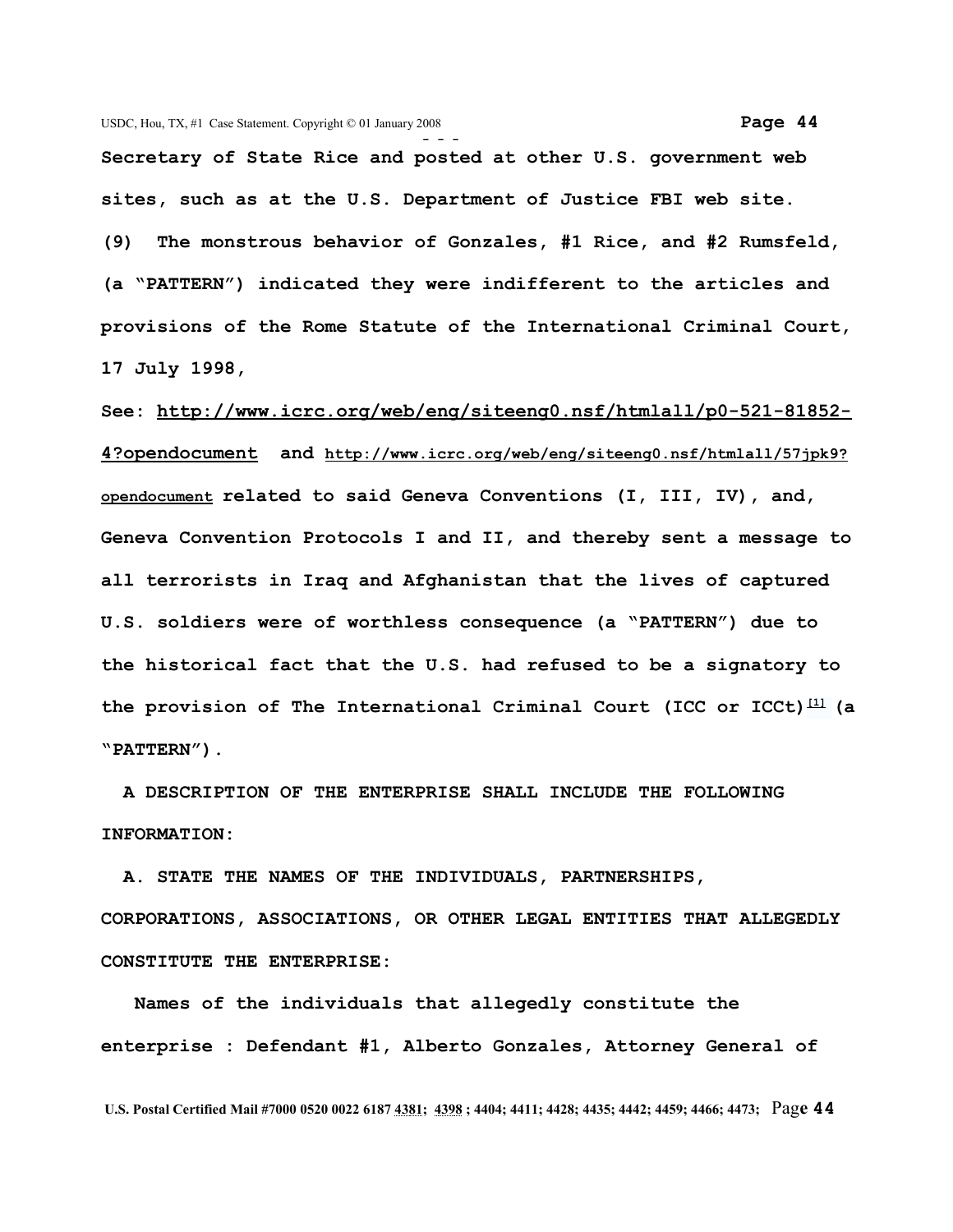**- - the United States (a "PATTERN"). Interested Party #1, U.S. State Department, Condoleeza Rice, U.S. Secretary of State; U.S. Department of State, 2201 C Street NW, Washington, DC 20520; Interested Party #2, Donald Rumsfeld, U.S. Secretary of Defense (20 January 2001 to 18 December 2006) (a "PATTERN"); Interested Party #3, Robert Gates, U.S. Secretary of Defense (18 December 2006) (a "PATTERN"); Interested Party #4, U.S. Attorney General Michael B. Mukasey (09 November 2007) (a "PATTERN"); U.S. Department of Justice , 950 Pennsylvania Avenue, NW, Washington, DC 20530-0001; Phone: 202-353-1555; [AskDOJ@usdoj.gov;](mailto:AskDOJ@usdoj.gov?subject=USDOJ%20Comments) Interested Party #5, Abu Ayyub al-Masri (Abd al Hadi al-Iraqi)**

**(Legal Service impossible) Spiegel**

**[http://www1.spiegel.de/active/kontakt/fcgi/lesermail.fcgi S](http://www1.spiegel.de/active/kontakt/fcgi/lesermail.fcgi%20%20)alon [http://www.salon.com/news/feature/2008/01/16/ask\\_al\\_qaida/](http://www.salon.com/news/feature/2008/01/16/ask_al_qaida/) ;**

**Interested Party #6, Ayman** *al-Zawahiri* **(Legal Service impossible), Spiegel**

**[http://www1.spiegel.de/active/kontakt/fcgi/lesermail.fcgi ,S](http://www1.spiegel.de/active/kontakt/fcgi/lesermail.fcgi%20%20)alon [http://www.salon.com/news/feature/2008/01/16/ask\\_al\\_qaida/](http://www.salon.com/news/feature/2008/01/16/ask_al_qaida/)**

**Interested Party #7, Ussama Bin Ladin (Legal Service not possible); Spiegel [http://www1.spiegel.de/active/kontakt/fcgi/lesermail.fcgi](http://www1.spiegel.de/active/kontakt/fcgi/lesermail.fcgi%20%20) Salon [http://www.salon.com/news/feature/2008/01/16/ask\\_al\\_qaida/](http://www.salon.com/news/feature/2008/01/16/ask_al_qaida/)**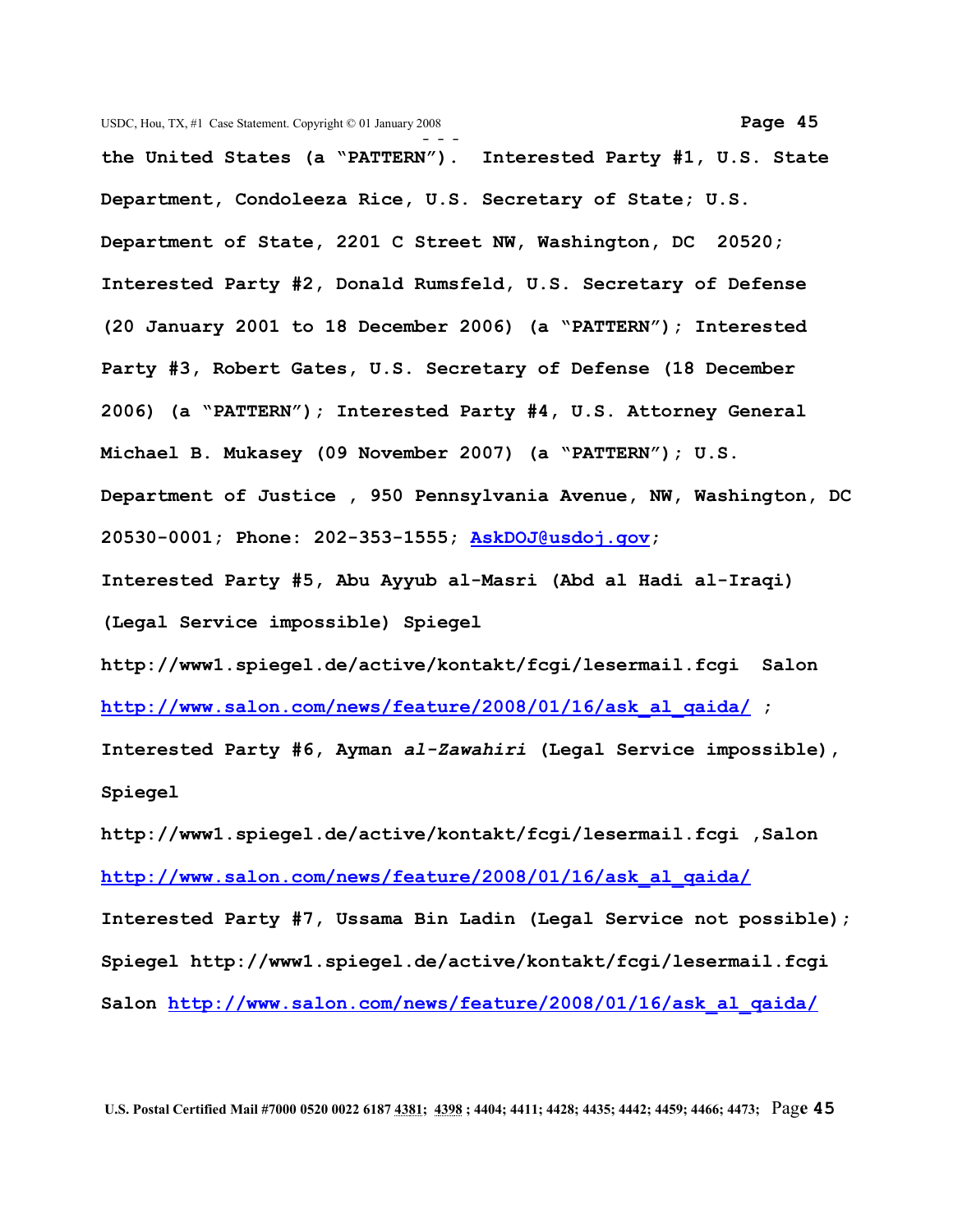**b. DESCRIBE THE STRUCTURE, PURPOSE, FUNCTION AND COURSE OF CONDUCT OF THE ENTERPRISE: (1) structure: Interested Party #1, U.S. State Department, Condoleeza Rice, U.S. Secretary of State; U.S. Department of State, 2201 C Street NW, Washington, DC 20520; Interested Party #2, U.S. Defense Department, Donald Rumsfeld, former U.S. Secretary of Defense - 20 January 2001 to 18 December 2006; Interested Party #3, U.S. Defense Department, Robert Gates, U.S. Secretary of Defense - 18 December 2006; Interested Party #4, U.S. Attorney General Michael B. Mukasey (09 Nov 2007) who "interact" with said terrorists --** *al Masri* **and** *al-Zawahiri* **and** *Bin Ladin* **-- when offering "Fifty Thousand Dollar 'Death Rewards'" (\$50,000 dollars) for the superficially supposed return of captured U.S. Soldiers in the Iraq and Afghanistan war theaters. This premeditated, with knowledge aforethought, Gonzales-Rice-Rumsfeld-Gates interaction with Terrorists produced torture-death, "one hundred percent of the time" against captured U.S. soldiers. Thus, it is the truth to say that Gonzales-Rice-Rumsfeld-Gates were "Death Reward-Proclaiming" 'accessories-before-during-and-afterthe-fact of torture murders that Gonzales-Rice-Rumsfeld-Gates had inspired their surrogate terrorist murderers --** *al Masri* **and** *al-Zawahiri* **and** *Bin Ladin* **terrorist groups -- to inflict on captured U.S. Soldiers as a consequence of Gonzales-Rice-Rumsfeld-Gates**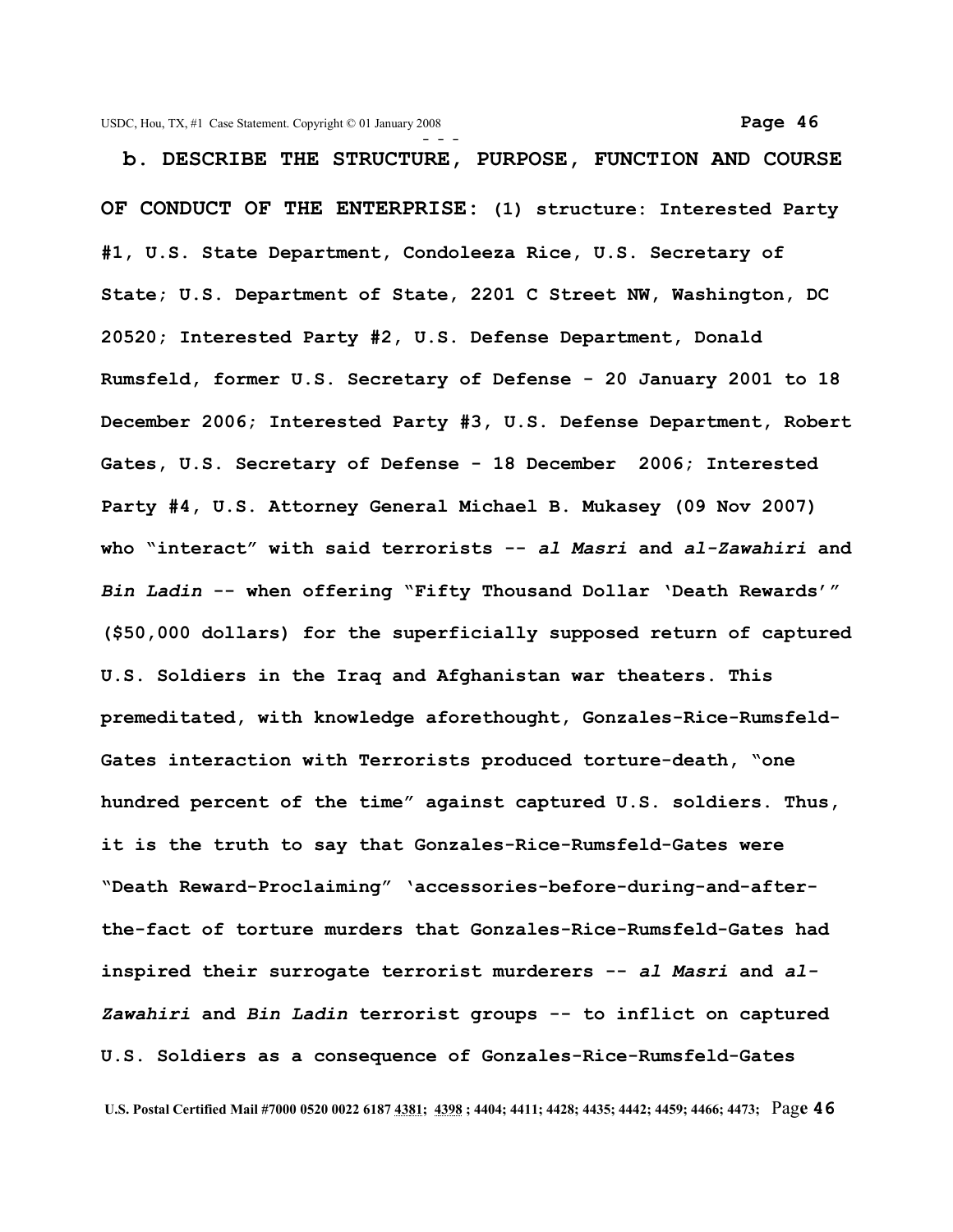**deliberately manipulated low level "\$50,000 dollar Death Rewards" deliberately, premeditatedly, and treasonably offered by Gonzales-Rice-Rumsfeld-Gates, with knowledge aforethought, in the Iraq war theater by interaction with Terrorists, wherein Gonzales-Rice-Rumsfeld-Gates did broadcast offers of their manipulated low level "\$50,000 dollar Death Rewards" for captured U.S. Soldiers Gonzales-Rice-Rumsfeld-Gates knew would be tortured to death by terrorists, as a consequence.**

 **(2) purpose: as a consequence of their administrative responsibilities to apply the provisions of Title 18, Title 22, and Title 1 reward provisions, Defendant #1, U.S. Attorney General Gonzales and Interested Party #1, Condoleeza Rice and Interested Party #2, former U.S. Defense Secretary Rumsfeld, and Interested Party #3, U.S. Defense Department, Robert Gates, U.S. Secretary of Defense structured a life-saving mega million offered reward system that preserved the lives of "at large" terrorists and and "captured Terrorists" on U.S. offers of mega million dollar rewards.** 

 **(3) Meanwhile said Gonzales-Rice-Rumsfeld-Gates premeditatedly structured a discriminatory and life destroying fifty thousand dollar reward system that inflicted "\$50,000 reward death," one hundred percent of the time" on every U.S. soldier to whom it was applied in Iraq (a "PATTERN"). (4) This reward system previously**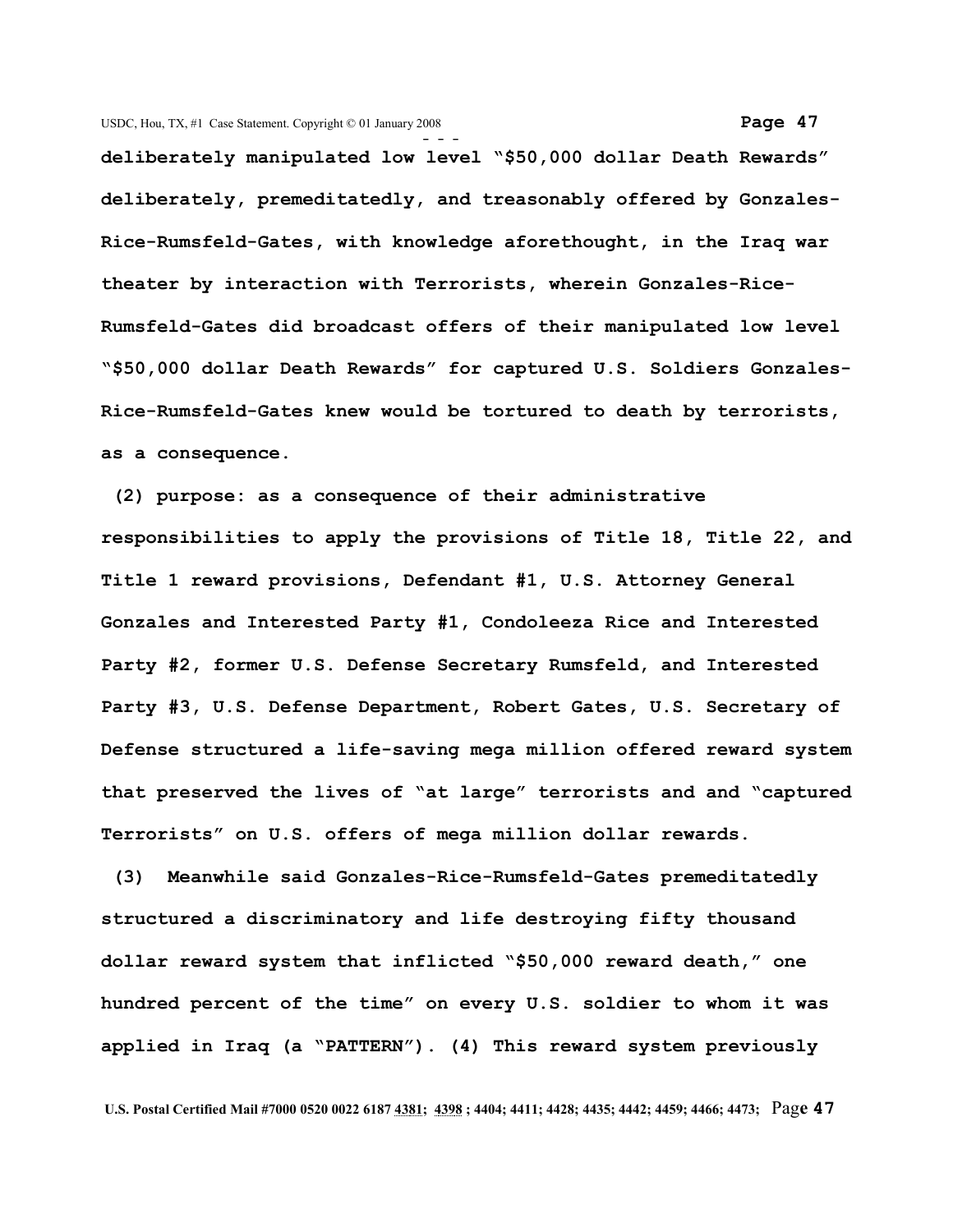**- - administered by Gonzales, and Interested parties Secretary of State Rice, and former Defense Secretary Rumsfeld, until 18 December 2006, treasonably favored saving the lives of "at large" and "captured terrorists" with mega-million dollar rewards over and above the life welfare of captured U.S. soldiers (a "PATTERN"), compared at five hundred to one (500 to 1); and, Gonzales-Rice-Rumsfeld treasonably bestowed more life saving reward amounts of up to \$25 million dollars for terrorists Hussein and Bin Ladin, Ayman al-Zawahiri and other terrorists. Meanwhile, Attorney General Gonzales, and Interested Parties Rice & Rumsfeld, and Gates allowed only \$50,000 to be offered for the lives of terrorist-captured U.S. soldiers (a "pattern), such as PFC Christian Menchaca and PFC Thomas Tucker, which treasonably resulted in their torture-deaths at Yosifiya, Iraq in June 2006. Attorney General Gonzales, and Interested Parties Rice & Rumsfeld, and Gates could have offered upwards of Fifty Million Dollars (\$50,000,000) to save the lives of captured U.S. soldiers under the provisions of United States Codes Title 18, Title 22, and could have offered to save the lives of captured U.S. soldiers under other sections of United States Codes (a "pattern).** 

**(5) Interested Party #2, U.S. Defense Secretary Donald Rumsfeld was replaced by Interested Party #3, U.S. Defense Secretary Robert**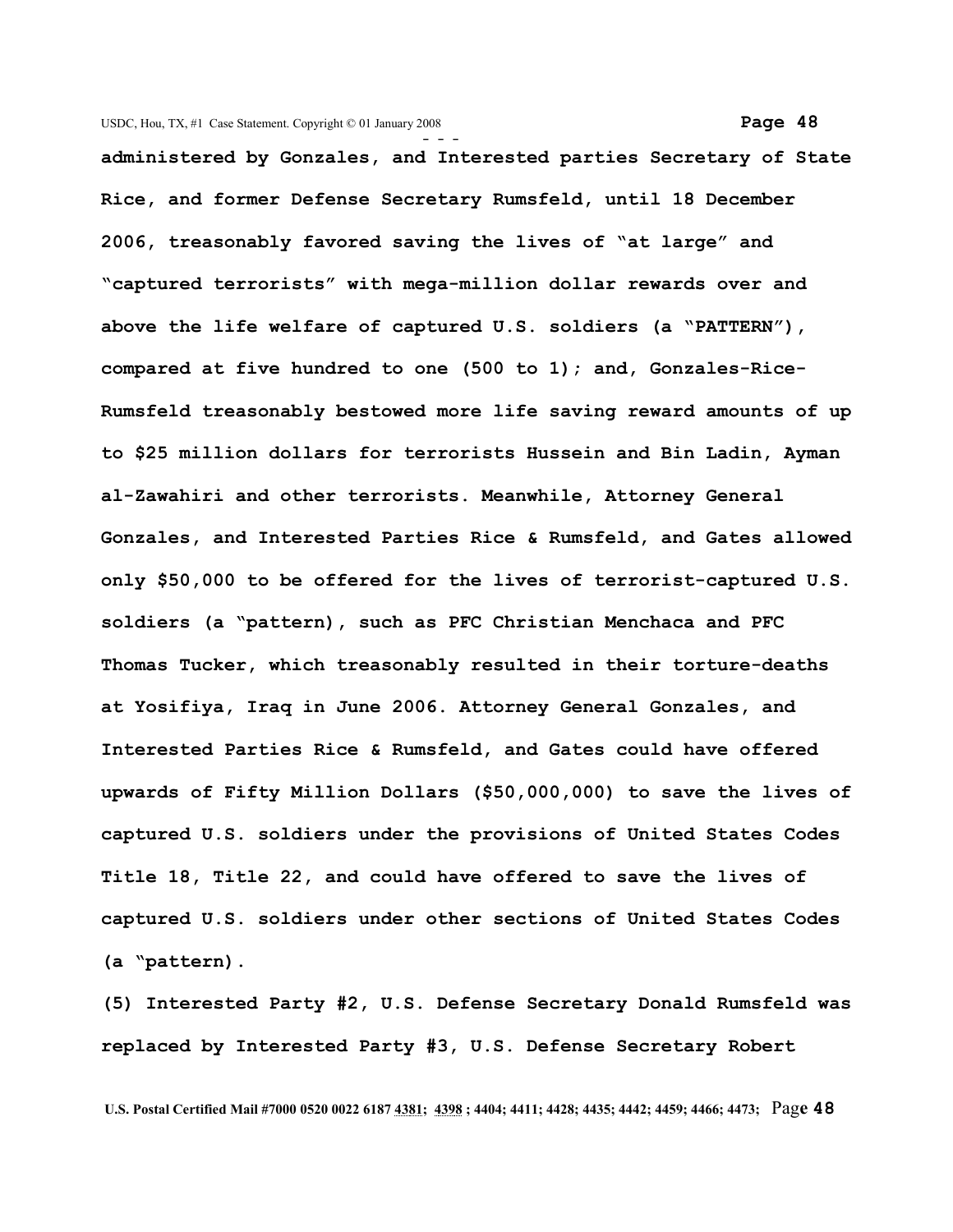**- - - Gates, 18 December 2006, and Gates continued with said "\$50,000 Death Reward" system (a "pattern) until the capture of U.S. 10th Mountain Division soldiers, Pfc. Joseph J. Anzack Jr., 20, of Torrance, California, Spc. Alex R. Jimenez, 25, of Lawrence, Massachusetts;and Pvt. Byron W. Fouty, 19, of Waterford, Michigan, on 12 May 2007 in Al Taqa, Iraq;**

 **(6) Pfc. Joseph J. Anzack Jr., 20, of Torrance, California was found dead from torture (a "pattern) and gunshot wounds in the Euphrates River on 23 May 2007. According to a militant Terrorist video released Monday, 4 June 2007, in Cairo, Egypt, militants claimed Al-Qaida linked insurgents killed said three American soldiers, Pfc. Joseph J. Anzack Jr., 20, of Torrance, California, Spc. Alex R. Jimenez, 25, of Lawrence, Massachusetts, and Pvt. Byron W. Fouty, 19, of Waterford, Michigan, captured 12 May 2007, 2007 in Al Taqa, Iraq;**

 **(7) The confirmed torture-death of Pfc. Joseph J. Anzack Jr., 20, and the Monday, 4 June 2007, Terrorist-claimed deaths of Spc. Alex R. Jimenez, 25, and Pvt. Byron W. Fouty, 19, are directly linked to said \$50,000 Death Rewards as were manipulated by former U.S. Attorney General Gonzales (a "pattern);** 

 **(8) The Course of conduct of the enterprise "patterns": From 12 May 2007 forward, Defense Secretary Robert Gates (In Office: 18**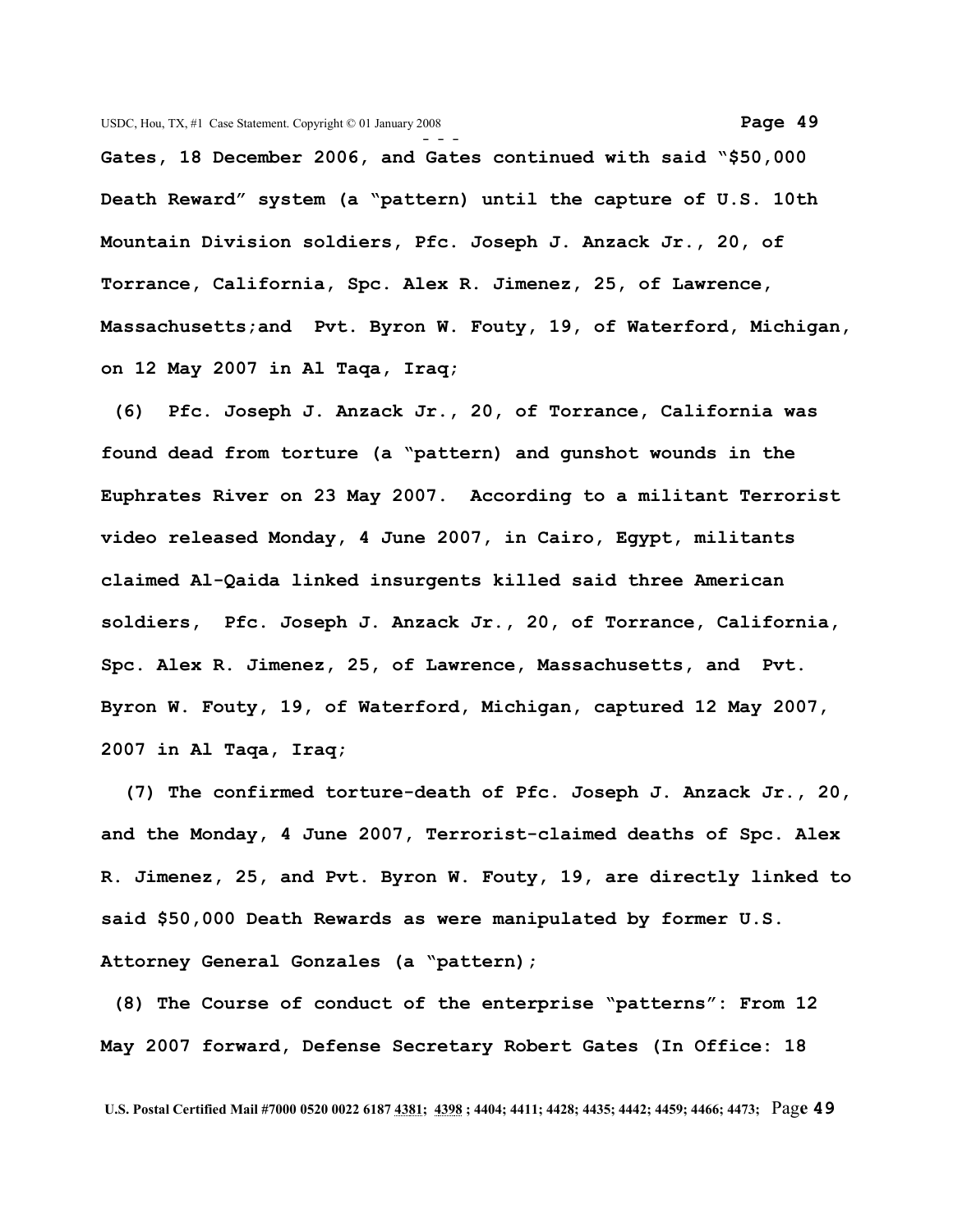**December 2006) has continuously maintained and offered said "\$50,000 Death Rewards" for captured U.S. soldiers together with Defendant Gonzales (a "pattern), and Interested Party #1, U.S. Secretary of State Condoleeza Rice and apparently has continued to offer said "\$50,000 Death Rewards" for captured U.S. soldiers to the current month of January 2008, the month of this lawsuit filing in United States District Court.** 

 **(9) Defendant Gonzales resigned from his position as U.S. Attorney General and was replaced by Attorney General Mukasey (09 Nov 2007).** 

 **(10) By reason of recently sworn Attorney General Mukasey (09 Nov 2007) taking Office as U.S. Attorney General, said "\$50,000 Death Rewards" for captured U.S. soldiers formerly administered by and manipulated by Defendant Gonzales, Rice, Rumsfeld (Resigned Office: 18 December 2006), and Gates (In Office: 18 December 2006) have changed; and,**

**(11) said United States reward system of "\$50,000 Death Rewards for captured U.S. soldiers" has since been administered, without revision, by Interested Party #4, U.S. Attorney General Michael B. Mukasey (in office: 09 Nov 2007), by Secretary of State Rice (a "pattern), and by Defense Secretary Gates (in Office: 18 December 2006) (a "pattern).**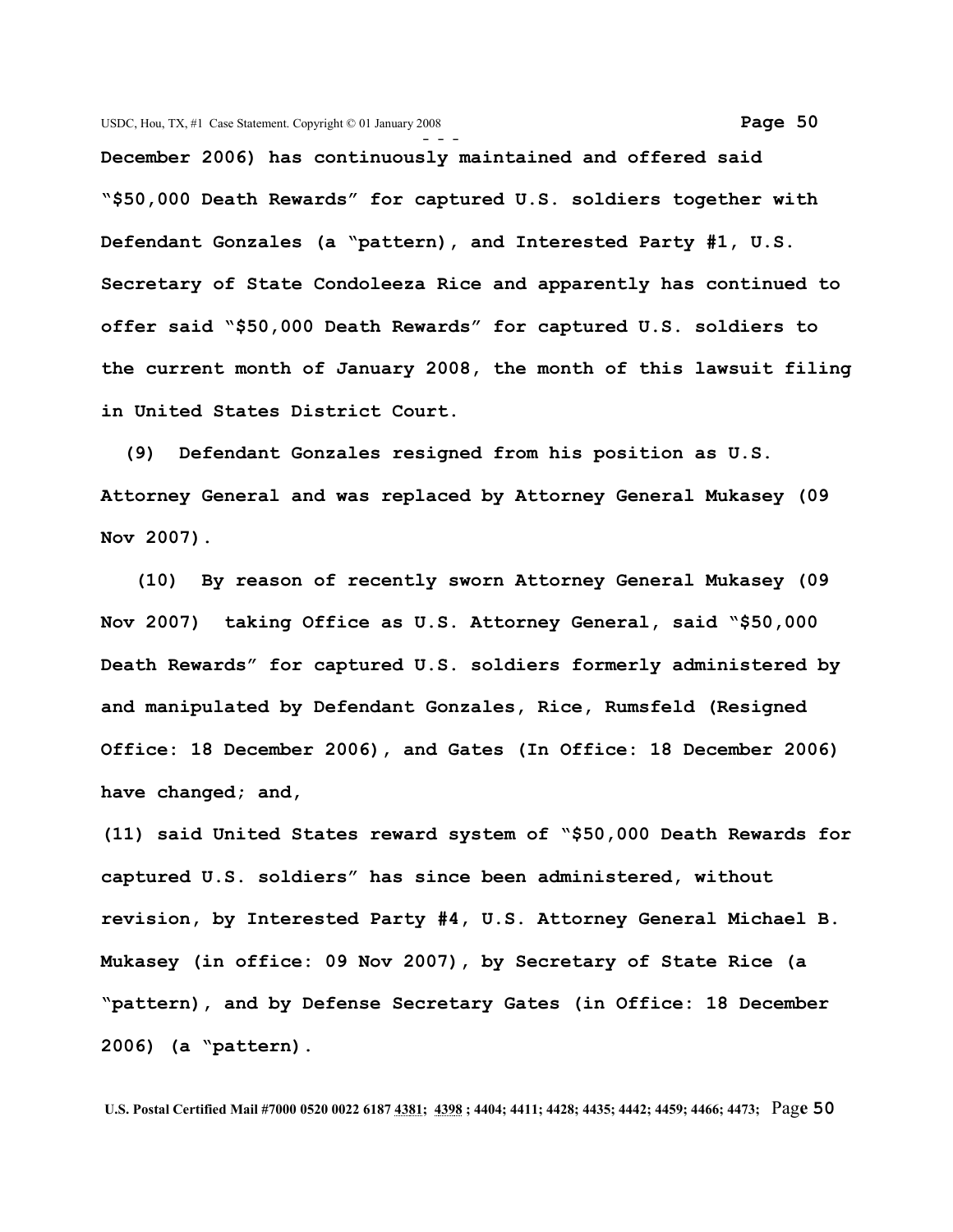**(12) Thus, under the current administration, by means of U.S. Executive Branch manipulations in the United States Reward system of USC Title 1, Title 18, and Title 22, and manipulations of other U.S. Code Reward Provision Sections captured U.S. soldiers continue to be denied equal access to U.S. increased multi-million treasury reward money by the U.S. government Executive Branch reward administration consisting of Interested Party #4, U.S. Attorney General Michael B. Mukasey (a "pattern) (in Office since Nov. 2007), Secretary of State Rice (a "pattern), and Defense Secretary Gates (a "pattern).**

**(13) Mukasey-Rice-Gates now administer said "\$50,000 Death Reward" (a "pattern) offered for captured U.S. soldiers and now administer the "Rewards For Justice" mega \$25 million program to the lifesaving advantage of terrorist enemies of the united States(a "pattern).**

 **(14) Captured U.S. soldiers, Sgt. Keith Maupin, 20 (currently U.S. life-valued at \$50,000) of Batavia, Ohio; Spc. Alex R. Jimenez , 25 (currently U.S. life-valued at \$50,000) of Lawrence, Massachusetts; and Pvt. Byron W. Fouty ,19 (currently U.S. lifevalued at \$50,000) of Waterford, Michigan should have been immediately re-evaluated with offers of immediate twenty five million dollar life-saving reward payments (***equal-to-U.S.-twenty-*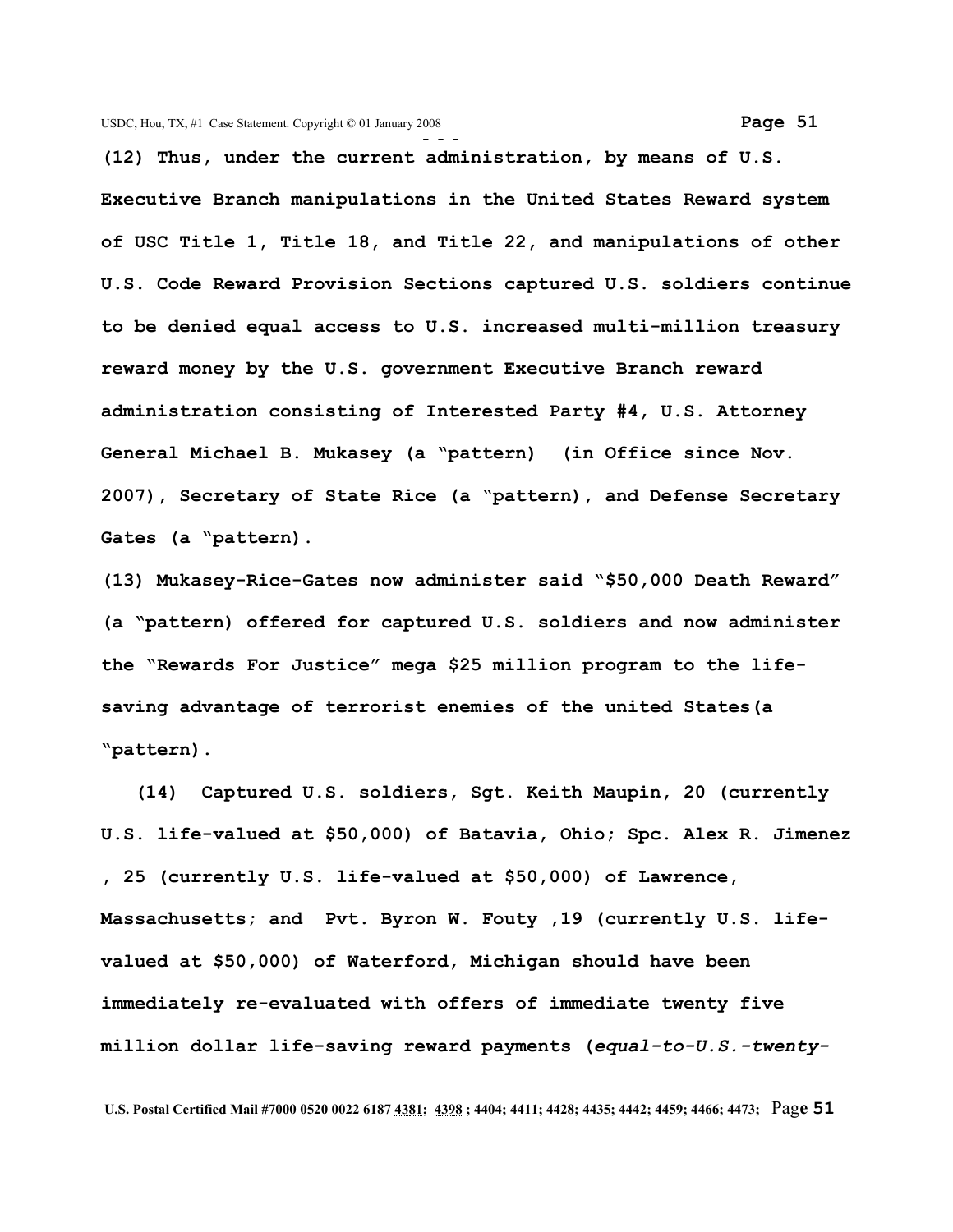**- -**  *five-million-rewards-for-terrorists***) when Gates took office, and certainly should have been thus re-evaluated when Attorney General Mukasey (09 Nov 2007) took Office as U.S. Attorney General in December 2007. Captured U.S. soldiers should have equal life saving U.S. Treasury reward money available save their lives on an equal footing as terrorists have had bestowed on them at the U.S. Treasury by the Secretary of the Treasury in response to Gonzales's and Rice's requests that multi-million dollar reward monies in amounts to \$87 millions of dollars be paid to save the lives of terrorists during wartime 2004 through 2008 (a "pattern), while no money whatsoever has ever been paid for the life of a U.S. soldier (a "pattern).**

 **(15) Higher life-protective, multi-million dollar, "Life-Rewards" premeditatedly on behalf of terrorists have proven to save the lives of terrorists (a "pattern), such as (1) Muhammad Zimam Abd al-Razzaq al-Sadun, (2) Khalid Shaikh Mohammed and (3) Saddam Hussein at capture.**

**(16) Low "\$50,000 Death-Rewards" designed by Defendants as assigned specifically as "limited" rewards offered for return of captive U.S. soldiers have proven to destroy U.S. Soldier lives (a "pattern) and lead to the torture-murders of** *"All"* **U.S. soldiers terrorist-captured and recovered after "torture-death" in Iraq (a**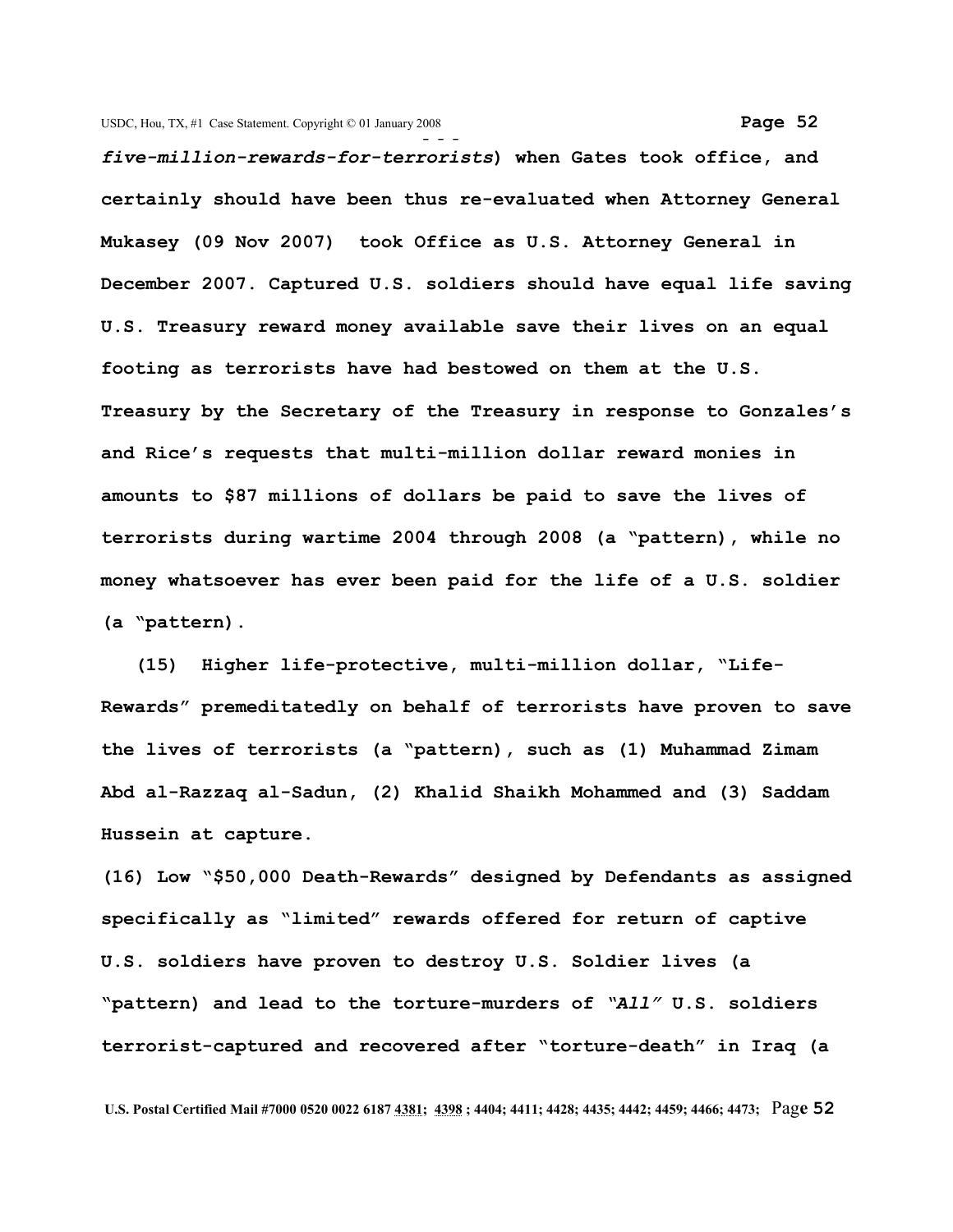**"pattern), such as U.S. 101st Airborne Division soldiers: (1) Pfc. Kristian Menchaca, 23, of Houston, Texas, (2) Pfc. Thomas L. Tucker, 25, of Madras, Ore., both captured 16 June 2006 in Yosifiya, Iraq, and U.S. 10th Mountain Division soldier,(3) Pfc. Joseph J. Anzack Jr., 20, of Torrance, California, captured 12 May 2007 in Al Taqa, Iraq, found dead from torture and gunshot wounds in the Euphrates River on 23 May 2007.**

**(17) According to a Terrorist news release, Monday, 4 June 2007, in Cairo, Egypt, Al-Qaida linked insurgents published a video showing terrorist murders of three American soldiers, (3) Pfc. Joseph J. Anzack Jr.(recovered dead), (4) Spc. Alex R. Jimenez, listed as "Missing in Action," 25, of Lawrence, Massachusetts (U.S. DoJ A.G. & State Department life-valued at \$50,000);and (5) Pvt. Byron W. Fouty listed as "Missing in Action," 19, of Waterford, Michigan (U.S. DoJ A.G. & State Department life-valued at \$50,000), all captured 12 May 2007 in Al Taqa, Iraq.**

 **(A) U.S. Army Sgt. Keith Maupin, listed as "Missing in Action," of Batavia, Ohio (U.S. DoJ & State Department life-valued at \$50,000), was captured 9 April 2004, near Baghdad, Iraq. On June 28, 2004, Al Jazeera aired a poor quality video purportedly depicting Maupin's execution. On June 30, 2004, an Army spokesman said the video was "totally inconclusive.**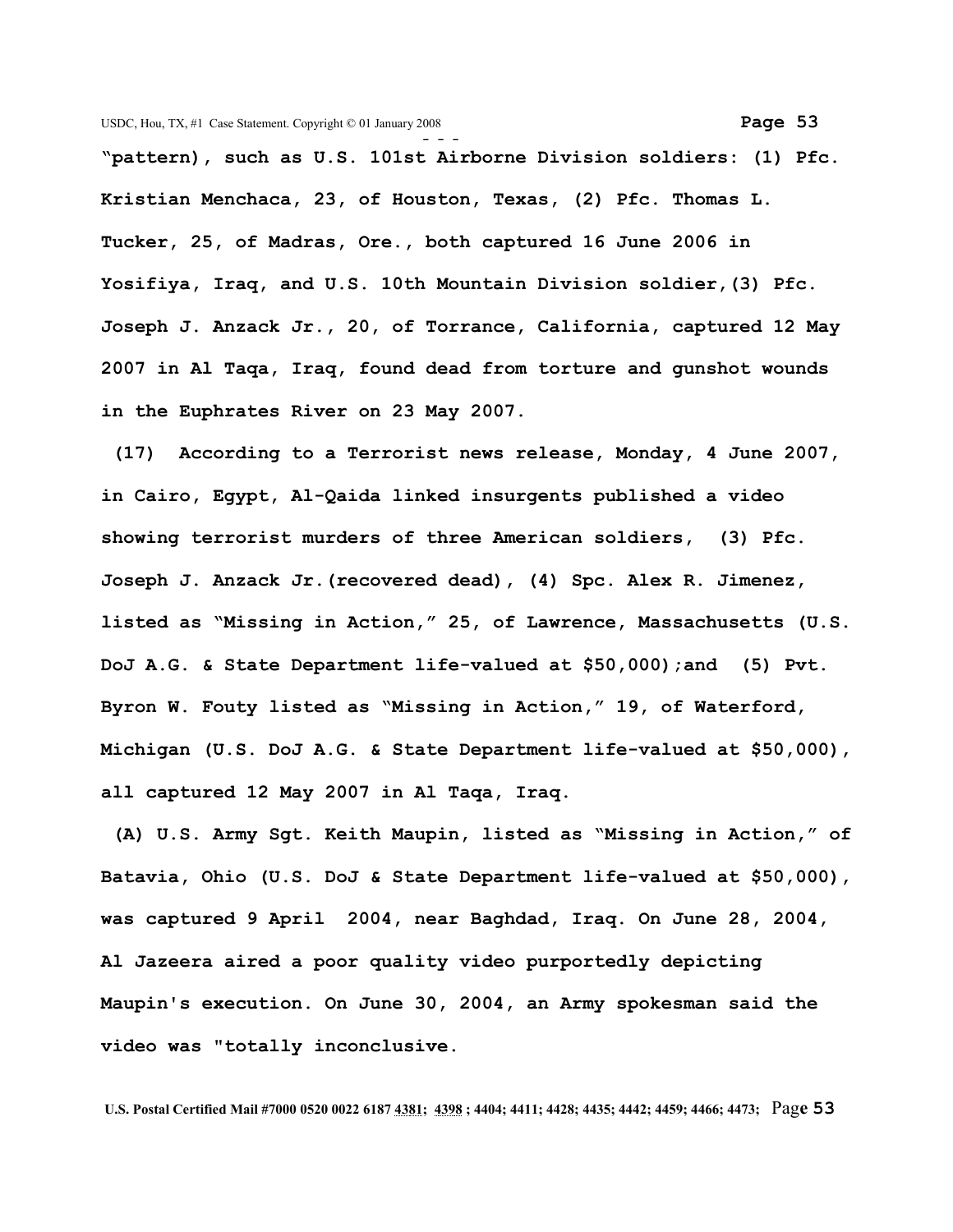**(18). Said low "Fifty thousand dollar Death-Rewards" offered for captured U.S. Soldiers have proven to cause torture-death to U.S. Soldiers at "one hundred percent of the time." The U.S. government is aware of this one hundred percent torture-death statistic and continues to offer "Fifty thousand dollar Death-Rewards" for terrorist captured U.S. soldiers (a "pattern) knowing full well an offer of "Fifty thousand dollars" is certain torture-death (a "pattern) for any captured U.S. Soldier.** 

**(19). Meanwhile, higher life-protective, "Multi-million dollar Life-Rewards" premeditatedly paid on behalf of terrorists have proven to save the lives of captured terrorists "one hundred percent of the time" (a "pattern). The U.S. government is aware of this statistic and continues to offer "Multi-million dollar Life-Rewards" to save the lives of "at-large" and "captured" terrorists "one hundred percent of the time" (a "pattern).**

 **(20) The contrast between said the "one hundred percent torture-death statistic" caused by "Fifty thousand dollar Death-Rewards"and the "Multi-million dollar Life-Rewards" is a publicly known factual truth.**

 **(21) An offer of "Fifty thousand dollar Death-Rewards" means torture death so certainly, without doubt, that Attorney General Gonzales and Secretary of State Rice should be viewed as**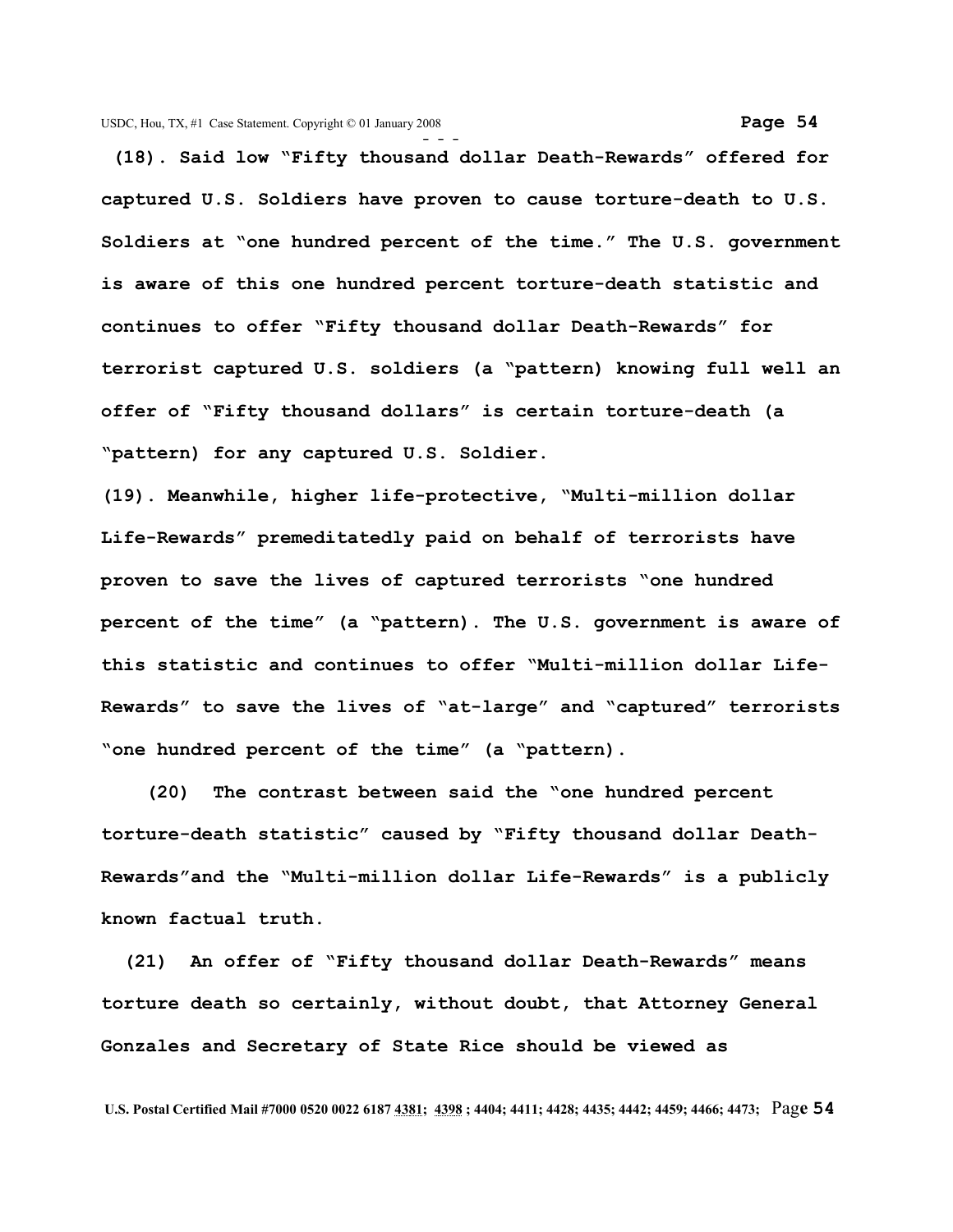**- - structuring a condition of absolute guarantee that U.S. soldiers after capture will be tortured to death "one hundred percent of the time" (a "pattern) upon their offer of "Fifty thousand dollar Death-Rewards."** 

**(22) Defendant Gonzales, and Interested Parties Rice, Rumsfeld, and Gates, waded through a river of American blood to accomplish their** *"Fifty thousand dollar Death-Reward"* **violations of United States crime laws that overlap and read on the mutilation-torturemurder prohibitions against "war-crimes" in the Geneva Conventions of 1949. With their own hands, Gonzales-Rice-Rumsfeld-Gates offered** *"Fifty thousand dollar Death-Rewards"* **for terrorist-captured U.S. soldiers, knowing that** *"Fifty thousand dollar Death-Rewards"* **guaranteed absolutely certain torture-death (a "pattern), without doubt, "one hundred percent of the time" (a "pattern) for captured U.S. soldiers in Iraq. While Gonzales-Rice-Rumsfeld-Gates commenced the offered** *"Fifty thousand dollar Death-Rewards"* **(a "pattern) with their own hands, like "Mafioso Kingpins," and their Terrorist surrogates inflicted the torture murders against U.S. soldiers (a "pattern), like surrogate Mafioso "Hit-Men," the torture-murder body count of Gonzales-Rice-Rumsfeld-Gates torture-murder of captured U.S. soldier victims occurred just as certainly as if Gonzales-Rice-Rumsfeld-Gates hacked captured U.S. soldier victims**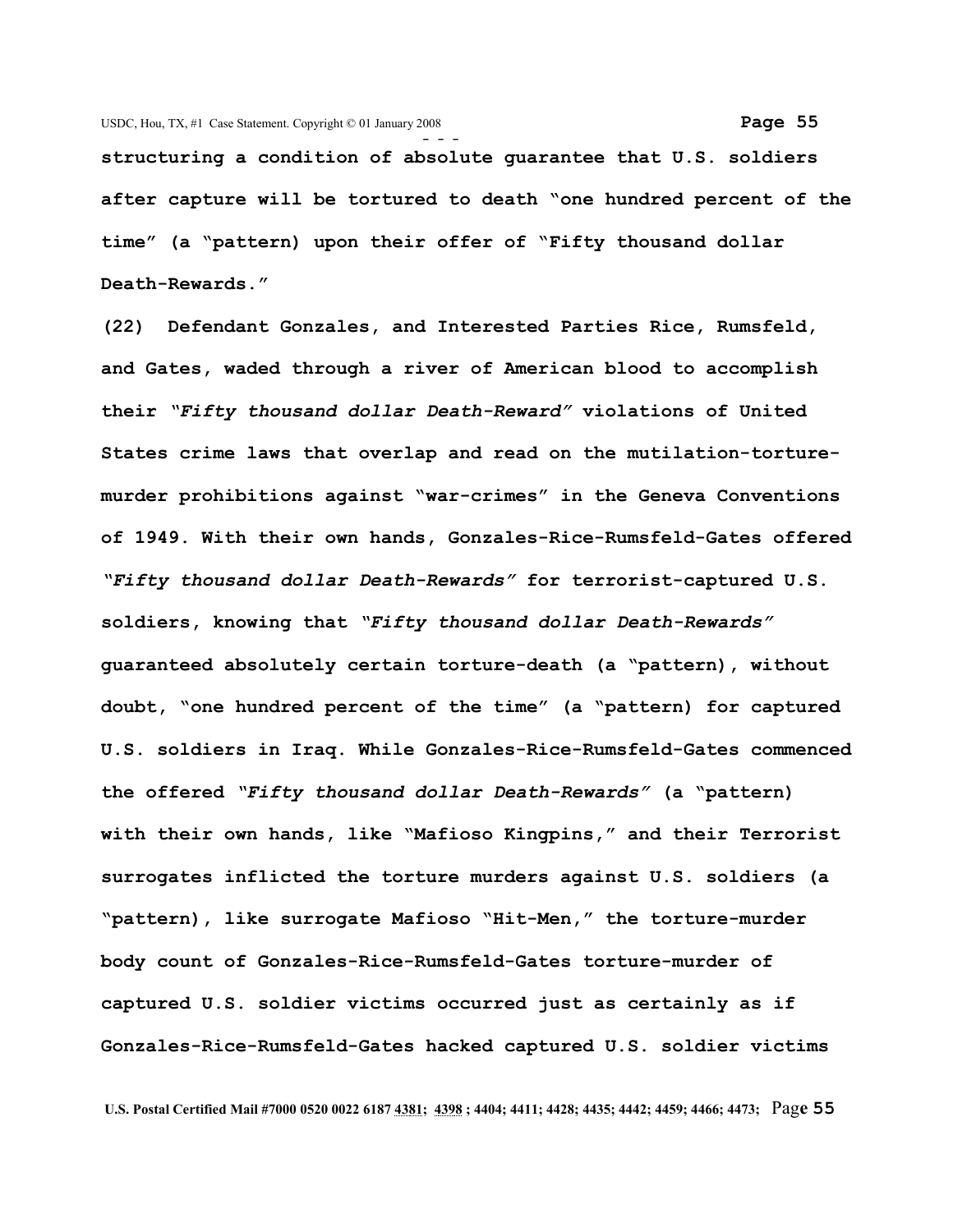**to death with their own blood-soaked hands alongside their Terrorist surrogates who also hacked said U.S. soldiers to death. Furthermore, U.S. "\$50,000 Death-Rewards" (essentially operating as: "\$50,000 Death-Warrants") have consistently proven to be component operational parts in the Jihadist torture-death machine in Iraq as depicted in terrorist made torture videos (a "pattern) of said captured U.S. soldiers tortured to death in Iraq, posted on the internet at hundreds of internet address locations.** 

 **(23) Recognizing that the foregoing conditions currently exist as of January 2008, therefore, the offer of a "\$50,000 Death-Reward" for a captured U.S. soldier translates to a war crime violation (The "offer" of a "\$50,000 Death-Reward" begins the war crime (a "pattern) and Terrorist infliction of torture-death against U.S. soldiers ends the crime scenario (a "pattern)) of the Geneva Convention due to the fact that "ALL" one hundred percent of "\$50,000 Death-Reward" offers have been proven to result in deaths of U.S. 101st Airborne Division soldiers: (1) Pfc. Kristian Menchaca, 23, of Houston, Texas, (2) Pfc. Thomas L. Tucker, 25, of Madras, Ore., both captured 16 June 2006 in Yosifiya, Iraq, and U.S. 10th Mountain Division soldier,(3) Pfc. Joseph J. Anzack Jr., 20, of Torrance, California, (4) Spc. Alex R. Jimenez, listed as "Missing in Action," 25, of Lawrence, Massachusetts (U.S. DoJ A.G.**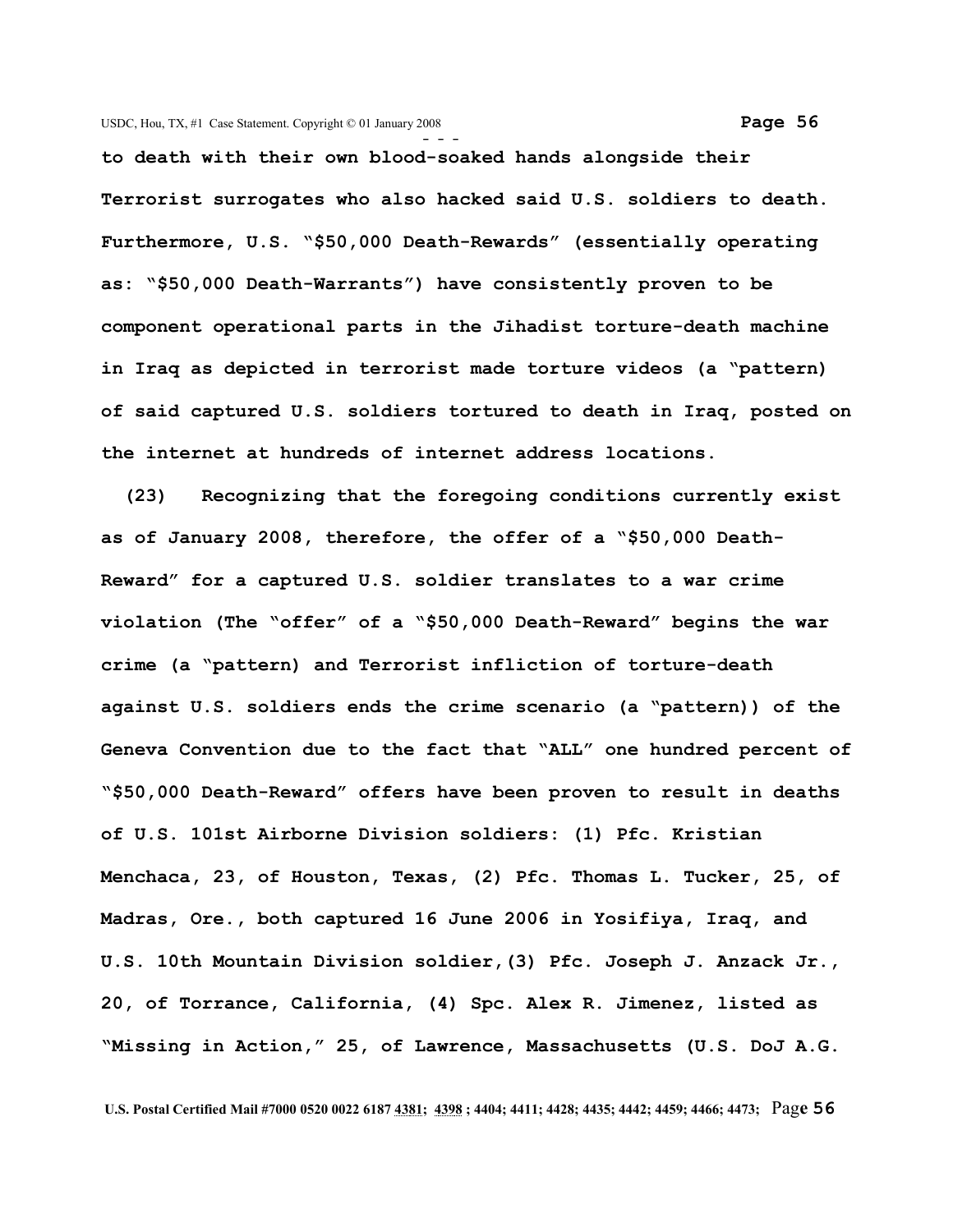**& State Department life-valued at \$50,000);and (5) Pvt. Byron W. Fouty listed as "Missing in Action," 19, of Waterford, Michigan (U.S. DoJ A.G. & State Department life-valued at \$50,000), all captured 12 May 2007, 2007 in Al Taqa, Iraq; (6) U.S. Army Sgt. Keith Maupin, listed as "Missing in Action," of Batavia, Ohio (U.S. DoJ & State Department life-valued at \$50,000), captured 9 April 2004, near Baghdad, Iraq, all motion picture videoed as they were murdered by Terrorists.**

**(24) Said reward funds were wrongfully manipulated away from said USC Title 1 provisioned "reward funds" in the U.S. Treasury by Attorney General Alberto Gonzales and Secretary of State Condoleeza Rice in violations of USC Title 18, Section 1956 - Laundering of monetary instruments to deny (a "pattern) reward money for payment on behalf of captured U.S. soldiers and pay (a "pattern)megamillion dollar rewards for captured terrorists by means of defrauding and money laundering reward money from the U.S. Treasury Title 1 Counterterrorism Fund intended by the Congress of the United States on behalf of captured U.S. soldiers (a "pattern).**

 **Said violations of USC Title 18, Section 1956 and Section 1962 occurred when Attorney General Gonzales and (25) Secretary Rice wrongfully transported, transmitted, or transferred, said "Title 1, Title 18, and Title 22" provisioned reward monetary instruments or**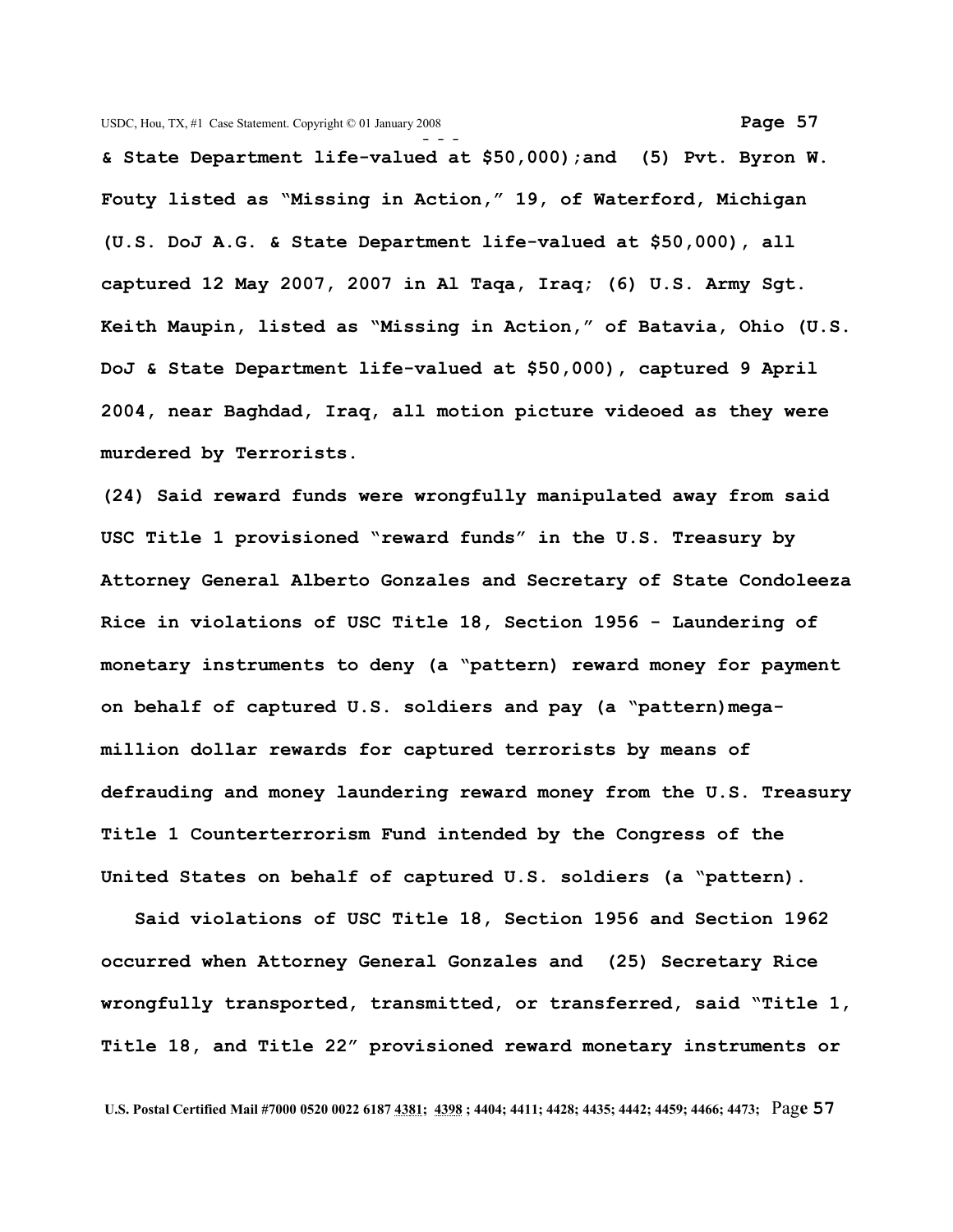**- - funds from the United States Treasury (a place) in the United States to or through "a place outside the United States," (A) with the intent to promote the carrying on of specified unlawful activity denying (a "pattern) U.S. Soldiers "life-saving" and equal \$25 million dollar** *"life-saving"* **rewards used, instead, on behalf of saving lives of terrorists (a "pattern), in preference to saving lives of captured U.S. soldiers denied equality (a "pattern) of "monetary-life-rewards" provided to Terrorist enemies (a "pattern) during wartime against Terrorist captured Soldiers of the United States Army (a "pattern), which specified unlawful activity of USC Title 18, Section 1956 – "Money Laundering" and Section 1962(c) and Section 1962(d) predictably resulted in the torture deaths (a "pattern) of said captured Soldiers of the United States Army under RICO Act predicate violations of "USC TITLE 18, Section 1961, RICO Act, et.seq., & RICO predicates: (1) "USC TITLE 18, Section 2339A. Providing material support to terrorists, (2) "USC Title 18, Section 2332b. Acts of terrorism transcending national boundaries…," (3) "USC, Title 18, Section 2332b (g)(5)(B)…" (4) "USC, Title 18, Section 1114 - Protection of officers and employees of the United States…" (5) "USC Title 18, Section 1116 - Murder or manslaughter of foreign officials, official guests, or internationally protected persons…," (6) "USC, Title 18, 2332 -**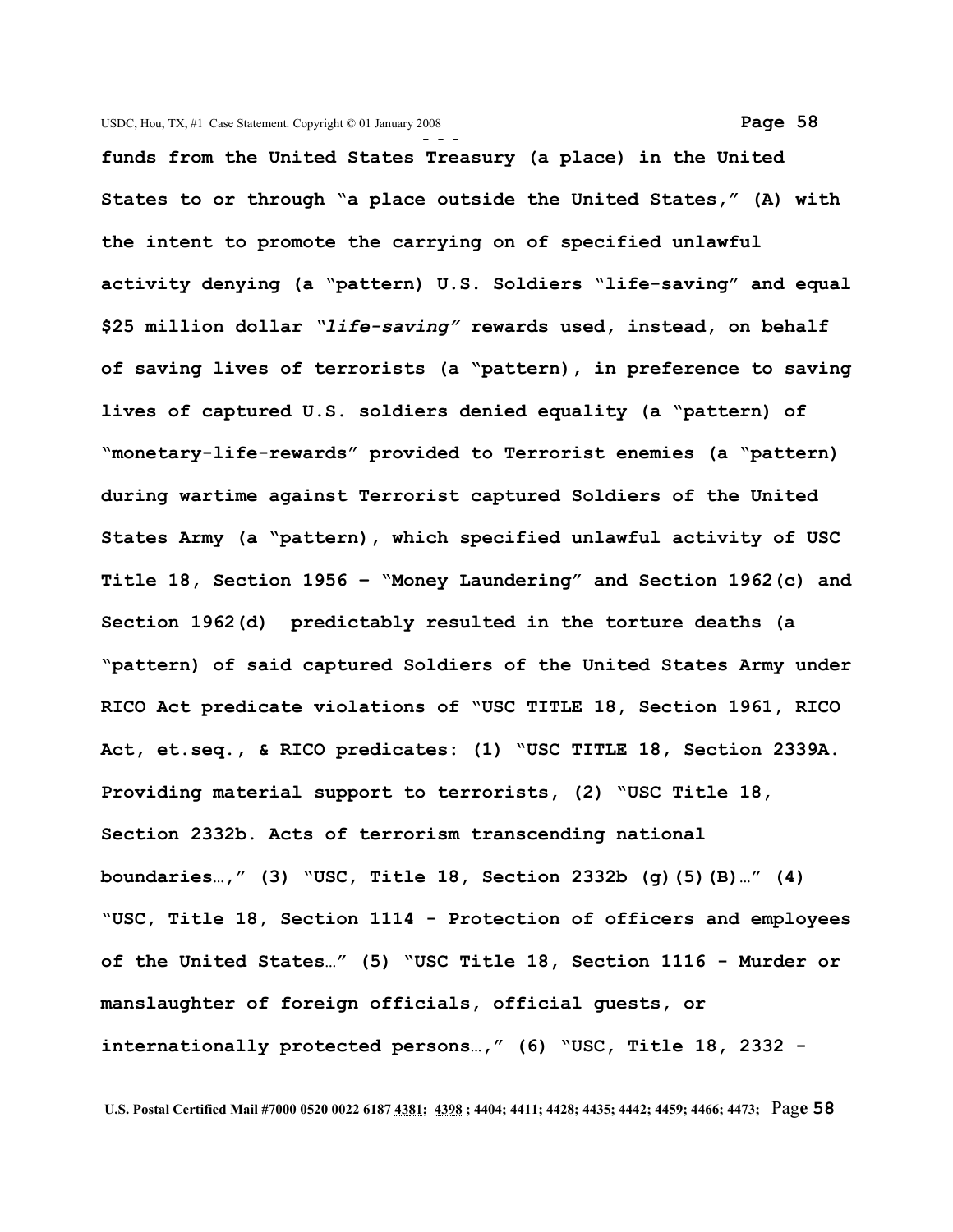**Criminal penalties…," (7) "Part I, General Provisions, Article 3, Convention (III) relative to… Prisoners of War…, said Convention held in Geneva… to 12 August, 1949…," and said unlawful activity described in the following crime proscription information of United States Codes.**

 **c. STATE WHETHER ANY DEFENDANTS ARE EMPLOYEES, OFFICERS OR DIRECTORS OF THE ALLEGED ENTERPRISE: Defendant Alberto Gonzales and Interested Party #1, U.S. State Department, Condoleeza Rice, U.S. Secretary of State; U.S. Department of State, 2201 C Street NW, Washington, DC 20520; Interested Party #2, U.S. Defense Department, Donald Rumsfeld, former U.S. Secretary of Defense - 20 January 2001 to 18 December 2006; Interested Party #3, U.S. Defense Department, Robert Gates, U.S. Secretary of Defense - 18 December 2006; Interested Party #4, U.S. Attorney General Michael B. Mukasey (09 Nov 2007) are officers or officials of their alleged enterprise, within the Executive Branch of the government of the United States.**

 **d. STATE WHETHER ANY DEFENDANTS ARE ASSOCIATED WITH THE ALLEGED ENTERPRISE: Defendant Alberto Gonzales and Interested Party #1, U.S. State Department, Condoleeza Rice, U.S. Secretary of State; Interested Party #2, U.S. Defense Department, Donald Rumsfeld, former U.S. Secretary of Defense - to 18 December 2006; U.S. Postal Certified Mail #7000 0520 0022 6187 4381; 4398 ; 4404; 4411; 4428; 4435; 4442; 4459; 4466; 4473;** Pag**e 59**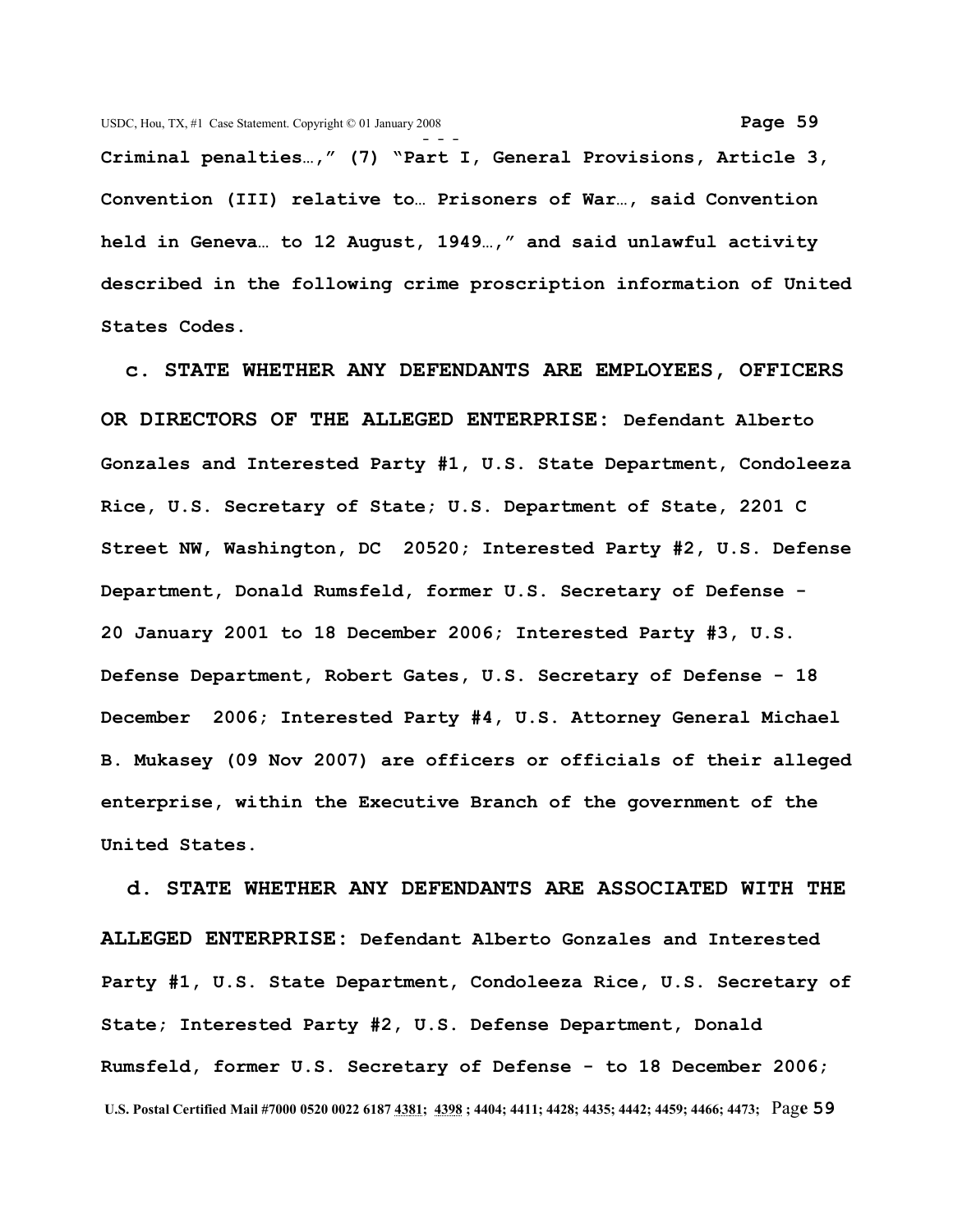**Interested Party #3, U.S. Defense Department, Robert Gates, U.S. Secretary of Defense - 18 December 2006; Interested Party #4, U.S. Attorney General Michael B. Mukasey (09 Nov 2007) are associated with the alleged RICO enterprise identified in this Complaint and identified in the enclosed RICO Case Order (RICO Case Statement); the reward provisioning sections of 18 USC and 22 USC encourage and permit both the Attorney General and Secretary of State to pay rewards leading to the prevention, frustration, or favorable resolution of an act of terrorism against a United States person or property . . .." However, their life-selective and lifediscriminating use of the reward money authorized by these U.S.Titles, and other U.S. Titles, to save only lives of Terrorists while "designing," and "manipulating" this same money into an effective pattern of repetitive "Low fifty thousand dollar (\$50,000) Death Sentences" against "terrorist-captured" U.S. soldiers, full well knowing in advance that the low \$50,000 "against" captured U.S. soldiers so profoundly contrasted to the high \$25,000,000 proclaimed on behalf of terrorists, that these two contrasting dollar amounts ('\$50,000 'Death' against U.S. soldiers" versus "\$25,000,000 life-favored Terrorists") sent a clear political message of** *"we don't deal with terrorists,"* **to Terrorists. Yet, Gonzales's, Rumsfeld's, Gates,' Executive Branch**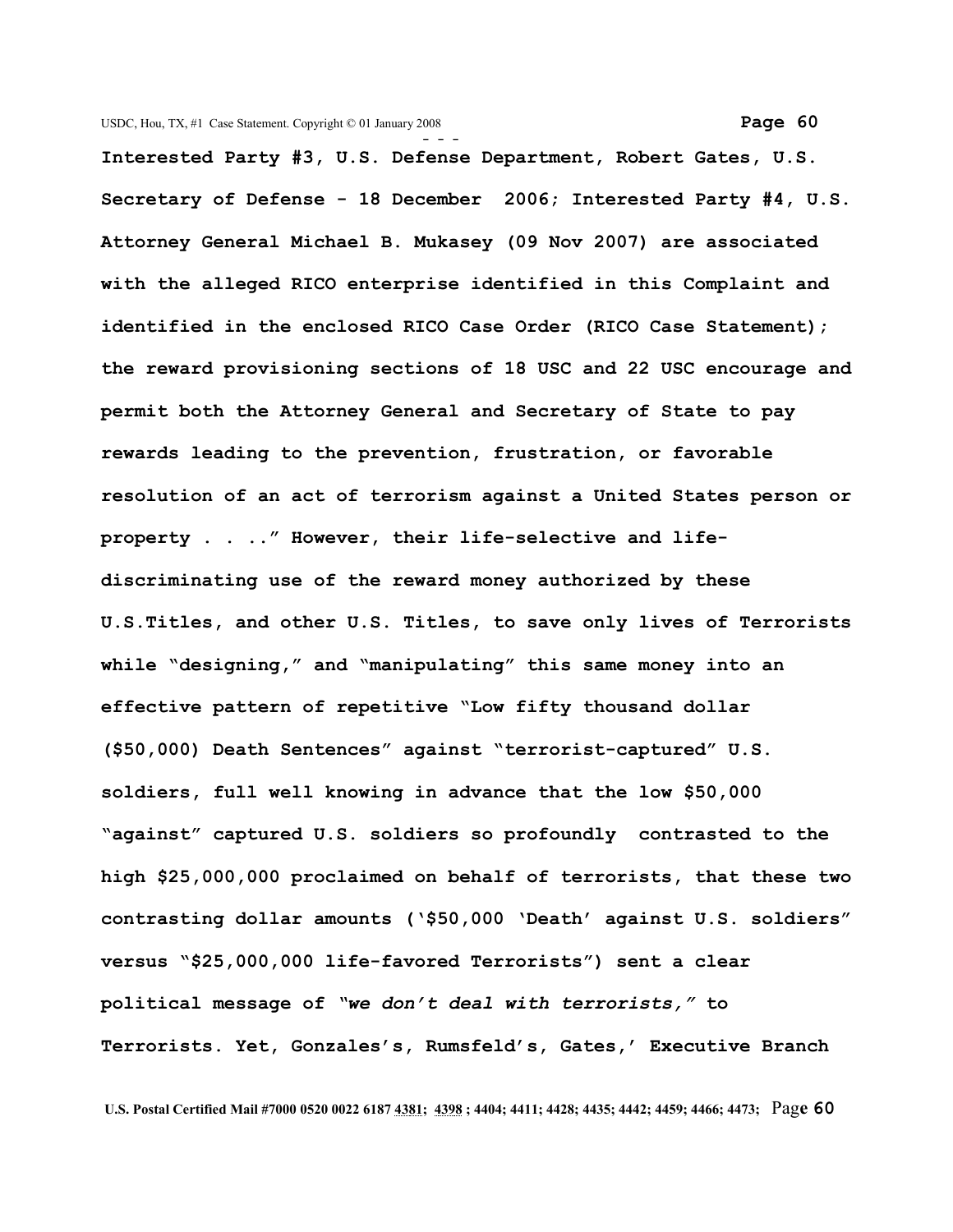**- - -** *"\$50,000 Death sentence"* **was created by twisting the meaning of "REWARD" to mean "RANSOM"; thereby, said Executive Branch message was perverse and convoluted, in that "REWARDS" (such as those at "Rewards for Justice" Web site) are paid to "Third Party Informers" who are NOT TERRORISTS'" and RANSOM is paid into the hands of Captors. Thus, Gonzales's, Rice's, Rumsfeld's, Gates,' Executive Branch artificially devised** *"\$50,000 Death sentence"* **was created by opportunistic "twisting" the meaning of "REWARD" to make it fit into White House doctrine of** *"We don't deal with Terrorists"* **and using terrorist-captured U.S. soldiers labeled and condemned by said** *"\$50,000 Death sentence"* **into such a radically differentiated and classified captive, that its "Death Sentence" meaning to Terrorists was clear. Terrorist-captured U.S. soldiers were obviously worthless pawns, "Untermenchen-Undermen," assigned a** *"\$50,000 Death sentence"* **to prove a political point that** *"we don't deal with terrorists."*

 **Gonzales's, Rice's, Rumsfeld's, Gates,' Executive Branch said perverse manipulation of the U.S. Reward system and twisting of "REWARD" meanings unto a different meaning (of "RANSOM") than intended by Congress was "Satanic Treason" far beyond evil and far beyond any Treason wrought by Benedict Arnold when the blood soaked consequences are considered. Gonzales, Rice, Rumsfeld, Gates, and**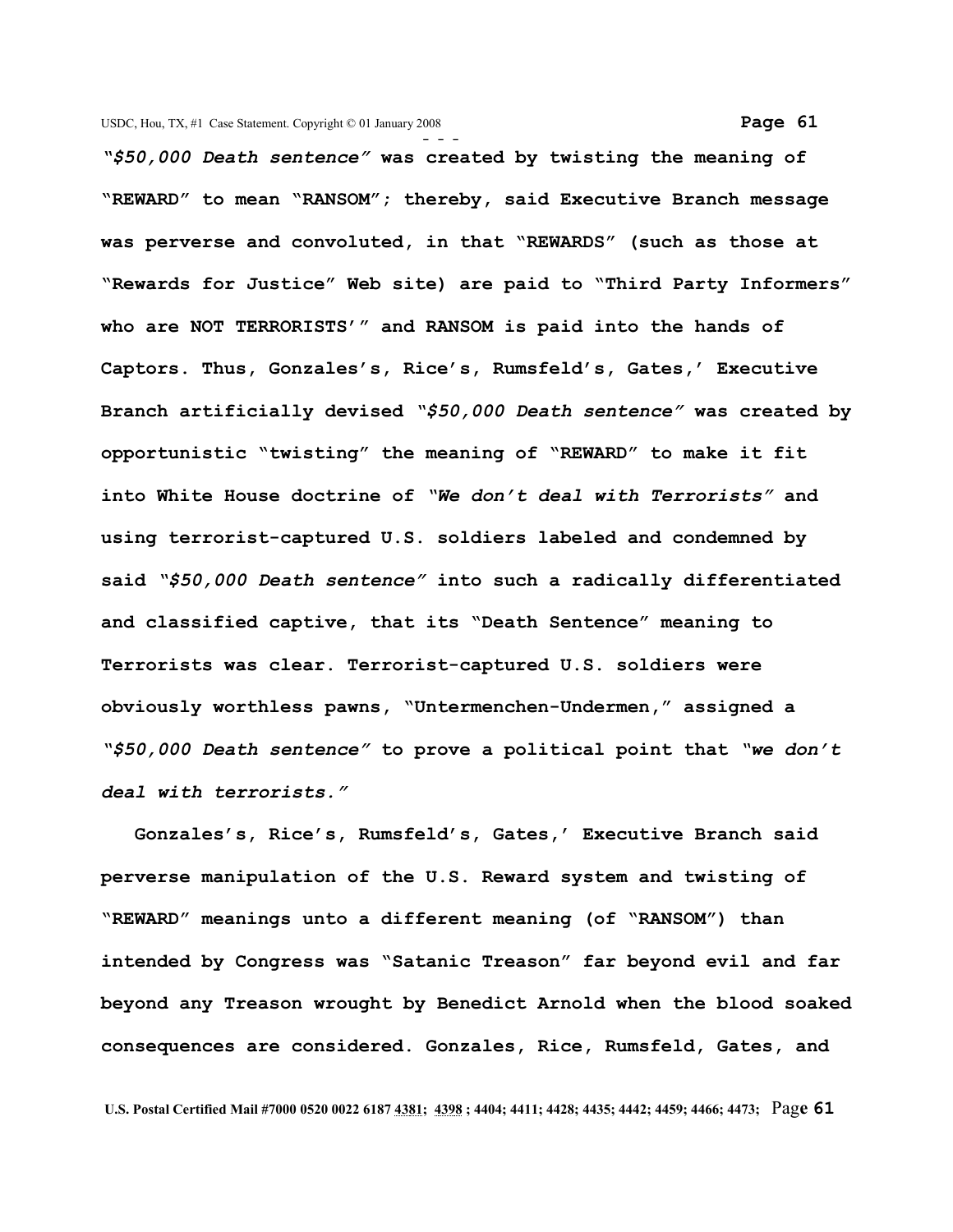**- - - Executive Branch premeditated their Treasons against said Terrorist-captured soldiers of the United States with vile deception and without warning. Their Treasons are among the worst ever perpetrated against the United States and her people, and their Treason could have been avoided by applying simple red, white, and blue American equality of the U.S. Reward system in an effort to save the lives of terrorist-captured American soldiers…; and** 

 **e. STATE WHETHER YOU ARE ALLEGING THAT THE DEFENDANTS ARE INDIVIDUALS OR ENTITIES SEPARATE FROM THE ALLEGED ENTERPRISE OR THAT THE DEFENDANTS ARE THE ENTERPRISE ITSELF OR MEMBERS OF THE ENTERPRISE: Plaintiff MacKenzie alleges that Defendant Alberto Gonzales and Interested Party #1, U.S. State Department, Condoleeza Rice, U.S. Secretary of State; Interested Party #2, U.S. Defense Department, Donald Rumsfeld, former U.S. Secretary of Defense - 20 January 2001 to 18 December 2006; Interested Party #3, U.S. Defense Department, Robert Gates, U.S. Secretary of Defense - 18 December 2006; Interested Party #4, U.S. Attorney General Michael B. Mukasey (09 Nov 2007) are members of the enterprise itself in that they appear to be the main perpetrators of the law violations cited as they relate to** *"\$50,000 Death sentences"***. Said members of the wrongful reward denial and U.S. Postal Certified Mail #7000 0520 0022 6187 4381; 4398 ; 4404; 4411; 4428; 4435; 4442; 4459; 4466; 4473;** Pag**e 62**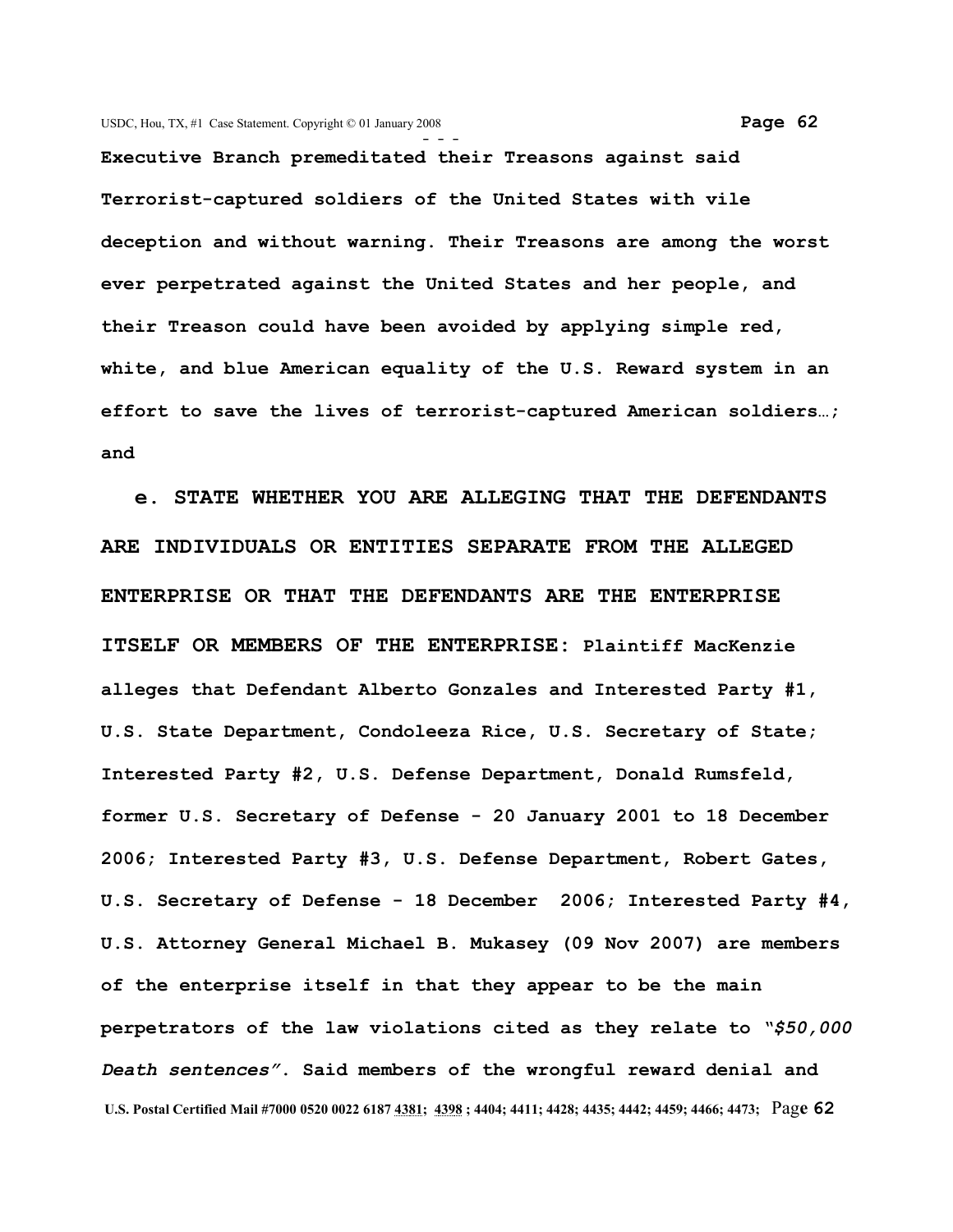**reward paying** *"\$50,000 Death sentence"* **enterprise are recognizable as Gonzales, Rice, Rumsfeld, Gates, and U.S. Executive Branch operating a government that views its soldiers as "Untermenchen-Undermen."**

 **6.DESCRIBE THE ALLEGED RELATIONSHIP BETWEEN THE ACTIVITIES OF THE ENTERPRISE AND THE PATTERN OF RACKETEERING ACTIVITY: Said \$50,000 Death Rewards operating as Death sentences against captured U.S. Soldiers, as contrasted with said Mega Million dollar life rewards on behalf of terrorist lives, operating as "Life Rewards" on behalf of terrorists are repeated "patterns of racketeering activity." It is the artificial and deceptive design and repetitive "DEATH SENTENCE" nature of said \$50,000 rewards that indicate their "'DEATH SENTENCE' pattern" as they have been offered by by Gonzales-Rice-Rumsfeld-Gates, againand-again, to terrorists who hold U.S. soldiers captive. Meanwhile, Gonzales-Rice-Rumsfeld-Gates's offer and pay multi-million dollar rewards of behalf of terrorists who are captured alive as a result of said mega-million dollar rewards Gonzales-Rice-Rumsfeld-Gates have offered and payed for terrorist safety – to \$77 million dollars, thus far.** 

 **DISCUSS HOW THE RACKETEERING ACTIVITY DIFFERS FROM THE USUAL AND DAILY ACTIVITIES OF THE ENTERPRISE, IF AT ALL: U.S. Postal Certified Mail #7000 0520 0022 6187 4381; 4398 ; 4404; 4411; 4428; 4435; 4442; 4459; 4466; 4473;** Pag**e 63**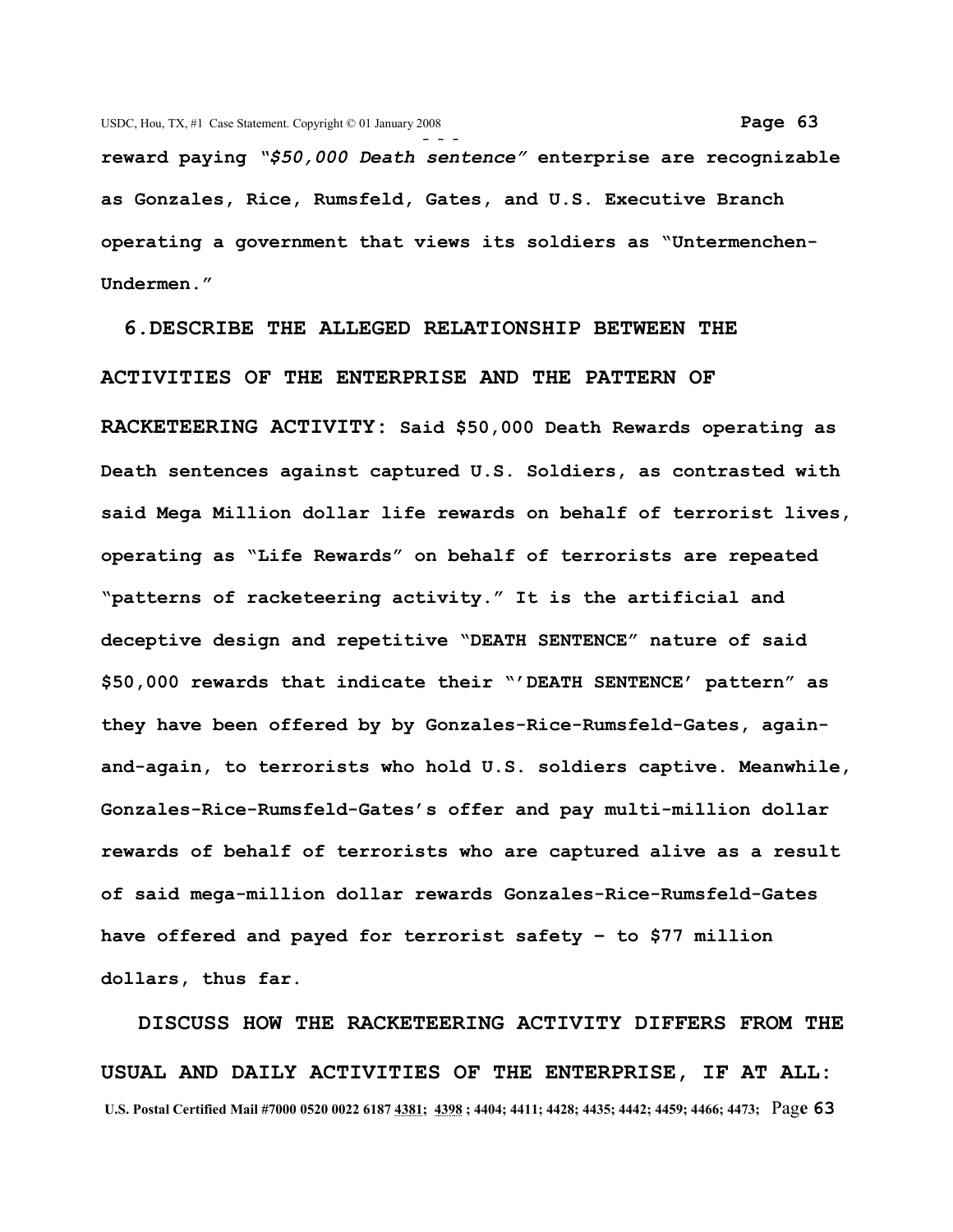**Said Gonzales-Rice-Rumsfeld-Gates "\$50,000 Death Rewards" proclaimed and published in the Iraq War theater against captured U.S. Soldiers as contrasted with said Mega Million dollar life rewards, published worldwide, on behalf of terrorist lives differ from the usual and daily activities of the enterprise U.S. Executive Branch of government. Gonzales-Rice-Rumsfeld-Gates operate a RICO enterprise within U.S. Executive Branch of U.S. government as Gonzales-Rice used their positions to proclaim megamillion dollar Rewards on behalf of Terrorists "at large" and "captured" terrorists to save Terrorist lives while refusing to increase** *"\$50,000 Death sentence Reward"* **levels for the plight of terrorist-captured U.S. soldiers to equal the mega millions – 25 million - Gonzales-Rice offered for** *al-Zawahiri* **and** *Bin Ladin and other terrorists* **who are enemies of the United States torturemurdering said terrorist-captured U.S. soldiers denied the same and equal rewards bestowed to save the lives of their terroristexecutioners.** 

 **7.DESCRIBE THE EFFECT OF THE ACTIVITIES OF THE ENTERPRISE ON INTERSTATE OR FOREIGN COMMERCE.**

 **U.S. Defendants, Rice, Gonzales, Rumsfeld, Gates use interstate wire and U.S. mail in violation of section 1341 (relating to mail fraud) and section 1343 (relating to wire fraud), and in violation U.S. Postal Certified Mail #7000 0520 0022 6187 4381; 4398 ; 4404; 4411; 4428; 4435; 4442; 4459; 4466; 4473;** Pag**e 64**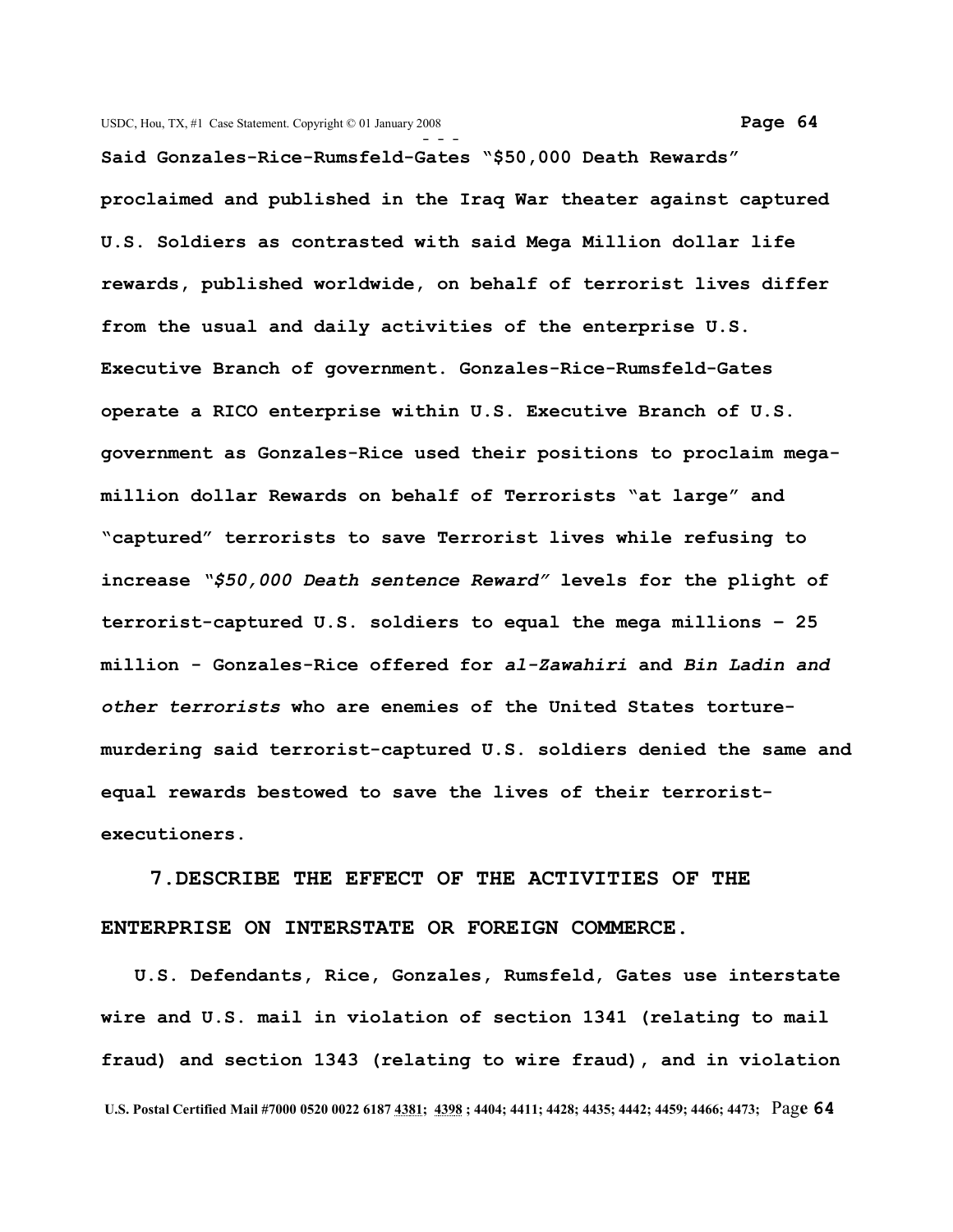**of state laws and U.S. RICO Act, said unlawfully embezzled and looted reward money stolen by Defendants from the U.S. soldiers' reward fund is then laundered via mail and wire, in violation of section 1341 (relating to mail fraud) and section 1343 (relating to wire fraud), through various banks to bank accounts of informants in various foreign countries; and, then said unlawful debt money is again money laundered via mail and wire, in violation of section 1341 (relating to mail fraud) and section 1343 (relating to wire fraud), into Attorney fees; and, said unlawful debt money is money laundered via mail and wire, in violation of section 1341 (relating to mail fraud) and section 1343 (relating to wire fraud), into Attorney fee and into Attorney salary payments made to the Attorneys for informants who may be "front men" for U.S. Intelligence operatives and U.S. Military Intelligence Groups unknown to Gonzales-Rice-Rumsfeld-Gates. In the alternative, said "front men" may be in violation of U.S. laws.**

 **8. IF THE COMPLAINT ALLEGES A VIOLATION OF 18 U.S.C. § 1962(A), PROVIDE THE FOLLOWING INFORMATION:** 

*A. STATE WHO RECEIVED THE INCOME DERIVED FROM THE PATTERN OF RACKETEERING ACTIVITY OR THROUGH THE COLLECTION OF AN UNLAWFUL DEBT; AND* 

 *B. DESCRIBE THE USE OR INVESTMENT OF SUCH INCOME.*  **U.S. Postal Certified Mail #7000 0520 0022 6187 4381; 4398 ; 4404; 4411; 4428; 4435; 4442; 4459; 4466; 4473;** Pag**e 65**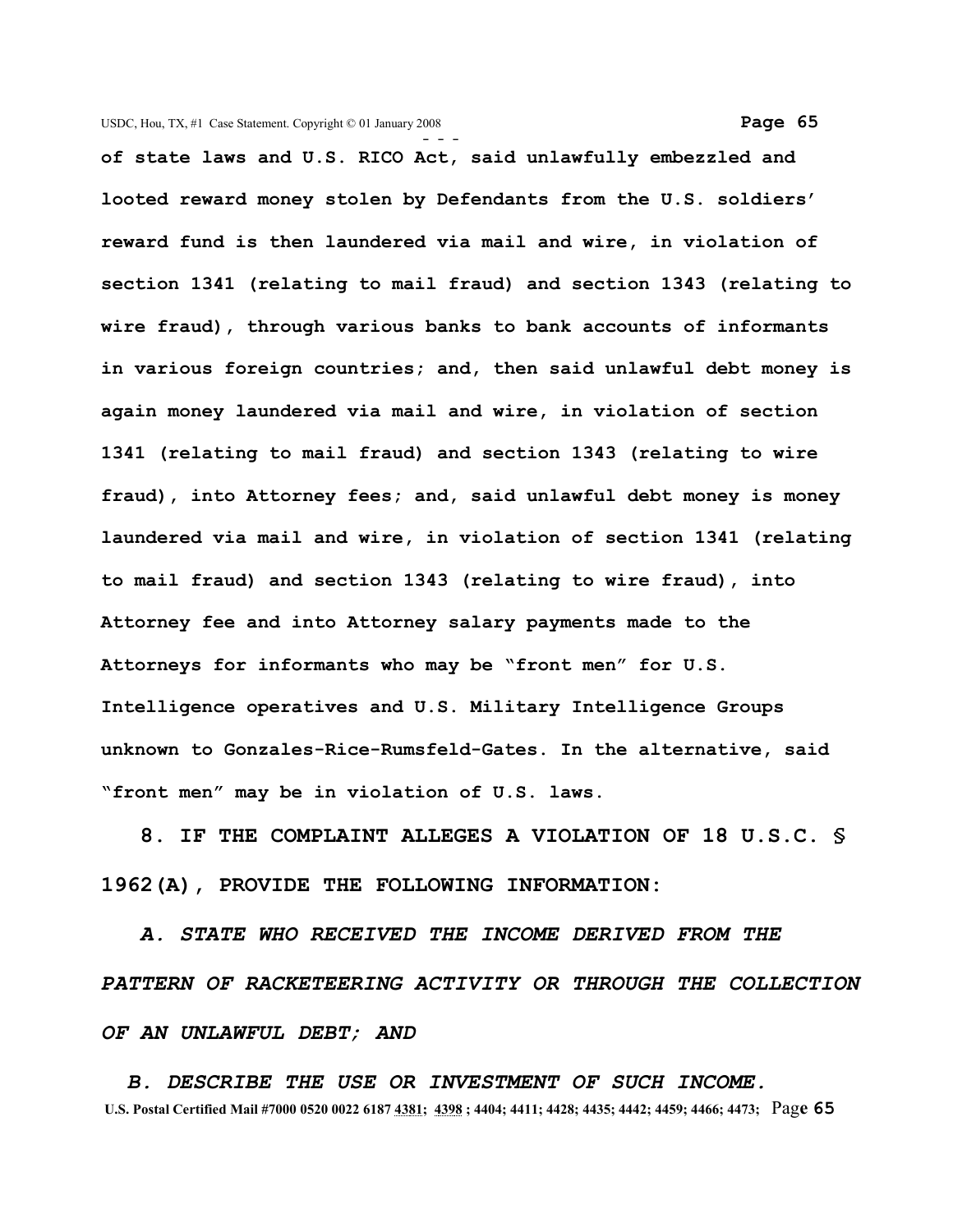*9.IF THE COMPLAINT ALLEGES A VIOLATION OF 18 U.S.C. § 1962(B), DESCRIBE THE ACQUISITION OR MAINTENANCE OF ANY INTEREST IN OR CONTROL OF THE ALLEGED ENTERPRISE.* 

 **10. IF THE COMPLAINT ALLEGES A VIOLATION OF 18 U.S.C. § 1962(C), PROVIDE THE FOLLOWING INFORMATION:** 

 **a. STATE WHO IS EMPLOYED BY OR ASSOCIATED WITH THE ENTERPRISE:** 

 **This complaint does allege violations of a violation of 18 U.S.C. § 1962(c) and alleges WHO ASSOCIATED WITH THE RICO ENTERPRISE AS FOLLOWS: U.S. Attorney General Alberto Gonzales is the primary Defendant associated with the herein described RICO enterprise of offering low** *"\$50,000 Death sentence Rewards"* **in Iraq for captured U.S. soldiers, while offering and diverting from the U.S. Treasury mega-million dollar life-saving rewards on behalf of preserving and saving terrorist lives as a higher priority over lives of terrorist-captured U.S. soldiers and deliberately paying large \$85 million dollar amounts to save terrorist lives in juxtaposition during this same time frame of April-2004 to June-2006 to May-2007, as said United States Code Title 1 money was wrongfully wire fraud paid out of the U.S. Treasury, to "exclusively" and "selectively" save the lives of said members of**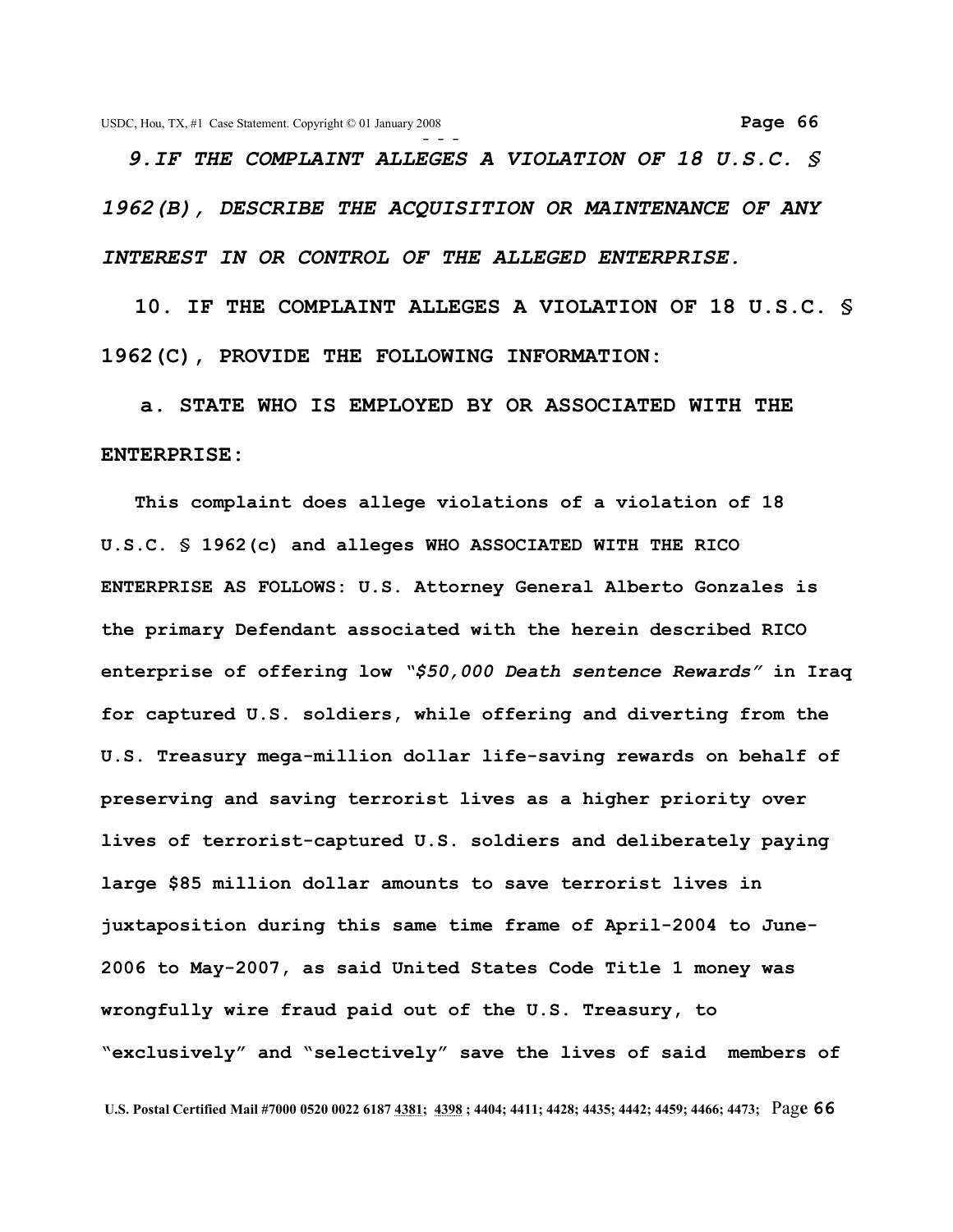**- - these same al Shura and al Queda Terrorist Organizations (al Shura and al Queda Terrorist membership who were U.S. life-valued at multi-millions of dollars to \$25 million) in-juxtaposition, "***simultaneously, concurrently, and at the same time,"* **torturemurdering (1) Pfc. Kristian Menchaca, 23, and (2) Pfc. Thomas L. Tucker, 25, who were "***simultaneously, concurrently, and at the same time"* **denied by Gonzales-Rice the same equal Reward dollar amount of \$25 million life saving treatment of said United States `Counterterrorism Funds' in the area of Yosifiya, Iraq "***while"* **Gonzales-Rice were "***simultaneously, concurrently, and at the same time,"* **paying U.S. Reward monies up to \$87 million dollars, injuxtaposition** *and at the same time***, to save the lives of said al-Shura and al Qaida terrorists in the meantime.**

 **Associated with said payments of U.S. Reward money for intelligence information provided by Shiite Moslem informants against Sunni Moslem terrorists, and conversely, there is the common sense question that should determine if said reward "Informant" is a "front man" for U.S. Intelligence Agents in Iraq who are, through a "front man," feeding reliable Reward information to the United States that has been gathered by U.S. Satellite photographs and other U.S. Intelligence equipment, such as pilotless MQ-9 Reaper spy equipment that pinpoint the locations of**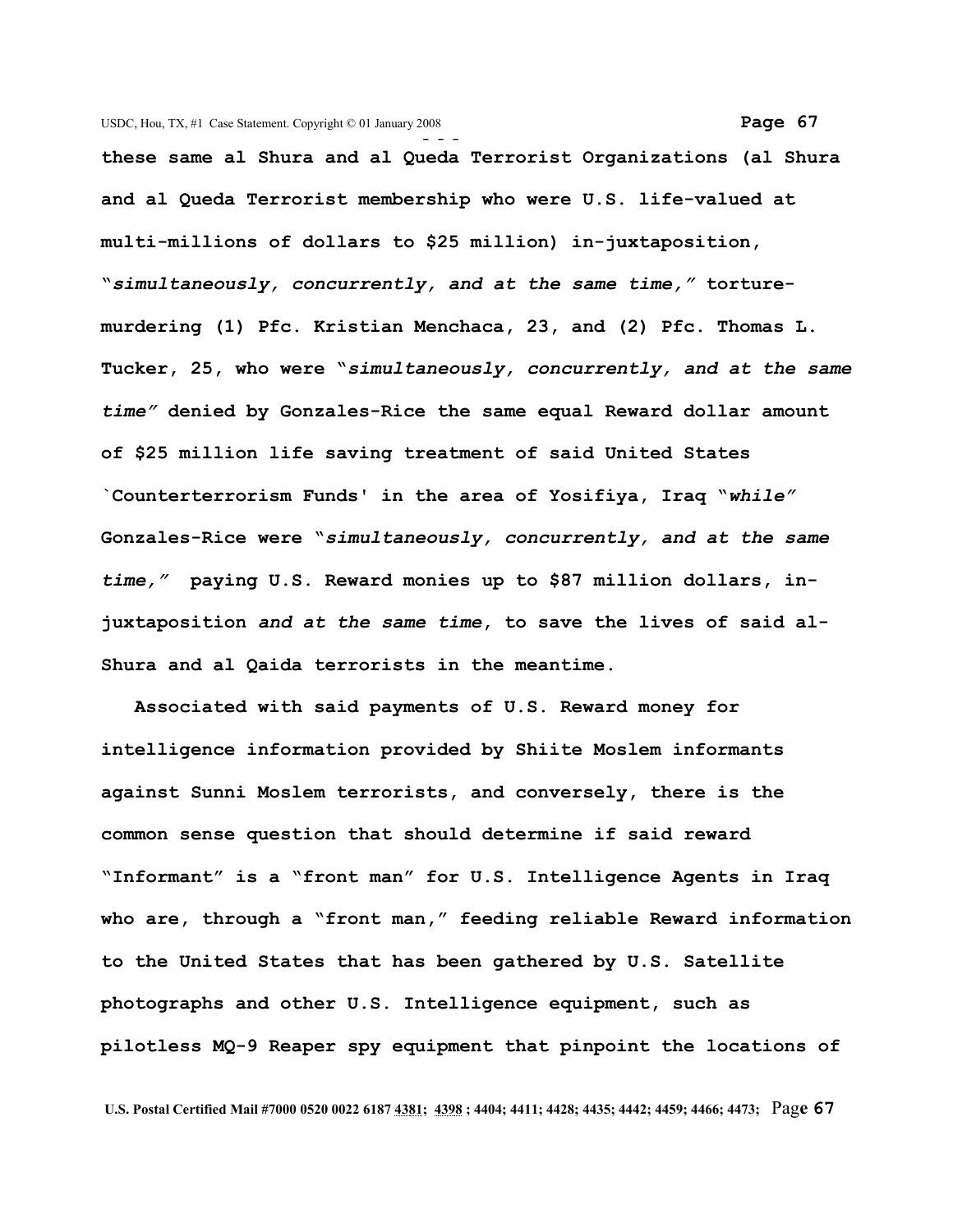**- - terrorists and fire missiles at them, and, U.S. Intelligence Agents then splitting said multi-million dollar rewards with their "front men" when terrorists are captured.** 

 **and B. STATE WHETHER THE SAME ENTITY IS BOTH THE LIABLE "PERSON" AND THE "ENTERPRISE" UNDER § 1962(C): Gonzales-Rice-Rumsfeld-Gates appear to be "both" the same entity as the liable "person" and the "enterprise" under § 1962(c)**

 **11. IF THE COMPLAINT ALLEGES A VIOLATION OF 18 U.S.C. § 1962(D), DESCRIBE THE ALLEGED CONSPIRACY: THE ALLEGED CONSPIRACY in violation of 18 U.S.C. § 1962(d) is between Gonzales-Rice-Rumsfeld-Gates. Gonzales and Rice assigned responsibility for establishing rewards under USC Title 22 and Gonzales assigned responsibility under Title 18. Gonzales and Rice conspired together.**

 **12. DESCRIBE THE ALLEGED INJURY TO BUSINESS OR PROPERTY: Defendant Gonzales's wrongdoing has caused injury to U.S. military operations in war theaters of Iraq and Afghanistan during wartime by paying large mega-million dollar rewards to save the lives of terrorists placed at a higher life value of megamillions of dollars compared across-the-board to U.S. military personnel who are "low-life" valued at fifty thousand dollar "Death-rewards and who are tortured to death as a consequence of Gonzales-Rice-Rumsfeld-Gates low-life fifty thousand dollar U.S. Postal Certified Mail #7000 0520 0022 6187 4381; 4398 ; 4404; 4411; 4428; 4435; 4442; 4459; 4466; 4473;** Pag**e 68**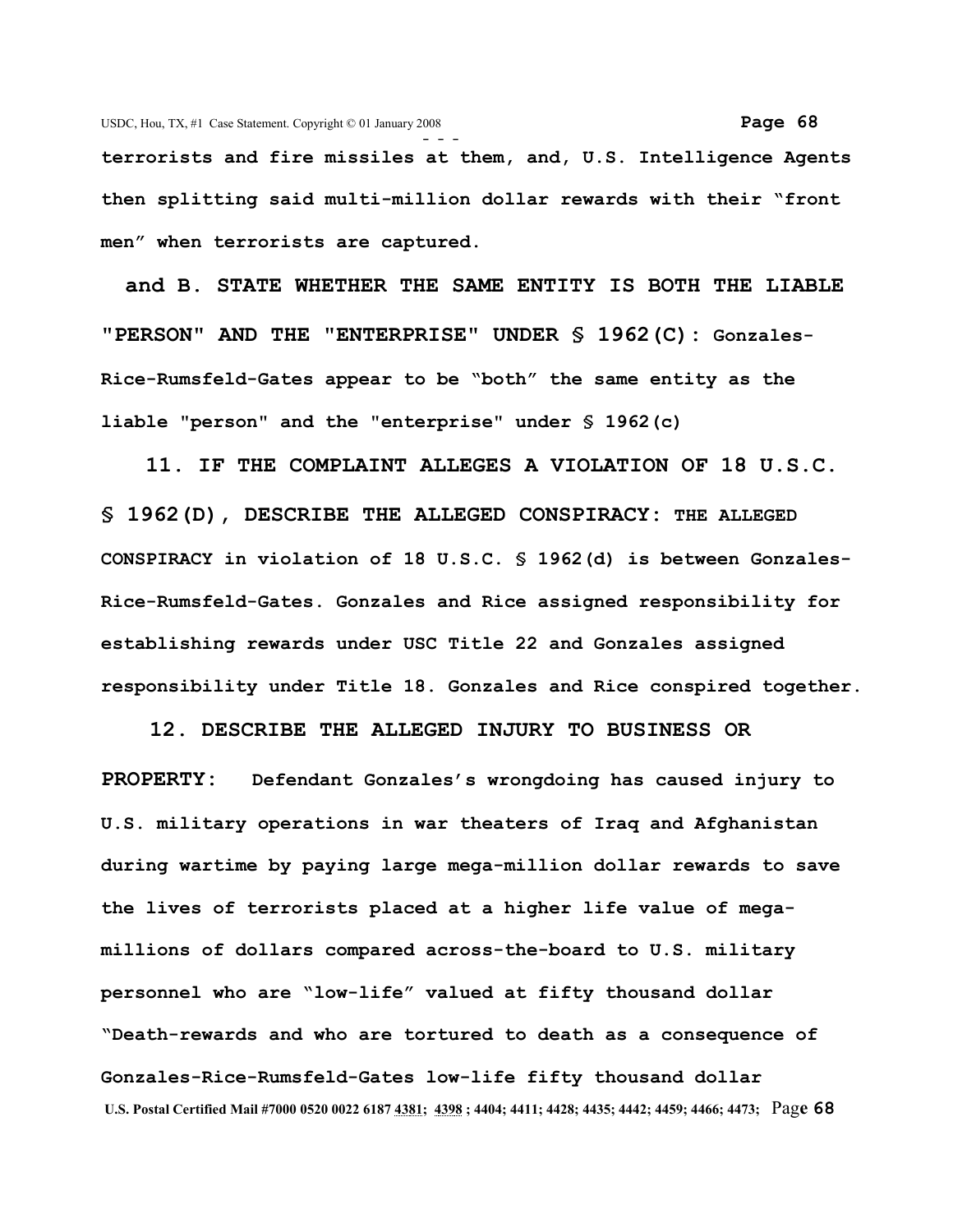**(\$50,000) "Death-rewards. As a consequence of said Gonzales-Rice-Rumsfeld-Gates low-life fifty thousand dollar "Death-rewards," designed by Defendants and assigned specifically as "limited" \$50,000 rewards offered for return of captive U.S. soldiers have proven to cost the lives and guarantee the torture-murders of "All" U.S. soldiers captured in Iraq, as their recovered corpses have proven with profound evidence of Barbaric torture, such as suffered by U.S. 101st Airborne Division soldiers: (1) Pfc. Kristian Menchaca, 23, of Houston, Texas, (2) Pfc. Thomas L. Tucker, 25, of Madras, Ore., both captured 16 June 2006 in Yosifiya, Iraq, and suffered by U.S. 10th Mountain Division soldier, Pfc. Joseph J. Anzack Jr., 20, of Torrance, California, captured April 2007, found dead from torture and gunshot wounds in the Euphrates River on 23 May 2007.**

 **According to a Terrorist news release, Monday, 4 June 2007, in Cairo, Egypt, Al-Qaida linked insurgents published a video showing terrorist murders of three American soldiers, Pfc. Joseph J. Anzack Jr., 20, of Torrance, California (recovered dead), Spc. Alex R. Jimenez, listed as "Missing in Action," 25, of Lawrence, Massachusetts (U.S. DoJ A.G. & State Department life-valued at \$50,000);and Pvt. Byron W. Fouty listed as "Missing in Action,"**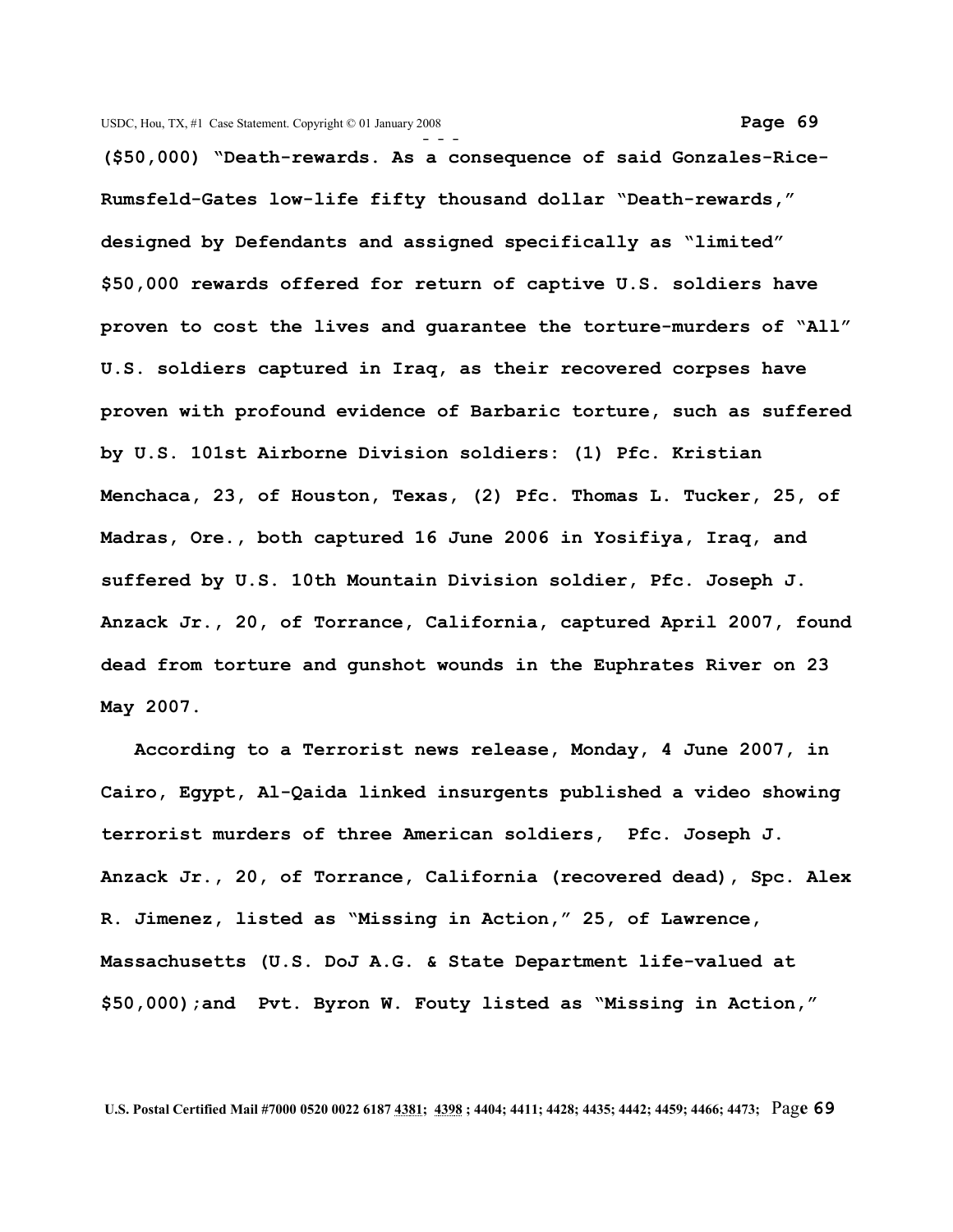**19, of Waterford, Michigan (U.S. DoJ A.G. & State Department lifevalued at \$50,000), all captured 12 May 2007, 2007 in Al Taqa, Iraq.**

 **U.S. Army Sgt. Keith Maupin, listed as "Missing in Action," of Batavia, Ohio (U.S. DoJ & State Department life-valued at \$50,000), was captured 9 April 2004, near Baghdad, Iraq. On June 28, 2004, Al Jazeera aired a poor quality video purportedly depicting Maupin's execution. On June 30, 2004, an Army spokesman said the video was "totally inconclusive.**

## 13. DESCRIBE THE DIRECT CAUSAL RELATIONSHIP

## BETWEEN THE ALLEGED INJURY AND THE VIOLATION OF THE

RICO STATUTE: **the direct causal relationship between the alleged injury of and the violation of the RICO statute is that Gonzales-Rice-Rumsfeld-Gates "low-life fifty thousand dollar 'Death-rewards' proveably cause torture-death to captured U.S. soldiers while Gonzales-Rice-Rumsfeld-Gates, with mega-million dollar reward offers, up to \$25 million dollars, save the lives of the very same terrorists who torture captured U.S. soldiers to death.**

## 14. PROVIDE ANY ADDITIONAL INFORMATION THAT YOU FEEL WOULD BE HELPFUL TO THE COURT IN TRYING THE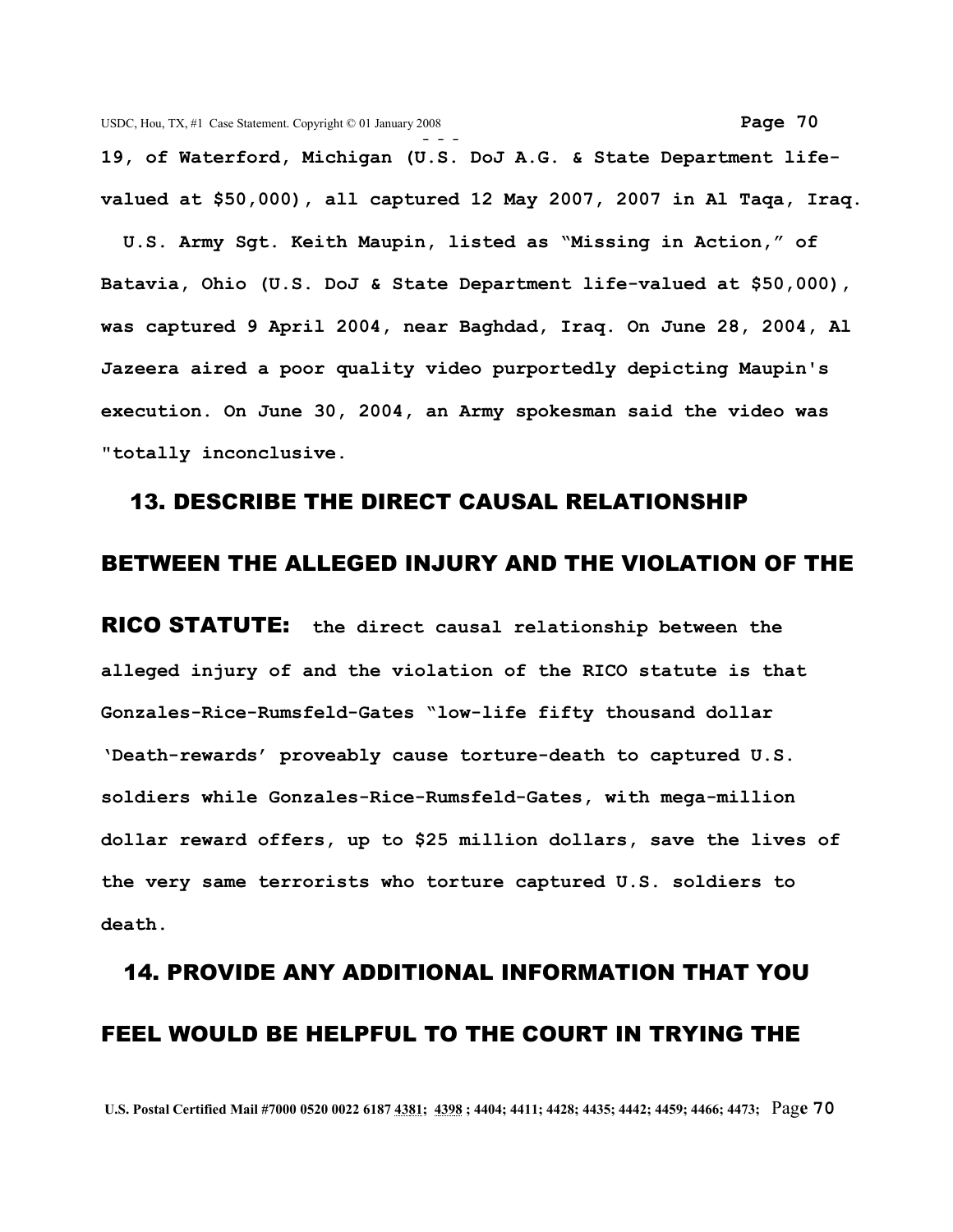RICO CLAIM: **A culture of Torture pervades the U.S. Executive Branch. A background of government malfeasance manipulated "Torture unto Death" as U.S. government applied policy against Terroristcaptured U.S. Soldier Prisoners of War exists in the U.S. Executive Branch.** 

 **It is overwhelmingly significant to note that said \$50,000 dollar rewards offered by Defendant #1, Attorney General Gonzales and directed at each captured U.S. soldier has proved to be a "Fifty Thousand Dollar Death Sentence Reward" (\$50,000) at one hundred percent (100%) of the time offered and has become a precursor and catalyst "pattern" for torture death inflicted against terrorist-captured U.S. soldiers in Iraq. Al Queda, al Shura, and other Terrorist groups who apply torture in their own cultures have reacted to U.S. Executive Branch pervasive government torture culture and policy by applying "torture unto death,"** *"one hundred percent (100%) of the time,"* **against captured U.S. troops in response to U.S. U.S. Executive Branch government proclamations of said "Fifty Thousand Dollar Death Sentence Rewards" at** *"one hundred percent (100%) of the time"* **such rewards are offered.**

 **Said U.S. Government Executive Branch** *"\$50,000 'Death Sentence' Reward"* **offers were broadcast in worldwide news reports by British BBC, by U.S. CNN, by U.S. NBC, by U.S. CBS, by U.S. ABC, and other**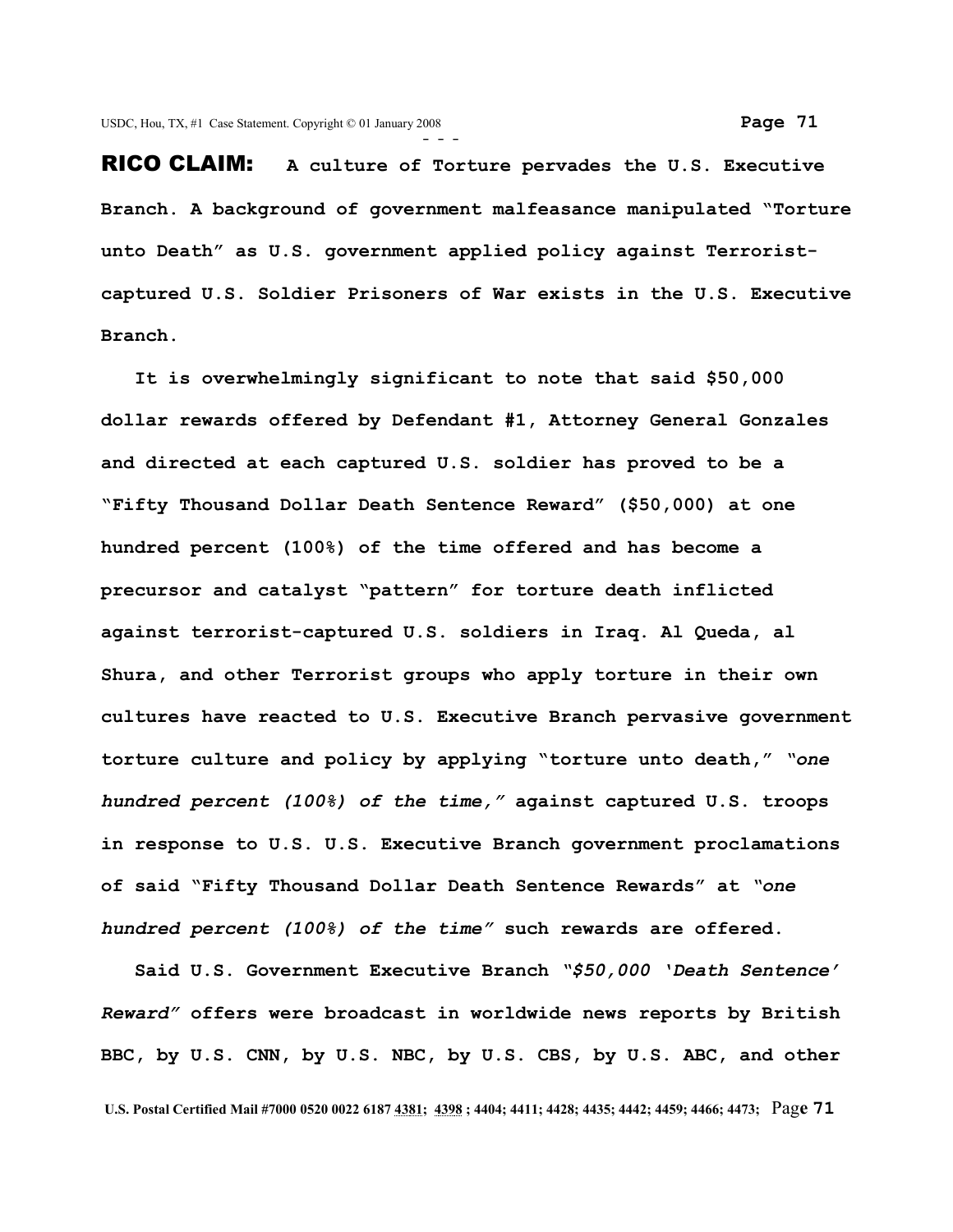**world news media, and so forth, during April 2004, June 2006, and May 2007. Each and every time said** *'\$50,000 death rewards'* **were broadcast, terrorist-captured U.S. soldiers were afterward found mutilated-tortured-murdered; and, Terrorist made video pictures of their murders were aired on the Internet and in World news media. Hence, the U.S. Government Executive Branch** *"\$50,000 'Death Sentence' Reward"* **has become a symbolic benchmark to mean that any terrorist-captured U.S. Soldier assigned said** *"\$50,000 'Death Sentence' Reward"* **will be torture-mutilated-to-death or murdered in violation of Geneva Conventions (I, III, IV), 12 August, 1949; and Geneva Convention Protocols I and II of 08 June 1977 and United States Code Title 28, Section 1350 - Torture Victim Protection Act of 1991 and 18 USC § 2339A.**

 **Thereby, the U.S. public offer of said** *'\$50,000 death reward,'* **a "Benchmark-Symbol" that results in "torture death" of captured U.S. soldiers one hundred percent (100%) of the time, is a conspiciously "Bad-Faith" and extreme violation of the Geneva Conventions (I, III, IV), 12 August, 1949; and Geneva Convention Protocols I and II of 08 June 1977 and United States Code Title 28, Section 1350 - Torture Victim Protection Act of 1991 and 18 USC § 2339A.**

 **(1) The wrongful and criminal diversion of said \$75 to \$85 million dollars of malfeasantly intercepted reward monies**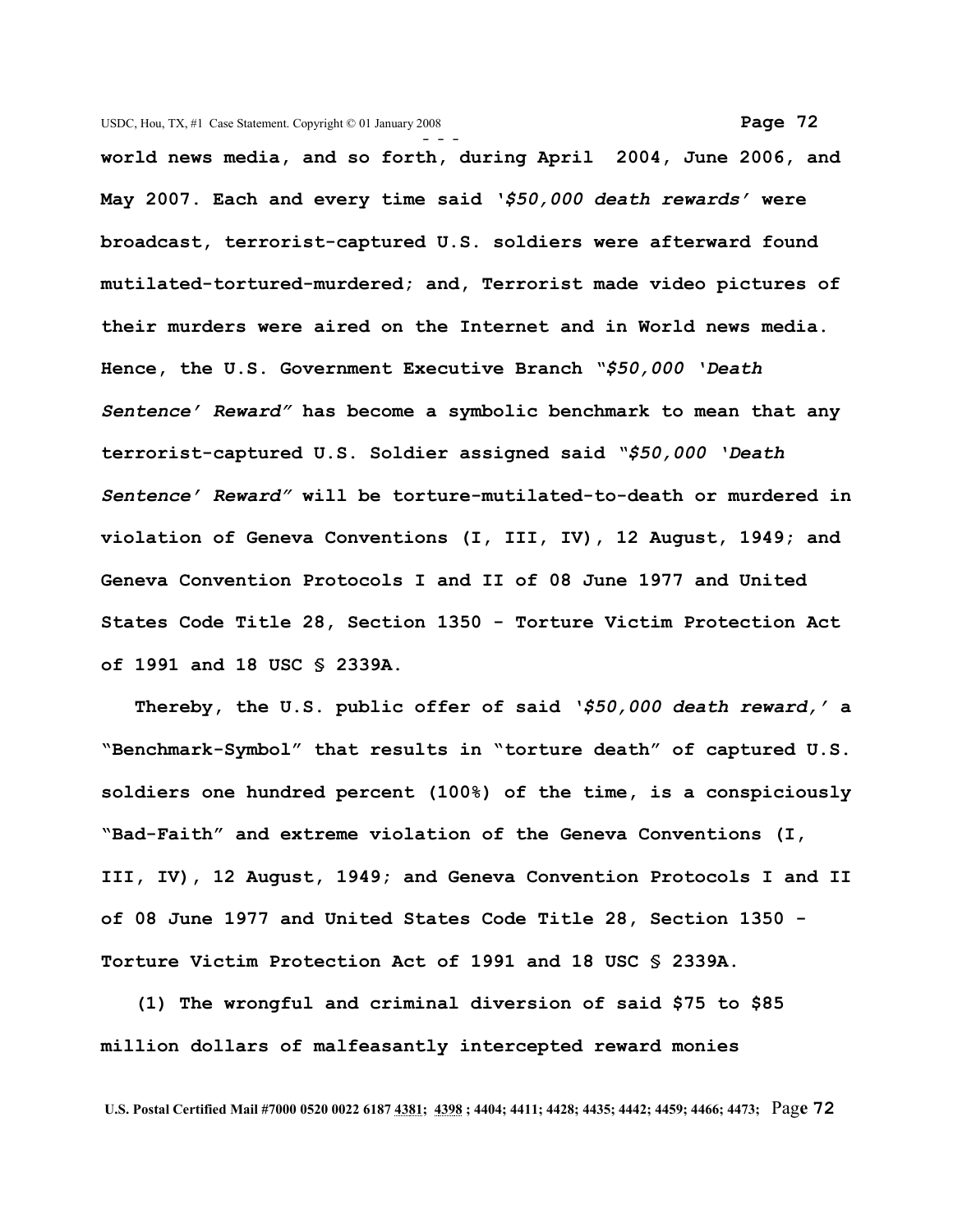**- - transferred out of the U.S. Treasury and paid by Gonzales-Rice-Rumsfeld on behalf of "at large" and "captured" Terrorists was a treacherous alternative of paying this same money on behalf of U.S. soldiers held as captive "Prisoners of War," said captive U.S. Army Sgt. Keith Maupin, of Batavia, Ohio (U.S. DoJ & State Department life-valued at \$50,000), was captured 9 April 2004, near Baghdad, Iraq. On June 28, 2004, Al Jazeera aired a poor quality video purportedly depicting Maupin's execution by terrorists in violation of the Geneva Conventions (I, III, IV), 12 August, 1949; and Geneva Convention Protocols I and II of 08 June 1977 and United States Code Title 28, Section 1350 - Torture Victim Protection Act of 1991 and 18 USC § 2339A. On June 30, 2004, an Army spokesman said the video was "totally inconclusive and has Sgt. Keith Maupin listed as "Missing in Action.** 

 **(2) U.S. Army Sgt. Keith Maupin appears to have been murdered as a consequence of being Gonzales-Rice-Rumsfeld life-valued at \$50,000 (U.S. DoJ & State Department & Defense Department) and at the same time denied and equal \$25 million dollar reward by manipulated and wrongful misapplication of Title 1, "Counterrerism" reward fund, said U.S. congress provisioned Title 1, Section 101, and USC Title 18, § 3071 – "Information for which rewards authorized"- and USC TITLE 22, § 2708 – "Department of State**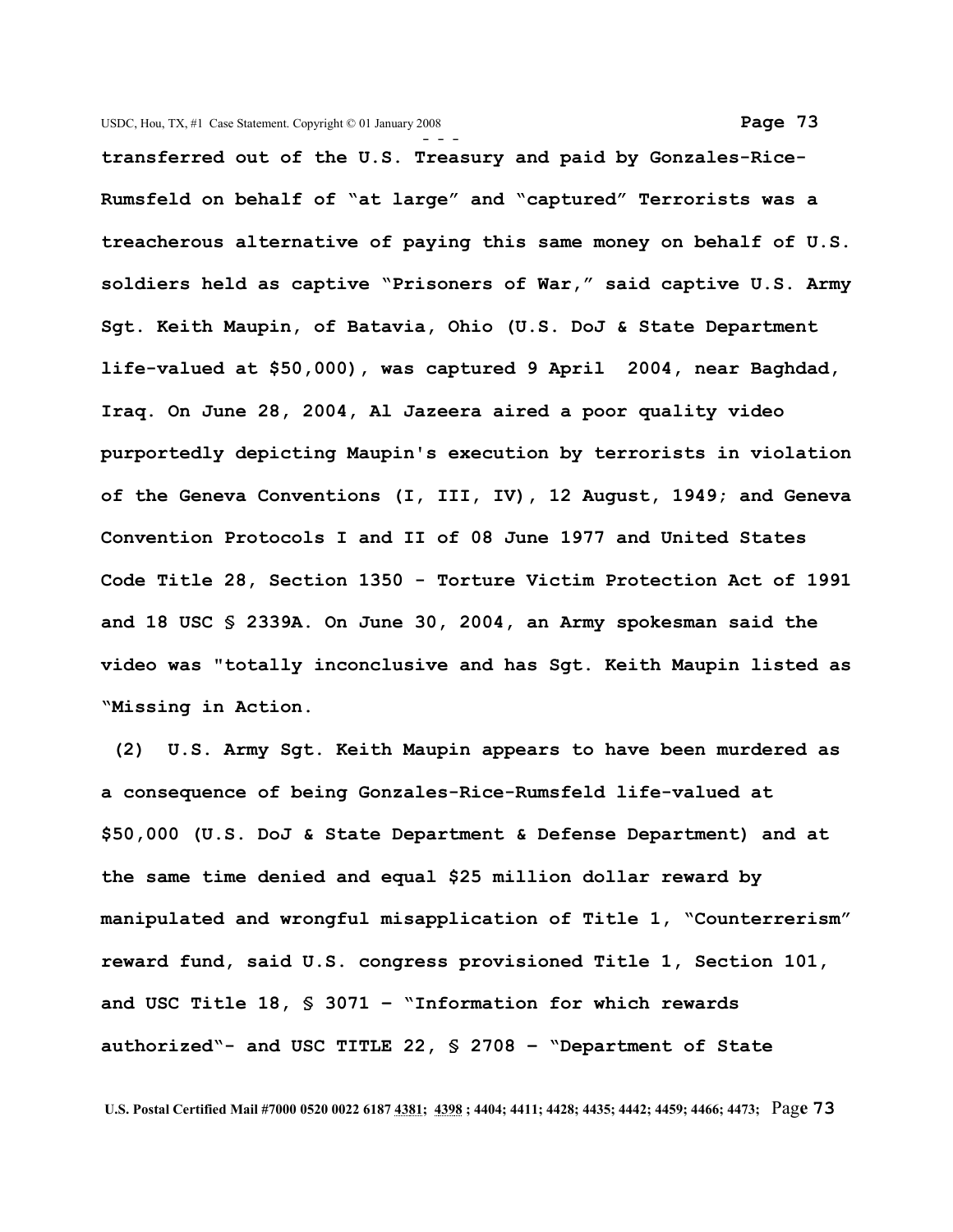**- - rewards program," and other U.S. Code reward provisions… a reward system of said \$75 to \$85 million dollars of available U.S. reward money paid "in progress" to save lives of "at large terrorists" and "captured" terrorists while Sgt. Keith Maupin was being murdered by the same al Shura / al Qaida Terrorists protected by said Title 1 reward money denied Maupin while his murder was "in progress." Concurrently denying U.S. soldiers said equivalent \$85 million dollars is a crime of Treason "in progress" against U.S. soldiers held as terrorist-captive "Prisoners of War" and is crime of Treason "in development" against the United States.** 

 **(3) The wrongful and criminal diversion of said \$75 to \$85 million dollars of malfeasantly intercepted reward monies transferred out of the U.S. Treasury and paid by Gonzales-Rice-Rumsfeld on behalf of "at large" and "captured" Terrorists was a treacherous alternative of paying this same money or equivalent of said \$75 to \$85 million on behalf of terrorist-captured U.S. soldiers held as captive "Prisoners of War." Said terroristcaptured U.S. 101st Airborne Division soldiers, (1) Pfc. Kristian Vasquez Menchaca, 23, of Houston, Texas, (2) Pfc. Thomas L. Tucker, 25, of Madras, Ore., both captured 16 June 2006 in Yosifiya, Iraq, were tortured to death as a consequence of being denied said \$75 to \$85 million dollars of available U.S. reward money and both found**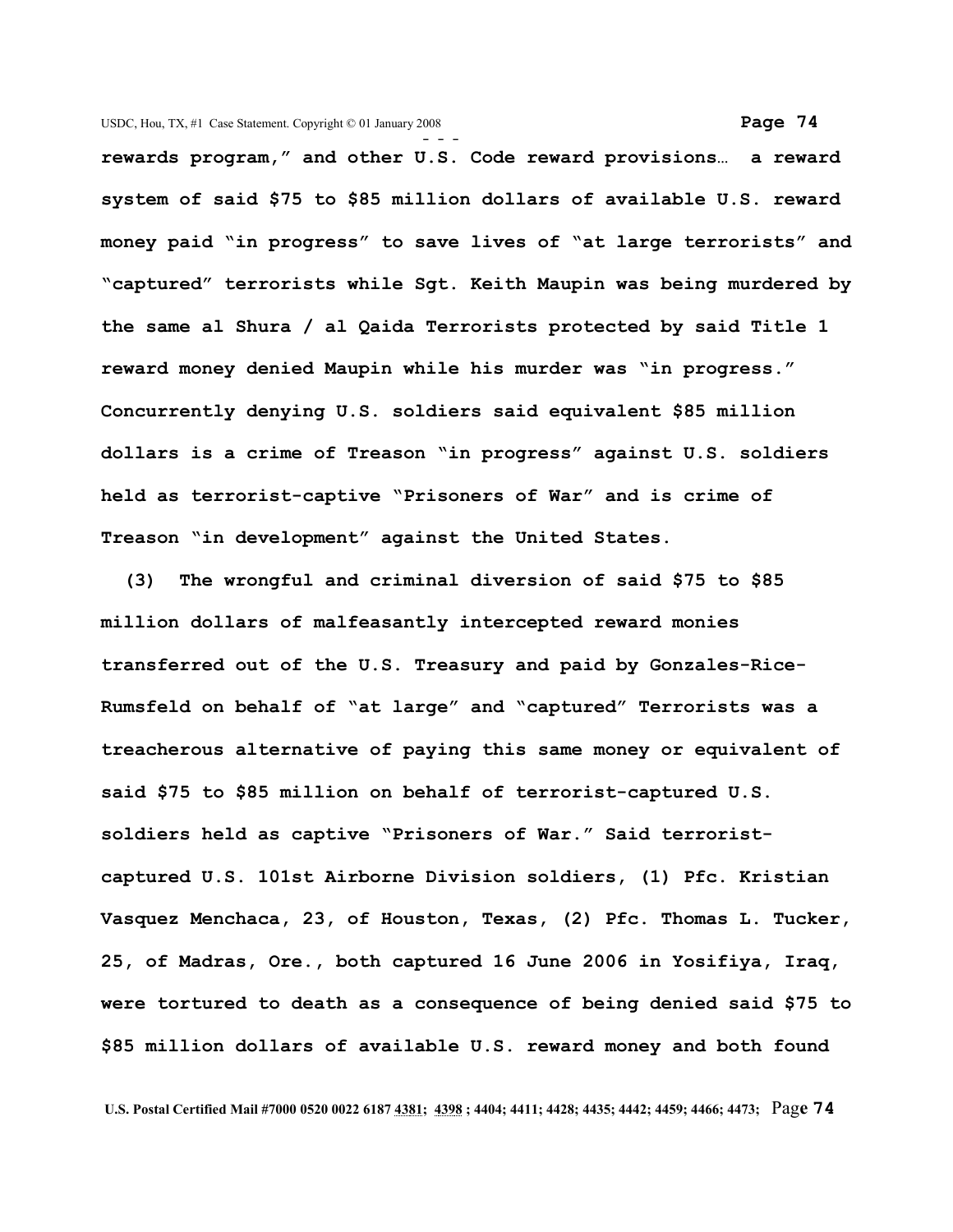**- - mutilated and torture-murdered, on 17 Jun 2006, in violations of the Geneva Conventions (I, III, IV), 12 August, 1949; and Geneva Convention Protocols I and II of 08 June 1977 and United States Code Title 28, Section 1350 - Torture Victim Protection Act of 1991 and 18 USC § 2339A. Denying terrorist-captured U.S. soldiers said equivalent \$85 million dollars is a crime of Treason against terrorist-captured U.S. soldiers held as captive "Prisoners of War" and against the United States.** 

 **(4) The wrongful and criminal diversion of said \$75 to \$85 million dollars of malfeasantly intercepted reward monies transferred out of the U.S. Treasury and paid by Gonzales-Rice-Gates on behalf of "at large" and "captured" Terrorists was a treacherous and treasonable alternative of paying this same money on behalf of terrorist-captured U.S. soldiers held as captive "Prisoners of War," said captive U.S. soldiers, Pfc. Joseph J. Anzack Jr., 20, of Torrance, California (U.S. DoJ A.G. & State Department life-valued at \$50,000 and recovered dead), Spc. Alex R. Jimenez, 25, of Lawrence, Massachusetts (U.S. DoJ A.G. & State Department life-valued at \$50,000 then videoed by terrorists while murdered);and Pvt. Byron W. Fouty, 19, of Waterford, Michigan (U.S. DoJ A.G. & State Department life-valued at \$50,000 then**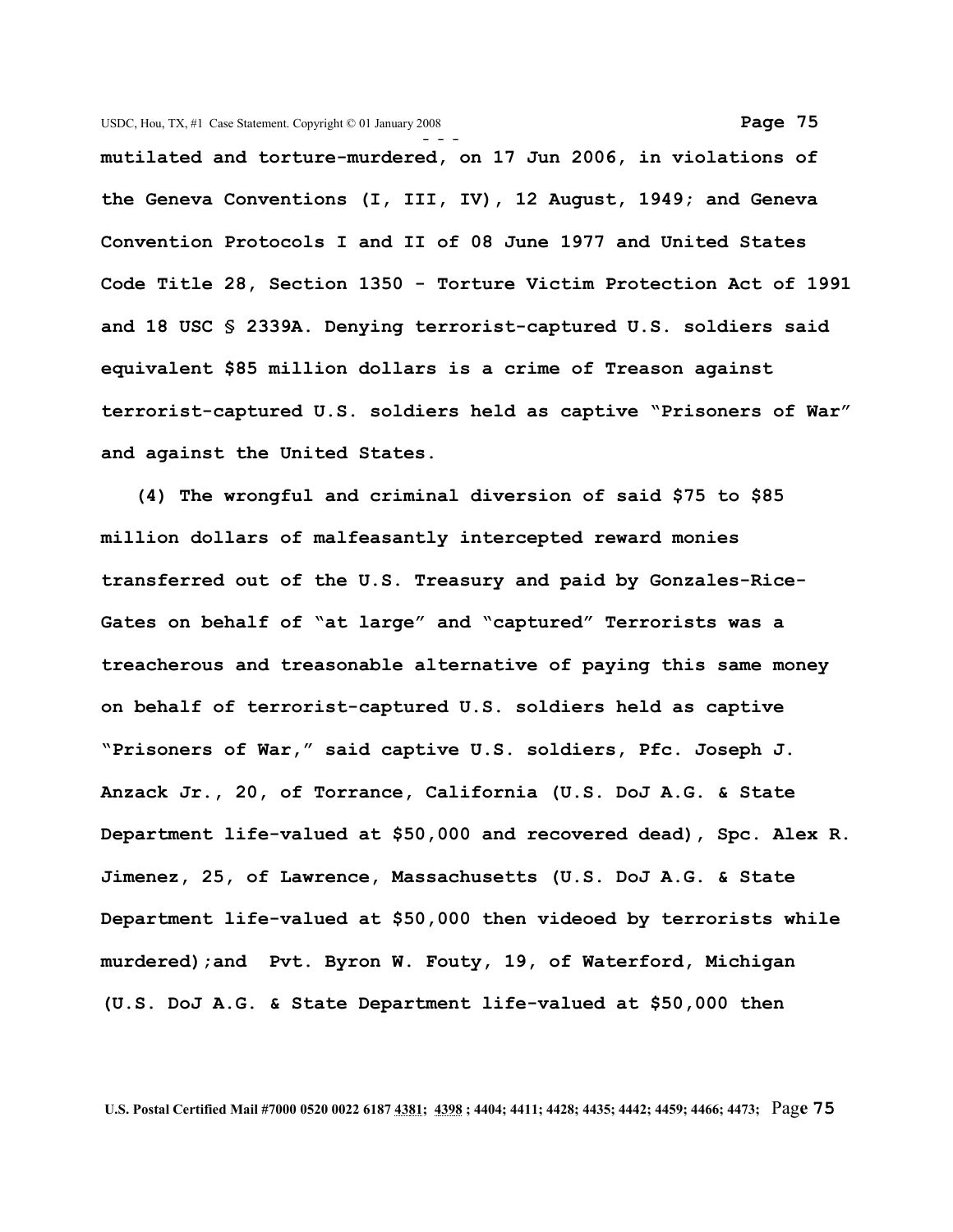**videoed by terrorists while murdered), were all captured 12 May 2007, 2007 in Al Taqa, Iraq.**

 **(5) Said terrorist-captured U.S. Tenth Mountain Division soldier, Pfc. Joseph J. Anzack Jr., 20, of Torrance, California, was found dead from torture and gunshot wounds in the Euphrates River on 23 May 2007 in violation of the Geneva Conventions (I, III, IV), 12 August, 1949; and Geneva Convention Protocols I and II of 08 June 1977 and United States Code Title 28, Section 1350 - Torture Victim Protection Act of 1991 and 18 USC § 2339A.**

 **(6) According to a Terrorist news release, Monday, 4 June 2007, in Cairo, Egypt, Al-Qaida linked insurgents published a video showing terrorist murders of all three said American soldiers, Pfc. Joseph J. Anzack Jr., 20, Spc. Alex R. Jimenez, 25, and Pvt. Byron W. Fouty, 19 in violation of the Geneva Conventions (I, III, IV), 12 August, 1949; and Geneva Convention Protocols I and II of 08 June 1977 and United States Code Title 28, Section 1350 - Torture Victim Protection Act of 1991 and 18 USC § 2339A. Said captive U.S. soldiers were tortured to death and murdered as a consequence of being denied said \$75 to \$85 million dollars of available U.S. reward money by Defendant1 Gonzales and Interested Party Rice and Interested Party Gates. Denying terrorist-captured U.S. soldiers this equivalent \$85 million dollars funded for them by the U.S.**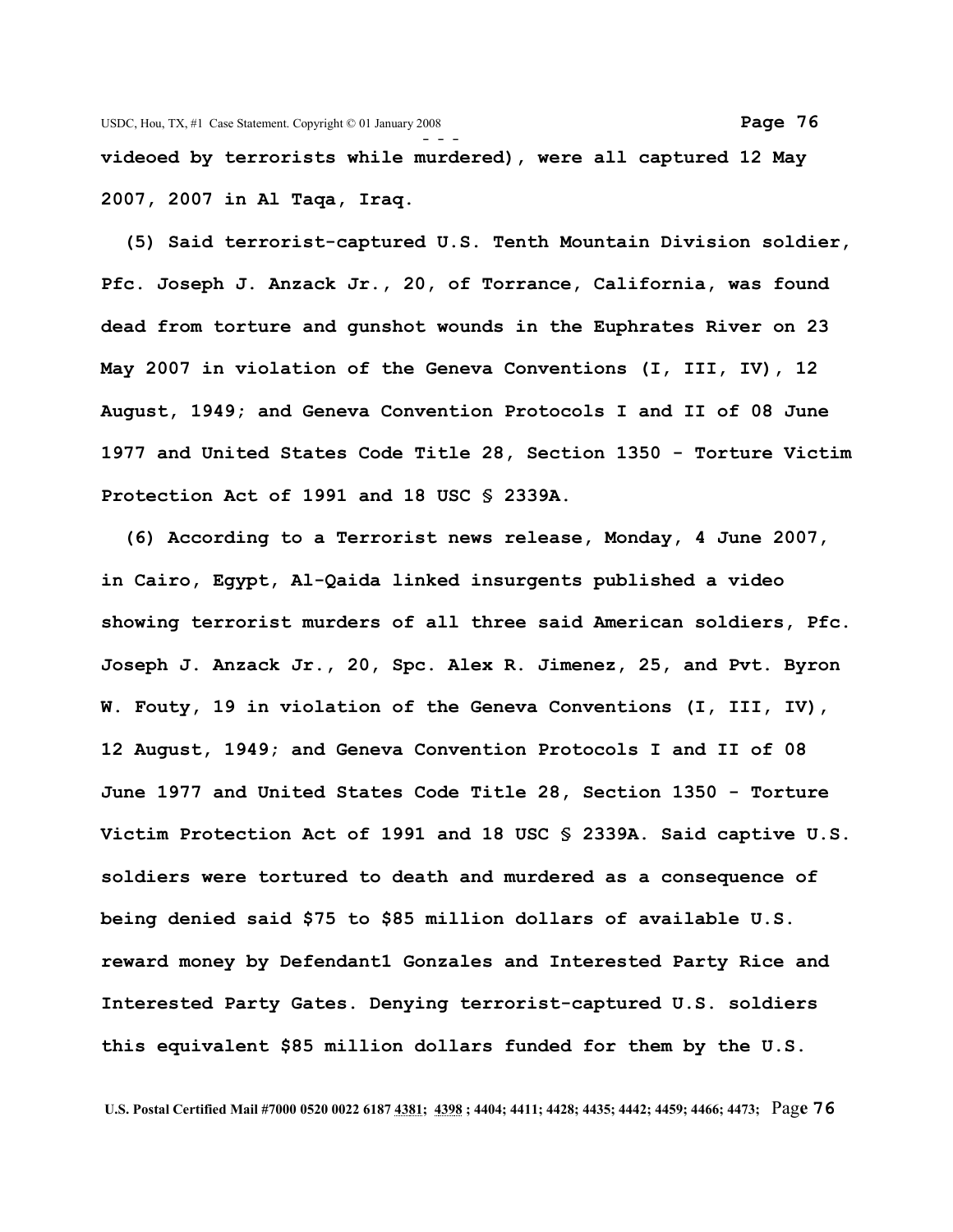**Congress was a crime of Treason against terrorist-captured U.S. soldiers held as captive "Prisoners of War" and crime of Treason against the United States.**

 **(7) This Treasonable mis-application of said U.S.-congresscreated and provisioned Title 1, "Counterrerism" \$85 million dollars of reward fund and mis-application of said U.S. congress provisioned Title 1, Section 101, and USC Title 18, § 3071 – "Information for which rewards authorized"- and USC TITLE 22, § 2708 – "Department of State rewards program," and other U.S. Code reward provisions…, reward system, and other U.S. Code Titles on reward provisions, in which the U.S. Congress intended up to \$50 million to be available as rewards for each terrorist-captured U.S. soldier was a link in the chain of wrong-doing that lead to said conspiciously extreme war crime violations of the Geneva Conventions (I, III, IV), 12 August, 1949, and Geneva Convention Protocols I and II of 08 June 1977 against terrorist-captured U.S. soldiers.** 

 **(8) There is no doubt that War Crimes were committed, perpetrated, and consummated against Kristian Menchaca and U.S. soldiers during 2004, 2006 and 2007 in Iraq in violations of the Geneva Conventions (I, III, IV), 12 August, 1949; and Geneva Convention Protocols I and II of 08 June 1977 and United States**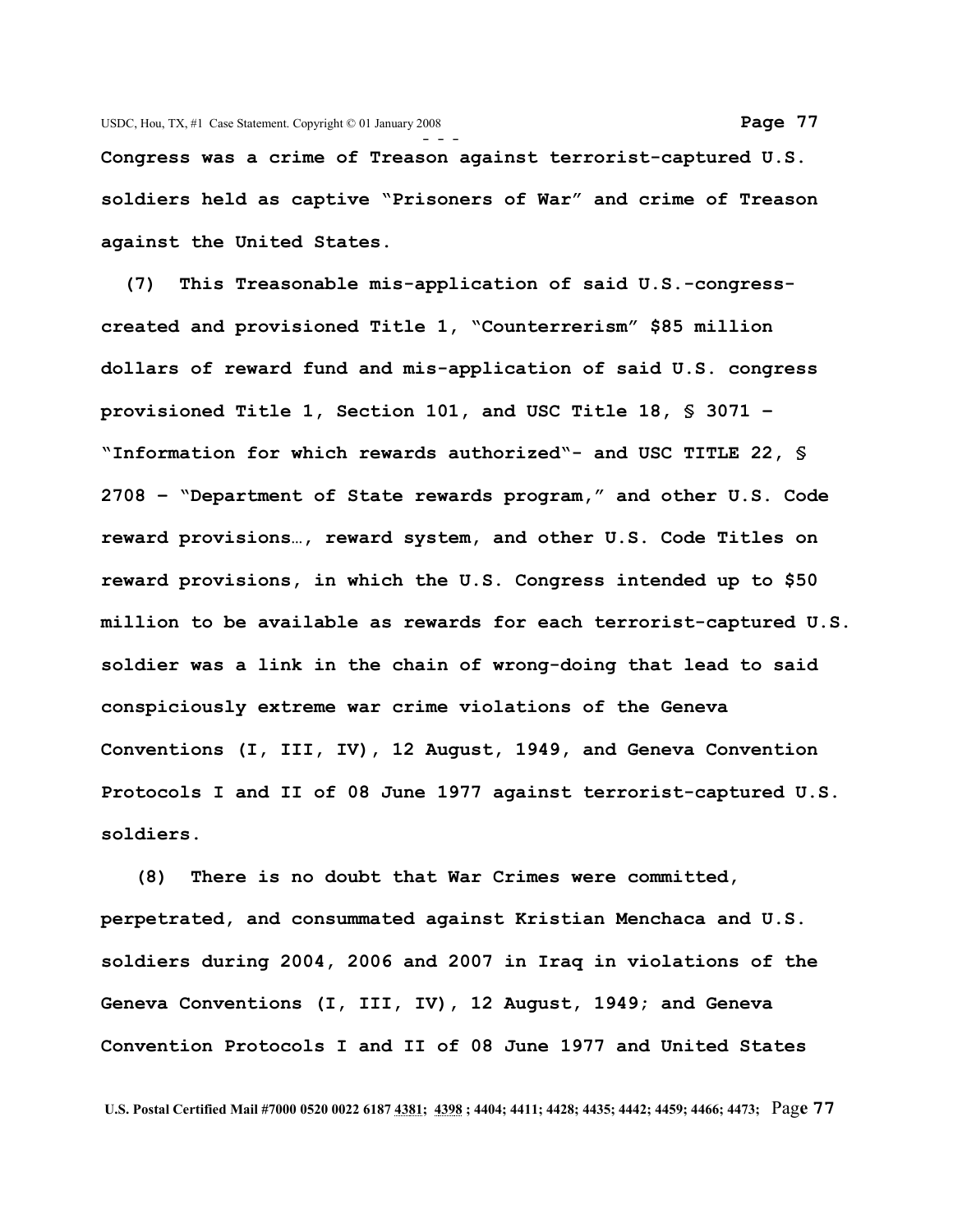**Code Title 28, Section 1350 - Torture Victim Protection Act of 1991 and USC Title 18, § 2339A.**

 **(9) If events are traced backwards from the mutilations, tortures, and murders of said terrorist-captured U.S. soldiers, in violations of the Geneva Conventions (I, III, IV), 12 August, 1949; and Geneva Convention Protocols I and II of 08 June 1977 and United States Code Title 28, Section 1350 - Torture Victim Protection Act of 1991, and 18 USC § 2339A to the behavior of the U.S. Executive branch, it is most clear that the Executive branch acted in "Bad Faith," in violation of the Geneva Conventions (I, III, IV), 12 August, 1949; and Geneva Convention Protocols I and II of 08 June 1977, by politicizing its signed agreement to the Geneva Conventions with knowledge afore-thought that its "political- \$50,000-Death-Sentence-Reward-Offers" disguised as "\$50,000-Reward-Offers" broadcast worldwide by CNN, NBC, CBS, ABC, BBC, and other News media would cause the torture deaths of U.S. Soldiers in violation of Geneva Conventions I, III, IV of 1949, and Geneva Convention Protocols I and II of 08 June 1977 and thereby clearly establish that said U.S. Executive Branch had contributed to the perpetration and consummation of said War Crimes in a "Bad Faith" breach of the Geneva Conventions by means of said "political- \$50,000-Death-Sentence-Reward-Offers" disguised as "\$50,000-Reward-**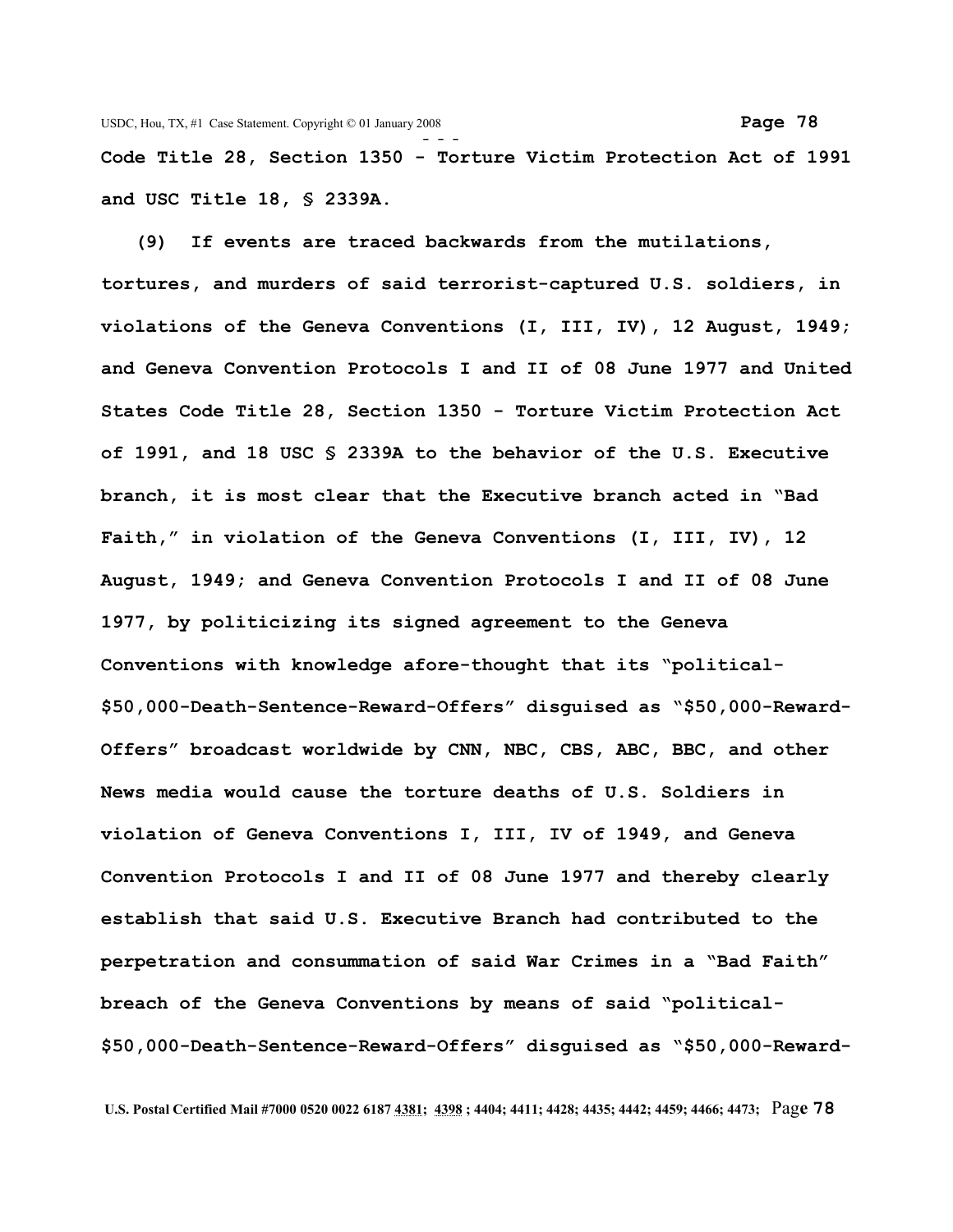**Offers" broadcast worldwide by CNN, NBC, CBS, ABC, BBC, and other News media.** 

 **(10) Said captured Prisoners of War (POW), members of the U.S. military, were mutilated, tortured, and murdered, in violation of the Geneva Conventions I, III, IV of 1949, and Geneva Convention Protocols I and II of 08 June 1977 directly linked to United States Executive Branch wrongfully published broadcasts of** *"political- \$50,000-Death-Sentence-Reward-Offers"* **disguised as "\$50,000-Reward-Offers" broadcast worldwide by CNN, NBC, CBS, ABC, BBC, and other News media in conjunction with said correlative U.S. Executive Branch published** *"WE-Don't-Deal-With-Terrorists"* **political "show" statements. Thus, the United States Executive Branch, in a most flagrant and Satanically treasonable manner, in vile support of its own political rhetoric,** *"WE-Don't-Deal-With-Terrorists,"* **did publish "false low and political reward,** *"WE-Don't-Deal-With-Terrorists"* **'SHOW' amounts of \$50,000 dollars" for political purposes emanating From the United States Executive Branch related to its advertisement of "political-\$50,000-Death-Sentence-Reward-Offers" disguised as "\$50,000-Reward-Offers" broadcast worldwide by CNN, NBC, CBS, ABC, BBC, and other News media.**

**(11) The United States Executive Branch has managed to recruit a "volunteer Army" to fight in Iraq by concealing from U.S. citizens**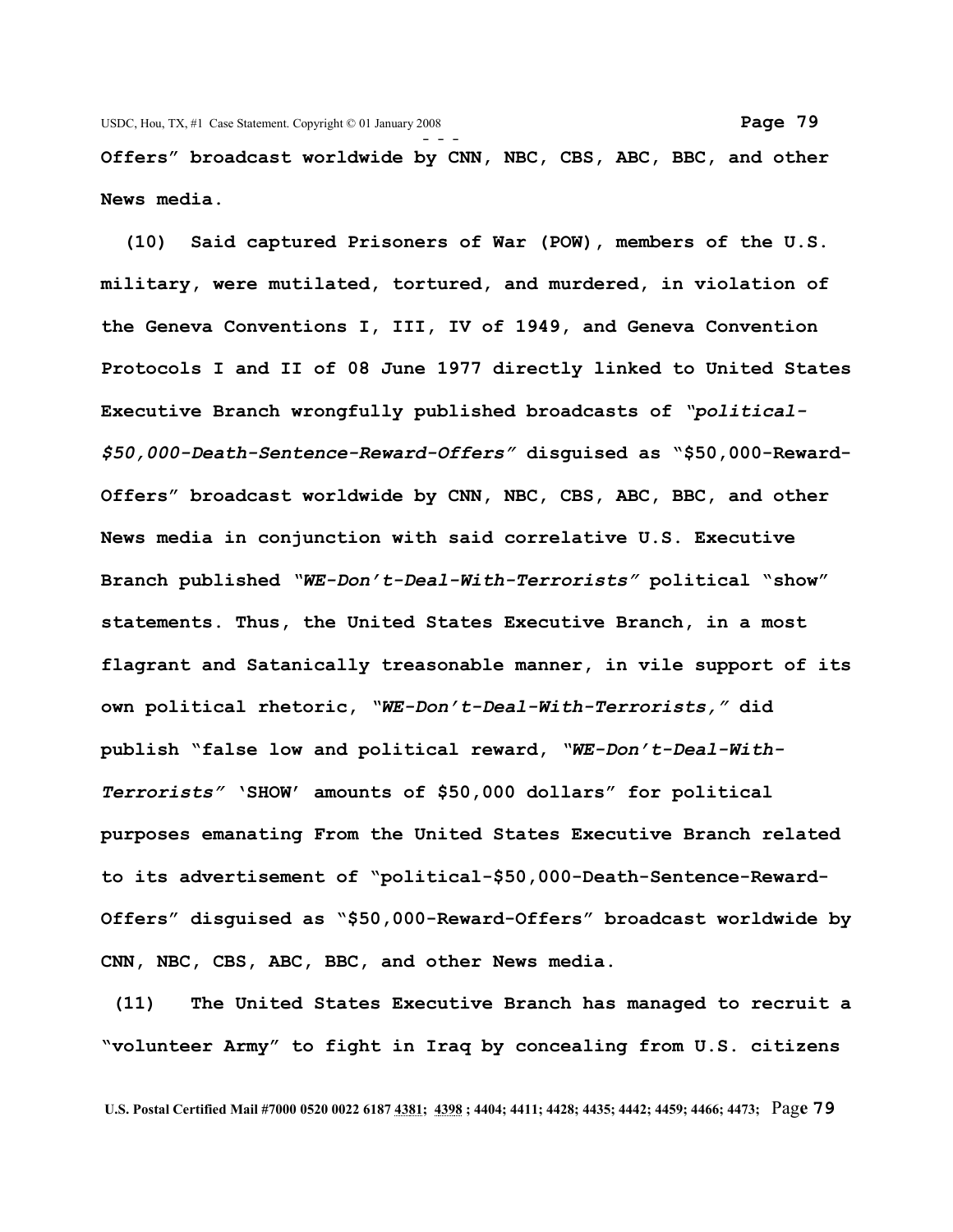**- - volunteering for U.S. military service the facts of its betrayal of captured U.S. soldiers in Iraq achieved by denying captured U.S. soldiers equal "reward dollar" treatment that should be equal to U.S. Multi-million reward dollars bestowed on "at large" and "captured" terrorists who are favored by the United States at a United States Executive Branch assigned higher mega-million dollar life value than assigned by the United States Executive Branch to terrorist-captured U.S. Prisoners of War as vile \$50,000 dollar "Taunts" politically aimed at terrorists to illustrate and emphasize the United States Executive Branch political attitude of** *"WE-Don't-Deal-With-Terrorists"* **political statements, which said \$50,000 dollar "Taunts and Invectives" have proven to become** *"\$50,000 dollar Death sentence "Rewards"* **against U.S. Soldiers.** 

 **(12) It is this most horrifying "\$50,000 dollar 'Taunts and Invectives'" fact that so clearly illustrates the United States is operating a wrongfully and criminally tiered reward system exactly identical to the Holocaust Auschwitz Death Camp, life-and-death reward hierarchy, wherin the U.S. soldier, at \$50,000 U.S. lifevalue, is like the Auschwitz inmate at the bottom of the reward hierarchy facing torture death, and the Jihadist soldiers, like the Auschwitz Waffen SS Guards, are at the Reward top with U.S. assigned life Reward values of a million to twenty five million**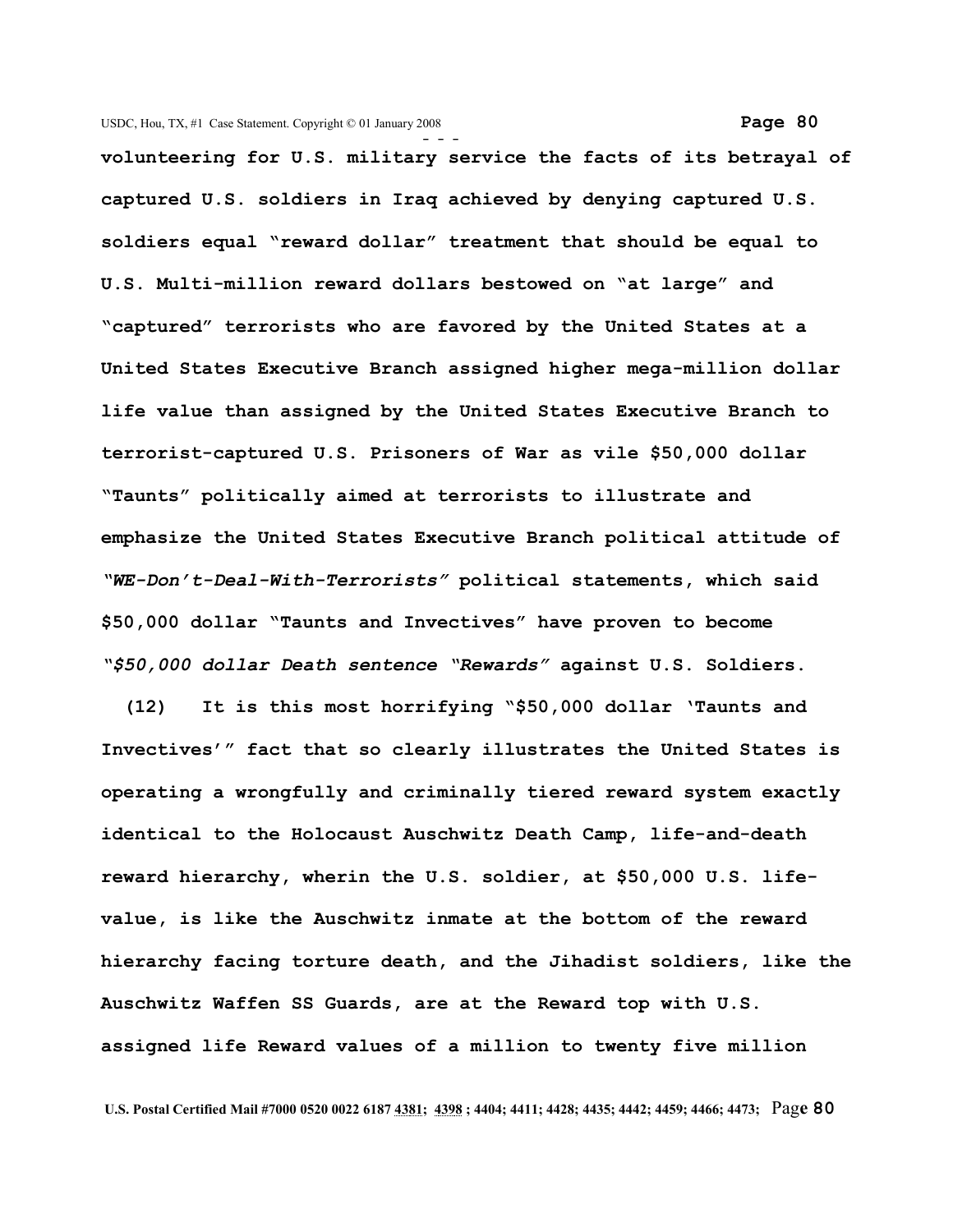**dollars (\$25,000,000) each, acting as U.S.-created surrogates to inflict the torture-death consequences of said U.S. "\$50,000 Death Rewards' proclaimed by Defendant #1, Attorney General Gonzales and Interested Parties Rice-Rumsfeld, and later, Rice Gates.**

 **(13) The Gonzales-Rice Mega million dollar valued Terrorists survive capture and live while the fifty thousand dollar ('\$50,000') death-reward valued terrorist-captured U.S. soldier captives are tortured to death by members of the U.S. Attorney General higher-life-valued-Mega-million-dollar-valued Terrorist groups of al Shura and al Qaida Terrorists, said al Shura and al Qaida Terrorists "Mega Million Dollar Life Reward" created and supported by U.S. Attorney General Alberto Gonzales & Rice in violation of the Geneva Convention at one hundred percent (100%) of the time while said fifty thousand dollar ('\$50,000') death-reward values are applied to terrorist-captured U.S. soldiers in the war theaters of Iraq and Afghanistan.**

 **(14) The profound mathematical difference between said advertised low U.S. fifty thousand dollar (\$50,000) "death" rewards offered by Gonzales-Rice-Rumsfeld-Gates that operated to provide terrorist incentive, motivation, and inducement to destroy the lives of terrorist-captured U.S. soldiers as compared to said U.S. megamillion dollar rewards (\$25,000,000) that operate to save the lives**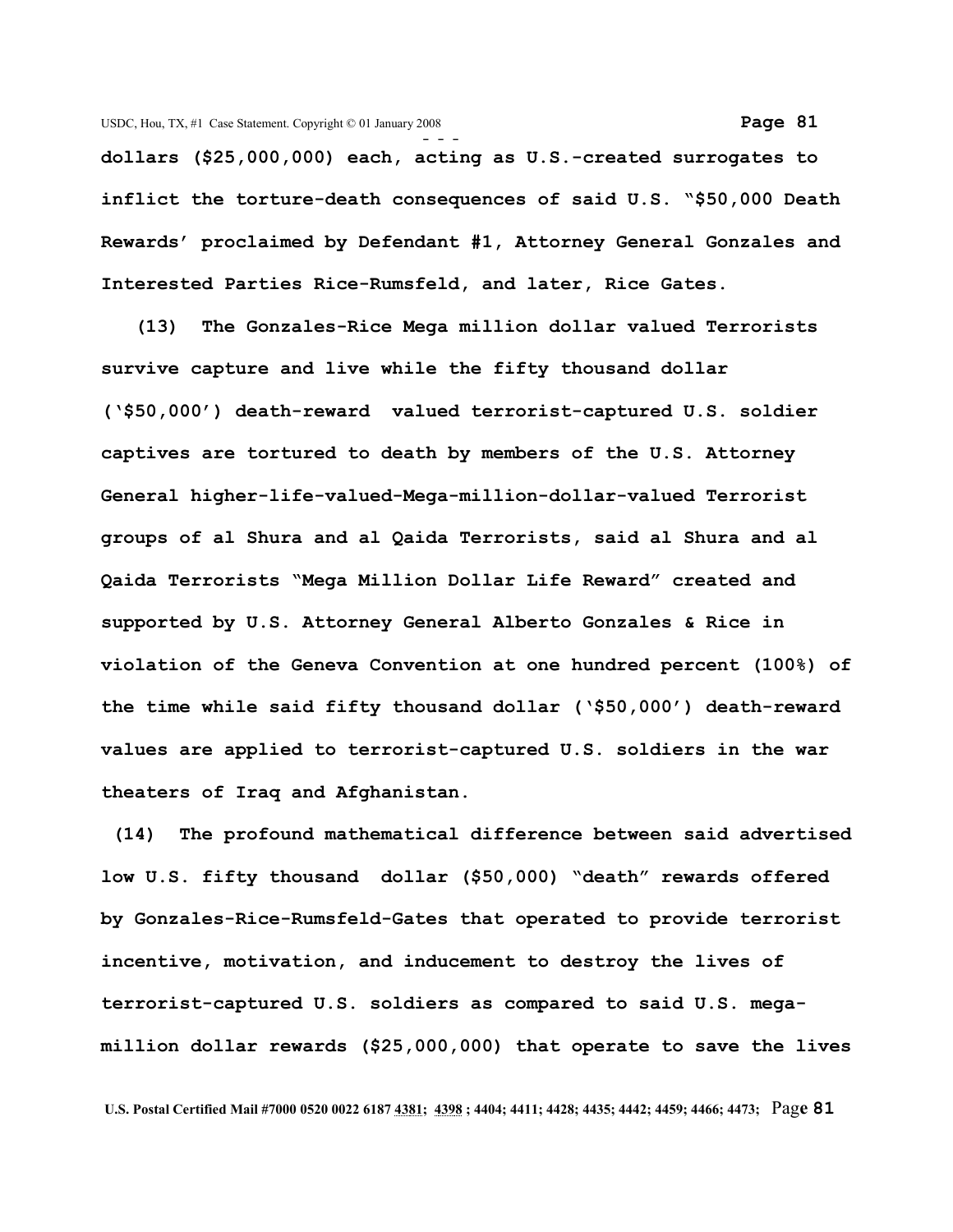**- - of captured terrorists during wartime in Iraq do illustrate that the "Reward" math difference between fifty thousand dollars (\$50,000) and twenty five million dollars (\$25,000,000) is a Violation of Geneva Converntion of 1949 and Geneva Converntion Protocols I and II of June 1977 and are conspicuously obvious when it is noted that Usamma bin Ladin was "life-protected" at higher reward amounts of twenty five million dollars (\$25,000,000) than captured U.S. soldiers who were condemned to death at said "fifty thousand dollars (\$50,000)" and tortured to death by the very same Terrorists who are "life-protected" at said mega-million dollar reward dollar amounts that are much higher amounts than said "fifty thousand dollars (\$50,000)" assigned to terrorist-captured U.S. soldiers during wartime.**

 **(15) In fact, the least valued item on the U.S. budget list in Iraq, at \$50,000, is the life of U.S. military personnel who are life-valued at \$50,000. U.S. military trash equipment has a higher "trash equipment" value.** 

 **"No deals with terrorists" refers to "Rewards" that Defendant Gonzales twisted to imply that the U.S. Executive Branch was refusing to pay high dollar "RANSOMS" to Terrorists, which are a different category than Rewards. Gonzales "twisted" the meaning of "REWARD" perverted to mean "REANSOM" to fit the statement of "No**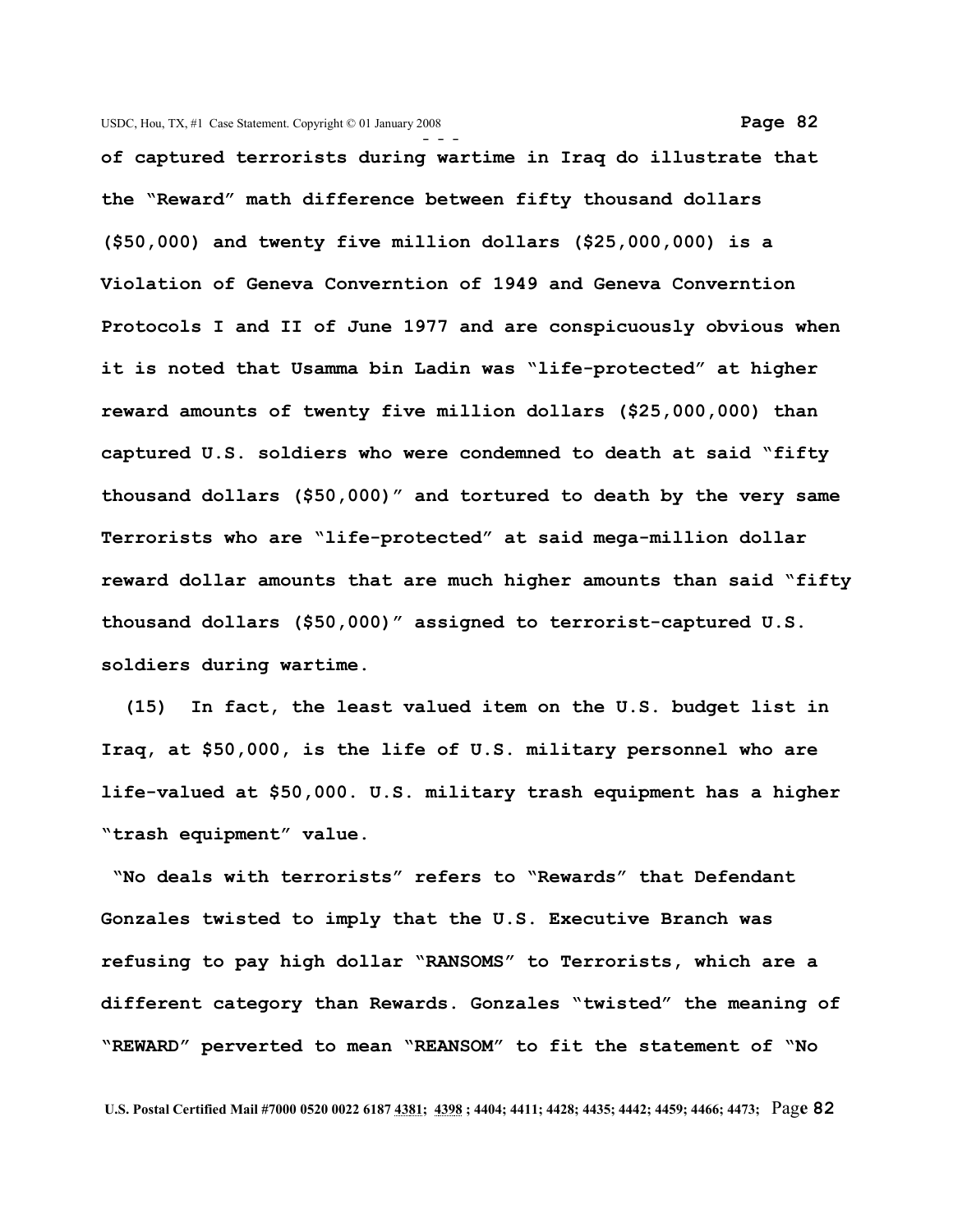**deals with terrorists" just so Gonzales could use terroristcaptured U.S. Soldiers assigned low reward-life-values to illustrate the U.S. Executive Branch statement of** *"No deals with terrorists."* **Gonzales' perversion of the "REWARD" and "RANSOM" meanings was the most Satanic Treason in all of U.S. history when its consequences of 100% torture-death against U.S. soldiers are understood.**

 **"Rewards" typically refer to money paid to "Informants," who normally are "Informants" who are presumeably not Terrorists.**

 **(16) The U.S. reward system, under United States Code Title 18 and Title 22, provides for up to fifty million dollar (\$50,000,000) rewards, a thousand times higher reward than fifty thousand offered by Interested-Parties-Rice-Rumsfeld-Gates; yet, Defendant Gonzalesand Interested-Parties-Rice-Rumsfeld-Gates never once increased the \$50,000 reward offers for U.S. soldiers, thereby establishing that it was and is their intention to devalue the lives of American soldiers when captured and deliberately allow inflicted torture death upon them by means of higher valued terrorist surrogates wielding the torture bayonets, again, to prove the point of** *"No deals with terrorists"* **when, in fact, "REWARDS" are paid to "Third-Party" Informants as Defendant Gonzales-and Interested-Parties-Rice-Rumsfeld-Gates-Executive Branch were currently in-progress**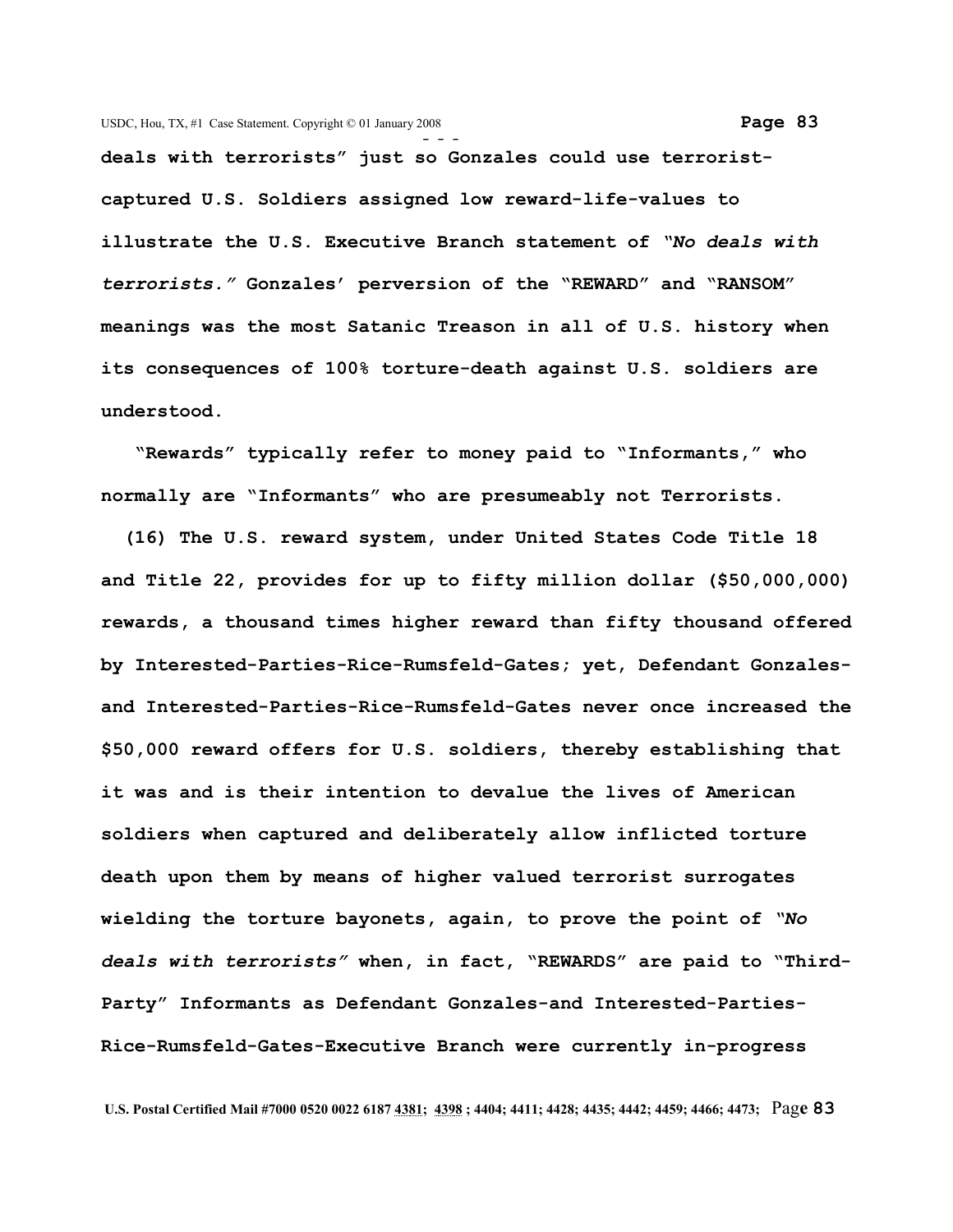**applying from their "Rewards for Justice" program that was effectively saving the lives of 100% of all "Rewards for Justice" saved terrorists captured in Iraq.**

 **(17) It is thus obvious that the administration of the United States "fifty thousand dollar death reward" system applied to terrorist-captured U.S. soldiers at capture as "Prisoners of War," held at Jihadist Death Camps in Iraq, is identical to the administration of an Adolph Hitler type "Auschwitz Death Camp" in Nazi Germany of WW2, wherein the reward hierarchy places U.S. soldiers at the fifty thousand dollar (\$50,000) bottom of the life scale, while their Jihadist Guards are obviously placed at the \$25 Million dollar top- of-the-reward scale by administration of United States Codes from Washington, DC, to Jihadist operated Prisoner of War "Auschwitz" style Death Camps in Iraq, the U.S. Executive Branch completely indifferent to the life- preservation philosophy of the Geneva Conventions of 1949 and the Geneva Convention Protocols I & II of 1977, to both of which the U.S. is signatory.**

 **(18) The U.S. offer of a** *'\$50,000 death reward,'* **a "benchmark***'\$50,000 death reward'* **Symbol" that results in "torture death" of captured U.S. soldiers one hundred percent (100%) of the time, indicates Defendant Attorney General Gonzales and Interested-Parties-Rice-Rumsfeld-Gates were selecting their captured U.S.**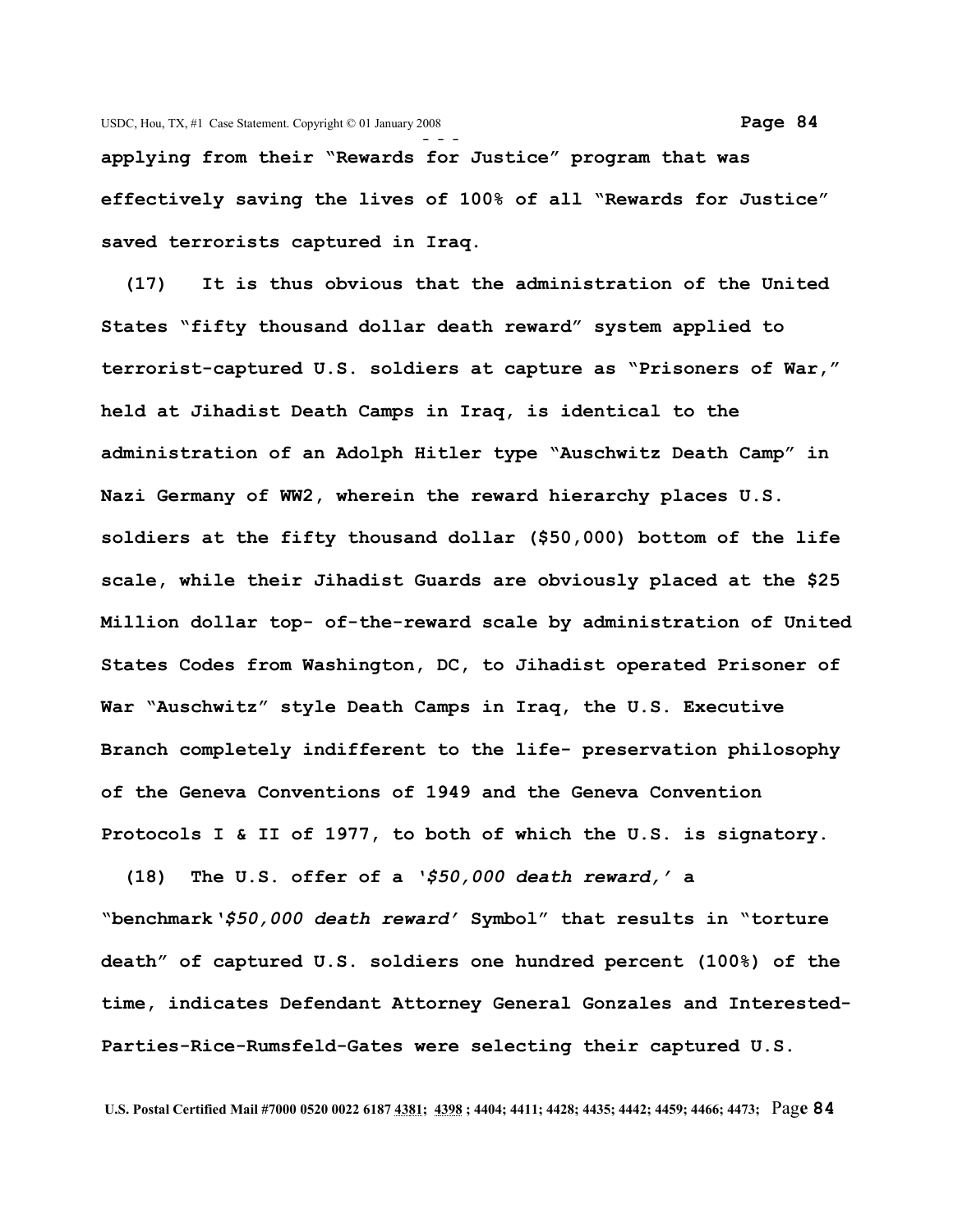**Soldier victims with offers of a U.S.** *'\$50,000 death reward,'* **directed at U.S. Soldier victims exactly like Waffen SS Doctor Joseph Mengle (Doctor Death) selected his gas chamber victims with a "Selection Swagger Stick" at the NAZI Auschwitz Death Camp during WW2.** 

 **(19) The U.S. Defendant Attorney General Gonzales and U.S. Interested-Parties-Rice-Rumsfeld-Gates offer of a** *'\$50,000 death reward,'* **as a "Benchmark-Symbol" guaranteeing torture-death as described herein, was and is therefore a publicly offered U.S.** *'\$50,000 torture-death reward,'* **broadcast worldwide by CNN, NBC, CBS, ABC, BBC, and other News media, during the captivity of Terrorist-captured U.S. soldiers and therefore existing as a publicly offered** *\$50,000 torture-death* **sentence factor, in violation of the Geneva Conventions of 1949 and the Geneva Convention Protocols I & II of 1977, when U.S.** *'\$50,000 death sentence rewards,'* **are aimed and pointed at Terrorist captured U.S. soldiers in Iraq by Defendant Attorney General Gonzales and Interested-Parties-Rice-Rumsfeld-Gates pointing said U.S.***'\$50,000 death rewards,'* **like a NAZI** *"Angel-of-Death"* **"Selection Stick" pointed at captured U.S. Soldiers.**

 **(20) Thus, when U.S.***'\$50,000 death rewards'* **were assigned, published, proclaimed, and broadcast worldwide by CNN, NBC, CBS,**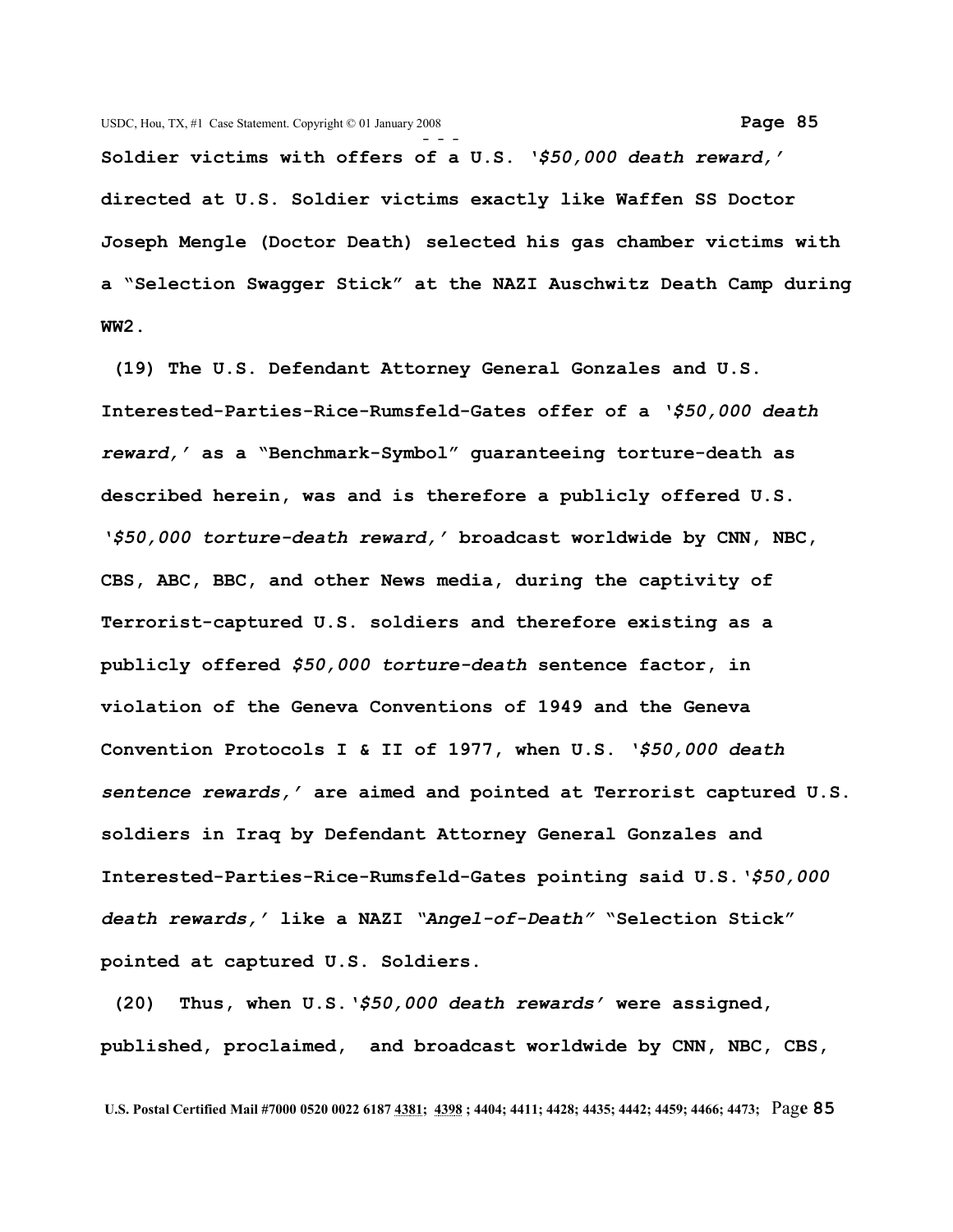**ABC, BBC, and other News media regarding the following captured U.S. soldier in Iraq, said United States Executive Branch published and proclaimed** *'\$50,000 death rewards,'* **in truth, became a component "***fifty-thousand-dollar-death-sentence-reward-***part" of said torture-deaths and murders of U.S. 101st Airborne Division soldiers (U.S. DoJ Attorney General & State Department & Department of Defense life-valued at \$50,000): (1) Pfc. Kristian Menchaca, 23, of Houston, Texas, (2) Pfc. Thomas L. Tucker, 25, of Madras, Oregon., both captured 16 June 2006 in Yosifiya, Iraq, and U.S. 10th Mountain Division soldiers (U.S. DoJ Attorney General & State Department & Department of Defense life-valued at \$50,000),(3) Pfc. Joseph J. Anzack Jr., 20, of Torrance, California, (4) Spc. Alex R. Jimenez, listed as "Missing in Action," 25, of Lawrence, Massachusetts; and (5) Pvt. Byron W. Fouty listed as "Missing in Action," 19, of Waterford, Michigan, all captured 12 May 2007, 2007 in Al Taqa, Iraq; (6) U.S. Army Sgt. Keith Maupin, listed as "Missing in Action," of Batavia, Ohio (U.S. DoJ & State Department life-valued at \$50,000), captured 9 April 2004, near Baghdad, Iraq, all said U.S. soldiers motion-picture-videoed as they were murdered by Terrorists.** 

 **(21) Said** *'\$50,000 death rewards,'* **in truth, appear as if they were not offered in error due to the numerous times they were**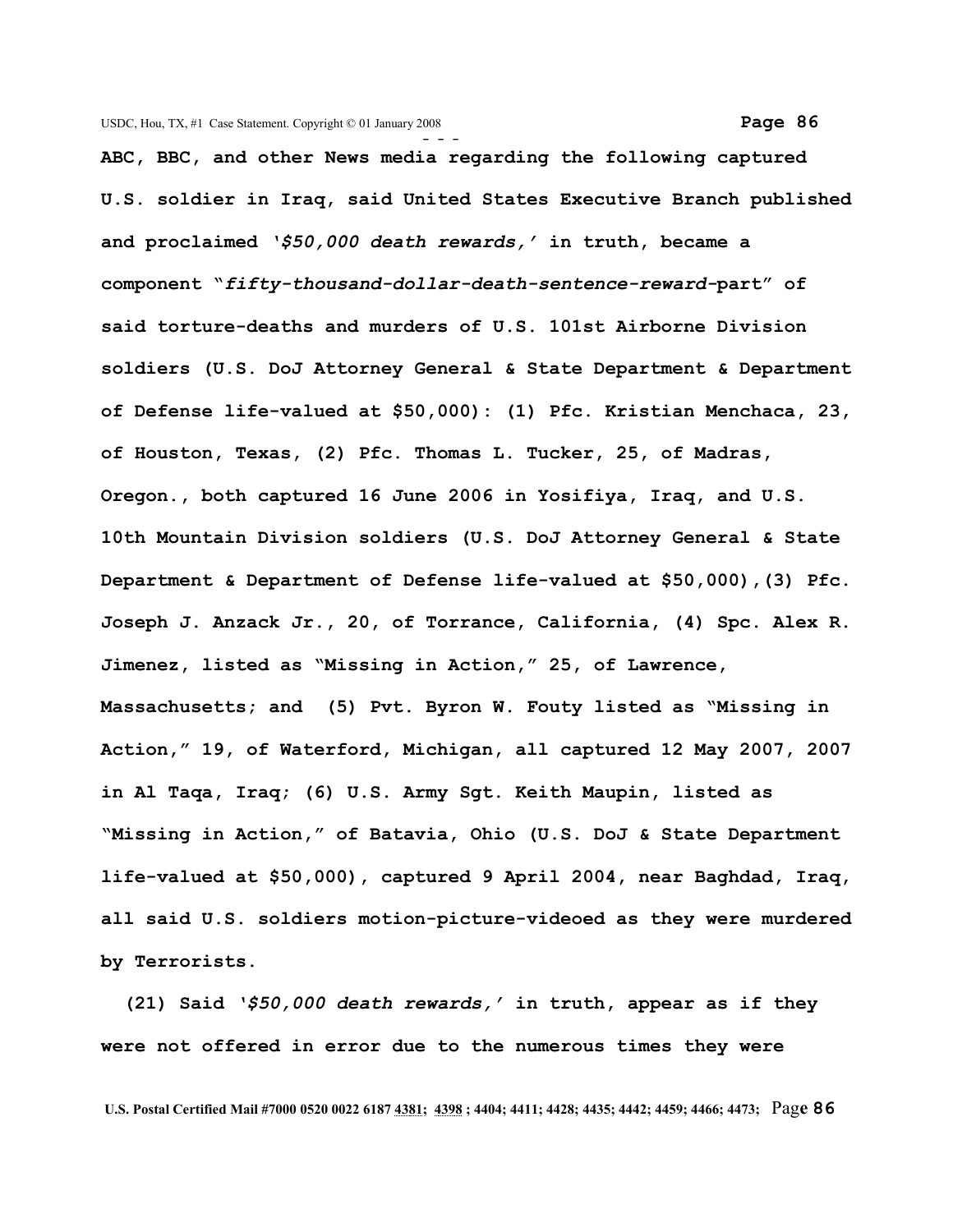**- - offered since 2004. Said** *'\$50,000 death rewards,'* **in truth, appear as if they were offered to illustrate that the U.S. Executive Branch attitude is: "No deals with terrorists." Yet, no effort was made by the U.S. Executive Branch to distinguish whether said** *'\$50,000 death rewards,'* **were part of "No deals with terrorists" as a "Reward" to Informants or "Ransom" paid to Terrorists.**

 **(22) The end consequence is that Said U.S.** *'\$50,000 torture-death rewards,'* **a** *\$50,000 torture-death* **factor, are plural violations of the Geneva Conventions of 1949 and the Geneva Convention Protocols I & II of 1977.**

 **(23) U.S. Military Recruiters are obligated under law to provide adequate information to new U.S. military recruits that in-writing inform Recruits in their volunteer contracts for U.S. Military Service as follows: U.S. Military personel are U.S. life-valued at \$50,000 dollars reward, each, if captured by Terrorists; and, Terrorists have interpreted said \$50,000 dollar rewards as a "Death Sentence, fifty thousand dollars," an amount which is 500 times (SEE: United States Code, Title 1, §ection 101, `Counterterrorism Fund' and further provisioned under "title 18, §ection 3071, §ection 3072, and 22 U.S.C. §ection 2708) less than terrorists are life-valued at \$25 million dollars, each, during the Iraq War.**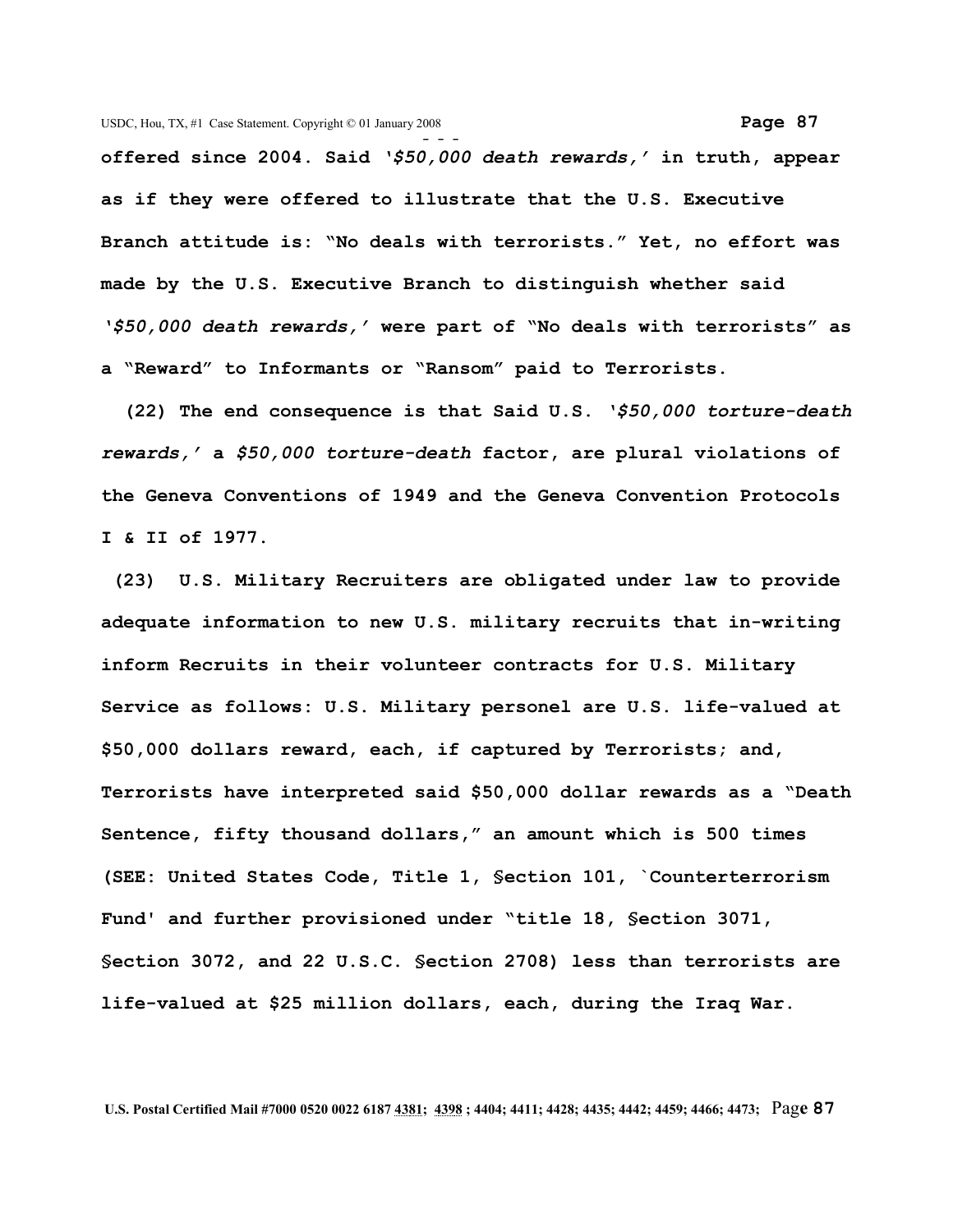**(24) New U.S. military recruits must be informed that if captured, U.S. government Executive Branch has "NOT" and evidentally will "NOT" increase said \$50,000 reward offered on captured U.S. Soldiers to the \$25 million dollars, each, that the U.S. government life-values Terrorists at the U.S. "Rewards For Justice" Site,** *"NOR"* **will the U.S. government Executive Branch increase said \$50,000 reward offered on captured U.S. Soldiers to "Fifty Million Dollar (\$50,000,000)" amounts provisioned by congress under United States Code, Title 1, §ection 101, `Counterterrorism Fund' and further provisioned under "title 18, §ection 3071, §ection 3072, and 22 U.S.C. §ection 2708; and, all U.S. soldiers thus far captured under said "Fifty Thousand Low Dollar (\$50,000)" amounts have been tortured to death while all captured terrorists life-valued at \$25 million dollars, each, have been saved and given to U.S. custody alive at capture and were not torture-murdered like said "Fifty Thousand Low Dollar (\$50,000)" captured U.S. soldiers. Thus, all captured U.S. soldiers will be tortured to death.**

 **(25) The meaning of a U.S. proclaimed "Fifty Thousand Dollar 'Reward'" metamorphosizes and changes into the new meaning of** *"FIFTY-THOUSAND-DOLLAR-'REWARD DEATH SENTENCES,'"* **when U.S. Executive Branch Officials proclaim "Fifty Thousand Dollar**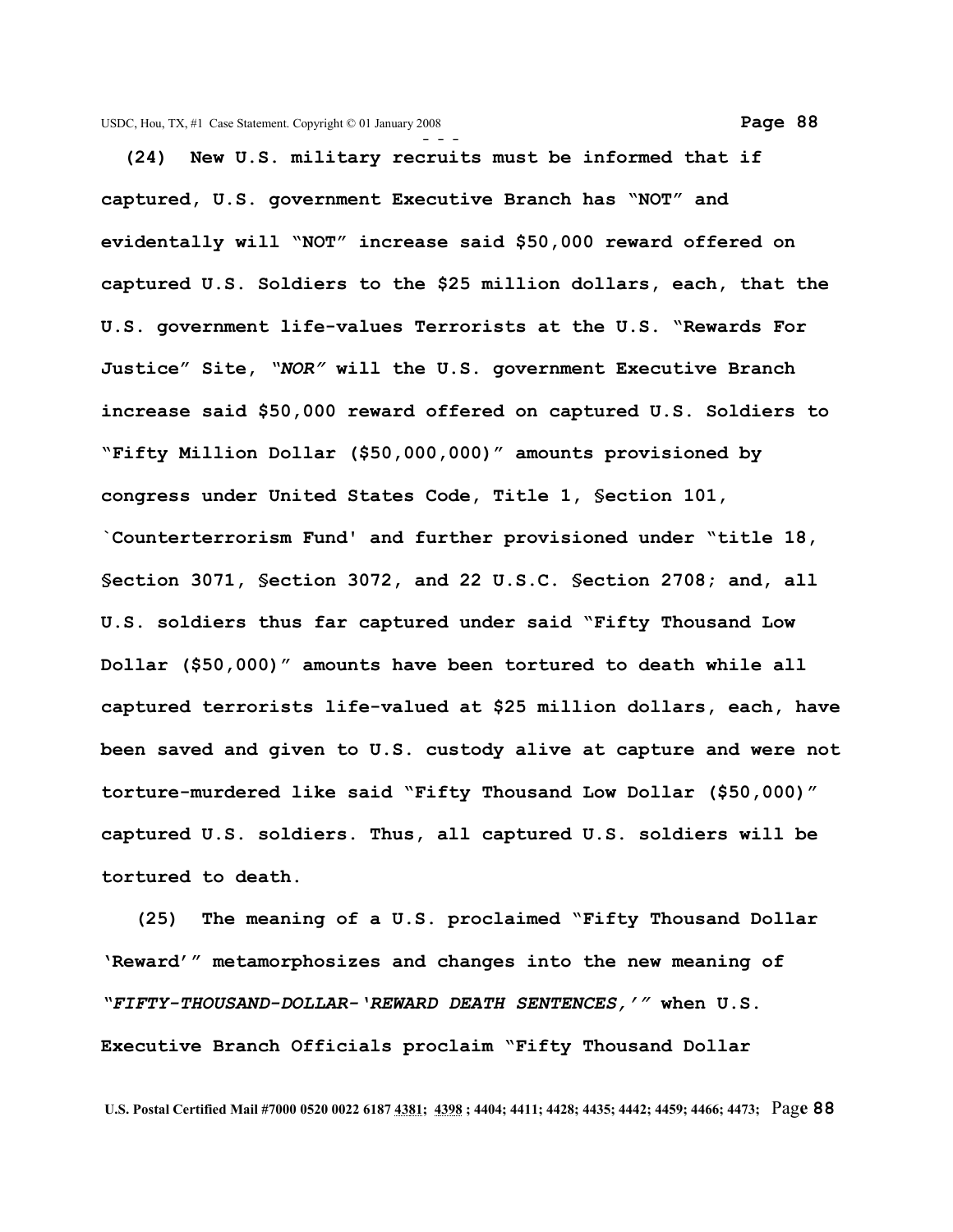**'Rewards'" for Terrorist-captured U.S. soldiers, said U.S. Executive Branch Officials knowing full well from the milieu and history of the Iraq war, and knowing in advance from the Iraq War record, that captured U.S. Soldiers definitely will be tortured to death if low-life-value "Fifty Thousand Dollar 'Rewards'" are offered for their return to U.S. control.** 

 **(26) Hence, each time a premeditated "Fifty Thousand Dollar 'Reward'" is United-States- proclaimed-and-aimed at any Terroristcaptured U.S. soldier in Iraq, said "Fifty Thousand Dollar 'Reward'" becomes a premeditated U.S. proclaimed "Fifty Thousand Dollar 'Reward Death Sentence,'" wielded by Terrorists, in response, acting as virtual surrogates of the United States to inflict torture-death one hundred percent of the time against captured U.S. soldiers in Iraq during war. This condition is illustrated by the history of captured U.S. soldiers in Iraq, which clearly establishes that one hundred percent of U.S. soldiers captured in Iraq have been tortured to death and murdered as a consequence of being targeted by the United States with U.S. offers of "Fifty Thousand Dollar 'Rewards'" (so called) become "Fifty Thousand Dollar 'Reward Death Sentences.'"**

 **(27) When a U.S. "Fifty Thousand Dollar 'Reward'" offer becomes a "Fifty Thousand Dollar 'Reward Death Sentence,'" and said U.S.**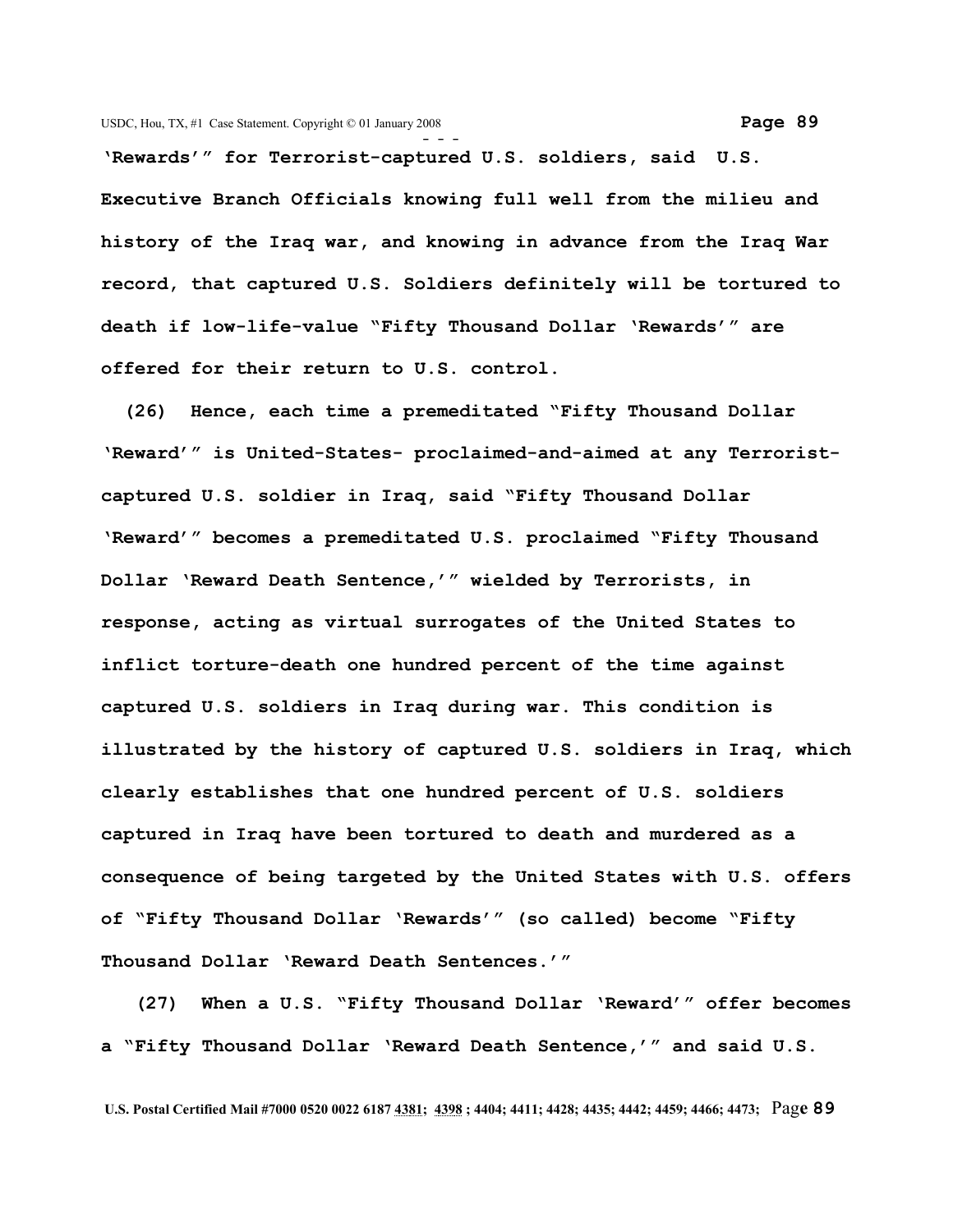**- - - Executive Branch Officials continue to proclaim "Fifty Thousand Dollar 'Rewards'" aimed at terrorist-captured U.S. soldiers while the terrorist-murdered and terrorist-dismembered bodies of captured U.S. soldiers pile up, then it is obvious that U.S. Executive Branch Officials are "hands-on" directly and indirectly participating in said "Fifty Thousand Dollar 'Reward Death Sentence'" mutilations, and torture-murders of captured U.S. Soldiers in violations of said United States Codes and** *in violations of said Geneva Conventions (I, III, IV), ARTICLE 3, ARTICLE 11, et.seq., 1949, and Geneva Convention Protocol I, ARTICLE 11, and Protocol II, et.seq., 1977.*

 **(28) Said "Fifty Thousand Dollar 'Rewards'" were and are proclaimed and advertised by Gonzales and Rice in contrast to Gonzales's and Rices's deliberated offering of U.S. mega-million dollar rewards on the internet at their "Rewards for Justice" internet sites that consistently save captured terrorists while said U.S. fifty-thousand dollar rewards result in torture-murder for captured U.S. soldiers. The Gonzales-Rice-Rumsfeld-Gates denial of rewards higher than \$50,000 for terrorist-captured U.S. soldiers has proven to result in deaths of (1) Pfc. Kristian Menchaca (U.S. DoJ & State Department & DOD life-valued at \$50,000), found tortured to death, 23, of Houston, Texas, (2) Pfc. Thomas L. Tucker**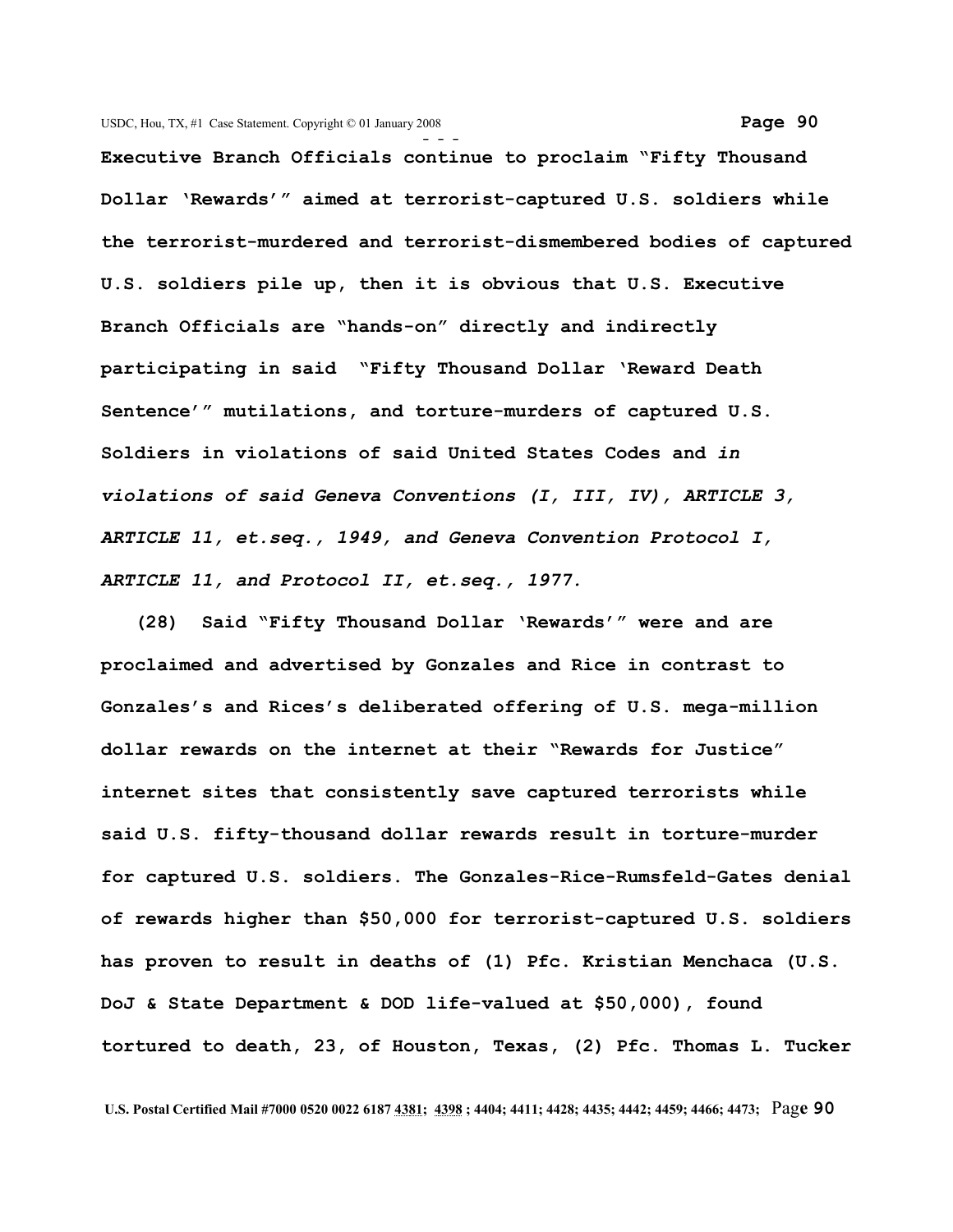**(U.S. DoJ & State Department & DOD life-valued at \$50,000), tortured to death, 25, of Madras, Ore., both captured 16 June 2006 in Yosifiya, Iraq; and, has proven to result in death against U.S. 10th Mountain Division soldiers,(3) Pfc. Joseph J. Anzack Jr. (U.S. DoJ & State Department & DOD life-valued at \$50,000), found tortured to death, 20, of Torrance, California, (4) Spc. Alex R. Jimenez (U.S. DoJ & State Department & DOD life-valued at \$50,000), Terrorist video of his murder, listed as "Missing in Action," 25, of Lawrence, Massachusetts (U.S. DoJ A.G. & State Department lifevalued at \$50,000); and (5) Pvt. Byron W. Fouty (U.S. DoJ & State Department & DOD life-valued at \$50,000), Terrorist video of his murder, listed as "Missing in Action," 19, of Waterford, Michigan (U.S. DoJ A.G. & State Department life-valued at \$50,000), all captured 12 May 2007, 2007 in Al Taqa, Iraq, and against (6) U.S. Army Sgt. Keith Maupin (U.S. DoJ & State Department & DOD lifevalued at \$50,000), Terrorist video of his murder, listed as "Missing in Action," of Batavia, Ohio (U.S. DoJ & State Department & DOD life-valued at \$50,000), captured 9 April 2004, near Baghdad, Iraq, all U.S. soldiers motion picture videoed as they were murdered by Terrorists** 

 **(29) It is the obvious "Pattern" of Gonzales's-Rices's-Rumsfeld's-Gates' repeated "Fifty Thousand Dollar 'Death Sentence**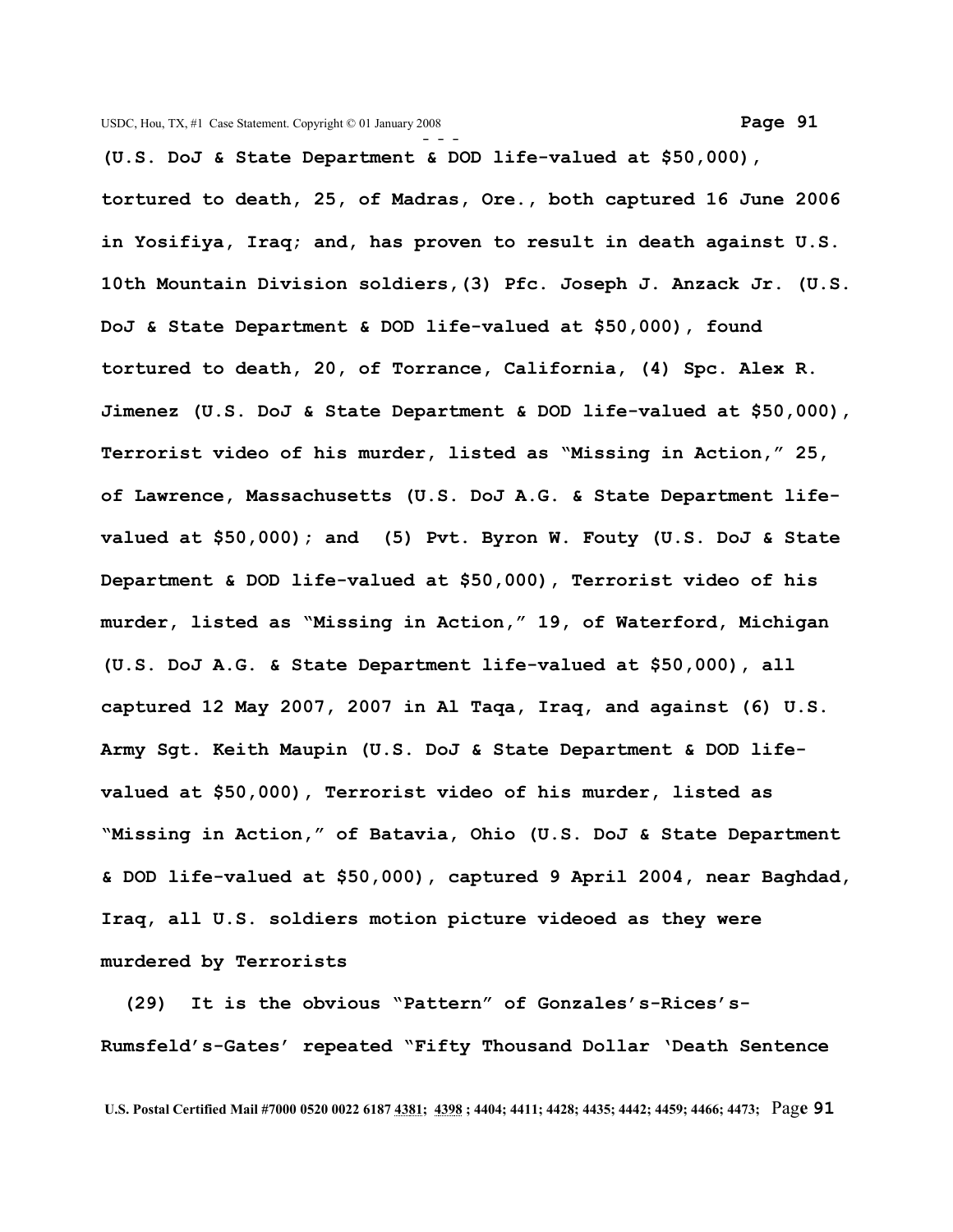**Rewards'" alongside their "Rewards For Justice" website offers for Terrorists they have life-valued at \$25 million dollars, each, which is 500 times more "Reward" than said "Fifty Thousand Dollar 'Rewards'" become "Fifty Thousand Dollar 'Death Rewards'" aimed at terrorist-captured U.S. Soldiers.** 

 **(30) Thus, the "Pattern" of Gonzales's-Rices's-Rumsfeld's-Gates' repeated "Fifty Thousand Dollar 'Death Rewards'" becomes a telling 'Death-Sentence-catalyst' that is obviously incorporated by the U.S. Executive Branch's "Bad-Faith"** *violations of said Geneva Conventions (I, III, IV), ARTICLE 3, 1949, and Geneva Convention Protocols I and II, 1977* **that resulted in the mutilation torturedeaths of PFC. Christian Vasquez Menchaca, PFC. Thomas Tucker, and PFC. Joseph J. Anzack Jr.***,* **resulted in the death of Keith Maupin, resulted in the torture-death of Joseph Anzak, resulted in the death of Alex Jimenez and Byron Fouty.**

**(31) The United States did not write exceptions into said Geneva Conventions when it signed as a signatory.**

**(32) "Bad Faith" exemptions were not allowed and no exemptions were written to be allowed for any party.** 

**(33) No exemptions were allowed that permitted any "Bad Faith" violations against Prisoners of War.**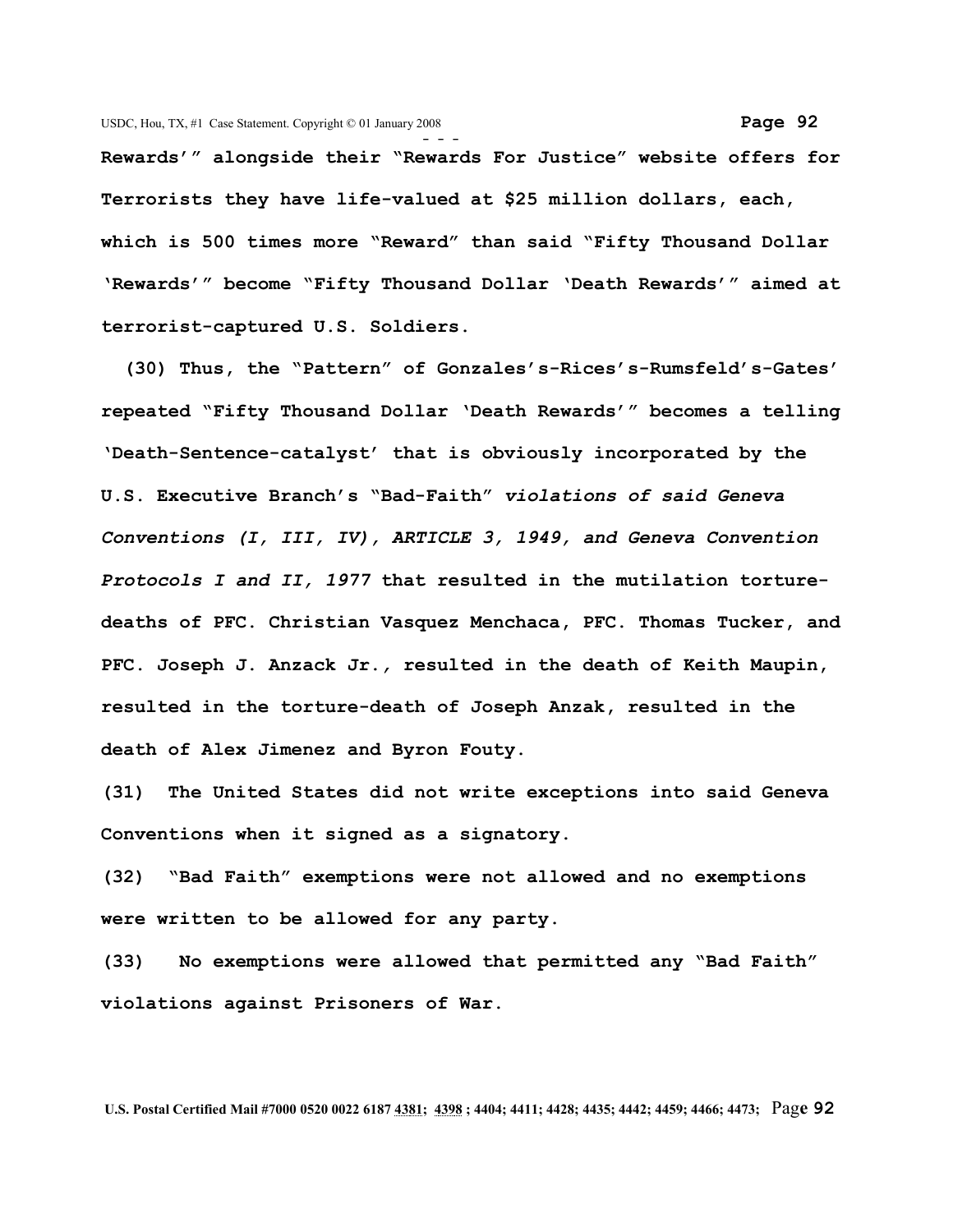**(34) No exemptions were allowed that permitted privilege of any party to "Bad Faith" violate said Geneva Conventions with false "Rewards" that any party was aware and informed would be treated as as "Death Warrants" by Captors.**

**(35) The Geneva Convention is the prevailing International Convention regarding the treatment of War Prisoners.** 

**(36) Thus, the United States "Bad Faith" presented and "Bad Faith" held up its own terrorist-captured soldiers as "Bad Faith" theatrical "Foils" that by United-States-proclaimed "Bad Faith" Fifty thousand dollar reward low-value-contrast did illustrate U.S. announcements it "would not 'deal' with terrorists." Yet, this same policy did underscore the distinctive Twenty Five million dollar "higher-life-value" reward characteristics the United States bestowed on "at large" Terrorists and "captured" Terrorists, at the same time.**

 **(37) Hence, the "Bad Faith" system of United-States-proclaimed fifty thousand dollar** *"low-life-value"* **rewards said United States Parties Gonzales-Rice-Rumsfeld-Gates "Bad Faith" assigned to captured U.S. soldiers did inform their Terrorist Captors that the United States "Bad Faith" considered its own soldiers to be of** *"lower-life-value"* **than the mega-twenty-six-million-dollar** *"higherlife-value"* **rewards the United States Officials Gonzales-Rice-**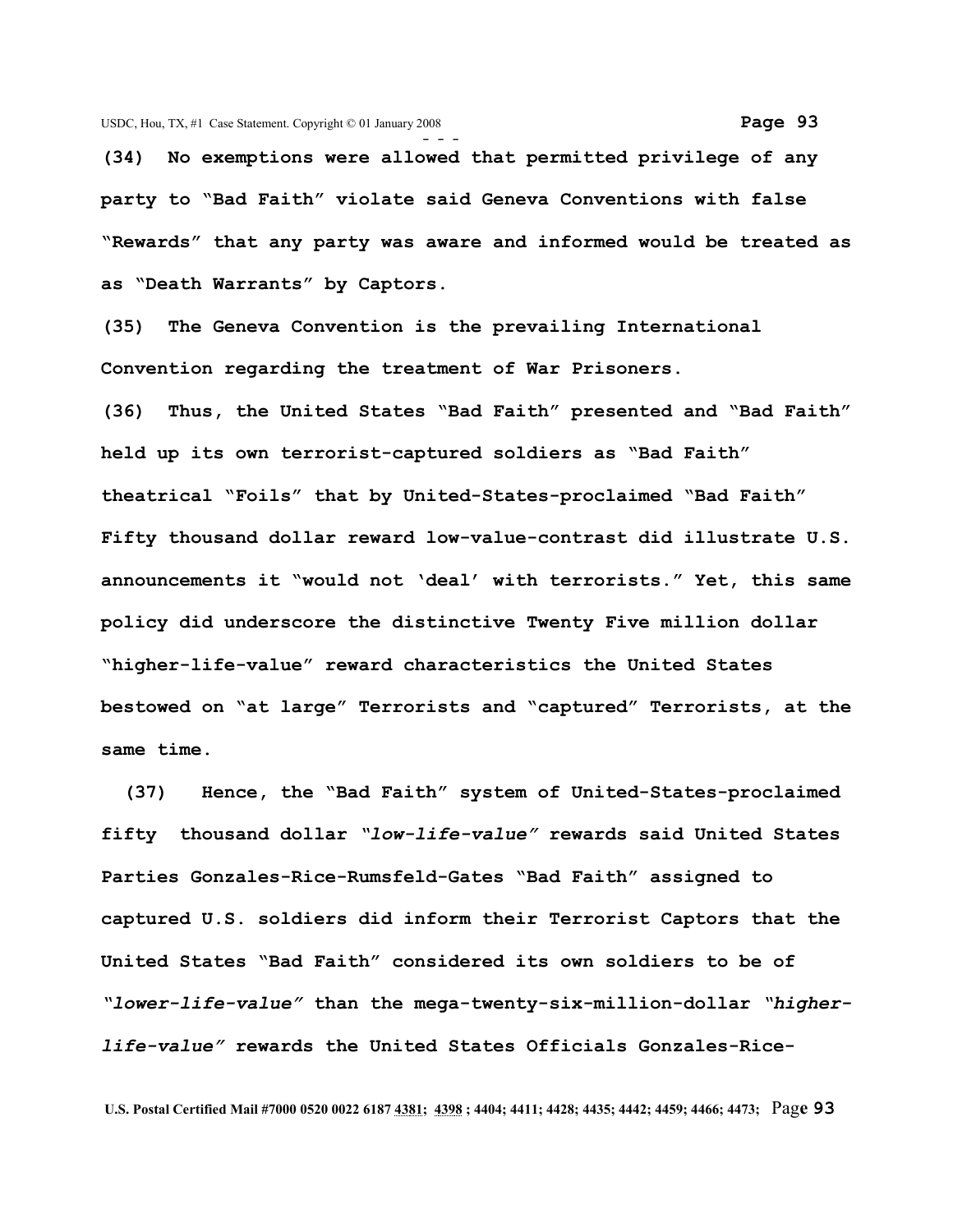**- - - Rumsfeld-Gates assigned to "at large" Terrorists and "captured" Terrorists at the same time its own fifty thousand dollar** *"lowerlife-value"* **soldiers were held captive by the mega-twenty-sixmillion-dollar** *"higher-life-value"* **Terrorists who would become torture-murderers of** *"lower-life-value"* **captured U.S. soldiers.** 

 **(38) The Gonzales-Rice-Rumsfeld-Gates "Bad Faith" assigned 50 thousand dollar** *"low-life-value"* **rewards clearly illustrated that United States Officials considered terrorist-captured U.S. Soldiers as of** *"lower-life-value"* **and "not equal" to Terrorists to whom Gonzales-Rice-Rumsfeld-Gates had assigned mega-twenty-six-milliondollar** *"higher-life-value"* **rewards during wartime. In fact, the Gonzales-Rice-Rumsfeld-Gates assigned 50 thousand dollar** *"low-lifevalue"* **rewards were five hundred times profoundly "Bad Faith" lower than the Gonzales-Rice-Rumsfeld-Gates assigned mega-twenty-sixmillion-dollar** *"higher-life-value"* **rewards and thereby established that a "Bad Faith" 50 thousand dollar** *"low-life-value"* **reward Terrorist-captured U.S. soldier was "Bad Faith" disposable and being used as a theatrical "Foil" that, by contrast, underscored and emphasized the distinctive common political attitude in the U.S. Executive Branch to** *"not deal with terrorists"* **by "Bad Faith" offering and maintaining** *"low-life-value"* **\$50,000 rewards for terrorist-captured U.S. soldiers who were so much devalued below**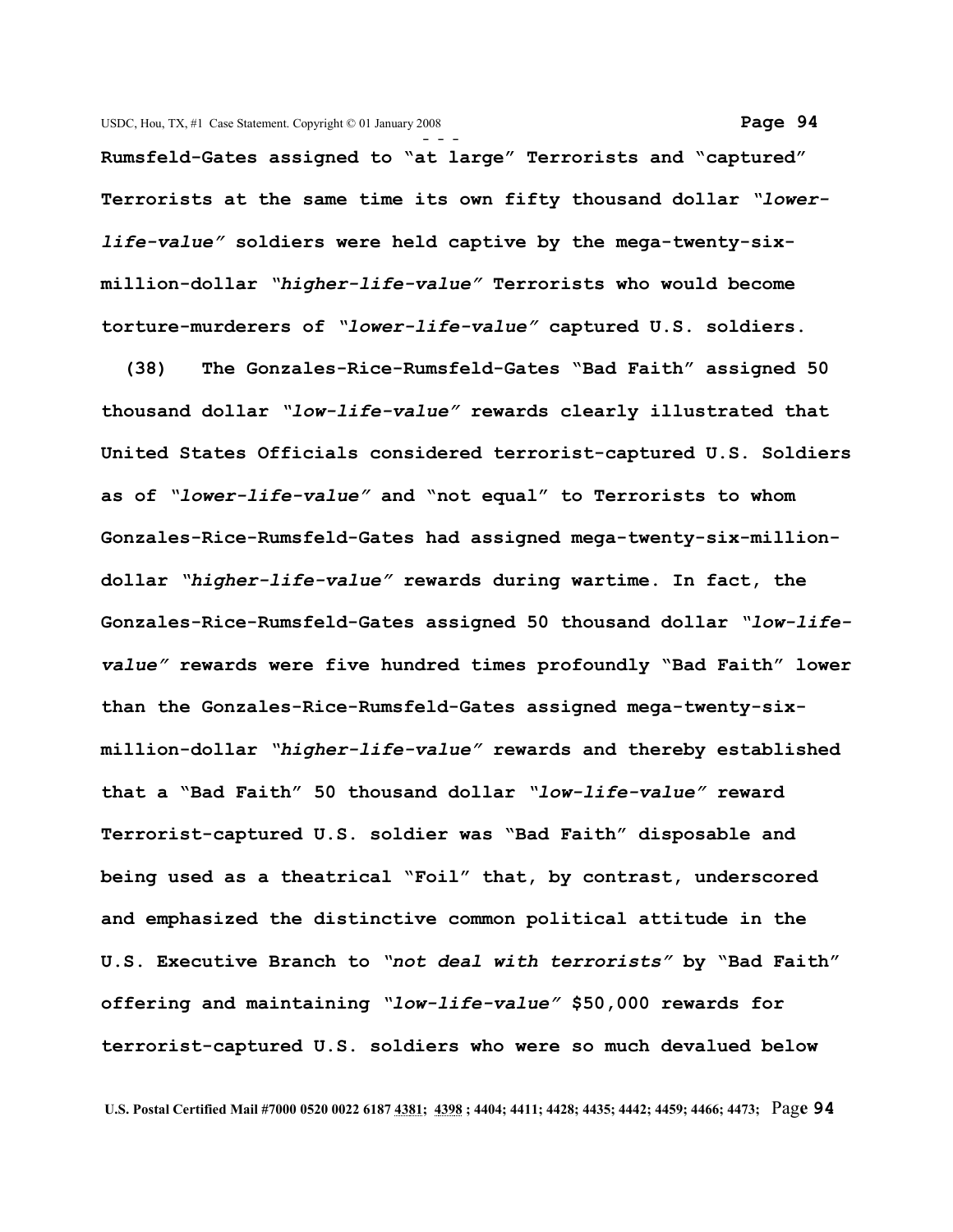**- - the mega-twenty-six-million-dollar** *"higher-life-value"* **rewards assigned to Terrorists at the Rewards for Justice website** *that* **Terrorists could view captured U.S. soldiers as not worth the trouble and effort to keep alive; and, captured U.S. soldiers could, therefore, be killed or tortured to death, at terrorist whim, to illustrate to the United States the contempt and disdain Terrorists felt for the U.S. fifty thousand dollar** *"low-life-value"* **reward system and its correlative** *"not-deal-with-terrorists"* **political plan in the U.S. Executive Branch.**

 **(39) Said U.S. deliberately contrived and structured "Bad Faith" condition that results in a Geneva Convention prohibited mutilation, torture, and murder of a Prisoner of War is a violation of the Geneva Conventions of 1949 and Geneva Protocols of 1977. Thus, a premeditated and manipulated U.S. proclaimed "Fifty Thousand Dollar Reward" aimed at captured U.S. Soldiers is a U.S. "Bad Faith" "Fifty Thousand Dollar Death Sentence." This type of "Fifty Thousand Dollar Death Sentence" disguised as "Reward," nevertheless, is a "Death Sentence though falsely termed "\$50,000 Reward." In essence, a "Death Sentence" by any other name is still a "Death Sentence." A "Death Sentence" is a "Death Sentence" is a "Death Sentence."**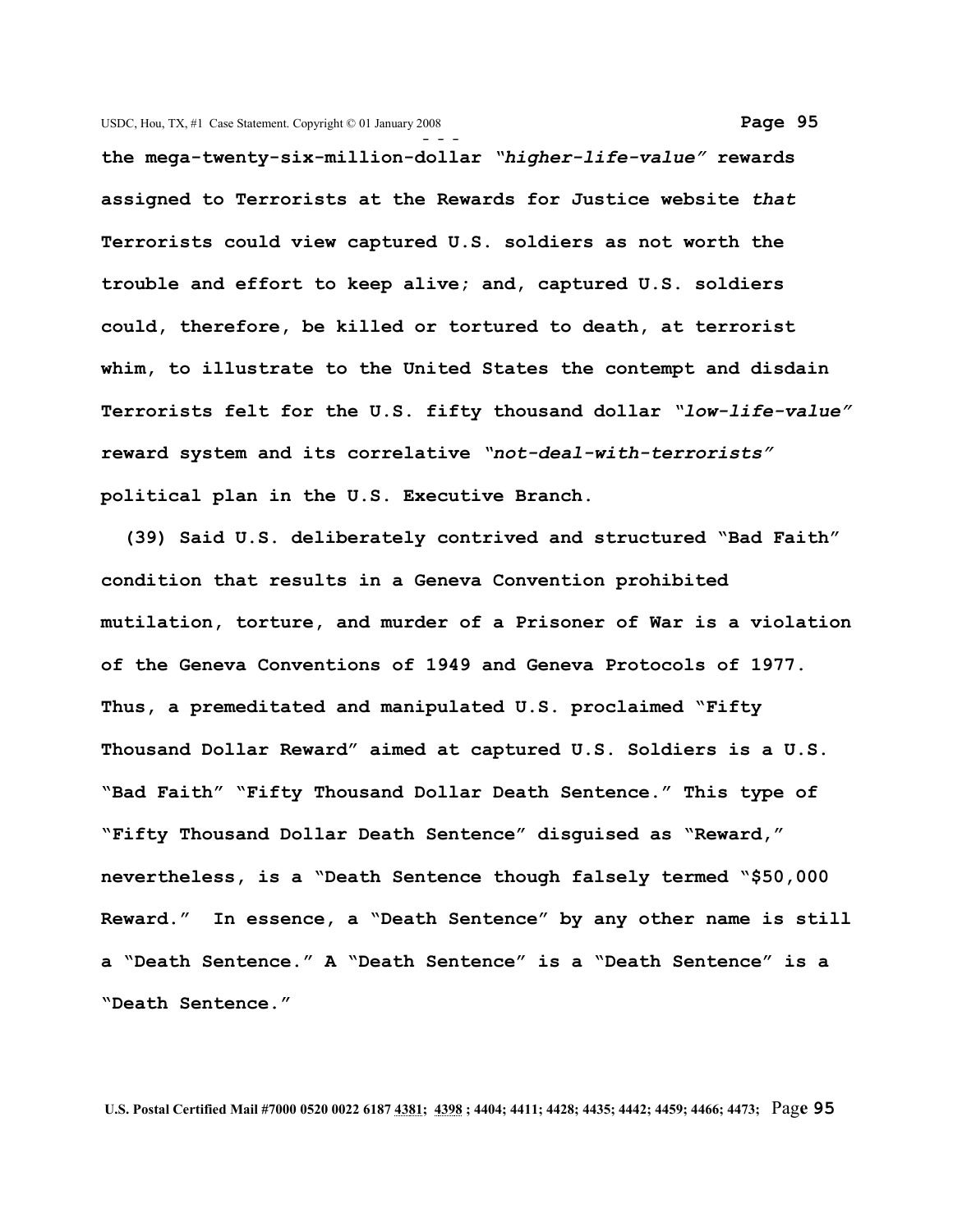**- - - (1) "Ransom" is the release of a captive person by Captors in return for payment of a demanded price into the hands of Captors. (2)"Reward" is money given in recompense for worthy behavior of a third-party informant, or is money offered or given for some special service, such as paying a third-party informant to reveal the whereabouts of a Captive (captured U.S. Soldier), or paying an informant to reveal the whereabouts of a Terrorist. The perversity of the behavior of the U.S. Executive Branch "Fifty Thousand Dollar" reward offers is revealed by comparing a treacherous indifference on the lives of U.S. soldiers reflected in** *"Gonzales-Rice-hands-on"* **low "fifty thousand dollar death rewards" contrasted alongside the** *"Gonzales-Rice-hands-on"* **issued "25 mega million dollar life rewards" offered and paid by U.S. Executive Branch,** *"Gonzales-Rice-hands-on,"* **to save lives of al Shura and al Qaida Terrorists including Abu Ayyub al-Masri, a leader member of these Terrorist Groups, while these same Terrorist groups, led by al-Masri, were torture-murdering captured U.S. Soldiers in Yosifiya and Al Taqa, Iraq.**

 **In essence, Attorney General Gonzales-Secretary of State Rice, in their efforts to illustrate "tough-no-deal" political attitudes toward terrorists, premeditatedly "Bad-Faith" blocked, refused, and denied Title 18, Title 22, and Title 1 Reward money intended by the**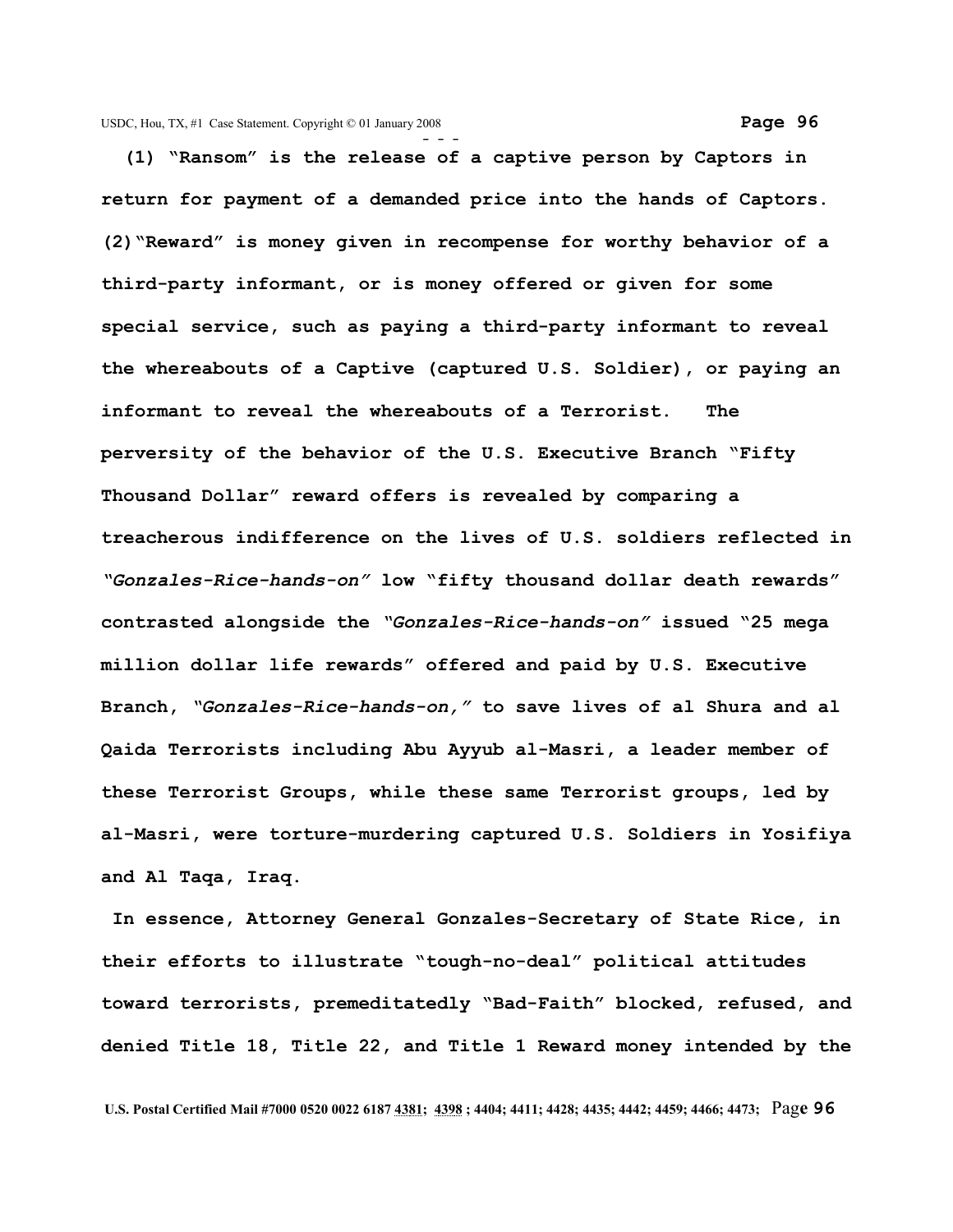**U.S. Congress to save lives of captured U.S. Soldiers while Gonzales-Rice "Bad-Faith" embezzled, and diverted and paid this same U.S. Code, Title 18, Title 22, and Title 1 Reward money, et.seq., to save the lives of Terrorists at the same time as said Terrorists tortured terrorist-captured U.S. Soldiers to death during said "Bad-Faith" denial of said Title 18, Title 22, and Title 1 Reward money to save their lives as equal under the U.S. Fourteenth Amendment of the U.S. Constitution.** 

 **It is said** *"Gonzales-Rice-hands-on"* **"Bad-Faith" activity of perversely manipulating blocking and "Bad-Faith" denying of Title 18, Title 22, and Title 1 Reward money, et.seq., that was Congressionally intended to leave the U.S. Treasury in the direction of captured U.S. soldiers in Iraq but was intercepted, blocked, and denied by** *"Gonzales-Rice-hands-on"* **diverting said U.S. Code / Treasury money to successfully save the lives of terrorist enemies of the United States during wartime, at the same time as these same "reward-saved-protected" al Shura and al Qaida terrorists did mutilate, torture, and murder terrorist-captured United States soldiers virtually in full view of** *"Gonzales-Ricewith-hands-on"* **who paid \$75 to \$85 million dollars of said said U.S. Code / Treasury money to informants and offered said money which protected the lives of said al Shura and al Qaida terrorists,**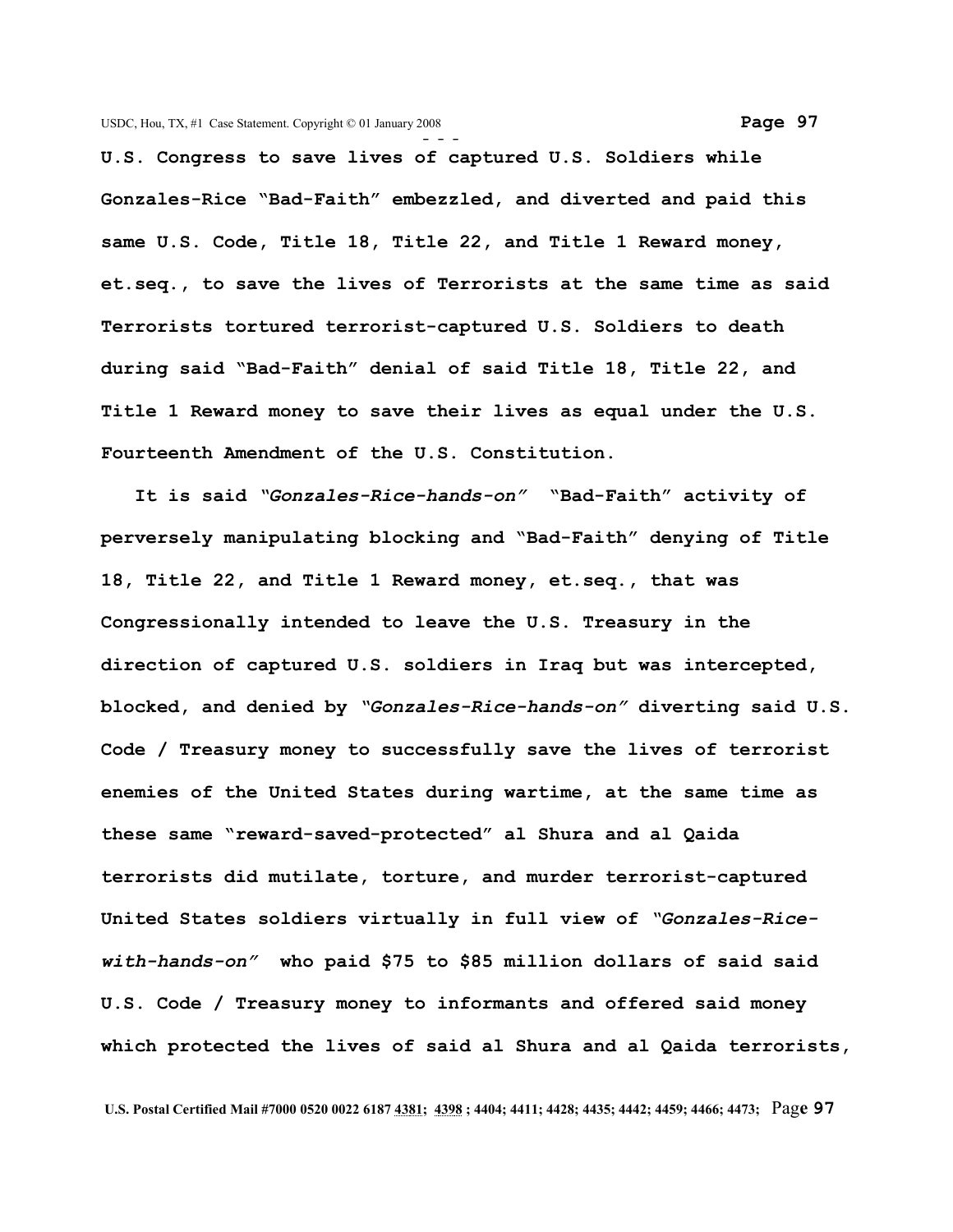**at the same time as said Gonzales-Rice-Rumsfeld-Gates manipulated "Bad-Faith" diversion and "Bad-Faith" denial of rewards higher than \$50,000, which proved to result in "Bad-Faith" caused torturemurder death against (1) U.S. Army Sgt. Keith Maupin, 19, (U.S. DoJ & State Department & DOD life-valued at \$50,000), Terrorist video of his murder, listed as "Missing in Action," of Batavia, Ohio (U.S. DoJ & State Department & DOD life-valued at \$50,000), captured 9 April 2004, near Baghdad, Iraq; and, al Shura and al Qaida terrorists did mutilate, torture, and murder U.S. soldiers at the same time as said diversion and denial of rewards higher than \$50,000 proved to result in torture-murders against U.S. 101st Airborne Division soldiers: (2) Pfc. Kristian Menchaca, 23 (U.S. DoJ & State Department & DOD & Executive Branch life-valued at \$50,000), Terrorist video of his torture-murder, found tortured to death, of Houston, Texas, (3) death against Pfc. Thomas L. Tucker, 25 (U.S. DoJ & State Department & DOD life-valued at \$50,000) , Terrorist video of his torture-murder, tortured to death, of Madras, Ore., both Terrorist-captured and tortured to death 16 June 2006 in Yosifiya, Iraq; and, al Shura and al Qaida terrorists did mutilate, torture, and murder U.S. soldiers at the same time as said "Bad-Faith" diversion and "Bad-Faith" denial of rewards higher than \$50,000 proved to result in torture-murders against U.S. 10th**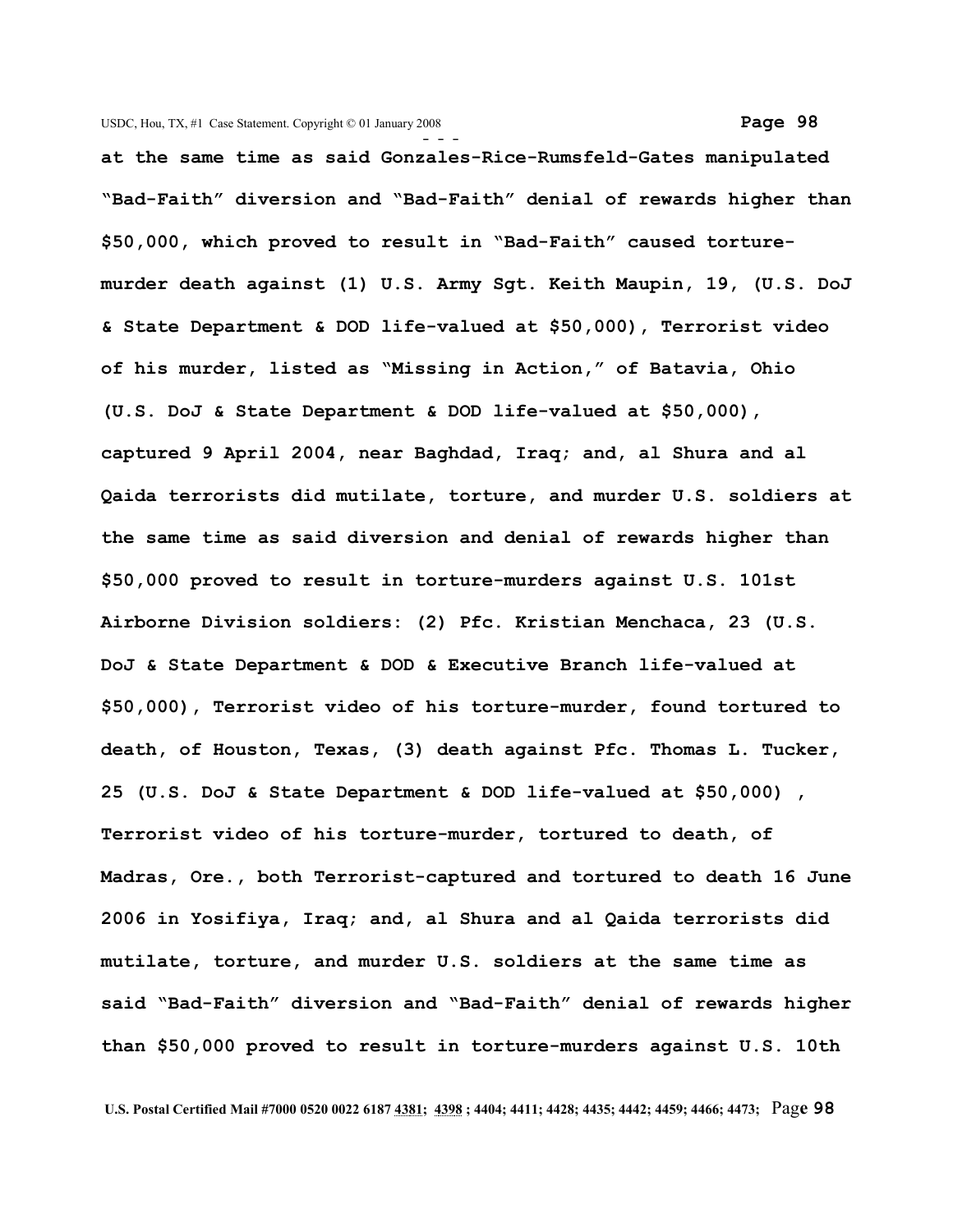**Mountain Division soldiers, all captured on May 12, 2007, in Al Taqa, Iraq: (4) Pfc. Joseph J. Anzack Jr., 20 (U.S. DoJ & State Department & DOD life-valued at \$50,000), Terrorist video of his murder, found tortured to death, of Torrance, California, (5) death against Spc. Alex R. Jimenez, 25 (U.S. DoJ & State Department & DOD life-valued at \$50,000), Terrorist video of his murder, listed as "Missing in Action," of Lawrence, Massachusetts (U.S. DoJ A.G. & State Department life-valued at \$50,000); and (6) death against Pvt. Byron W. Fouty, 19 (U.S. DoJ & State Department & DOD lifevalued at \$50,000), Terrorist video of his murder, listed as "Missing in Action," of Waterford, Michigan (U.S. DoJ A.G. & State Department life-valued at \$50,000), Terrorist video of his murder; (7) all said U.S. soldiers, murder victims of Gonzales-Rice, were motion picture videoed as they were murdered by Terrorists, Gonzales-Rice aware of said videos but continuing to divert, block and deny said U.S. Code / Treasury money,** *"Gonzales-Rice-hands-on"* **diverting \$75 million to \$85 million of it to successfully save the lives of terrorist enemies of the United States during wartime while these same "reward-protected-saved" terrorists did mutilate, torture, and murder captured United States soldiers, virtually in full view of** *Gonzales-Rice* **on the internet. It is at this particular juncture of Gonzales-Rice U.S. reward manipulations that**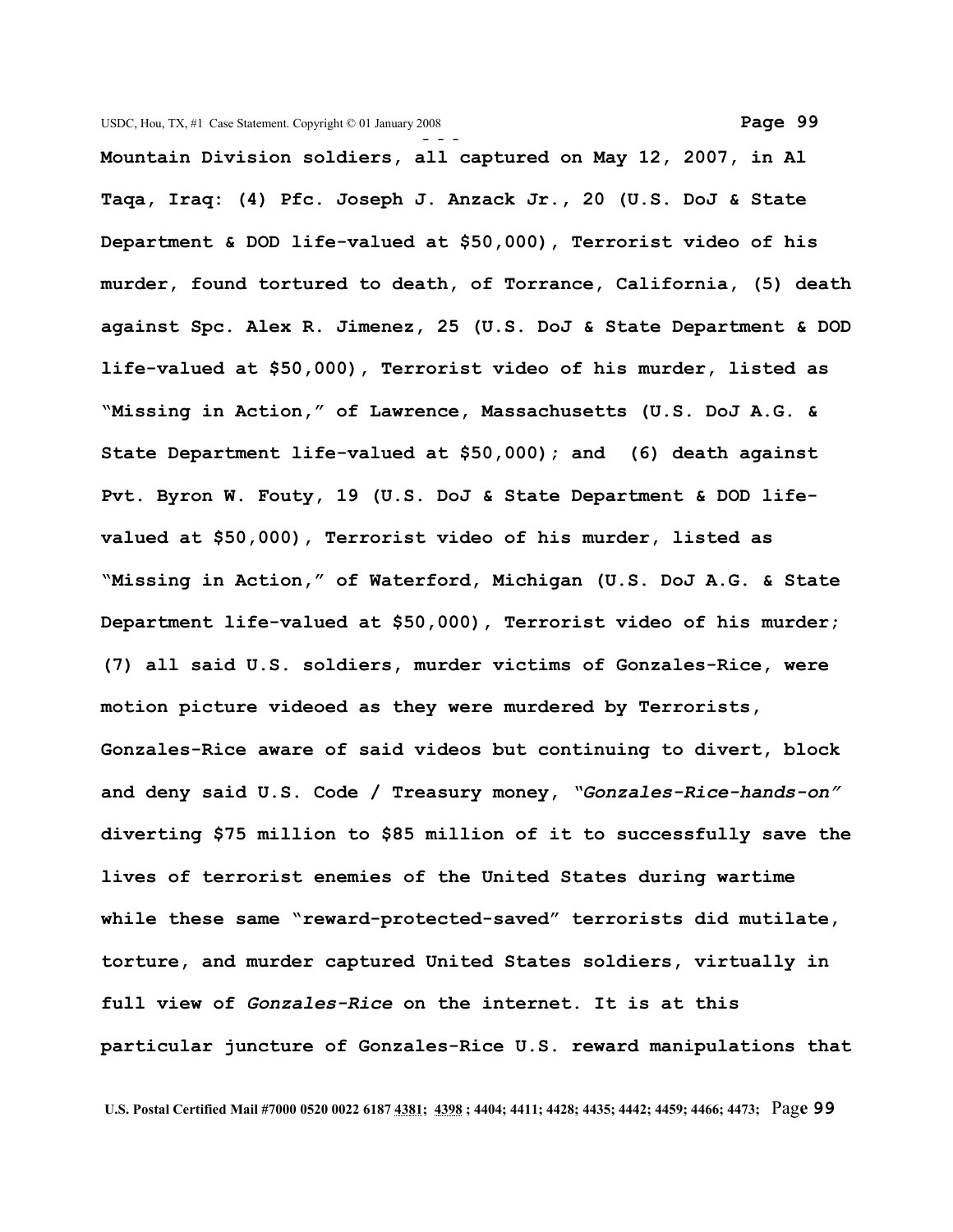**- - obvious "Bad Faith" violations are visible of both United States laws and Geneva Conventions (I, III, IV) of 12 August 1949, ARTICLE 3 & ARTICLE 11, and Geneva Convention Protocol I, ARTICLE 11 and Protocol II, of 08 June 1977.**

 **While there is nothing in the Geneva Conventions that requires any signatory country to provide rewards for captured Prisoners of War, there is much in the Geneva Conventions to require signatories from** *"participating"* **in "Bad-Faith" activity that is directly linked to mutilation, torture, and murder of Prisoners of War. And, Gonzales-Rice-Rumsfeld-Gates, in truth, did "Bad-Faith" participate in said al Shura / al Qaida / terrorist torture murders of said captured U.S. soldiers as indicated.**

 **SEE: Geneva Conventions (I, III, IV) of 12 August 1949, ARTICLE 3 & ARTICLE 11, and Geneva Convention Protocol I, ARTICLE 11 and Protocol II, of 08 June 1977.** *Part I: General Provisions. . . Article 3… [1]. . . the following acts are and shall remain prohibited at any time and in any place whatsoever with respect to the above-mentioned persons: violence to life and person, in particular murder of all kinds, mutilation, cruel treatment and torture…"*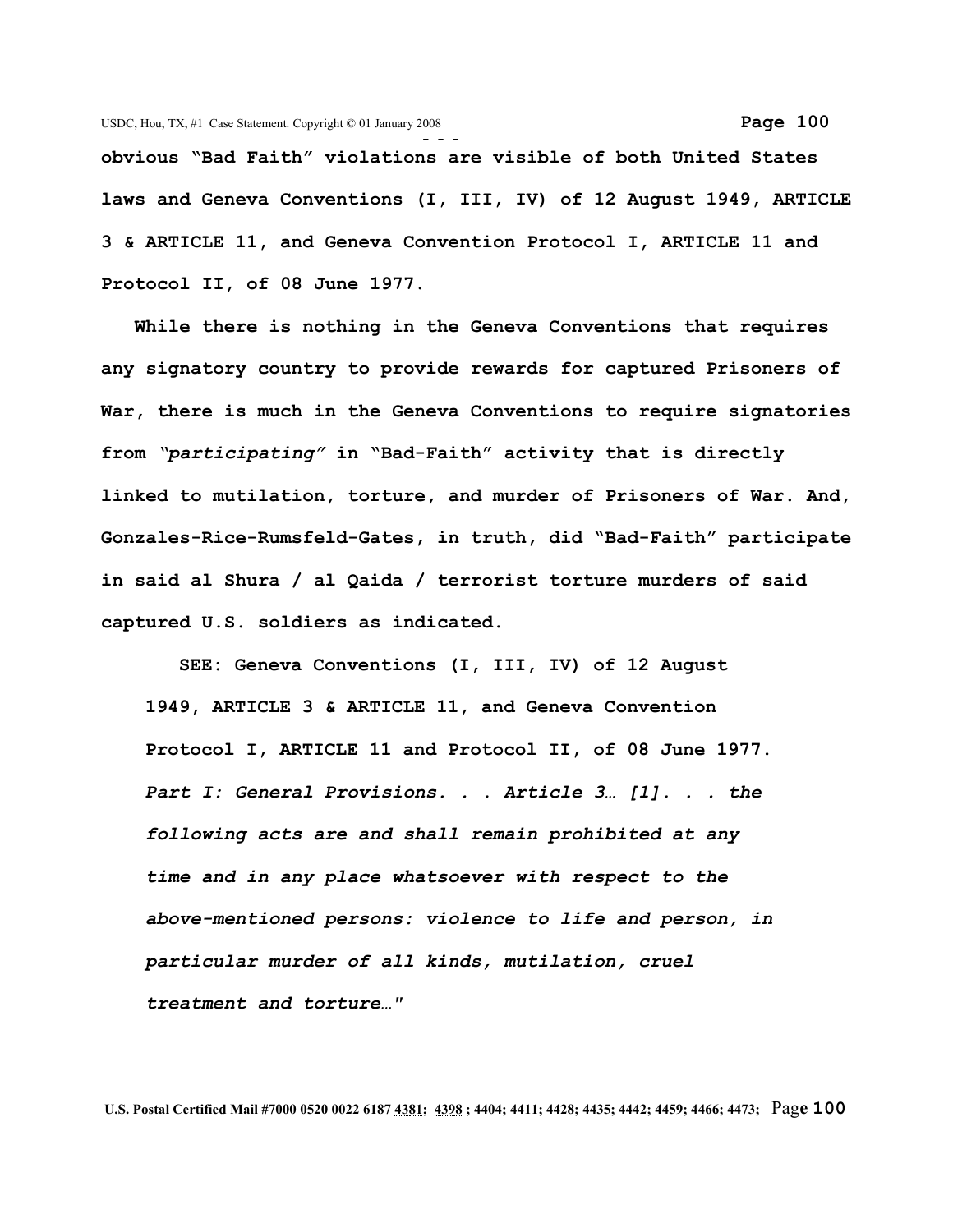**Gonzales-Rice-Rumsfeld-Gates did "Bad-Faith" actively violate said Geneva Conventions in the United States from the time of the Terrorist capture on 9 April 2004 of U.S. Army Sgt. Keith Maupin, 20, (U.S. DoJ & State Department & DOD life-valued at \$50,000), Terrorist video of his murder, listed as "Missing in Action," of Batavia, Ohio (U.S. DoJ & State Department & DOD life-valued at \$50,000), near Baghdad, Iraq.**

 **It is precisely this "Bad-Faith" "reward" activity that the U.S. Executive Branch currently pursues at its "Reward For Justice" site on behalf of Terrorists who benefit from it, yet, the Executive Branch denies the same life-saving reward money for reward payments to save the lives of captured U.S. Soldiers.**

 **The U.S. State Department and U.S. DoJ "Rewards For Justice" Web sites do not make provision for rewards on behalf of U.S. Military personnel captured by Terrorists. According to U.S. Executive Branch Press Secretary Scott McClellan: "We do not negotiate with terrorists…" and according to Assistant Secretary of State Richard Boucher:"… we do not meet with terrorists…"**

 **(40) If the U.S. Executive Branch was interested to protect U.S. Soldiers as "Captured Prisoners of War" in "Good Faith" observance of said Geneva Conventions, the U.S. Executive Branch could easily have made an effort to increase its assigned "low-life" reward**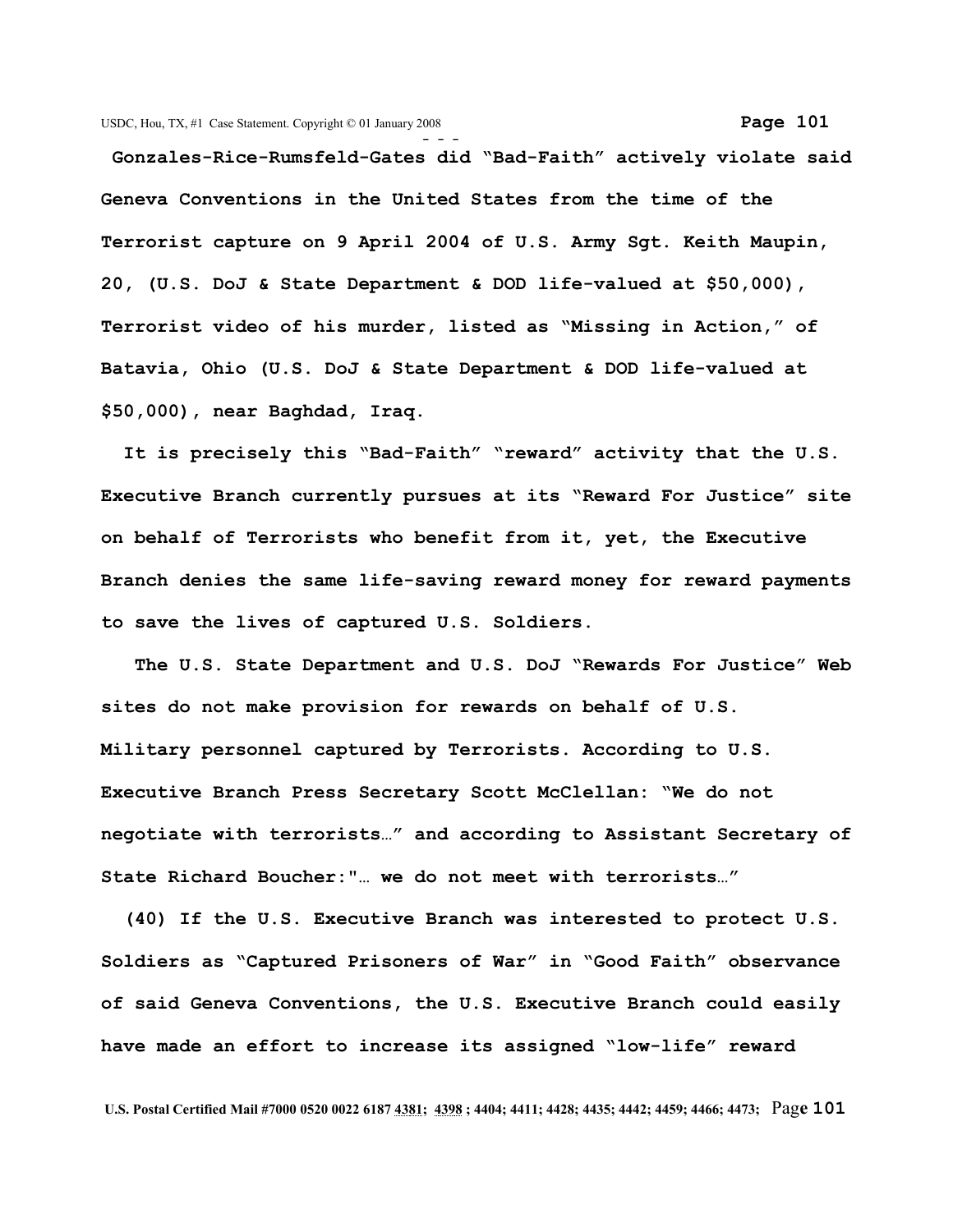**dollar amount upward from said Fifty Thousand Dollar Rewards to be at least equal to the higher life saving rewards of \$25 Million dollars it was offering as life-value for Terrorists; or, the U.S. Executive Branch could have offered the higher amount of Fifty Million Dollars provisioned under USC Title 22, § 2708. It did neither.**

**"A U.S. reward policy that continues Gonzales's reward paradigms, which are apparent and which have proven to be "\$50,000 death warrants," one-hundred-percent-of-the-time, as proven to produce mutilation, torture, and murder of captured U.S. soldiers during wartime in Iraq, in all likelihood will be interpreted by Terrorists as "\$50,000 death warrant" 'rewards' for all coalition troops and British serving in Iraq & Afghanistan. Thus, captured British soldiers 'WILL' undoubtedly suffer the same Terrorist inflicted mutilation, torture, and murder inflicted on captured "\$50,000 death warrant" U.S. soldiers during wartime in Iraq and Afghanistan.**

 **Members of the royal family are potential victims of the current "Bad-Faith"** *"U.S. \$50,000 'Death Sentence' rewards,"*

 **including Interested Party (2) Elizabeth II (Elizabeth Alexandra Mary Windsor) Queen of England and Commonwealth Realms, member of a class of victims similarly situated; including Interested Party (3)**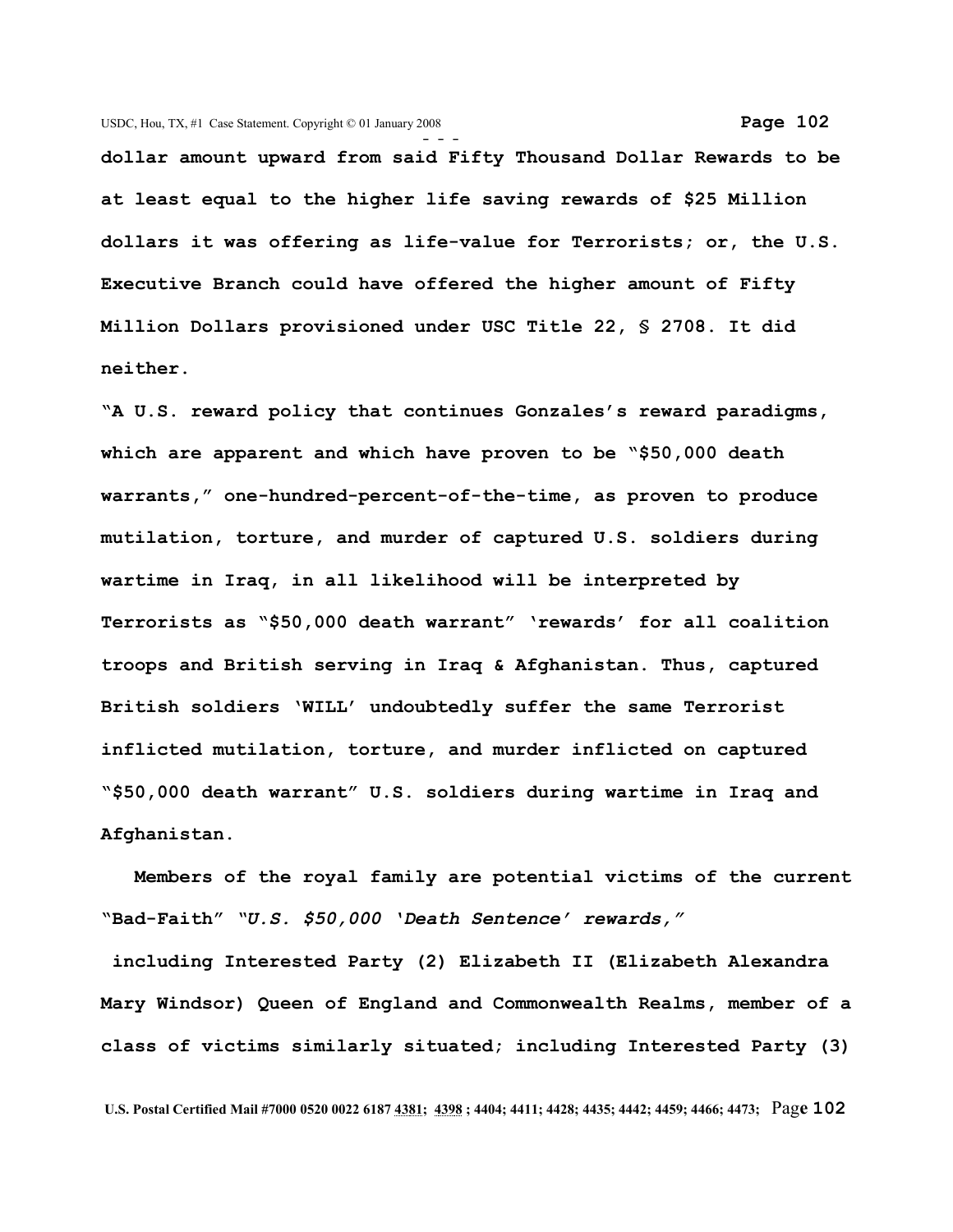**His Royal Highness Charles Philip Arthur George, Prince of Wales, Prince Charles of Edinburgh, The Duke of Cornwall, The Duke of Rothesay; including Interested Party (4), His Royal Highness Prince William Arthur Philip Louis of Wales; including Interested Party (5) His Royal Highness Prince Henry of Wales, Claimants similarly situated.**

 **As a consequence, any member of the royal family (including relatives) currently serving or planning to serve in Iraq or Afghanistan, including Prince William and Prince Harry, both currently serving in the British Army Horse Guards in England (a battalion of body guards assigned to protect the Queen and royal household, which is also a mechanized Cavalry unit deployed to Iraq), who have volunteered for duty in Iraq, are subject to the same mutilation, torture, and murder inflicted on captured U.S. soldiers during wartime in Iraq and Afghanistan because of the 'carryover-ripple-effect' of the Gonzales-Rice "Bad-Faith" policy of valuing U.S. soldiers with low value** *"U.S. \$50,000 'Death' rewards"* **that Terrorists would assume apply to any terroristcaptured Coalition troops. This means that Prince William and Prince Harry face the U.S. "Bad-Faith" potential, if captured, of al-Queda & al-Shura (1) smashing their faces to unrecognizable pulp while alive, (2) eyes gouged out while alive, (3) genitalia cut off**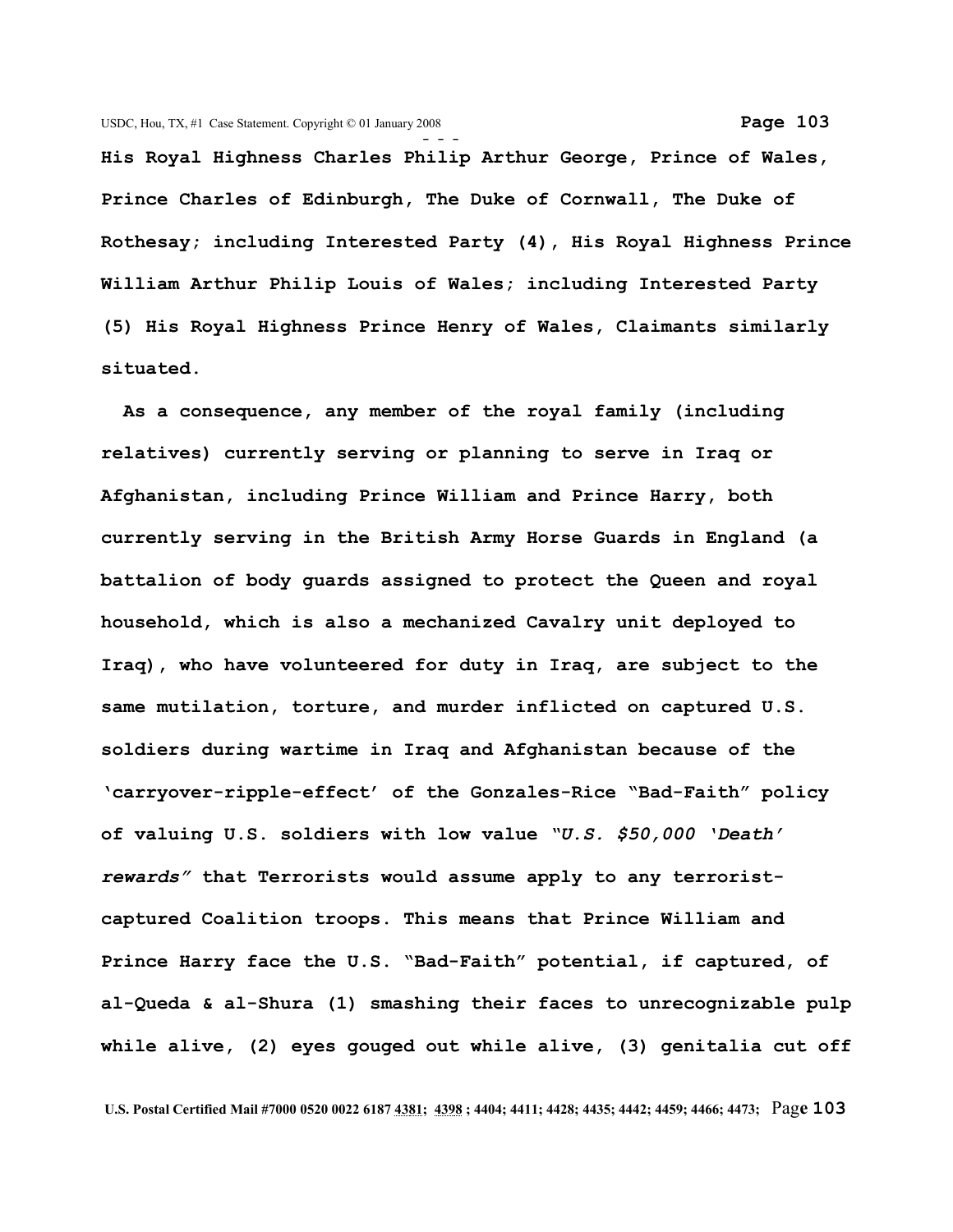**- - while alive, (4) disemboweled & intestines-yanked-to-ground while alive, (5) amputated hands while alive, (6) torn-off and amputated arms and legs while alive, (7) heads cut off and hearts cut out in last moments of life.**

**Dated: 20 Feb 2008.** 

**Plaintiffs' Address: 2314 Gentry St., Houston, Texas 77009; Cell Phone: 832 693 1523 ; Home Phone: 713 609 9142**

 **Plaintiffs' type-printed-names are authorization that they are intended by Plaintiffs to suffice the same as their hand-written signature names on this document:** 

**Plaintiff's type-printed-signature name: S/ Kenneth W. MacKenzie, Kenneth W. MacKenzie's hand signed name: S/**

**Plaintiff's type-printed-signature name: S/ Julieta Vasquez-MacKenzie,** 

**Julieta Vasquez-MacKenzie's hand signed name: S/**

**Plaintiff's type-printed-signature name: S/ Cesar Vasquez Menchaca Cesar Vasquez Menchaca's hand-signature name: S/**

**Plaintiff's type-printed-signature name: S/ Guadalupe Vasquez, Guadalupe Vasquez's hand-signature signed name: S/** 

**[Conclusion of RICO Case Statement] . . . . . . . . . . . . . . . . . . . . . . . . . . . . . . . . . . . . . . . . . . . . . . . . . . . . . . . . . . . . . . . . . . . .**